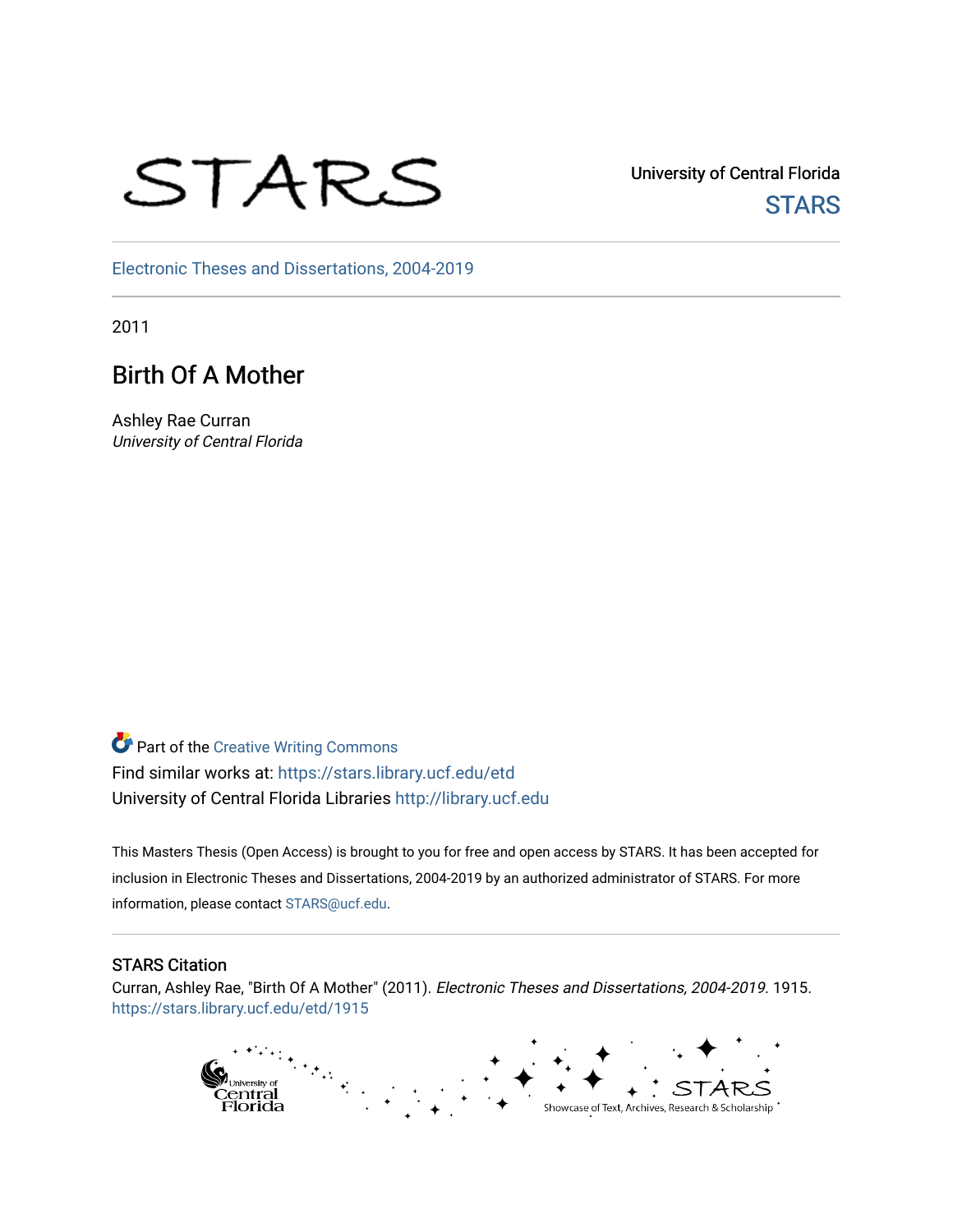# **BIRTH OF A MOTHER**

by

## **ASHLEY RAE CURRAN**  B.A. University of Central Florida, 2003

A thesis submitted in partial fulfillment of the requirements for the degree of Master of Fine Arts in Creative Writing in the Department of English in the College of Arts and Humanities at the University of Central Florida Orlando, Florida

> Summer Term 2011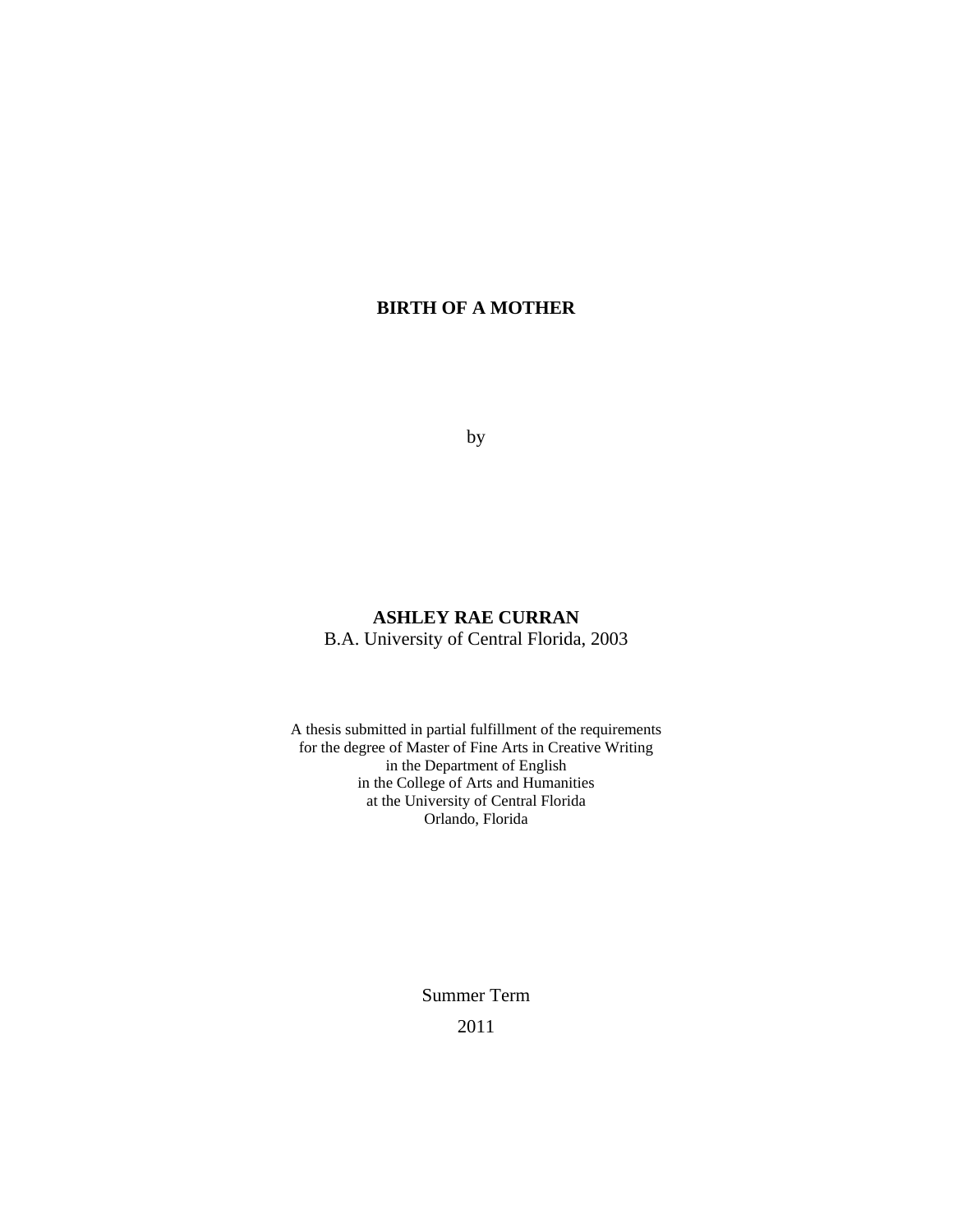©2011 Ashley Rae Curran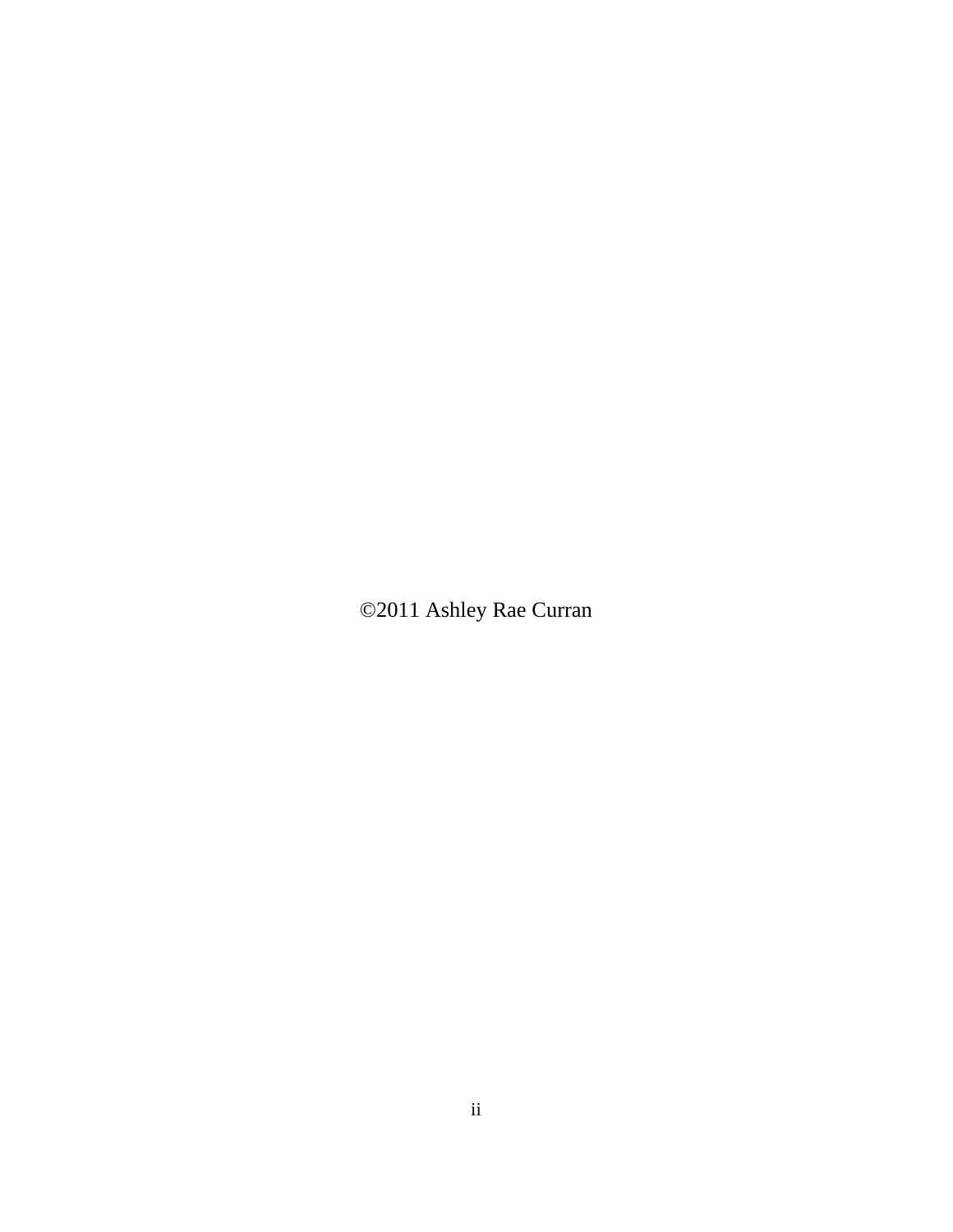*For Aiden, my inspiration,* 

*And for Niki and Jonathan, without whom I may never have finished.*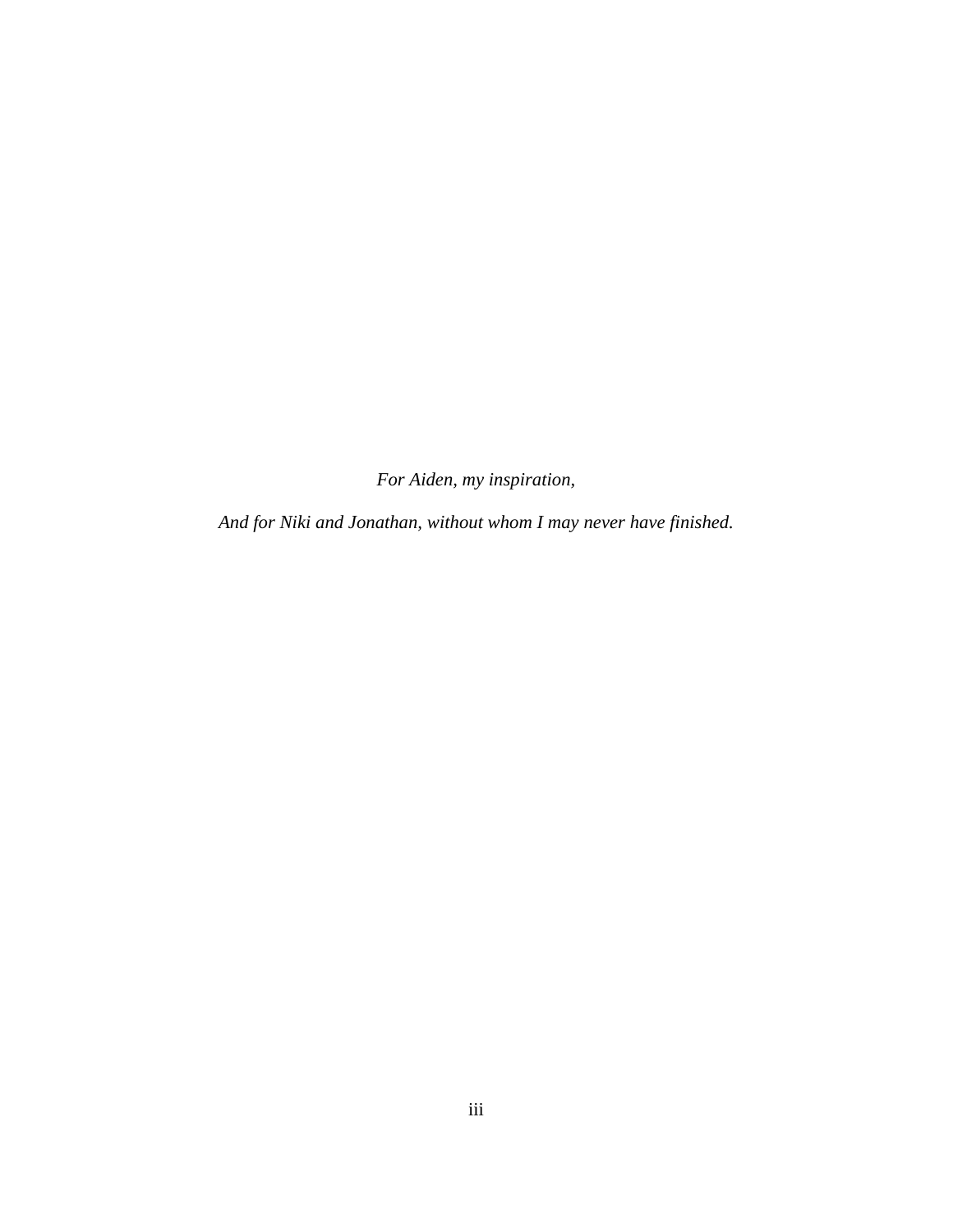#### **ABSTRACT**

*Birth of a Mother* is a memoir that tells the story of how my unplanned pregnancy helps me to transform from a damaged adolescent into an empowered mother. Using a first person, present tense narrative, I relive the nine months leading up to the unmedicated home birth of my first child, exploring the conflicts I faced over my obesity, over having no job and no place to call home, and over developing a relationship with a man who was not the baby's father.

 Weaving in past tense vignettes, I attempt to show how I prepared myself for impending motherhood by reflecting on my mother's short, violent life and the abuse I suffered at her hands; the effect of losing my mother at the age of twelve and my quest to find someone to fill her role throughout my adolescence; my experiences with faith, from Christianity, to Buddhism, to Atheism, to Paganism; and by struggling to heal the emotional scars left over from suffering childhood abuse, and multiple rapes as a teenager.

 As I uncover parallels between my mother's life and my own, I come to a new understanding of the mental illness that seems prevalent in my family, of the causes and triggers of my personal flaws, and of methods that I can use to become for my child the mother I always wanted for myself.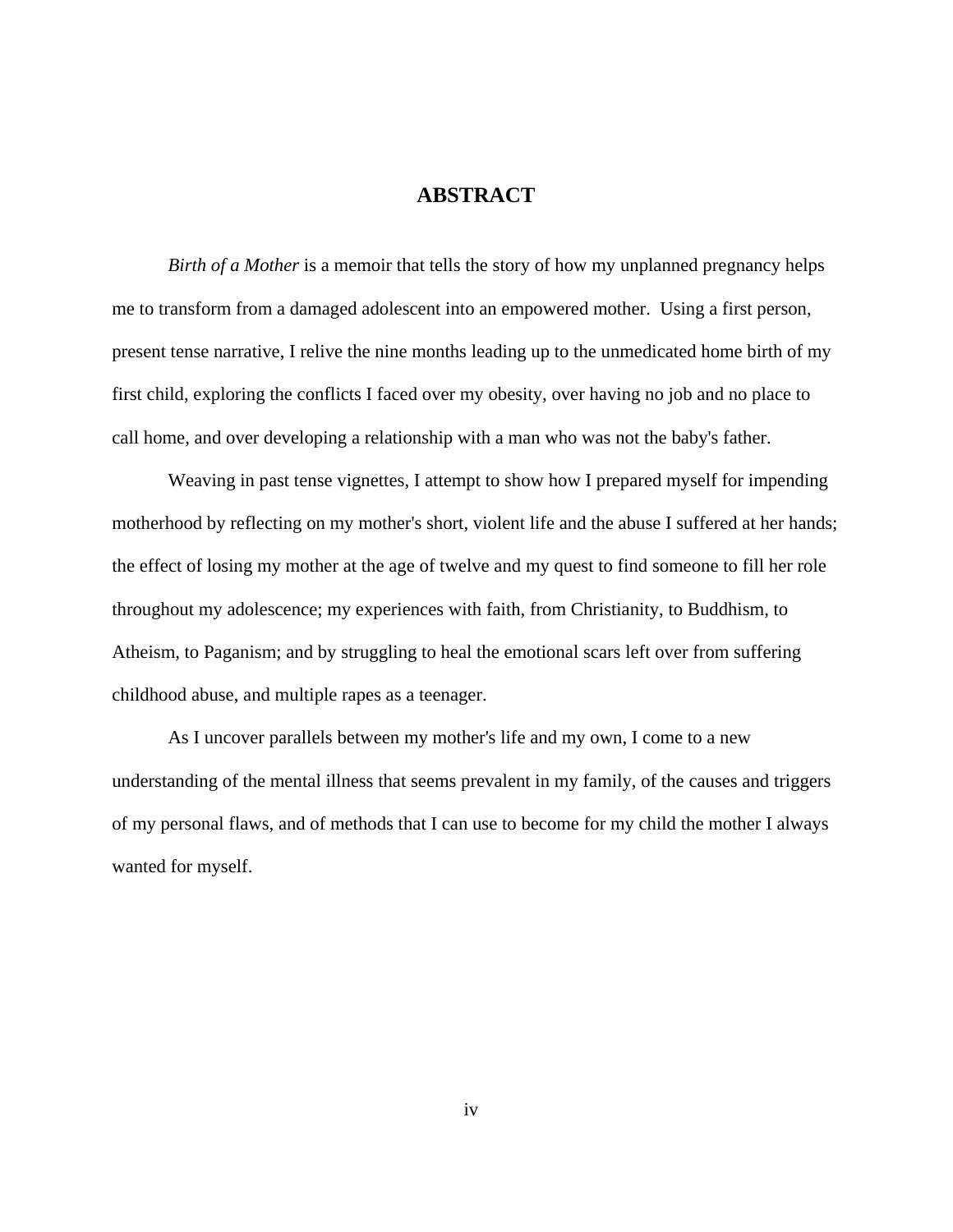## **ACKNOWLEDGMENTS**

I would like to thank Russell Kesler for telling me I should consider a career in writing memoir in my very first creative writing class as an undergraduate anthropology major in 2002.

Thank you Patrick Rushin for teaching me about scriptwriting and dialogue; the late, great Jeanne Leiby for being an incredible influence on my writing and revising processes while trying to teach me to write fiction; and Terry Thaxton for teaching me more about poetry than I ever learned anywhere else and for introducing me to the brilliance of Mary Oliver and Billy Collins.

Thanks especially to Jocelyn Bartkevicius for putting up with my excuses for the better part of eight years, teaching me about the arts of creative nonfiction, and helping me turn the piles of roughage I submitted to her into something of which I can feel proud.

Thank you, Dolphin and Alpheus, for always supporting me and being there for me, no matter how unpredictable or self-destructive I behaved.

Biggest thank you of all to Aiden, for choosing me to be your mother, and for every bit of love, joy, and inspiration that you give me every moment of every day.

v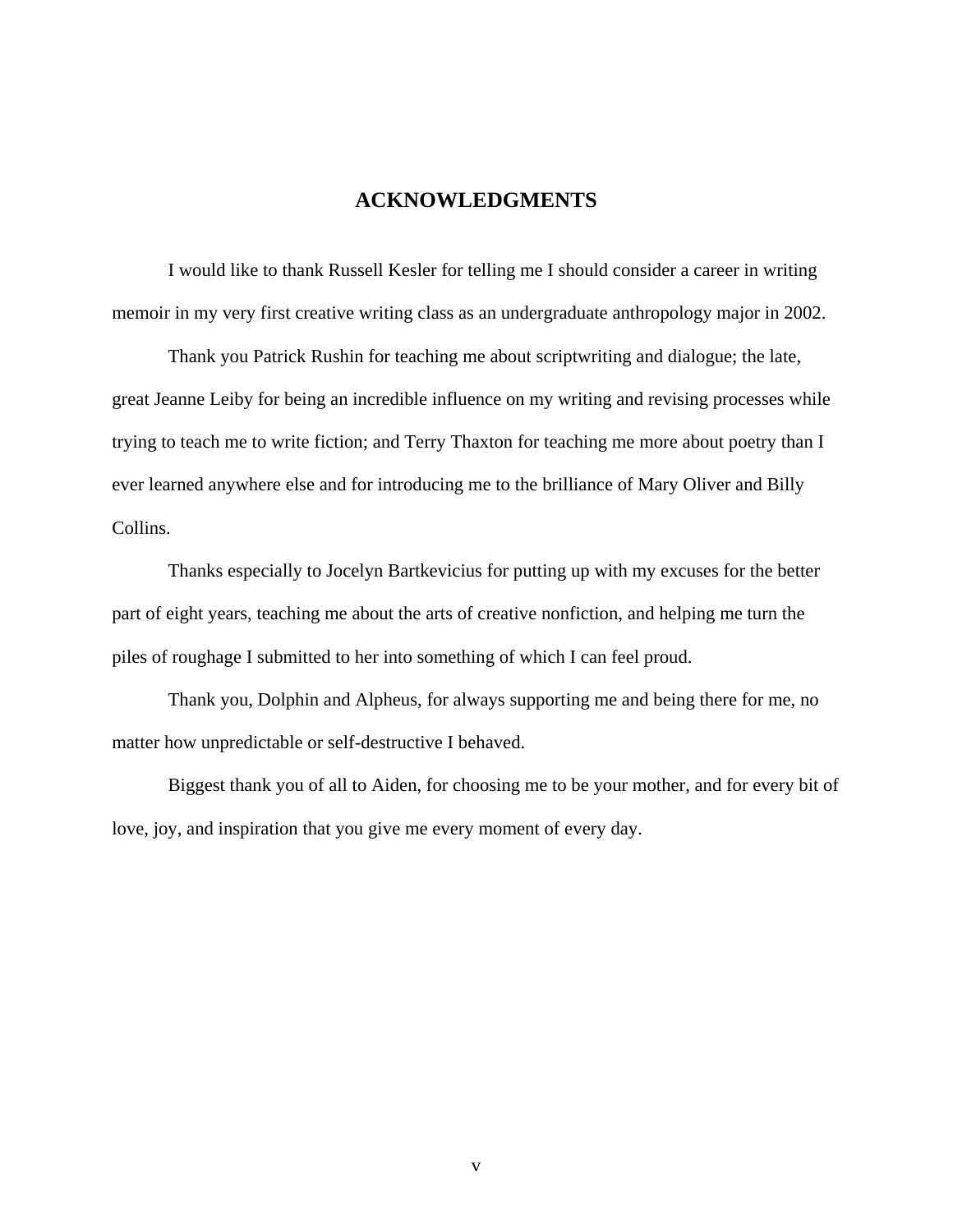# **TABLE OF CONTENTS**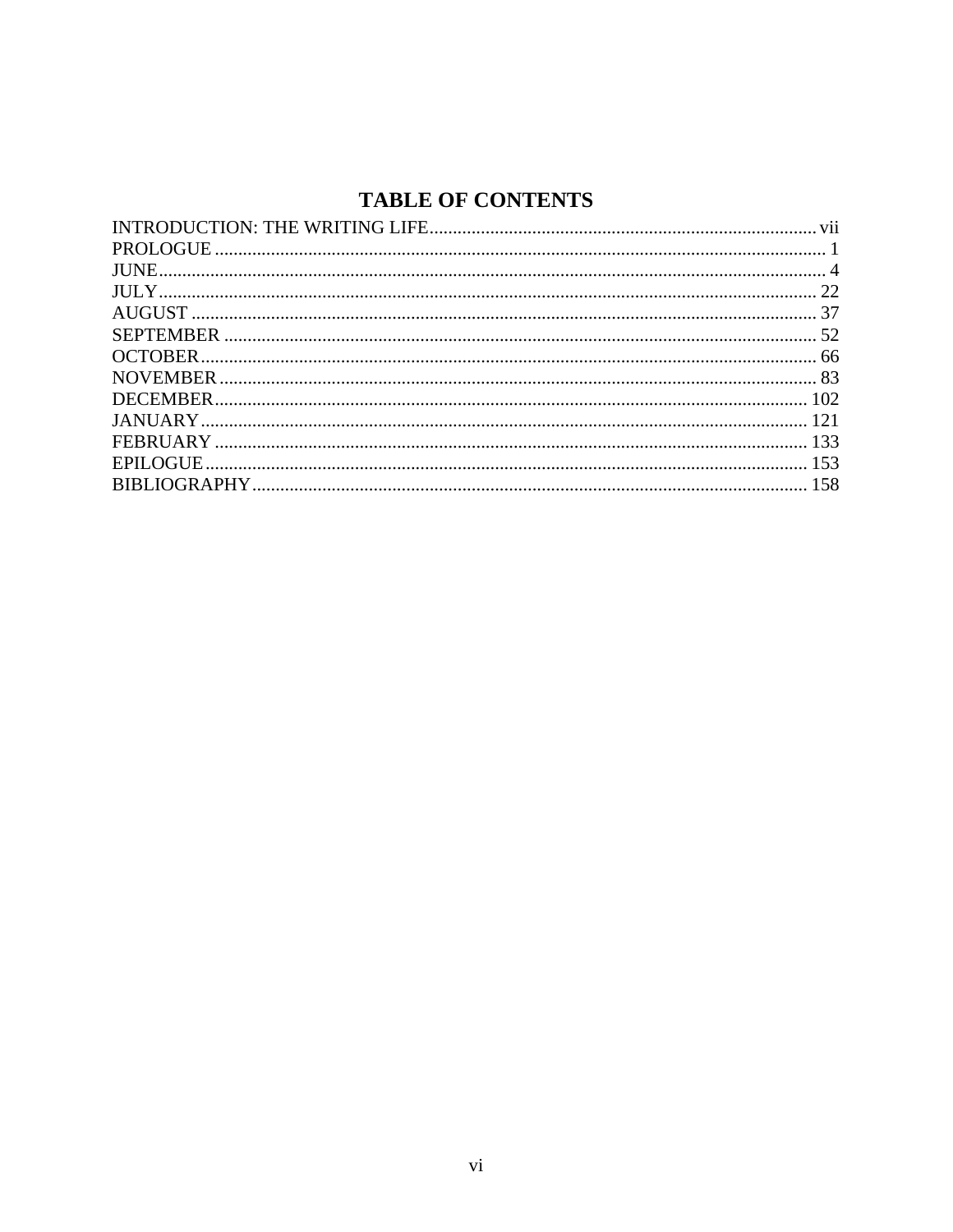### **INTRODUCTION: THE WRITING LIFE**

<span id="page-7-0"></span> I can't remember a time before I wanted to be a writer, nor can I remember ever not being able to read, or turning to books for solace, entertainment, and illumination about the world in which I found myself.

 In elementary school, I read constantly, every book I could get my hands on, every book in our small library, from *The Chronicles of Narnia* to the *Encyclopedia Britannica*, to *Nancy Drew*. I was eight when I found a copy of the first three books of the Earth's Children saga by Jean M. Auel at a yard sale, still shrink-wrapped in a paperback set. I read those books cover to cover over and over again as a child, and annually as an adult. Actually, I started reading the first book of the series again this morning.

 In the Earth's Children series, I found a strong female character to emulate, a spirituality that made sense to me, an ideal of human behavior that the other humans in my life did not live up to, and an education about the natural world, emotion, sexuality, survival, and inner strength that helped me get through my abusive and neglectful childhood without becoming abusive or neglectful myself. The books meant so much to me and played such a powerful role in the formation of my personality and values, they made me want to share my story with the world, in hopes that it could touch others who suffered as I had, and help them survive and overcome.

 I wrote Jean M. Auel when I was twelve, without telling her how young I was, and told her that I wanted to be a writer and asked her for advice. She wrote me back personally, a handwritten letter I still cherish nearly two decades later, encouraging me to educate myself, and above all to just WRITE. Unfortunately, I was so sensitive to criticism, I rarely wrote anything that wasn't assigned, and never really finished anything longer than a poem. I was so intent on

vii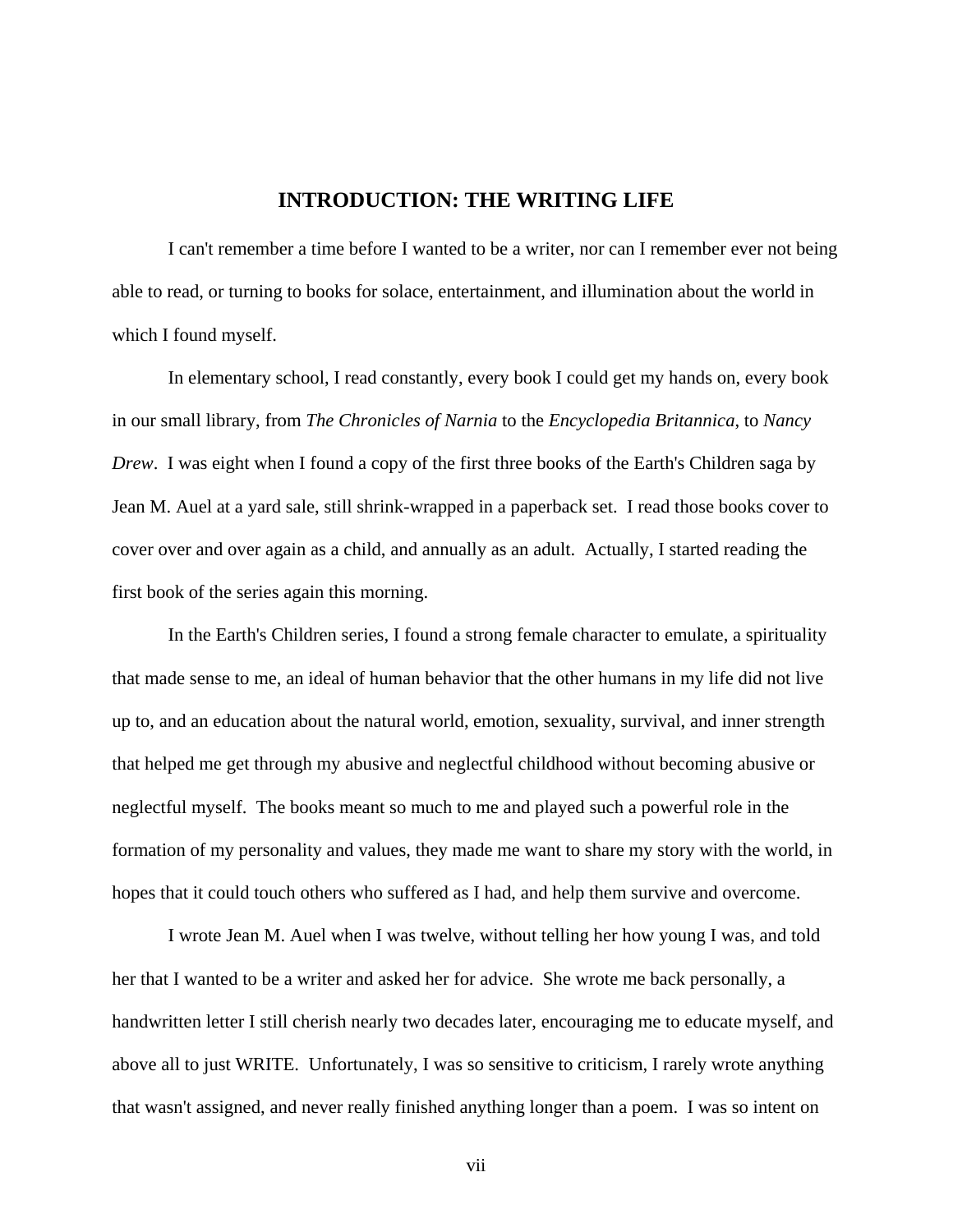writing perfectly, I couldn't finish anything. I cut myself off halfway through, or never got past the planning stages.

 In sixth grade, I decided that I wanted to write a brilliant, profound series of fantasy young adult novels from the perspective of two young girls, one Irish-American, the other Native American, who shared the same soul and embodied the creative force of a magical alternative world called Zaiga. I sketched my characters, named them, decided on their personality traits according to their zodiac sign, outlined what I wanted to happen in each book, and never wrote more than the first couple paragraphs. I wanted to just sit down and write straight through and have these incredible works of literature that would immediately find a world wide audience and skyrocket me to fame and wealth. And most important, I would be inundated with praise and made to feel special for having such a gift and starting so young.

 But when I sat down to write, I couldn't make the glorious scenes from my head come to life on paper. I had no voice, no confidence, and no concept of time management or of how to break huge overwhelming goals into smaller, obtainable ones.

 In seventh grade, I entered a writing contest in my school, and wrote an essay about my mother's death. I came in second place, with lots of praise and sympathy from my teachers. My best friend came in first with a poem he wrote about riding a roller coaster. With a few lines full of sensory details, he showed the physical and emotional ride, whereas I had simply told my sob story. So I tried to write poetry, and express my emotions in a few sentences and images. I forced rhyme and used tons of clichés, but my peers thought my work was brilliant, and my best friend's father helped us publish a book of our poetry, which we called *Poetry to Devour*, after the poetry unit in our English class.

viii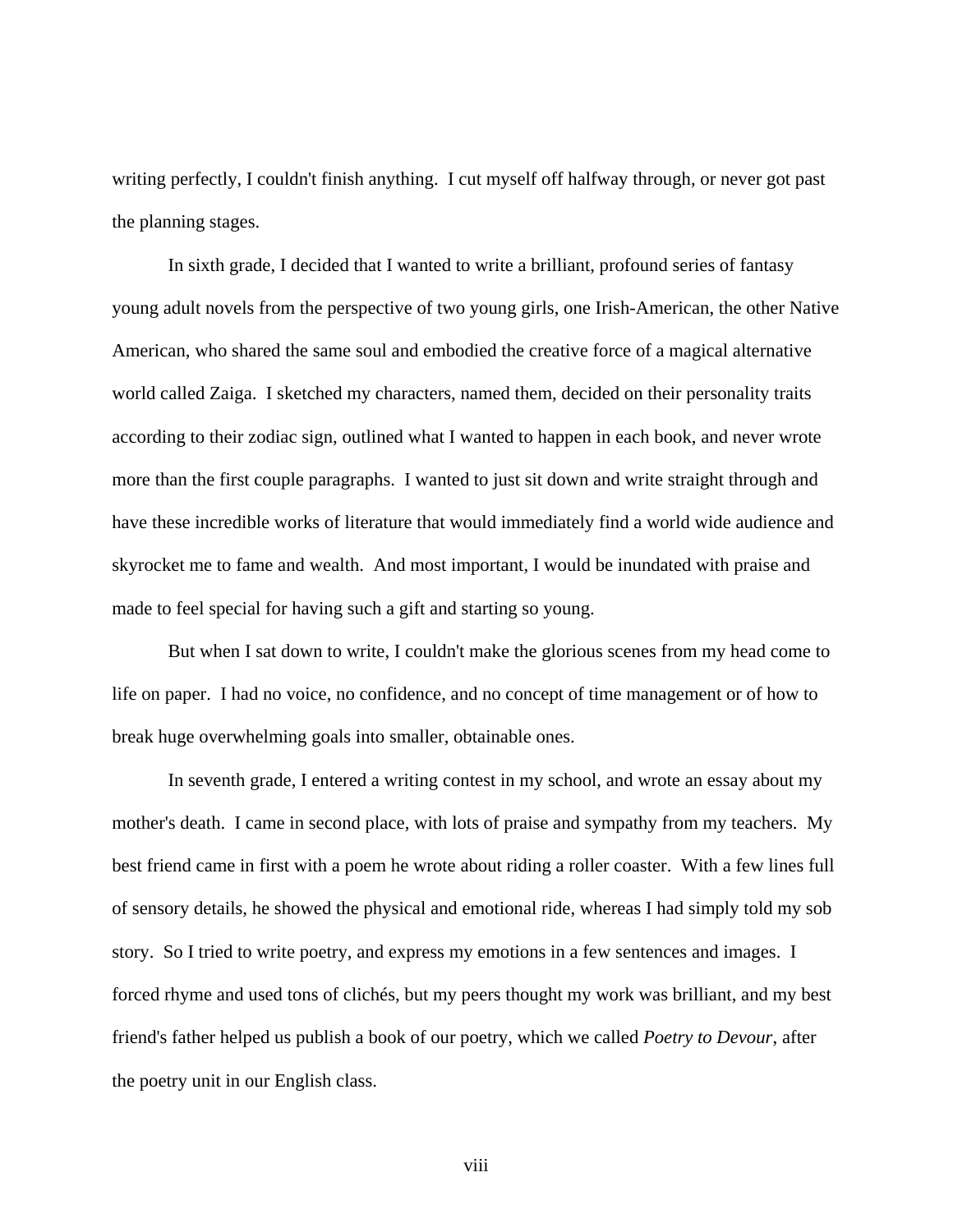It didn't sell.

 Well, *we* bought a copy, when we were in our twenties. We brought it to the apartment we were sharing, shared a box of frozen fudge bars, and read it aloud to each other, laughing until tears streamed down our faces at how seriously we took ourselves as teenagers, and at how melodramatic our poetic voices had been.

 In college, I started blogging, first on Opendiary, then on Livejournal, then on MySpace. Now I have four blogs on four totally different sites for four totally different purposes – a fitness blog on Wordpress where I chronicle my fitness plans and results, and talk about what veganism is doing for me; a parenting blog where I talk about my experiences, goals, and successes as a mother; a business blog, where I promote my tarot readings, spiritual crafts, and talk about events I attend and workshops I teach; and a free-writing blog that I do not promote, where I can write without concern for audience, structure, or rules.

 I have written thousands of pages of drivel in the last ten years. Up until I had my son, I mostly wrote rants about the drama in my life or in the world. Sometimes I wrote about my hopes and dreams, often I wrote about how much I longed to be a mother. Even more often, I wrote about my traumatic childhood, trying to come to terms with it, and understand why I suffered, and why I was still suffering. I wrote about struggling with depression, and wondered why no one seemed to understand just how hard it was to get out of bed, to clean, to take care of myself, or why it was so easy to lose myself in helping others. I wrote to random strangers who talked about their feelings of hopelessness online, encouraging them to never give up, assuring them that true happiness really did exist, and that it was attainable for anyone with enough determination.

ix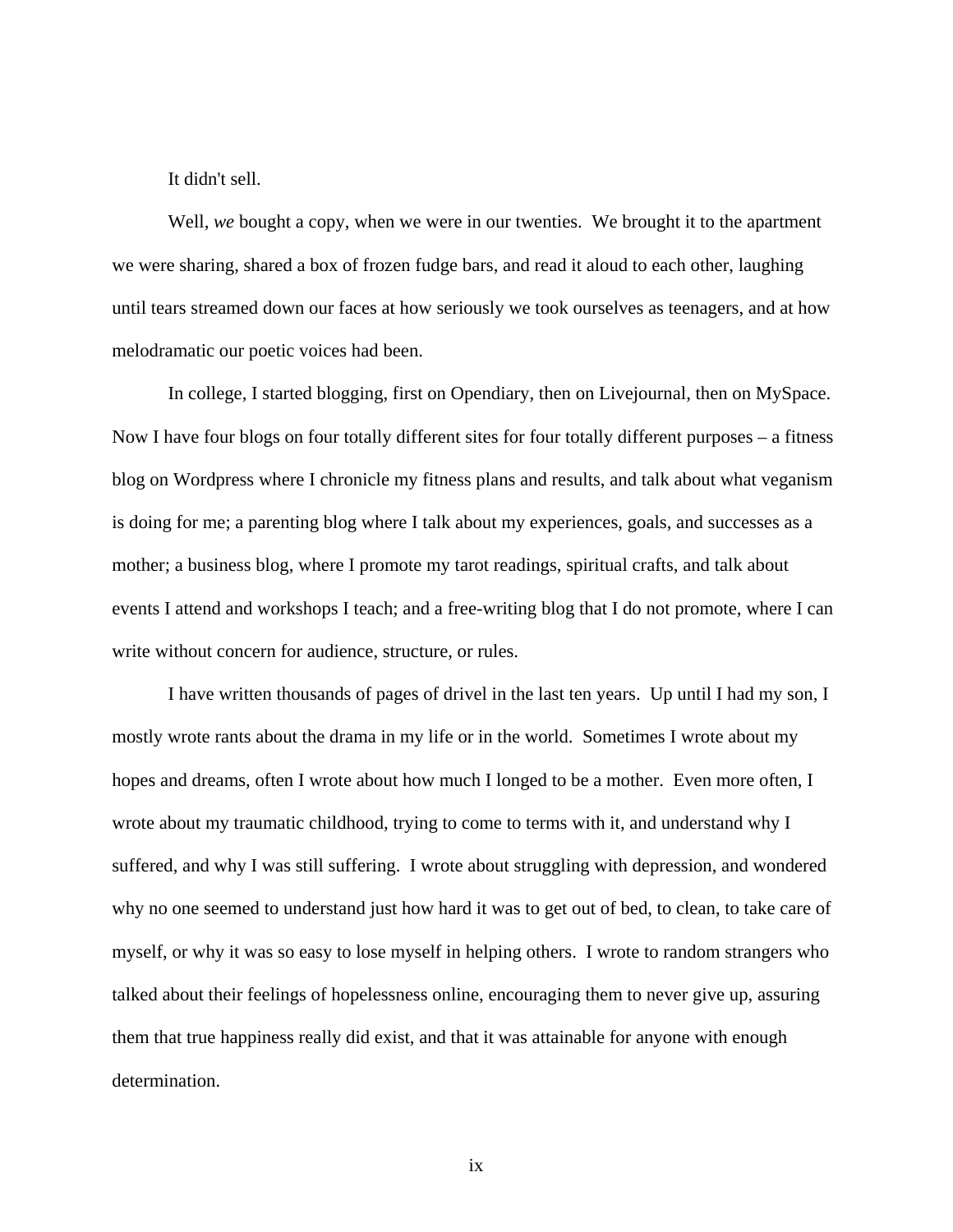I wrote more poems, trying to express my feelings to myself, and failing miserably. I tried writing songs, that I would sing to myself on particularly miserable days, but would have died rather than share them with anyone else, so trite and inadequate were those lyrics.

 In the third year of my undergraduate degree, I took Intro to Creative Writing as an elective. In that class we wrote a short story, a poem, and a memoir. My short story failed because I tried to tell a true story about methodically cutting my arm after an emotional breakdown that had occurred during that same semester, and my classmates picked it apart and called it unbelievable. My poem was okay, though none of my classmates, myself included, really knew much about what made a poem good.

 But in memoir I finally found a medium in which I could tell my story in a poetic way. Poetic, to me. meant something along the lines of "deep," and "evocative." I told the story of saying no to a sexual proposition for the first time, layering that story with a trip to the beach with my sister. I didn't edit myself as I wrote, I just let the words ebb and flow, and the result was the highest praise I've ever received on any written assignment. My professor had no suggestions for improvement, and told me I should consider memoir-writing for my career. I still have that paper. I think I'm going to frame it.

 I decided to minor in creative writing, and took as many writing workshops as I could. My entire last semester as an undergraduate was creative writing workshops, and as graduation approached, my professors told me they were starting a master's program in creative writing. I enrolled, a nervous wreck after submitting my portfolio, and ecstatic upon my acceptance.

 Over the next three years, I learned more about the art and craft of writing than I had in the two decades previous.

x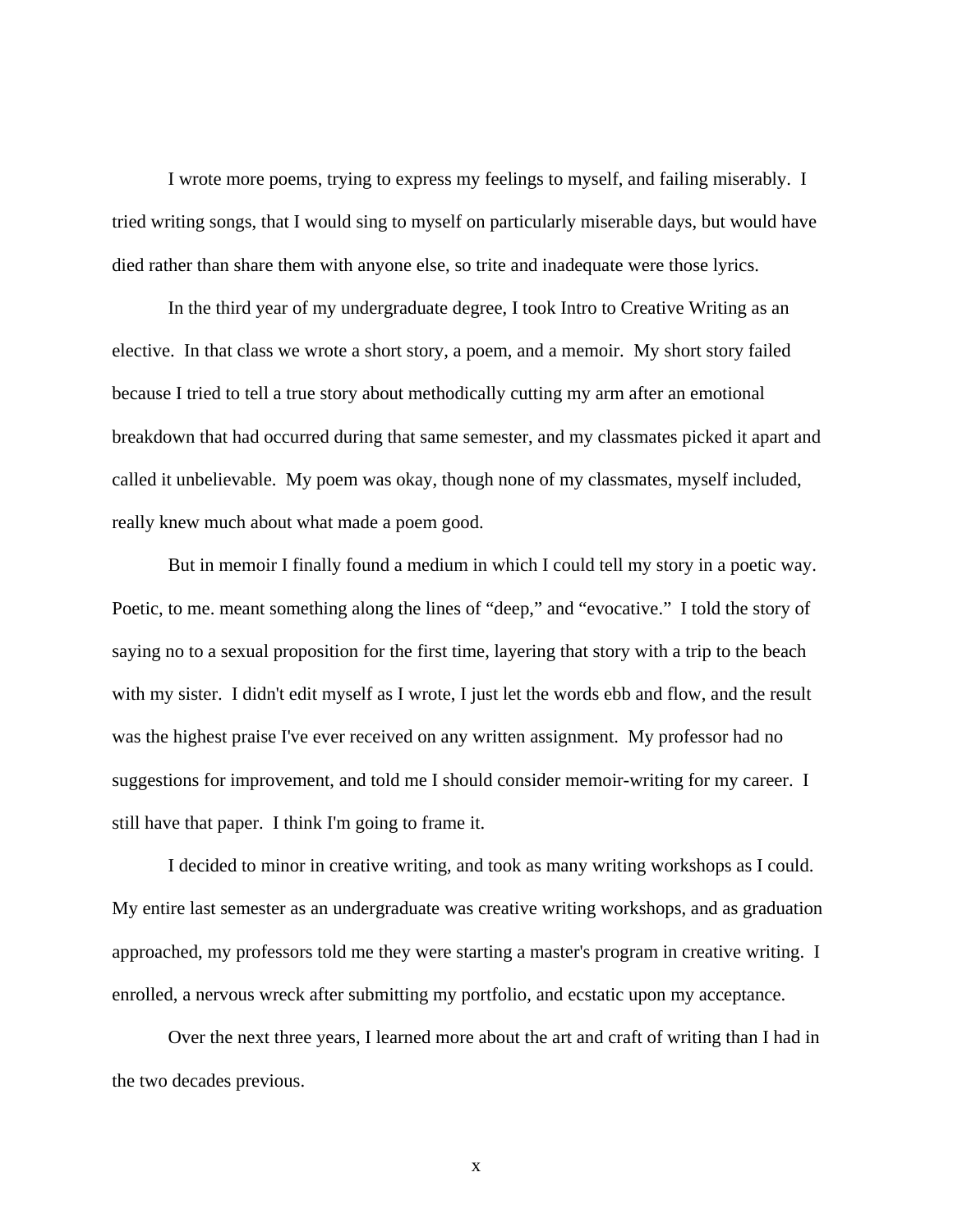In fiction workshops, I learned what it meant for a story to be true to itself, how manipulating structure changed the entire emotional impact, and how to develop character and dialogue. After those workshops, I found myself constantly critiquing the novels I read, thinking about how I would have changed the wording or structure to make the story stronger.

 In poetry workshops, I learned the power of words, layers of meaning, context, how to express emotion through the five senses, how the shape of a sentence and punctuation affected the connotation. I found myself in awe of Mary Oliver and Billy Collins; Oliver for the beauty and power she found in the natural world, Collins for his humor and accessibility.

 In nonfiction workshops, I learned how to take the lessons from the other two genres and apply them to telling the stories of my life. Or rather, I learned how to recognize stories and powerful moments from my life, create characters out of aspects of myself, and tell the truth of a scene from the perspective of my memories and the effects my memories have had on my development as a person, rather than as a dispassionate report of events I witnessed. I was inspired by Dorothy Allison's *Two or Three Things I Know For Sure*, how she used the poetic tool of a refrain to link vignettes and short memoirs of her life into a book-length narrative.

 It has taken me eight years to finish my thesis. Eight long, drama-filled, traumatic, crazy, chaotic years. In the first five or six years, my thesis did not even have a name. I could never get past the first few chapters. Whenever I got to what I considered the middle of the project, I would lose all momentum, completely restructure the entire work, and start all over. I am afraid to ask my thesis advisor how many different versions of chapter one I sent her over the years.

xi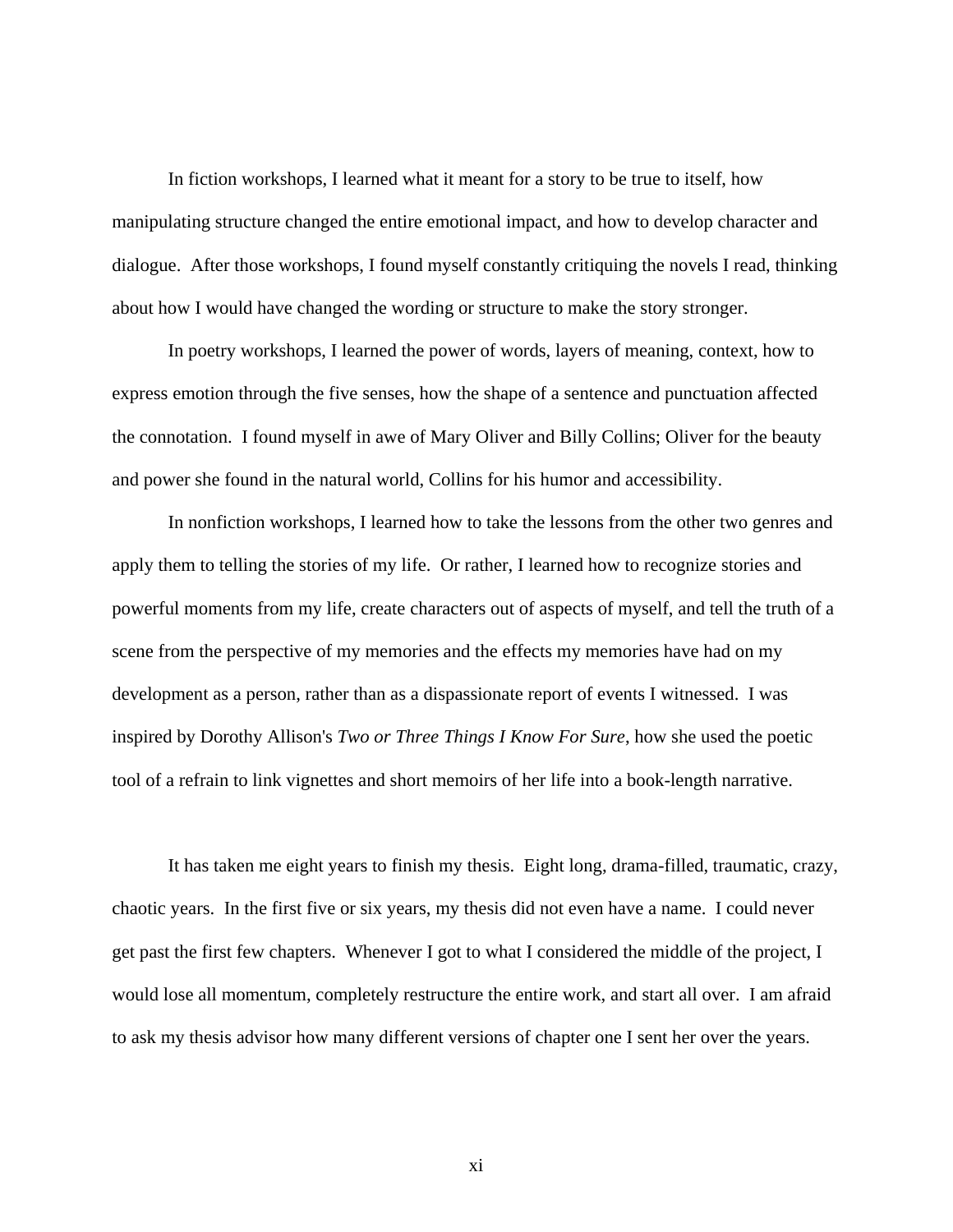Every single semester, I would go through the same cycle of determination to graduate, followed by depression-fueled procrastination, followed by anxiety-fueled drama, and ending the semester by becoming physically ill and going through yet another episode of personal hell. The first semester ended with the end of my first long-term relationship. The following semester ended with my epic failure to lead my dying fraternity. The next semester ended with my leaving both the fraternity and the Pagan group I co-founded. Another semester ended with my short-lived marriage, the next with my failed move to Wisconsin, yet another ended with unemployment and accidental pregnancy, the next with having to break the lease on my apartment, the next stalled by new motherhood and horrible postpartum depression, the next by a move to Cocoa Beach, the next by homelessness with my one year old. Spring 2011 I struggled to keep a roof over our heads, and now, finally, I have some stability and support in my life, found in the last place I ever would have thought to look.

 This has been the only living arrangement I have ever experienced in which there is no drama, the first time in my life that I have lived with people who love, value, and appreciate me for who I am and what I can do, and who encourage me to better myself without making me feel like I don't measure up. This is the first time I've had roommates who help me with my son so I can write for eight to ten hours a week, and they are the reason I am finally graduating.

 Becoming a mother was the first step in healing my mind, body, heart, and spirit, which was necessary for me to be able to finally finish my thesis, graduate, and move on to new projects. I hope my thesis succeeds in showing my journey from broken child to damaged youth to desperately-trying-to-heal adult, and finally into a woman with the promise of being whole and happy.

xii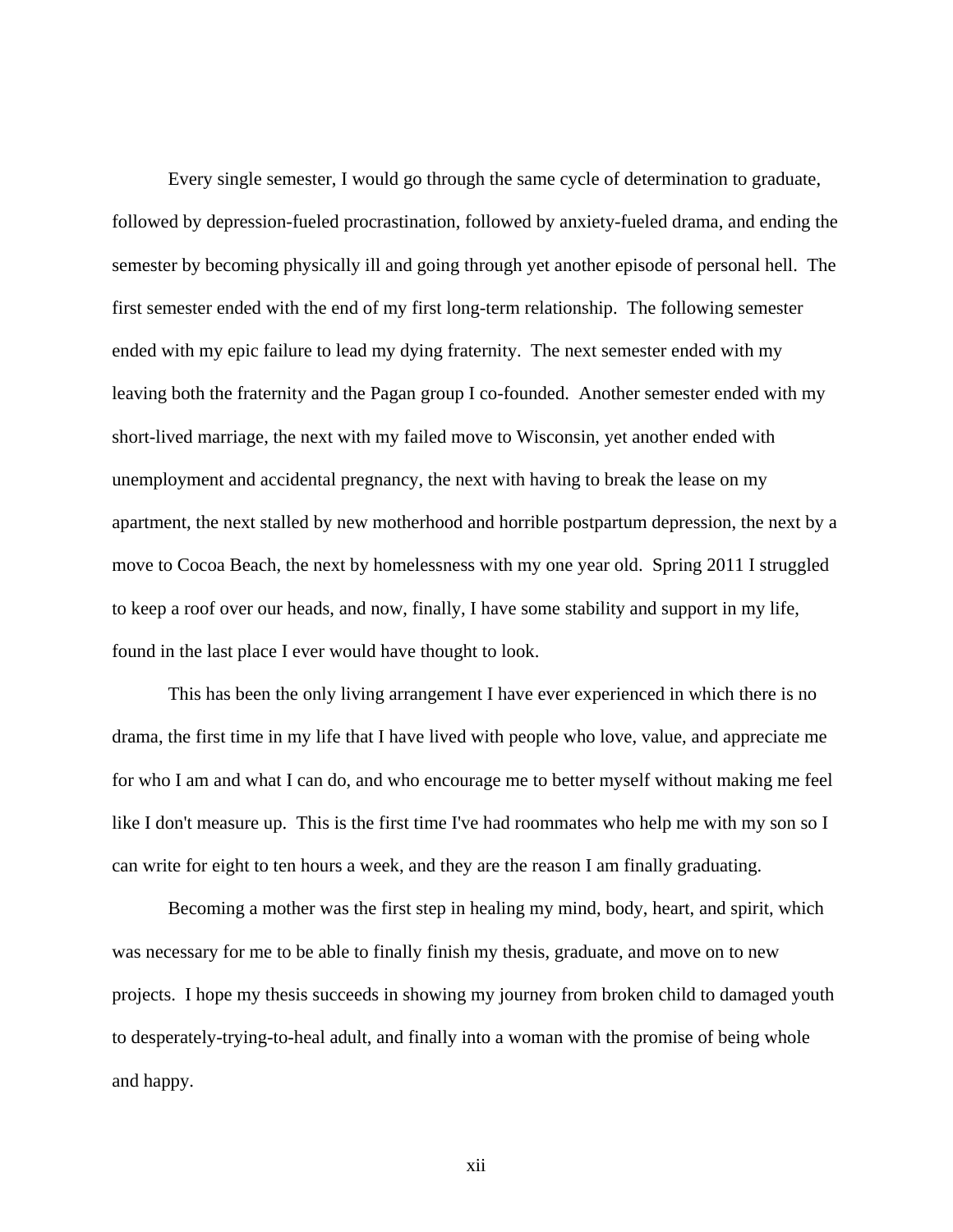It's only now, in my son's third year of life, that I have finally been able to see the whole picture of that story. I couldn't finish writing it before because I couldn't see where it was going. I was so stuck in my pain and in the past, I was unable to see where I was headed; I just knew I wasn't there yet.

 The writing life for me was a cycle of procrastination, stress, cramming, and slumping in defeat. But in the last few months, I've been blessed with an opportunity to write uninterrupted for hours at a time twice a week, and that has made all the difference. Tuesday and Thursday nights, I finish dinner, vegan, nutritious, delicious, and cooked by moi. Then I wait until my son is distracted, run to the car with my laptop clutched protectively to my chest, and take off for my chosen writing spot.

When the weather is lovely and the bugs are dormant, I go to a park with a picnic table overlooking a brackish runoff pond, rippling with wildlife. I greet the woodpeckers, cranes, ibises, crows, fish, and squirrels, open up my laptop, turn on my wordless music, open a few hundred files, cut and paste and type and delete and repeat until sunset. Then I head to Books A Million or Starbucks, where I sit in the cafe until my laptop dies, or they close, whichever comes first. Most writing evenings, I end up sitting in my car in front of my house for the last forty five minutes, working until my laptop batteries give out. Then I keep writing in my head for a few minutes, until my son distracts me with his adorable toddler ways, and the power of his cuteness compels me to play, or be a human jungle gym.

 I read while my son climbs on me, cuddles with me, watches movies, plays at the park, and while I push him in the swing at the park. I read while waiting for red lights to turn green. I read books on culinary technique, nutrition, parenting, paganism, sustainable living, and on

xiii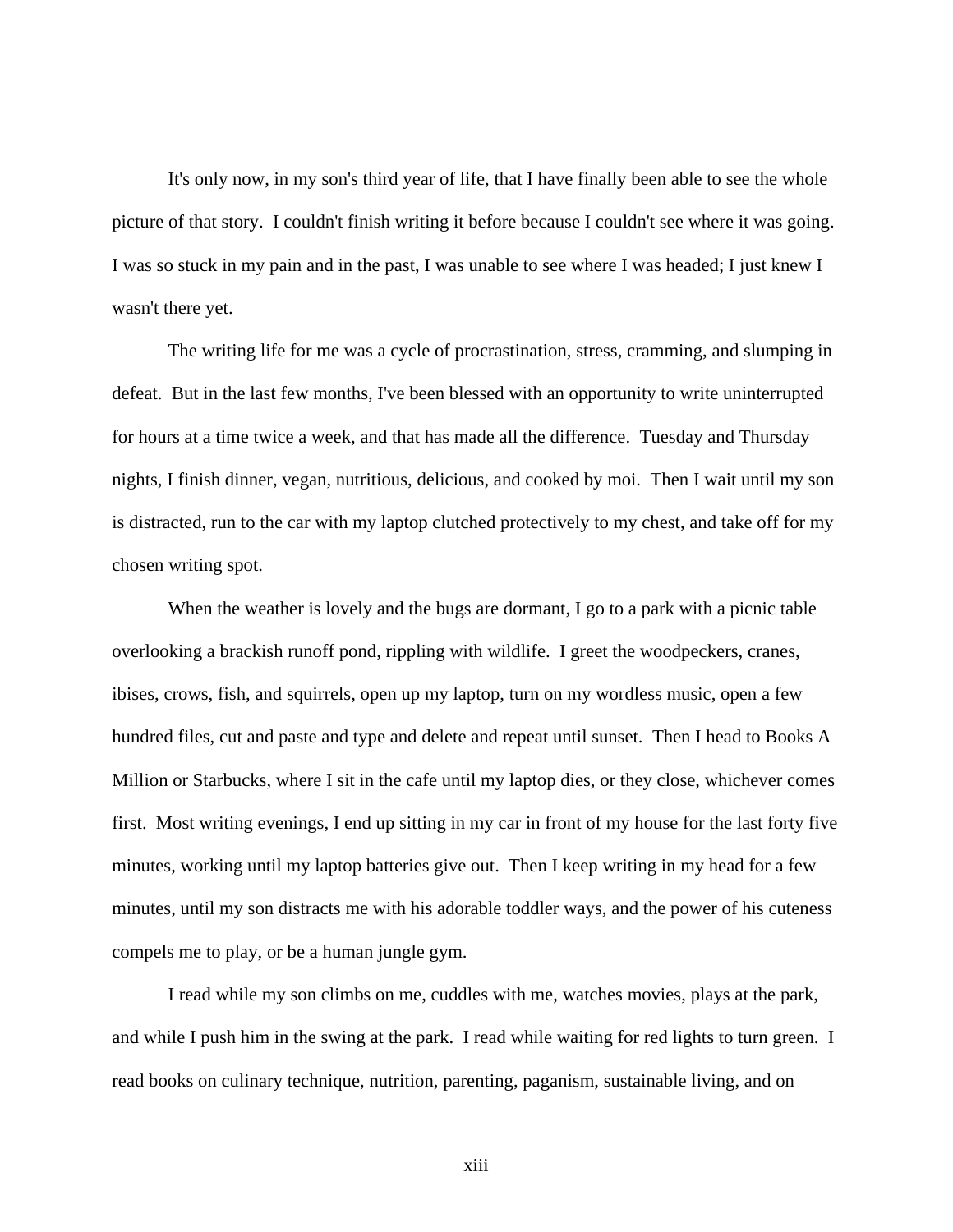writing when I'm in a productive mood. I read paranormal and highlander romances, or re-read my favorite series, like the *House of Night* series by P. C. Cast, the *Earth's Children* series by Jean M. Auel, the *Harry Potter* books by J. K. Rowling, or the *Anne of Green Gables* series by Lucy Maud Montgomery, when I'm feeling stressed out and need to escape.

 I always have a notebook on hand, to scribble notes about ideas for my thesis and other writing projects, including my four blogs, and when internet is available, I spend way too much time on Facebook. I joined a couple of writing groups on Facebook, which helps me make and keep writing goals.

 Amusingly, I missed my first writing goal for this semester because true to past patterns, I got sick to my stomach, had a couple of ulcer attacks even though my ulcer had been dormant for two years and my diet is much healthier now than it has ever been before, and I snapped off the head of the power cord to my laptop, without saving my last few chapters to a jump drive, making it impossible to finish the chapters. Thankfully, I managed to get back on track within a week.

 Finally, I have actually completed a long term writing goal. Now I can happily devote myself to at least one of the three books which have been waiting impatiently for me, perhaps the spiritual memoir, possibly the Pagan pregnancy, or maybe the metaphysical self-healing guide.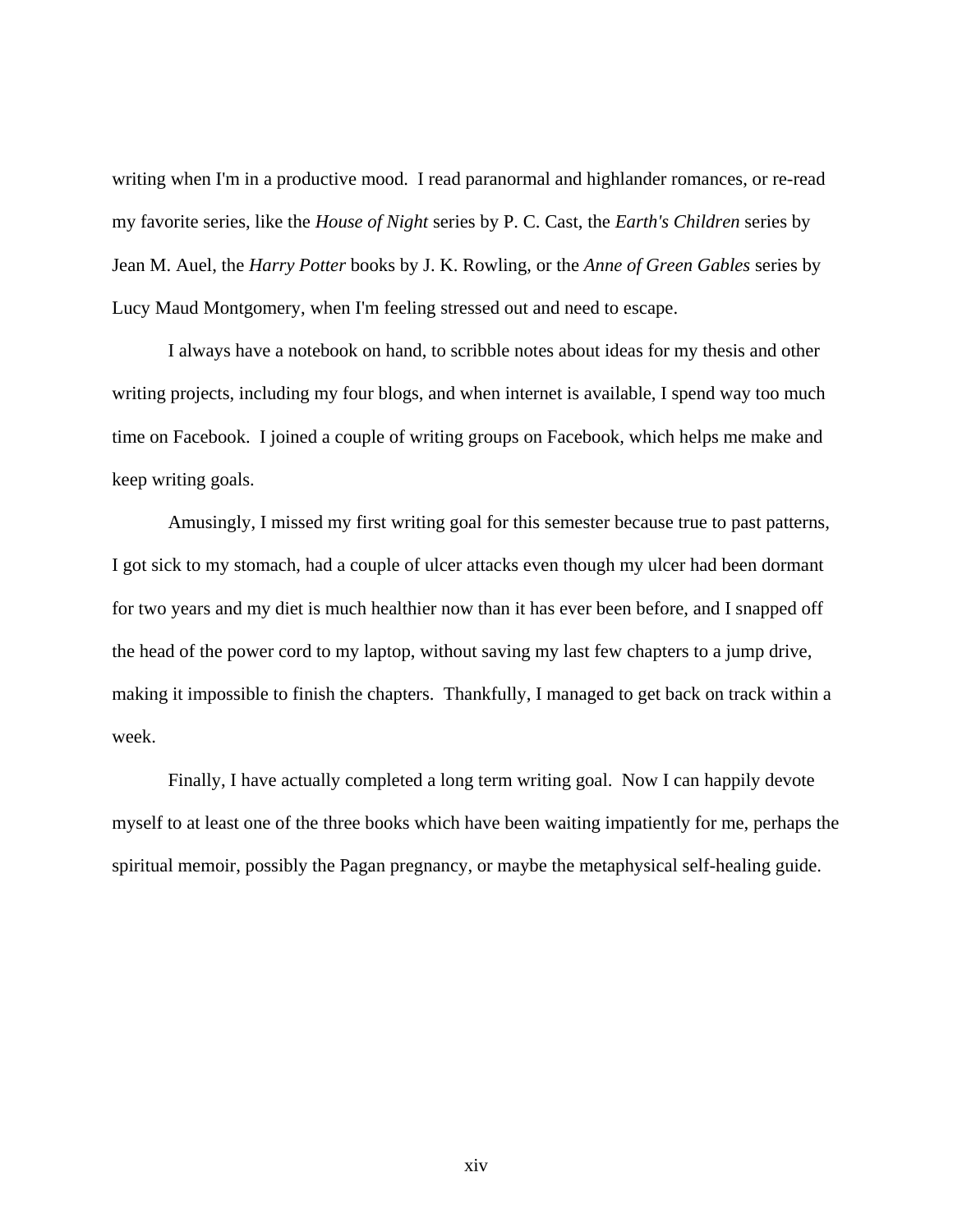#### **PROLOGUE**

<span id="page-15-0"></span>I can't remember my mother's speaking voice. I can see her beside me, when I was eleven, walking across the full parking lot towards the entrance of Wal-Mart, past abandoned shopping carts in the muted light of a cloudy morning. Her hair was dark auburn, cut short and unintentionally spiky. She was a few inches shorter than me, her skin pale and sickly, the gauntness of her features emphasizing the paralysis of the left half of her face, left eye wide open, left half of her mouth permanently frowning. She wore mauve blush to highlight her cheekbones, blue eye shadow so stylish in the eighties and early nineties, and Chap Stick on her pink lips. Her long-sleeved teal turtleneck was tucked neatly into her dark blue jeans, which she wore with flat dress shoes, leaving her almost half a foot shorter than me.

I remember trying to put my arm on her shoulder but letting it fall to my side when she told me it was too heavy. Then she apologized for being an embarrassment, looking the way she did. Confused and wracking my brain to think of any time I ever expressed disgust over her appearance, I assured her that she didn't embarrass me. I can see her uneven step, the way she stared at the ground as she spoke, eyes glittering, her mouth moving to make the words, but the memory is mute.

 I can't remember her singing voice. I can hear the blended voices of the Buddhist choir we joined in Orlando when I was nine or ten. We met in a small, neat room with dark blue carpet and stark white walls, dozens of us standing in a semicircle around our conductor. I stood with my mother in the middle of the altos, sopranos to our right, and basses to our left. One day I purposely sang in a higher octave, as loudly as I could, hoping to impress her. "We'll be talking/ heart to heart/ we'll be walking/ side by side," I sang. She stopped the director during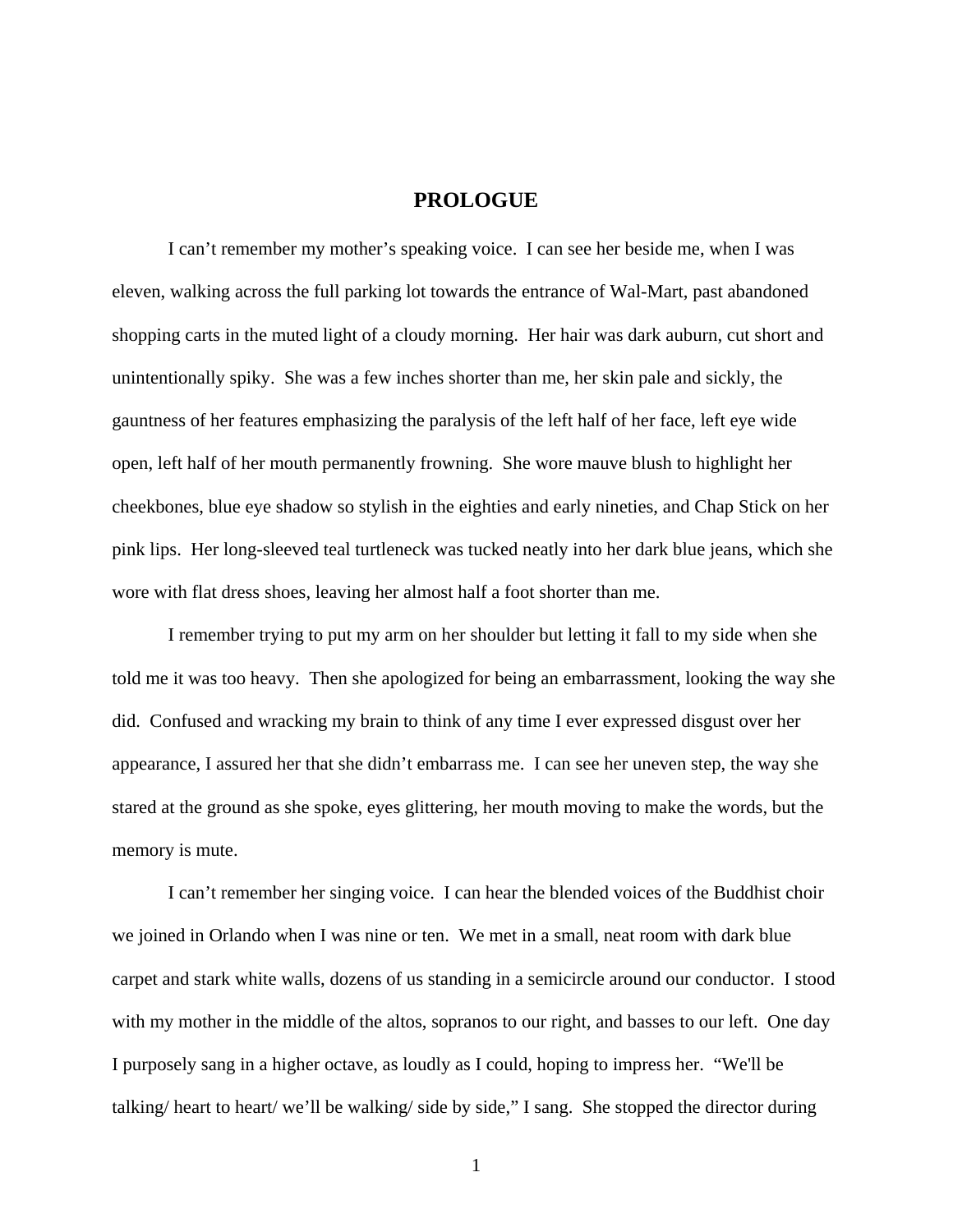practice. "Listen to her! She's singing soprano!" I smiled so big and stood so tall when the director moved me to stand with the sopranos, Mom's eyes shining with love and pride at me between the few bodies that separated us.

 The only sound from my mother that I can remember is her enraged scream. But I can't remember the words. I see the hateful expression on her face, the crooked grimace, one eye wide and the other a thin slit, that one afternoon when I was ten, as I backed slowly out of the kitchen, my heart pounding, the knife glinting as its tip pricked my chest while hot tears spilled over my cheeks. I remember the insults she shrieked at me as I backed out of the kitchen, the dining room, the living room, out the front door, tripping over my bike, and breaking into sobs as I scrambled to my feet and ran.

 Seventeen years later, fifteen years after my mother's death, I lie on an air mattress in my cluttered apartment, place my hand over my womb, and think about my mother, motherhood, and what kind of mother I'll be.

 As far back as I can remember I've dreamed of having my own children, of building forts with them out of cushions or mud, singing with them, reading to them, comforting their tears with kisses, as I often wished my own mother would have done for me. Popular thought says the older we get, the more we become our parents. I think, I could never hurt my own child…could I?

 But what if my childhood left me so damaged that I can't tell the difference between abuse and discipline?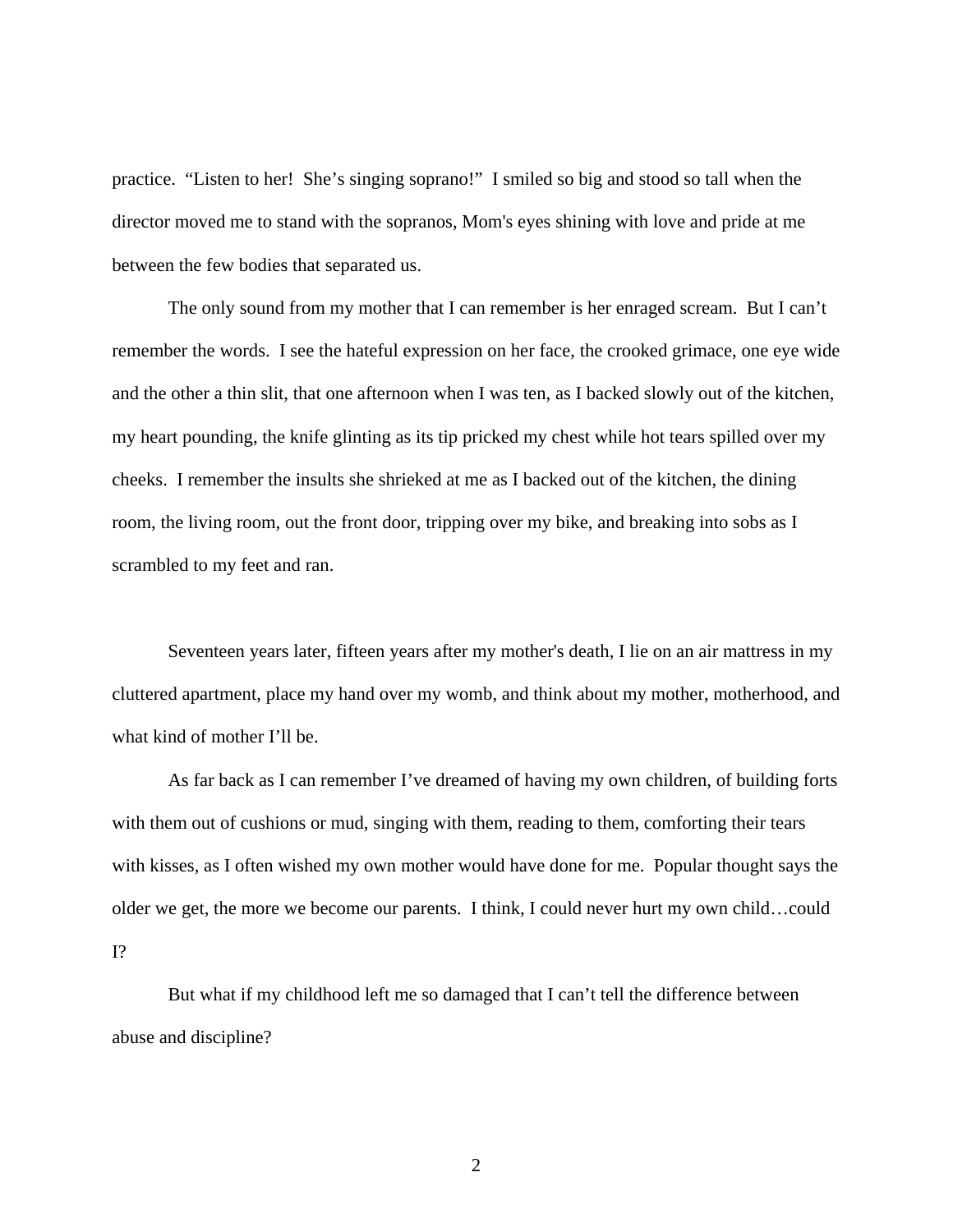What if I die young and my children grow up never knowing how much I already love them?

When the tiny being inside me turns twenty-seven, what will he remember?

My mother was only thirty-two when she died. My father was forty-one, and I have lived these past ten years of my young adulthood with a fatalistic irresponsibility. I haven't been able to imagine still being alive at fifty, much less plan for it.

My baby doesn't even have eyes or ears yet, but has already fundamentally changed my life. Because when I turn thirty two, he will be four. When I turn forty-one, my child will be thirteen. And if I don't live to be older than either of my parents, I don't want him to spend his life searching for bits and pieces of me to put together in a little box in his heart, fantasizing about what kind of person I was and wondering how I felt about him.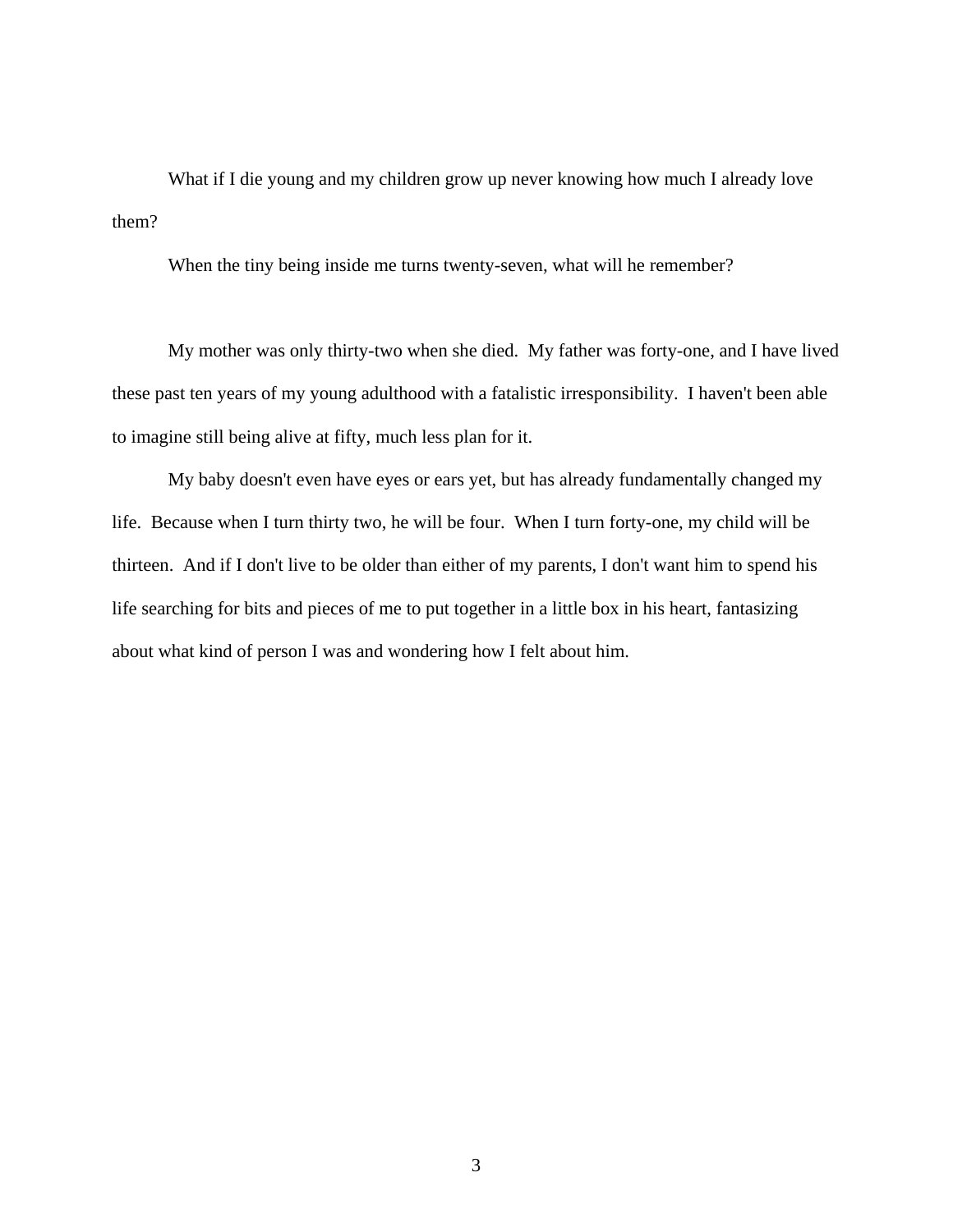#### **JUNE**

<span id="page-18-0"></span> My tongue is cold, my butt has gone numb, and I'm still staring at the two blue lines, alone in the cold master bathroom of my two bedroom apartment, my roommates presumably sleeping through the explosion of shock and terror that just went off in the core of my being.

 On autopilot, I pull my pants over my 3X behind, flush the toilet, pull my dark blonde hair into a ponytail, and stumble through my dark apartment toward the sliding glass door that leads to the patio.

 I grab my pack of cigarettes off the kitchen counter in passing, and take a single step towards the patio before I realize what I am about to do. I stare at the Marlboro Menthol 100s for a moment. Then I throw the entire pack into the trash can, grab my purse, and leave for work. Just like that, I become a non-smoker. From two packs a day to no way, just for my baby. I already love him more than I love myself.

 I want to be excited, ecstatic, but I just feel frozen and numb. This is my last week of teaching, maybe ever. I was laid off, along with thousands of other teachers with more experience and better credentials and references than I have. Sitting at my desk during my lunch hour, I research everything I can about early pregnancy while I wait for my two best friends, Dolphin and Morrigan, to respond to my news. No matter how many times I look it up, I can't find a single example of a pee stick ever giving a false positive.

 After ten years of not being careful, and dozens of negative tests, no matter how many early pregnancy symptoms I thought I had, after my crazy menstrual cycle that skips months at a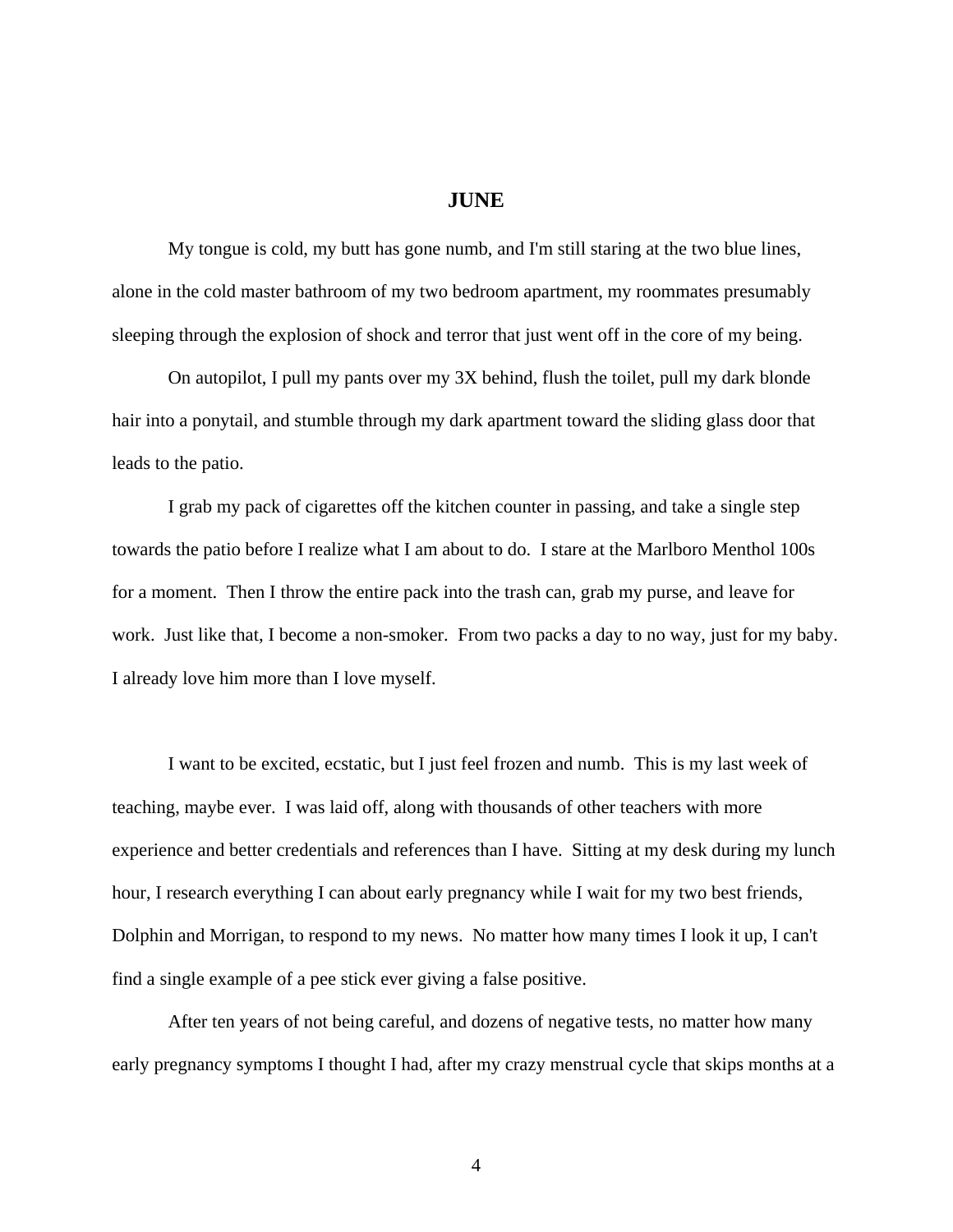time, and twice now has been so heavy that I was sure I was hemorrhaging, I thought I was infertile.

 I had resigned myself to the assumption that I would never have children of my own and would die an old maid in a tiny apartment full of furry and scaly pets, while harboring the fantasy that the love of my life would suddenly appear on my doorstep to whisk me away on a romantic tour of the world, after which we'd marry barefoot on a Caribbean beach beneath a full moon and make mad passionate love in a bungalow with the intention of starting a very large family.

 I never expected to conceive under these conditions. Not only am I not married, but after tonight I might not even have a boyfriend.

 It just figures that the only "friend with benefits" type of relationship I have ever had, with the man who has been telling me that I should find a real relationship with someone who wants a family, because he never will, is the one in which I conceived my first child. I'd already planned to call that man tonight to tell him that I can't see him anymore, because I officially started dating Ranger, an acquaintance from high school, two days ago.

 I hadn't seen Ranger in over a decade when he found me on an online quiz and dating site, OkCupid. We met up for dinner as friends, but it quickly turned into flirtation, and launched into a two-day date, during which he drove me all the way from my home in Orlando to a Tampa mall just because it was the location of the only theater in all of Florida that was still playing a kung fu movie I'd been dying to see, *The Hidden Kingdom.* 

 Best of all, he has a fourteen-month-old daughter, Alexandria, with whom I immediately fell in love the first time I saw her zooming around the kitchen in her wheeled walker. In his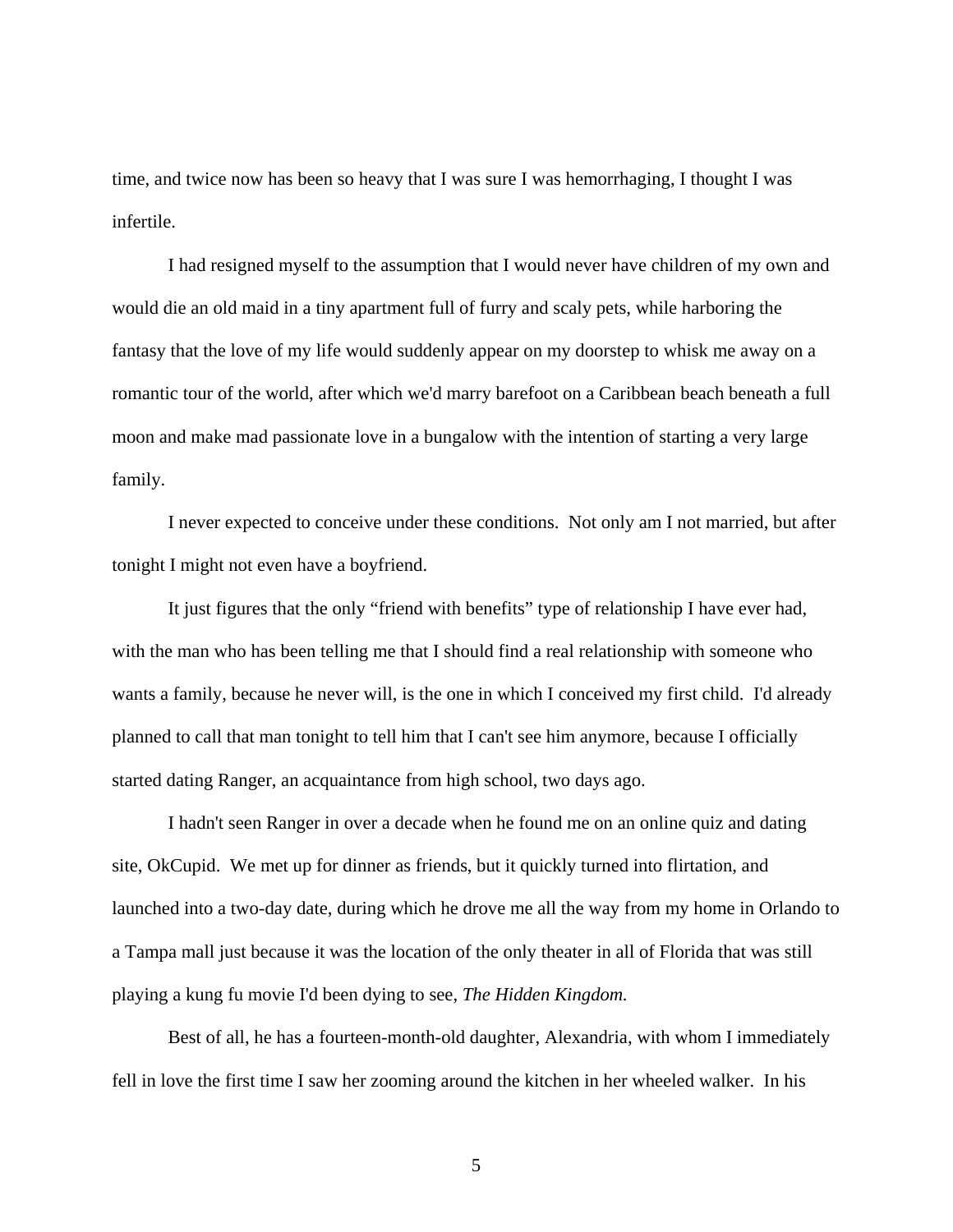OkCupid profile, Ranger claims that he can't live without his daughter, which is the sexiest thing a man can say to a woman who wants children more than air, a woman who is rapidly approaching thirty and already once divorced. How ironic, that I was already pregnant when we reconnected.

And on that note, the final bell for the day has rung. I have discovered that my best friends are about as articulate as I am when stunned by unexpected pregnancy news. Dolphin replied almost immediately, with suggestions for government agencies to contact followed by virtual hugs. We sent emails back and forth all day, between and during my classes. I wasn't teaching so much today as hosting end of the year parties.

Morrigan, who is my self-proclaimed "soul-sister," and who inspired me to buy the pregnancy test earlier in the week with a "wouldn't it be funny if..." comment, finally responded just before I left the school. In the email, she offered me an, "I told you so," along with congratulations, and informed me that her boyfriend, Moocher, quit the job that he's had for a whole week because it was costing too much in gas money to make the commute.

This is my business because Morrigan and Moocher are my roommates, and neither of them has contributed a cent to the rent, Internet, or utilities in the few months they've lived with me. Frustration over their flakiness and irresponsibility flares and dies quickly. I have more important things to think about.

 I'm going home for a few hours before I go to Ranger's to give him a reason to dump me before we've even been together a week. I don't know what the baby's father, Pan, is going to do or say. I don't know where I'm going to work. I don't know where I'm going to live. I don't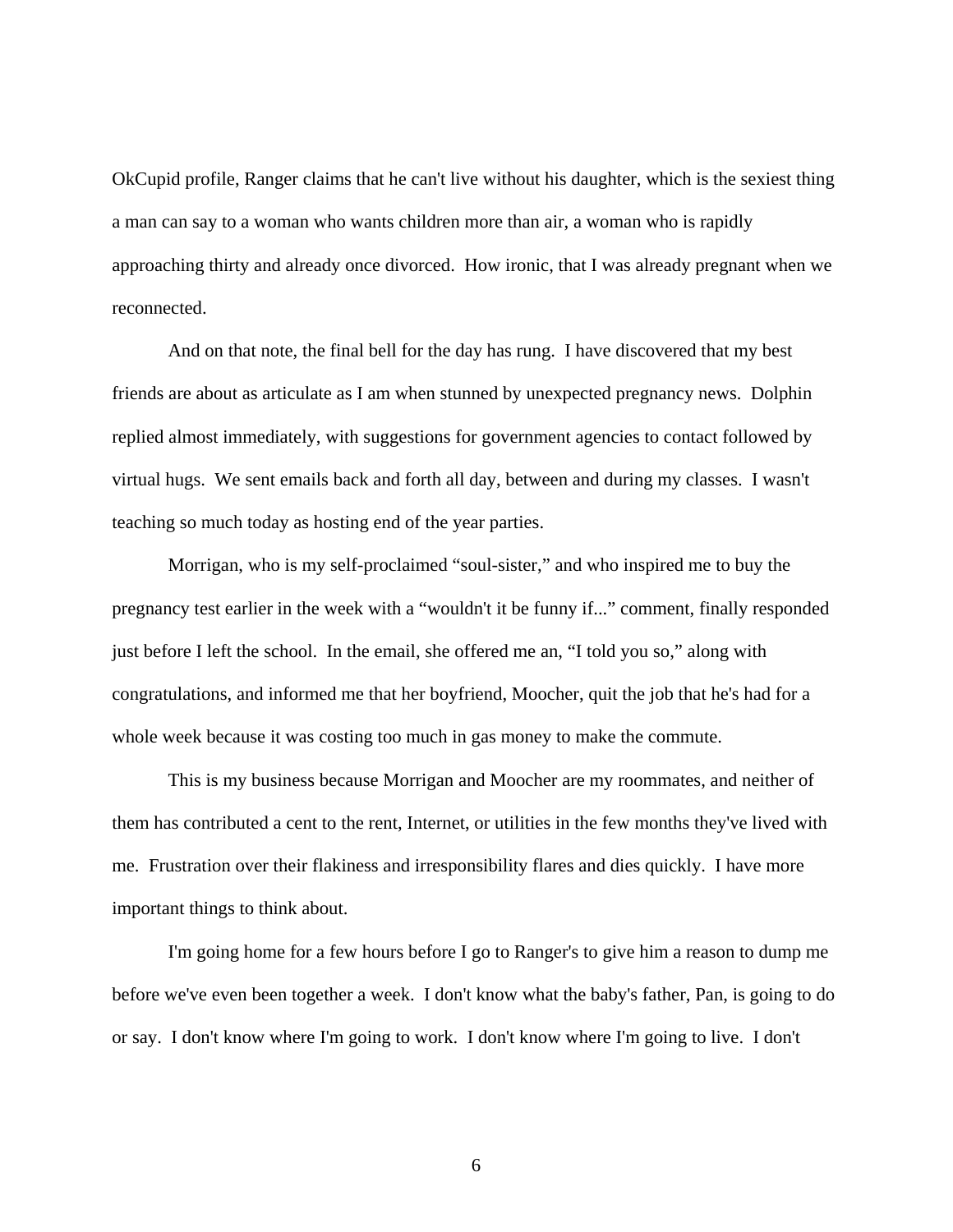know what's going to happen. Therefore, I'm going to eat a carton of Rocky Road ice cream and, for about thirty seconds, life will be swell.

 I don't know if I can call this a love triangle, but it is a disturbing parallel to a chapter of my mother's life. When she was twenty-three, she was married to an abusive man who was twice her age, and pregnant with my half-sister, her secret lover's baby.

 I can't imagine what she must have felt while lying in bed with a man she hated, tied to him by marriage and me, her three-year-old firstborn, while pregnant with a child accidentally conceived in a love tryst with another man. Before she died, Mom told me that my father often beat and raped her. I wonder if my father raped my mother around the time my half-sister was conceived, and if that is why he believed himself to be her father; or if he knew that the baby wasn't his, but signed her birth certificate anyway, thinking that claiming both of her children would force his wife, our mother, to stay with him.

 My mother had a job, a man who loved and wanted her, and a loving extended family to support her, but she had to escape a physically and emotionally abusive marriage. I have no job, a brand new relationship that probably will not survive my pregnancy, and a disconnected family that I can't depend on, but at least I'm not trapped in a loveless marriage, or being abused by anyone other than myself.

 The humid night air, thick with the fragrance of the jasmine lining Ranger's driveway, fills my little four door sedan as I pull up with my windows down. He waits for me under the light on his front porch, my personal giant animated teddy bear, about six feet tall and three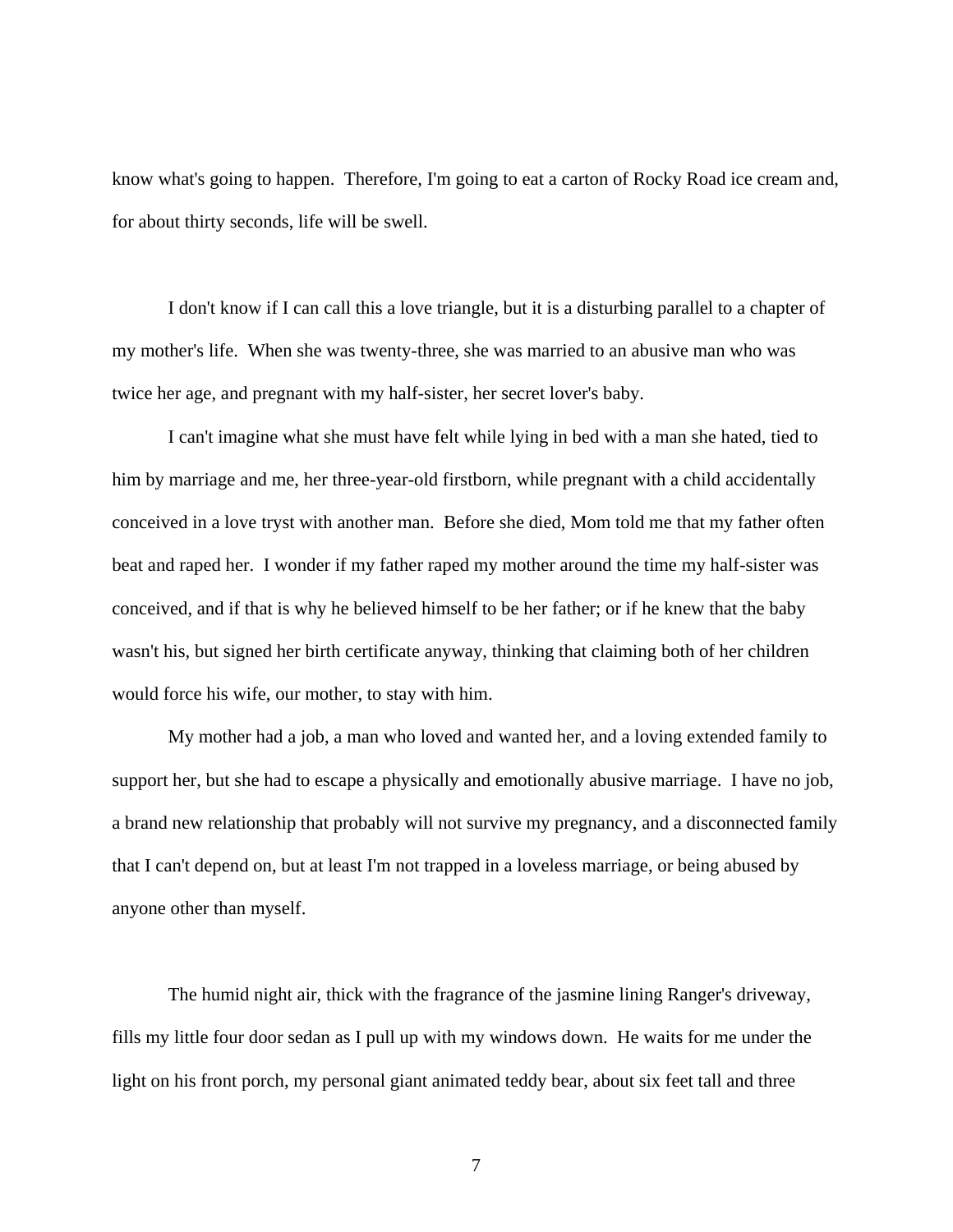hundred pounds, with shoulder length dark blond hair and wearing clothes a size or so too big. The moment I step out of my car, Ranger asks, "What's wrong?"

 I desperately want a hug, but I can't even look into his blue eyes as I answer his question with my own question, carefully formed and rehearsed earlier between bites of ice cream. "You know how you have a child from a previous relationship?"

"Yeah," Ranger says, drawing out the word to make it both answer and question.

 "Well, I do too, and we'll get to meet her in eight months," I say, attempting a cheeky grin.

Ranger just looks at me for a minute.

 "It's not yours!" I stumble over my words in my hurry to assure him that I'm not trying to dupe him or use him. "Two days isn't long enough to release enough hormones to test for pregnancy. I conceived on my birthday, you know, Mother's Day weekend, last month, and I haven't seen the guy since then."

 I pause, waiting for Ranger to denounce me as a whore and tell me to leave his presence. Or walk back into the house and slam the door in my face. He does neither. He just stares at me, wordlessly, while I fidget.

 "I actually was going to call him tonight. Well, I need to call him tonight. I just had to tell you first, because these last few days with you have been so wonderful, and I-" I choke back a sob.

 Finally, Ranger reacts, pulling me into his arms and rubbing my back while I fight tears. "Okay," he says after a moment. "This doesn't affect our relationship. It's me and you, that's all that matters."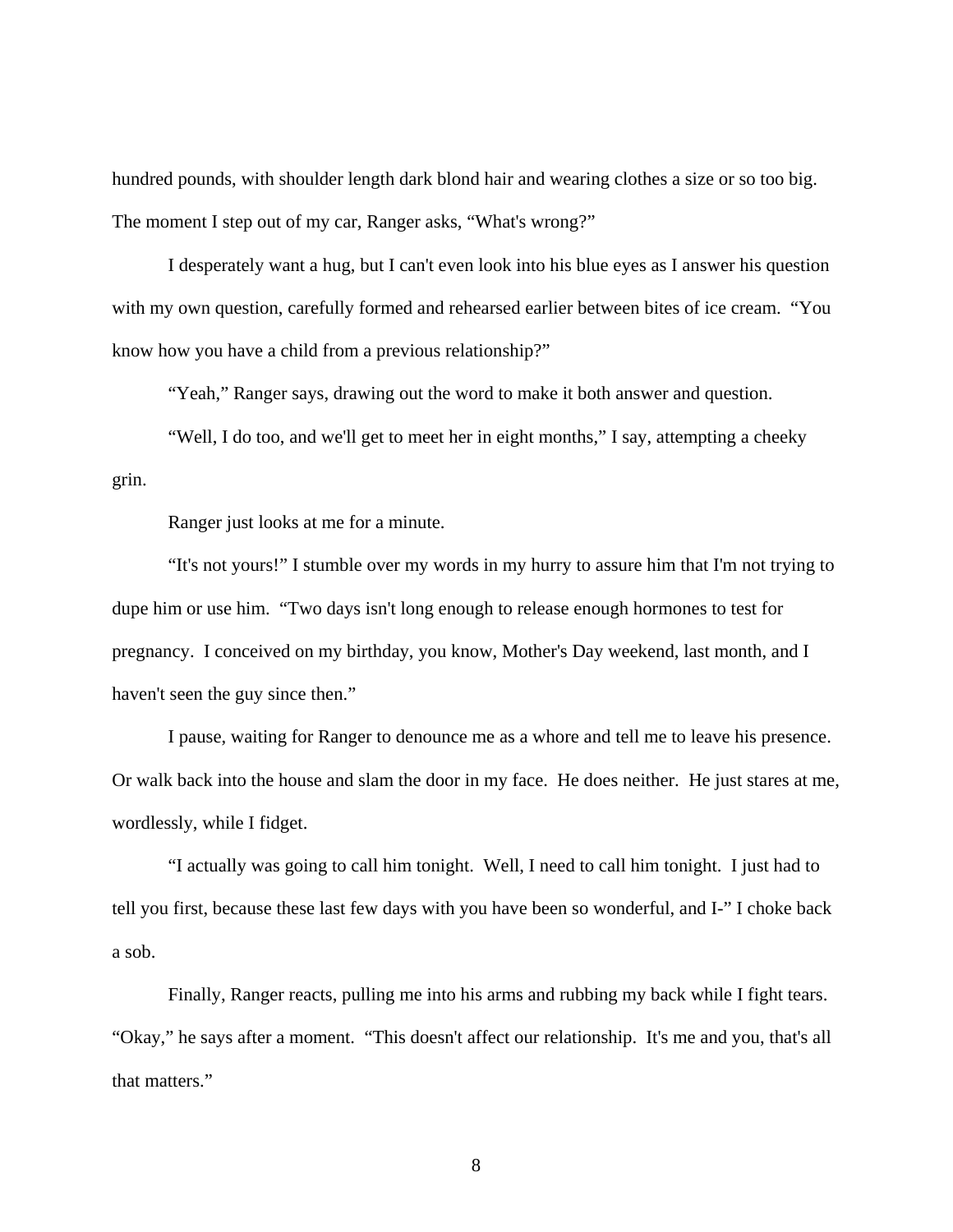I dismiss the urge to argue the point over whether my pregnancy and impending motherhood will affect our relationship, and instead lock onto his acceptance. "You're okay with this?" I ask, my voice an octave higher than normal.

"Yes," he says with a nod. "I wish it were mine, but..."

I start sobbing then, relieved, scared, and overjoyed all at the same time.

 After I pull myself back together, having mentally rehearsed the next big conversation I need to have, I gird my loins and call Pan, whom I've already begun to think of as "the sperm donor."

 His phone rings for so long, I prepare myself to leave a voicemail message. So when he answers at the last second, I barely let him finish saying "Hello" before my message spills out. "Hi. I've got a boyfriend so I can't see you anymore, and I'm pregnant, and it's yours. So, how are you?"

 The silence goes on so long I check my cell phone twice to see if our call is still connected before he finally responds. "What?" he asks.

"I just found out this morning, and you are most definitely the father," I say.

 After another long pause, he says, "I don't even know how to take care of myself right now."

 Sudden, overwhelming rage burns away my nervousness and uncertainty, and I quietly tell him to take some time to think about all this, and call me when he has something worthwhile to say. My hand shakes as I end the call and slip my phone back into my pocket. I look over at Ranger, who took a step back during my conversation, and who now looks at me with wide eyes. "Mood swings?" he asks.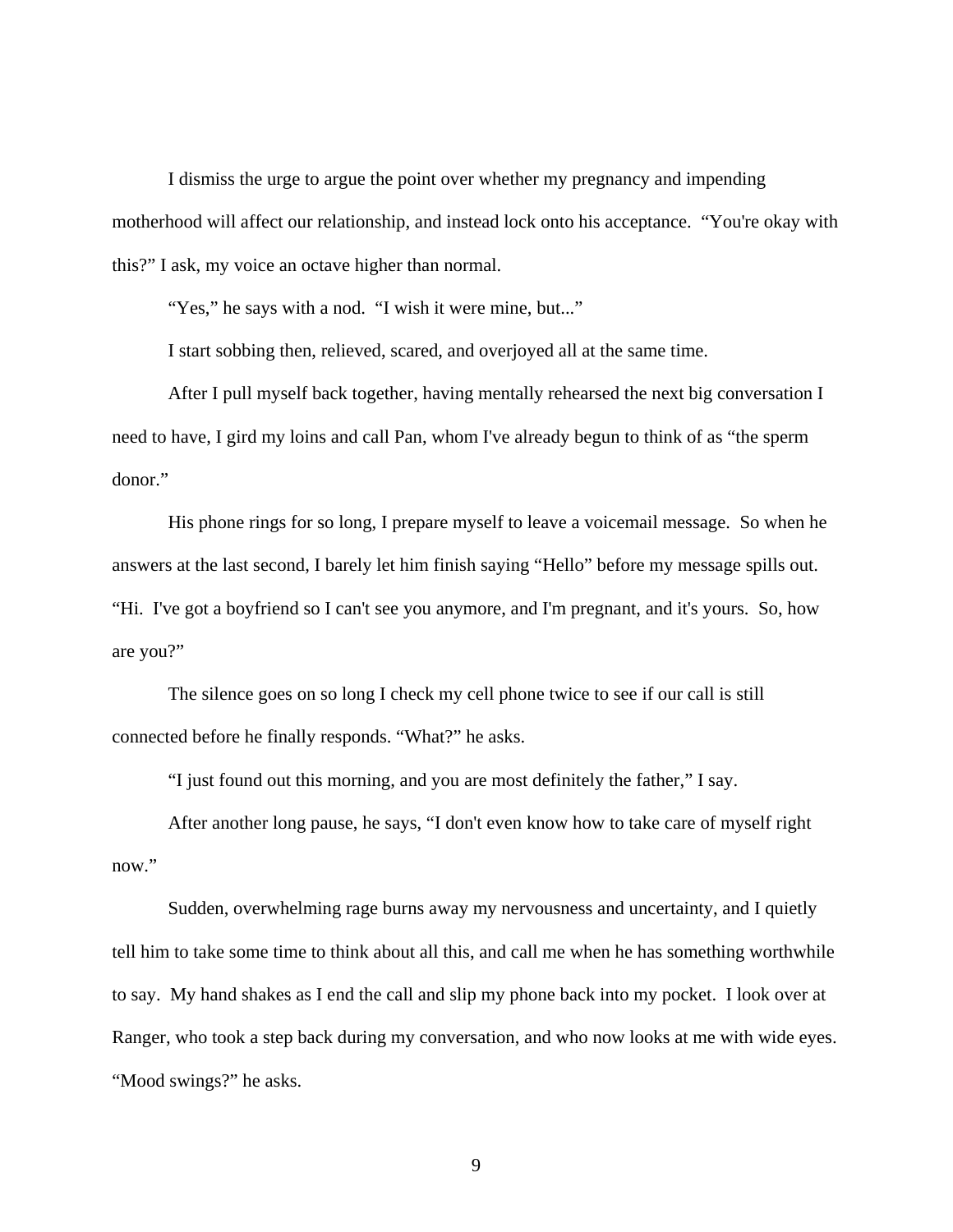I laugh so hard it turns into a coughing fit.

 The rest of the week is a long daze of end of the year parties, packing up what I can, and abandoning thousands of dollars worth of teaching supplies because I have no one to help me pack. Anyway, I have more pressing matters in my uterus.

 Just to be absolutely certain that I really am pregnant, I have a blood test done, the result of which is, of course, positive.

 I apply for Medicaid, and schedule my first prenatal appointment at a women's health center. The earliest available appointment is two weeks away, which won't be until July.

 I spend these two weeks isolated in my room in my apartment, doing my best to wrap up my former life and plan for motherhood. I fail miserably. How do I know what bits of my past are important enough to keep, or what I'll need for my future?

 Piles of books, boxes full of sorted stones I've collected over the years, tarot decks, and spirit boards sit on one side of my room. I am keeping all of my stones because I love them and I can't really sell them, though I've spent over a thousand dollars on them over the years. My tarot decks I divide into two piles: my thirty-three absolute favorites on the right, and nearly seventy that I never use to give away or sell. My spirit boards, which look like what would happen if a board game and an Ouija board had a baby, are coming with me. I have two of them, one Native American themed, the other Astrologically themed, and both have helped me develop my intuition and faith over the last few years, using them with Morrigan, but also with several college friends, to whom I taught tarot and other forms of divination in my undergraduate years.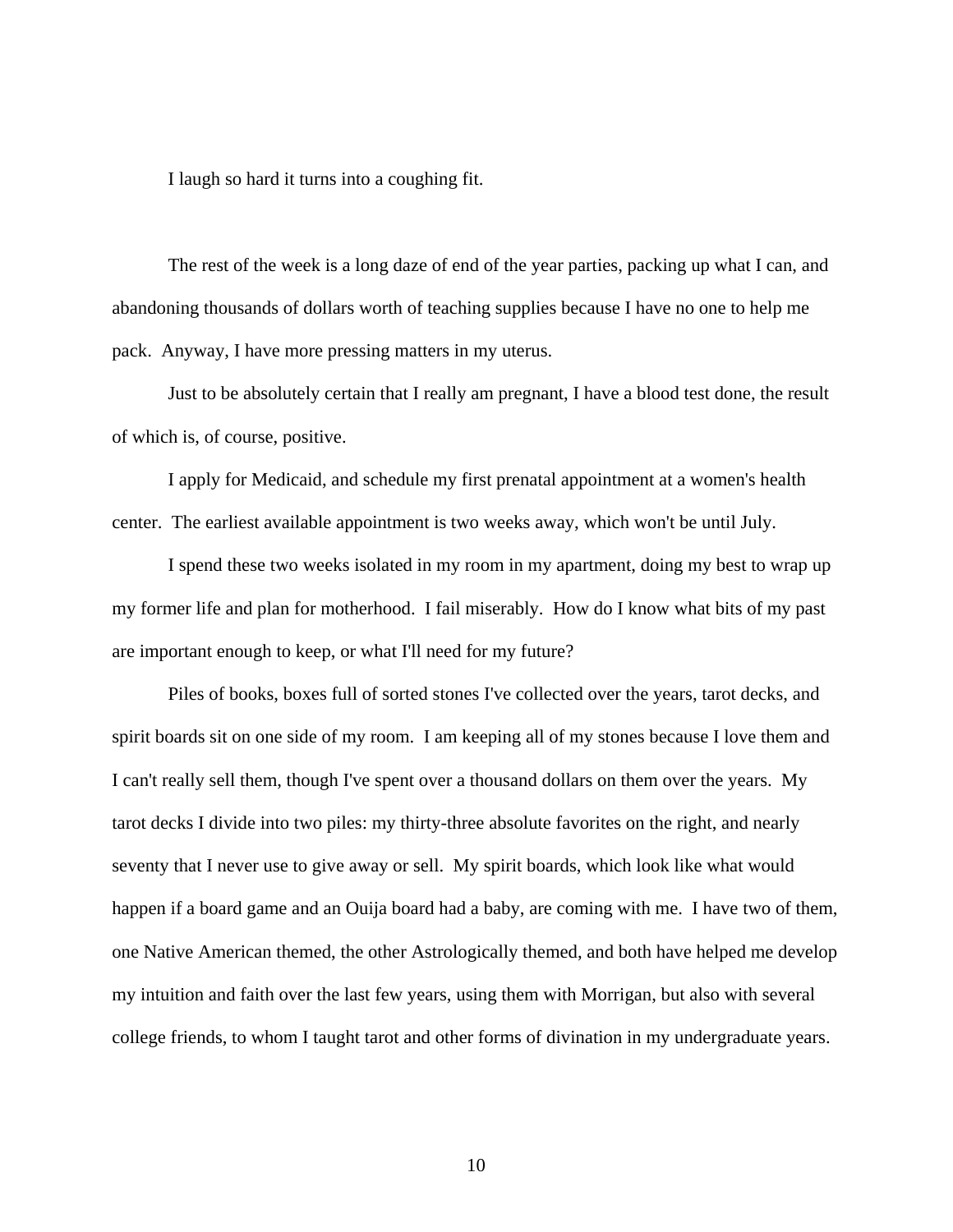On the other side of my room are boxes of pictures, every handwritten and typed letter I've ever received, all my notes from my college courses, little gifts from the care packages Morrigan used to send me, crafting supplies for beading, wood burning, a dozen blank journals, coloring pencils, paints, markers, stickers, and decorative papers for my printer. I can't bear to part with my mementos, even the cute, cheap gifts from Morrigan. The crafting supplies are coming with me too. I try to throw them away, but I just can't. I love office supplies. I'm such a weirdo.

 On my double high queen size air mattress I've piled up all of my clothes, ranging from the size fourteens I hope to wear again someday to the twenty-eights that I wear now, casual to professional. On top of that pile, I place my blue teddy bear, Rosie, a gift my late paternal grandmother bought for me when I was six. When Grandma asked me why I wanted a blue bear, I told her that she was blue because she soaked up all my tears.

 In the closet, I've already packed away my altar tools and decorations, including my first wand, of oak and clear quartz that my friends Hawthorn and Dirigo helped me to make; a cast iron cauldron the size of my head with a triple moon symbol molded into its belly, which Morrigan had given to me years before; the Wiccan God and Goddess candle holders I'd bought to decorate the altar at my wedding, which depicted the Goddess in her three forms as Maiden, Mother, and Crone on one stick, and the God as Holly King and Oak King on the other; a wooden pentacle I'd burned myself; and my seven singing bowls, bell bowls like the one my parents used to have, except that theirs was black metal, and mine were white and composed of ground quartz crystals. They are called singing bowls because rubbing them produces a sustained note, and I have seven because each is a different note, each note corresponding to a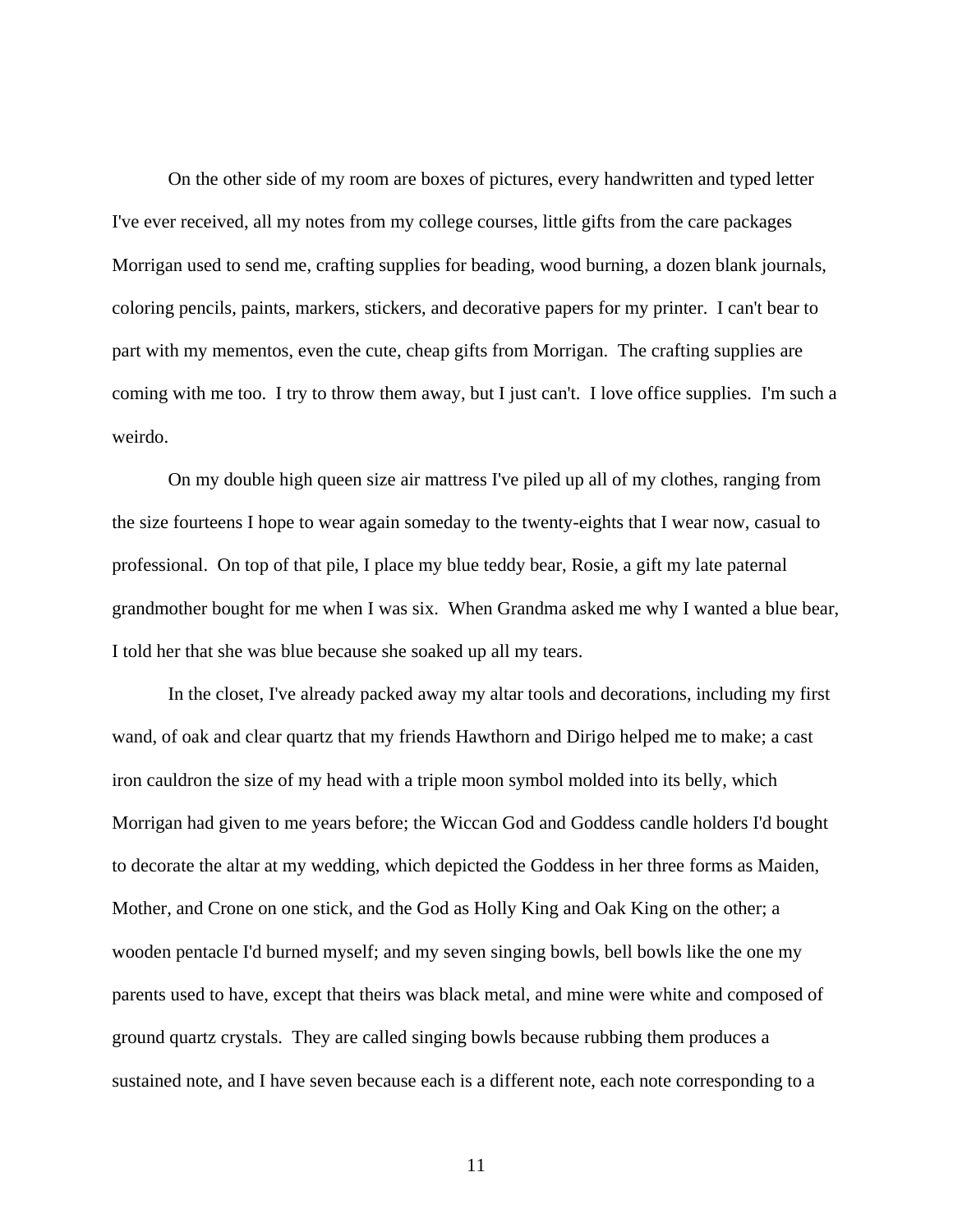different energy center of the body, or chakra. I collected them one by one over the course of four years, hoping to someday travel with them to perform healing ceremonies and meditation concerts.

 I throw away all the old bills for apartments, cell phones and cars that I no longer rent, manuals to appliances I no longer own, report cards from my high school years, and marked up manuscripts from my writing workshop classes, wincing at the amount of paper I'm adding to the landfill. I'm leaving my toaster oven, blender, vacuum cleaner, and other appliances for Morrigan and Moocher to use, as I have no need for them at Ranger's house, where I intend to spend most of my time. My jewelry, five favorite outfits, deodorant, comb, organic shampoo and conditioner, and toothbrush go into my old backpack, now a makeshift suitcase. I throw in a couple of notebooks with which to make lists and journal entries; paranormal romances about funny, sexy Highlanders and vampires to read when I feel too overwhelmed to be productive; and my planner, which I really will use this time, no really, my days of procrastination are over...and call it a night.

 The last day of June finds me back at Ranger's house, which feels much more like home than my apartment, where I've spent the last two weeks. Technically, the house belongs to Ranger's mother, Cordelia, as Cordelia allowed him to move in with her so she could help look after her granddaughter after his ex took off. Now Ranger works from home while Cordelia watches Alexandria during the day, and at night Ranger gets her to bed while Cordelia quilts, reads, and catches up on her TV shows. On the nights that I'm over, which is just about every night, I watch "American Idol" or "So You Think You Can Dance" with her.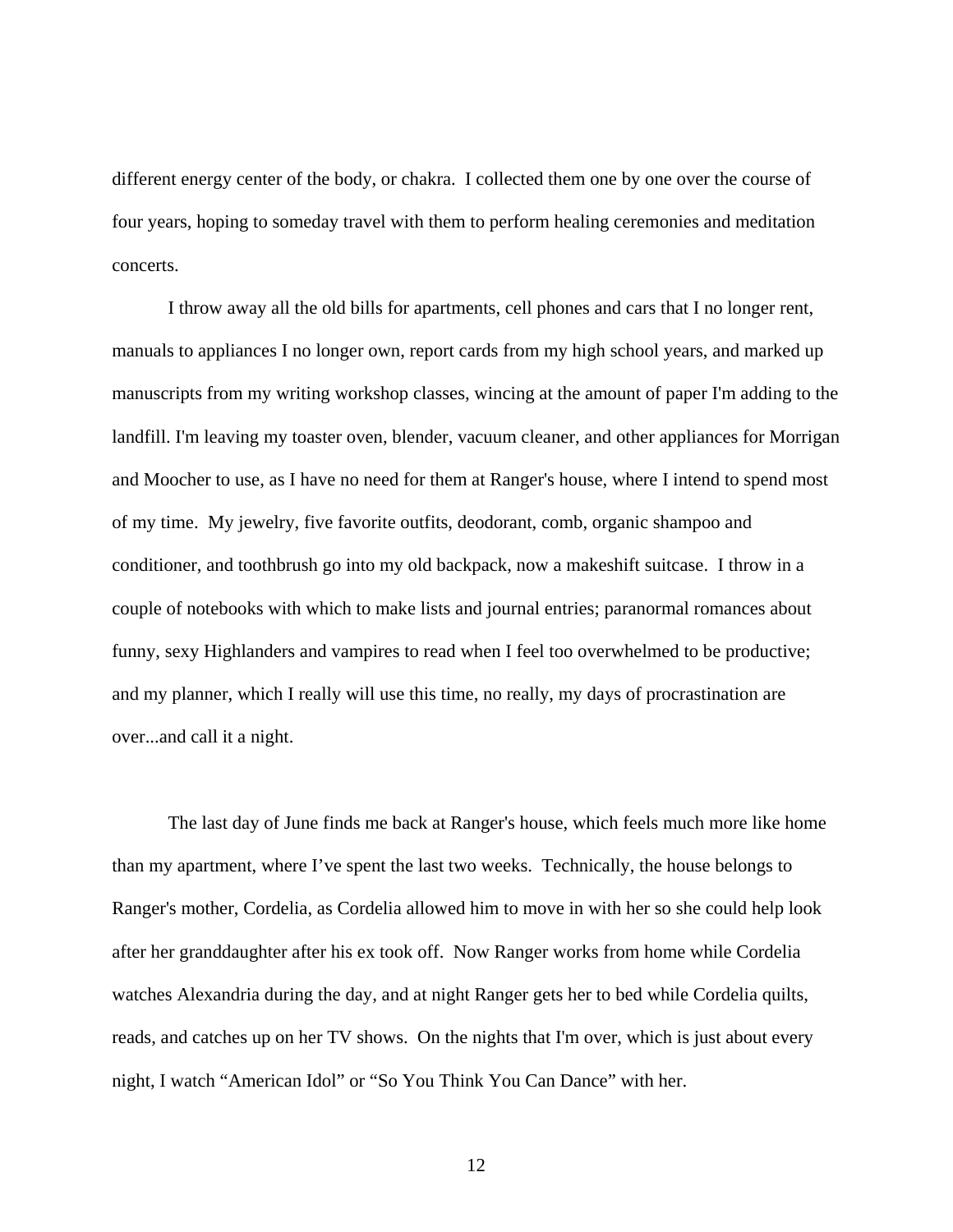Alexandria crawls into my lap as I sit in the floor in her playroom, the former parlor. Providing a playroom for her was my idea, put into effect a month ago. When I first met Alexandria, there was no place in the house where she could freely crawl or climb without endangering herself. Cordelia's life seemed to consist of chasing her granddaughter around the house.

 Now, Alexandria has a room with a couch and two chairs on which to pull herself to standing, a toy bin, a little TV that's always playing toddler shows, and a huge window to let in the sun and show her the outside world. I'm sitting in the floor with my back resting against the couch to encourage Alexandria to play with me, since she can't climb up yet. She's brought her favorite book to me, *Mr. Brown Can Moo.* 

 Cordelia sits in a chair across from us and smiles at me. "We really missed you these last couple of weeks," she says, and I look away for a moment so she won't see the tears in my eyes. Her welcome means the world to me, but I don't know how to tell her that, so I smile and say, "I missed y'all too." I cuddle Alexandria to me, and read aloud.

 These moments of feeling like part of a family are a slice of heaven for me. My own family, my step-dad, half-sister, and half-brother, have their own lives. Though we all live in different houses in the same city, we're lucky to all get together once a year, if that. My friends, since graduating college and starting their professional lives, might as well live on the other side of the planet. We socialize primarily through email, sometimes with phone calls, rarely in person. Morrigan was like a sister to me until she moved in and decided I should be happy to pay all her bills. Now she's a hostile stranger I'd rather avoid.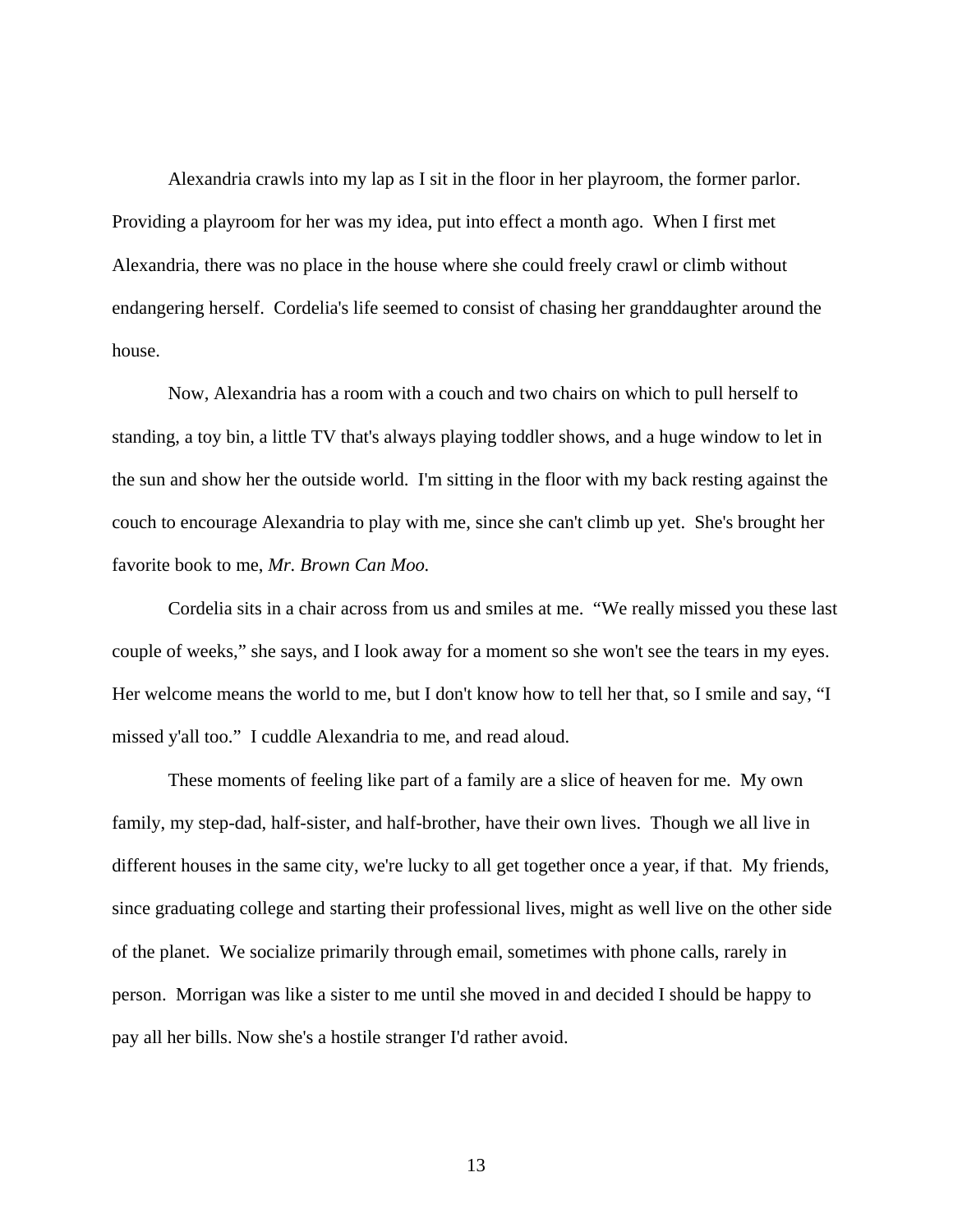I have felt so alone for so long. But now there is a tiny life growing inside of me, a precious spark that will someday be a person who is pretty much guaranteed to love me, at least until puberty.

Unless I miscarry.

I can't even think about that.

 I wish I could call my mom. I wish I had a mother in the flesh, a maternal figure I could go to for comfort, advice, and support. I would love for Cordelia to become that person for me, but I don't know if I have the courage to open my heart to her, or if she's capable of being a mentor for a person like me, who has suffered in ways I doubt she can even imagine.

 My mom died when I was twelve, and I'm both sorry and relieved that my baby will never get to meet her. Towards the end of my mother's short, tragic life, she became violently and emotionally abusive. But I don't blame her anymore. Before she died, I thought there was no excuse for hurting a child, and that I would never forgive her for the hurts she inflicted upon me. But now I know what her life was like, having pieced it together as a young adult after years of gleaning details from her mother and siblings. Now I believe that my mother's abusive behavior was a symptom of her own festering childhood wounds, which never had a chance to heal.

 My mother and all seven of her siblings grew up bullied and beaten by their father, who raised cattle for beef in rural Maryland, and showed his children even less compassion than he showed his cattle. Having suffered brain damage from polio as a child, he seemed to have only two emotions: apathy and rage.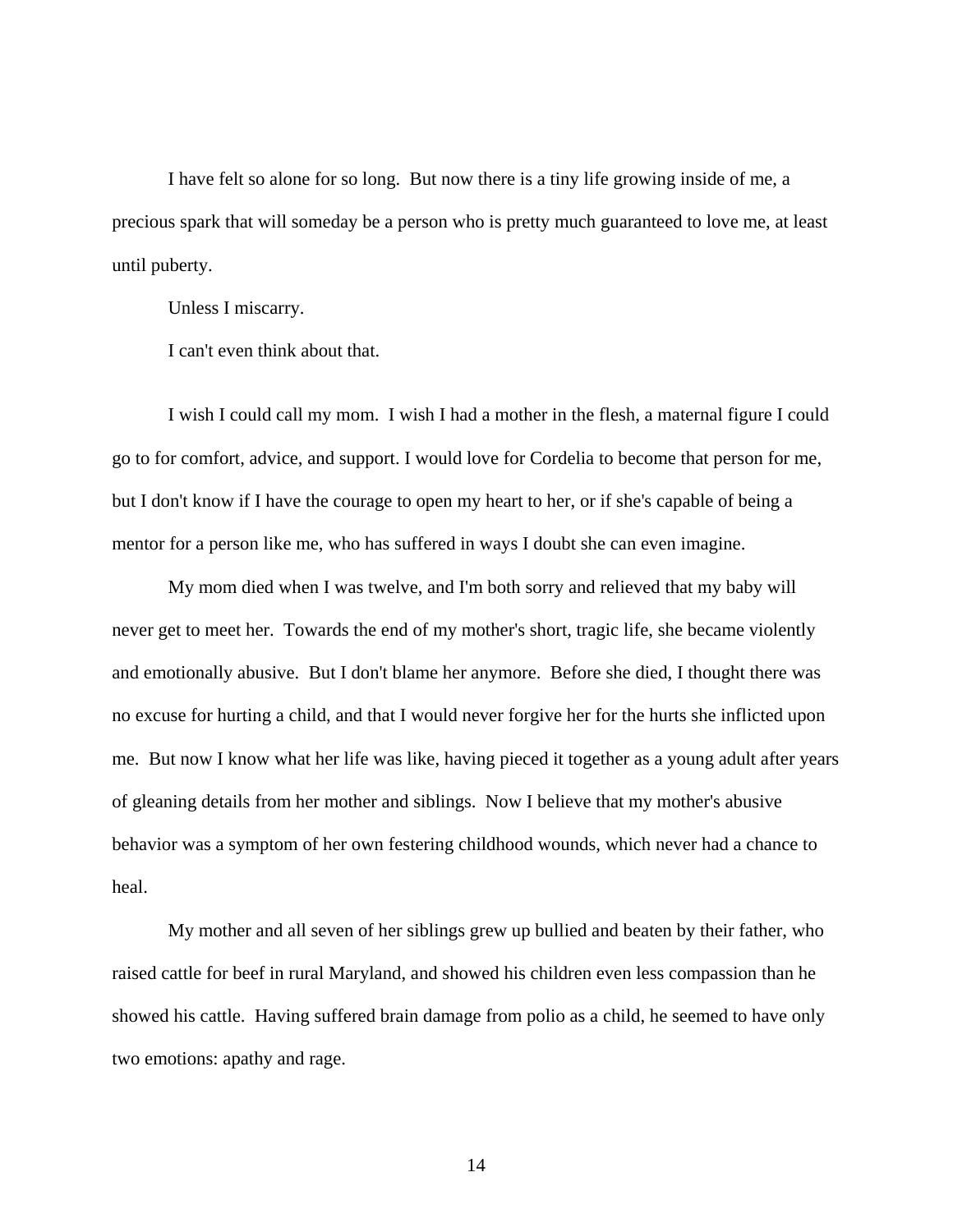In accordance with the teachings of his small rural church, Mom's father believed that women must always wear skirts, never cut their hair, and unquestioningly obey their fathers or husbands. Men of his church should always wear pants, keep their hair short, and control their wives and children with as much force as necessary.

 At sixteen, Mom tried to run away. Her father found her on the road a few miles away, wearing pants. He brought her home, stripped a switch, and whipped her bare backside and thighs until his arm grew tired and blood ran down her legs – not because she ran away, but because she wasn't wearing a skirt.

 Two years later, Mom's mother, Meemaw, finally had enough. She divorced him and moved back to Virginia to be near her own mother. Mom moved in with Meemaw as soon as she graduated from high school.

Meemaw didn't remarry for about ten years. Her second husband, whom his new grandchildren called Peepaw, was a total sweetheart. He was half Cherokee, and had copper skin, dark eyes and salt and pepper hair, matching Meemaw in short stature and extra padding around the middle. Peepaw enjoyed sitting in his recliner, smoking cigars, and telling painfully lame jokes, like the one about the running refrigerator that we'd better go catch. Because it's running. Ha ha.

Peepaw was a hunter, and it was he who contributed the three buck heads decorating Meemaw's living room wall. Whenever Meemaw disagreed with something he said, Peepaw was quick to change his mind to match hers, with a wink and a smile, and then they'd hug and kiss like any couple passionately in love, him patting her jean-clad behind. Mom sang "You Light up My Life" at their wedding, a song that still perfectly reflects their relationship.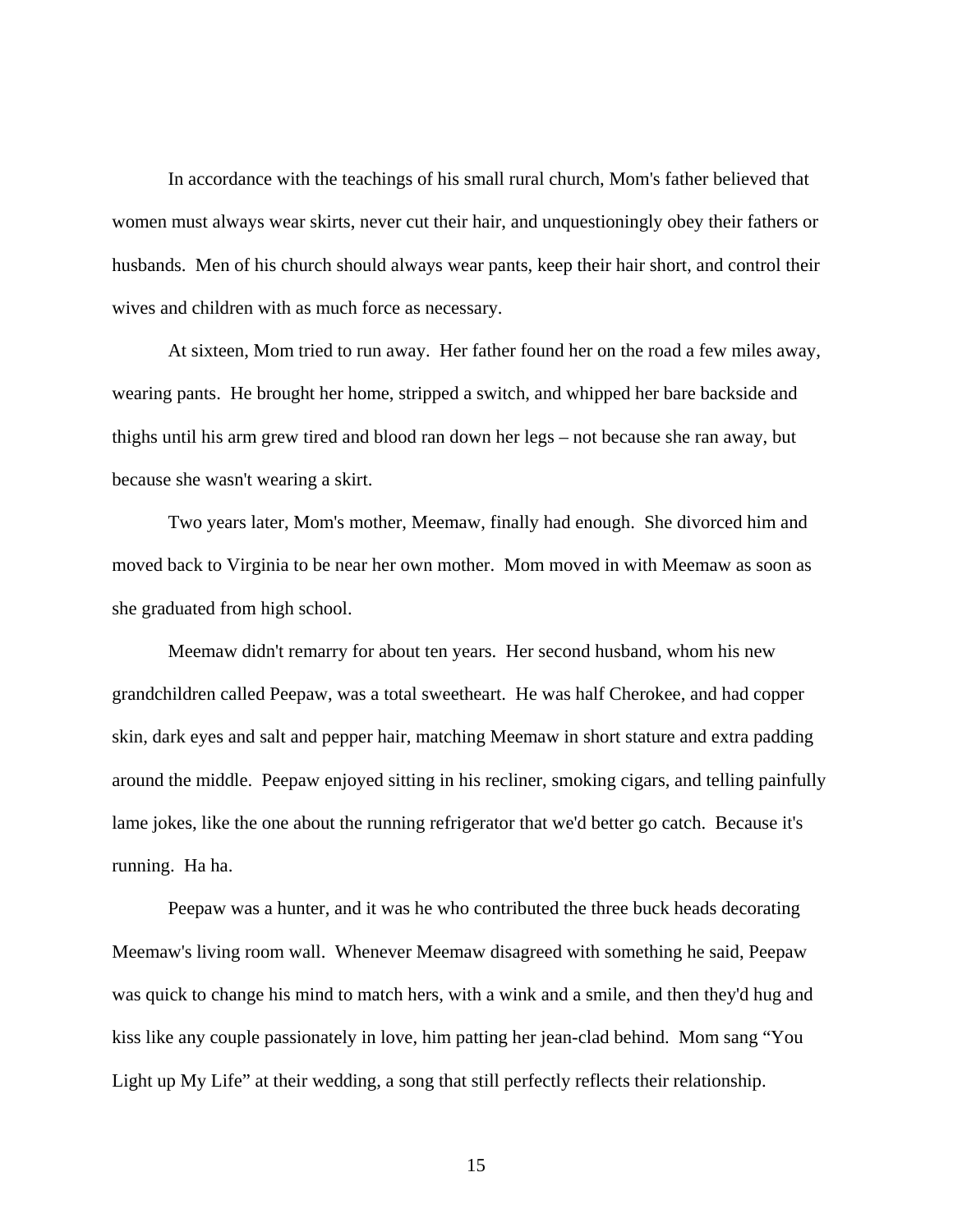I wish at least one of my fathers had been more like Peepaw, approachable, paternal, and comforting; someone I could talk to who would let me know that I was loved and supported and that everything will be just fine.

My mother's first husband, my biological father, Roger, had a violent temper, though he didn't live long enough to take it out on me. He died when I was five, and I have minimal contact with his surviving relatives, but from them, I've gathered a few details about what he was like. For one thing, Roger loved Elvis, styling his hair after the rock star, and collected all his records on vinyl as well as eight track formats. Roger grew up a middle child among nine siblings. His father died when he was a teenager, and all I know about my paternal grandfather is that his name was Grady, and he had an affair with his oldest daughter when she was sixteen, which screams "severe mental illness and abusive personality" to me.

Roger grew up in a rural town in Virginia, where fishing, hunting, and intoxication were the primary sources of entertainment, and education, psychological counseling, and parenting courses were probably not readily available. He was a few inches taller than my mother, in his late thirties, heavyset, with the muscles of a former coal miner beneath the beer belly, when he met my young, petite, slender mother. When they married, months after Mom's nineteenth birthday, Roger had an eighteen-year-old daughter that my mother didn't know about, whom he'd attempted to rape two years prior. He was acquitted of the attempted rape, but her mother divorced him and took custody of his daughter and younger teenage son, and after that they were shunned by his side of the family. I didn't even know I had an older sister and brother until I was fifteen, ten years after my father's death and three years after my mother's death.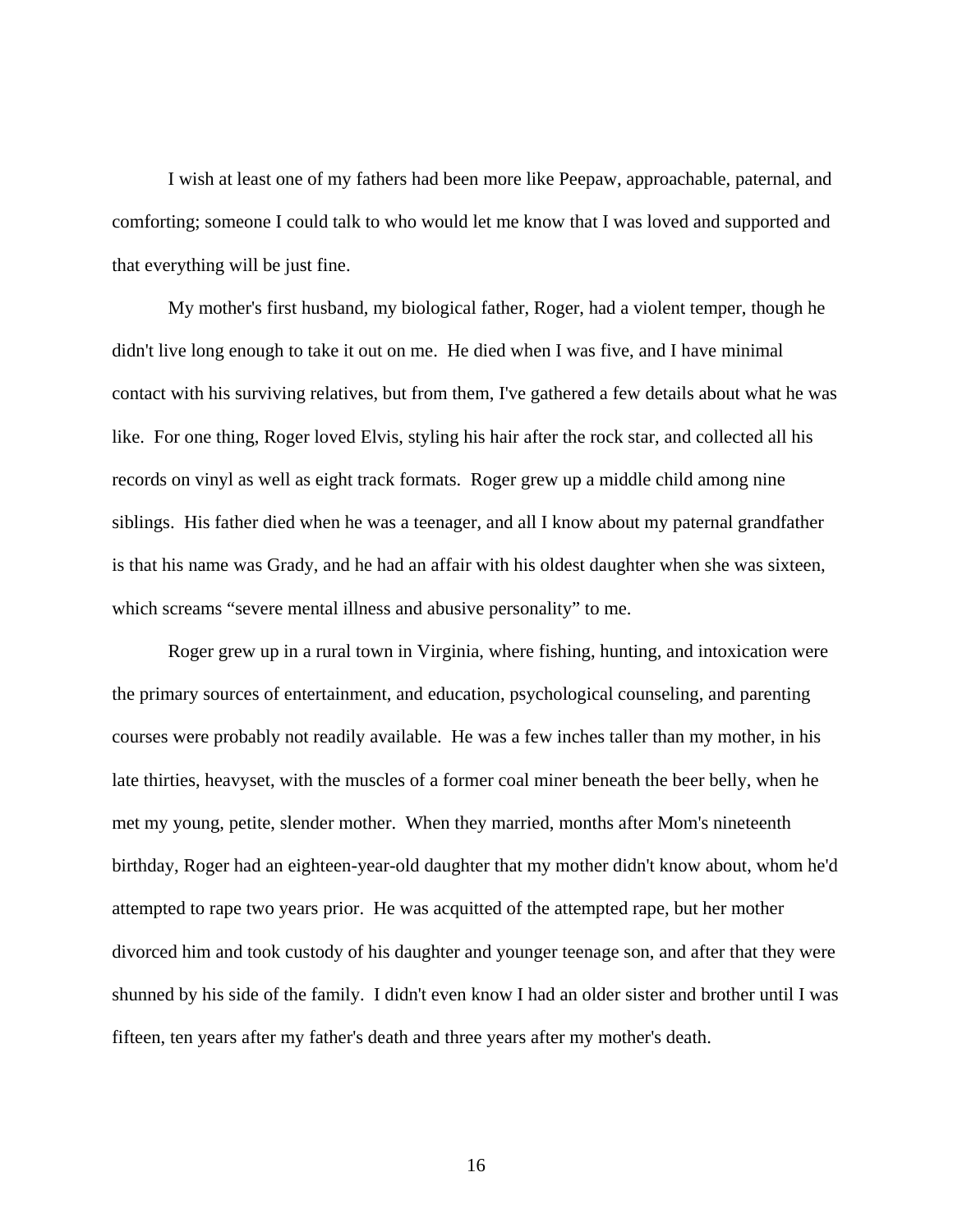In my earliest memory, Roger and several other men sit on the couches and chairs around me, talking and drinking. I toddle to an end table and grab Roger's Budweiser with both hands. They all fall silent, watching, as I take a sip. Then they roar with laughter at the expression on my face, as I drop the half-full can and burst into tears, as much from embarrassment as from the nasty taste in my mouth.

My only other memory of Roger occurred when I was three, shortly before he went to jail, something he did with me that also left a bad taste in my mouth. Though I was only three, I vividly remember being hot and mostly blind in the darkness beneath the covers, in bed with Roger, his whispered encouragements, asking me to take him in my mouth, telling me how good it felt, thanking me for being his precious angel. I would not have known it was wrong if he hadn't kept making me promise not to tell my mother.

I kept that promise for nine years, but a month before Mom died, the day I had my first period, I told her. She cried, telling me over and over how sorry she was, and I wished I had kept that particular secret to myself. I felt as if Roger used me to hurt her once more. Even years after dying, he could hurt her.

In moments of confidence in the last year of her life, Mom told me that Roger raped and beat her, isolating her from her family and friends, always demanding to know where she was and who she was with. When she finally worked up the courage to leave him, he tried to kill her, an attempt that resulted in the permanent paralysis of the left half of her body. Worse, with a life-saving blood transfusion, the hospital accidentally infected my mother with HIV, an incurable, and at the time, untreatable disease that killed her slowly over the course of nine years.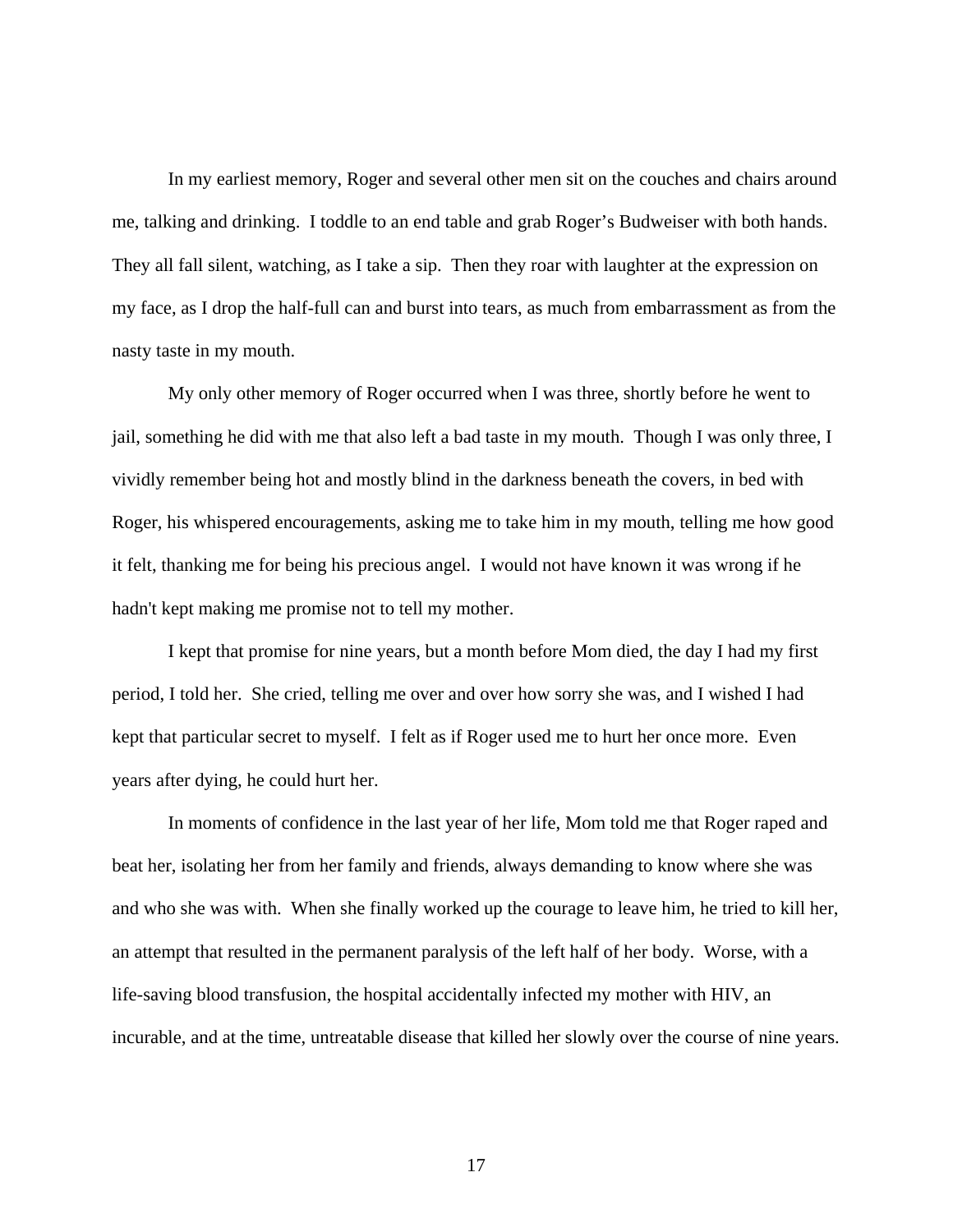Roger died in jail less than two years after trying to kill her, leaving Mom free to marry Allen. Allen was not as gentle and good-natured as Peepaw, but he was a vast improvement over Roger in the way he loved and treated Mom.

 Allen was always stressed, working day and night, smoking cigarettes and drinking hard liquor every night before bed. Sometimes my sister, brother, and I would overhear him and Mom screaming at each other, though Allen was never physically violent with her. He did like to laugh and joke, but his jokes usually mocked other people, or were filled with innuendo, and though he kissed, caressed, and held Mom, he was awkward with us kids.

 One year, shortly after Allen joined our family, my elementary school had a parent-child field day. Allen came to school with me, to be my Dad. He'd adopted me soon after marrying my mother, changing my last name to his, and although I would forever afterwards call him Dad, we were still getting to know each other.

 One of the field events called for each father to carry his son or daughter on his back and race down the field. Dad grunted a bit as he hefted me onto his back and took his place along the starting line. Then the whistle sounded, and we were quickly left in the dust as the fathers with longer legs and skinny children took the lead.

 In that moment, clinging to Allen's neck as he held my legs and ran, feeling the heat of the sun on my head and back and Allen's pulse through my choke hold, smelling sweat and Old Spice and grass and dirt, bouncing to the rhythm of Allen's feet as they pounded the ground, the shouts and laughter of the watching crowd almost drowned out by Allen's heavy breathing, I really felt connected to him. We were more than just two people living in the same house. We were family. He was Dad.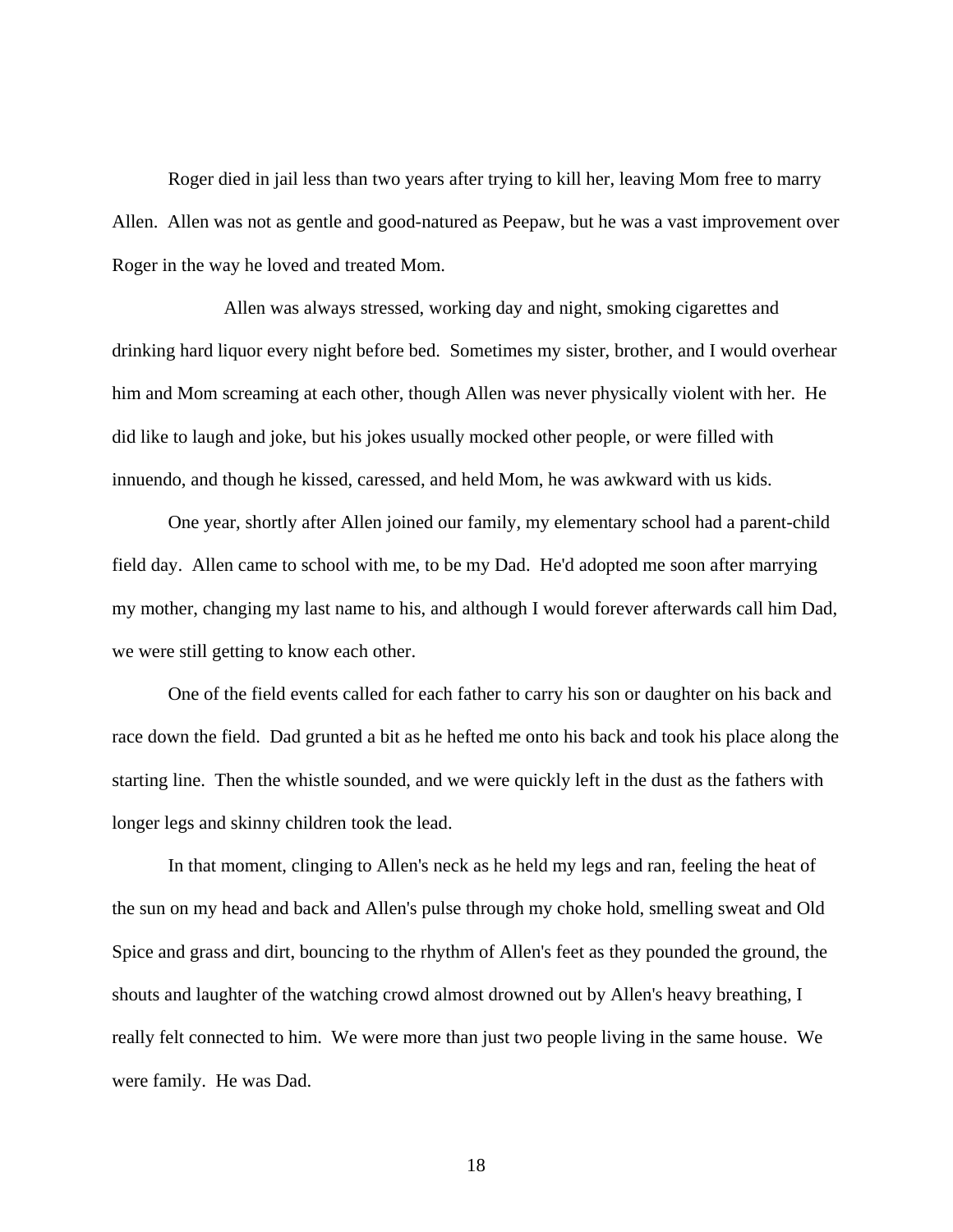He was a very young dad, supporting a dying wife and three growing children with the skills he'd learned in the air force. He worked at Sprint, managing information systems, and he worked all the time. When the Internet became available to the average consumer, he used it to work from home – after a long day in the office. He spent so much time working, we really only saw him briefly during dinner and on weekend excursions to the beach, theme parks, or other local attractions, and during our biannual visits to his family in South Carolina and Mom's family in Virginia.

Fifteen years after Mom's death, he still works a lot, but he has a new wife now, one who never wanted children, and since he got involved with her, I have seen very little of him. Ever since I moved out of his house and into my own apartment when I was nineteen, the distance between us has grown greater every year. Now, I'm lucky to get a phone call from him once a year, usually on my birthday. He goes on cruises with his new wife every Christmas, and alternates spends Thanksgiving with her family and with his mother, sisters, and brothers in South Carolina. My siblings and I still get together on the holidays, so at least I have that little bit of family to give my child some day.

My baby's father, Pan, does not resemble a family man in any shape or form. Though he is seventeen years my senior and Roger was eighteen years older than my mother, there is no other comparison I can make between the two. Growing up, I always heard how much Roger loved his girls, Rose and me; how we were the center of his universe until the day he died. Roger was jealous and possessive of Mom, always demanding to know where she was, keeping her isolated from her family and friends. Pan, it seems, couldn't care less about his impending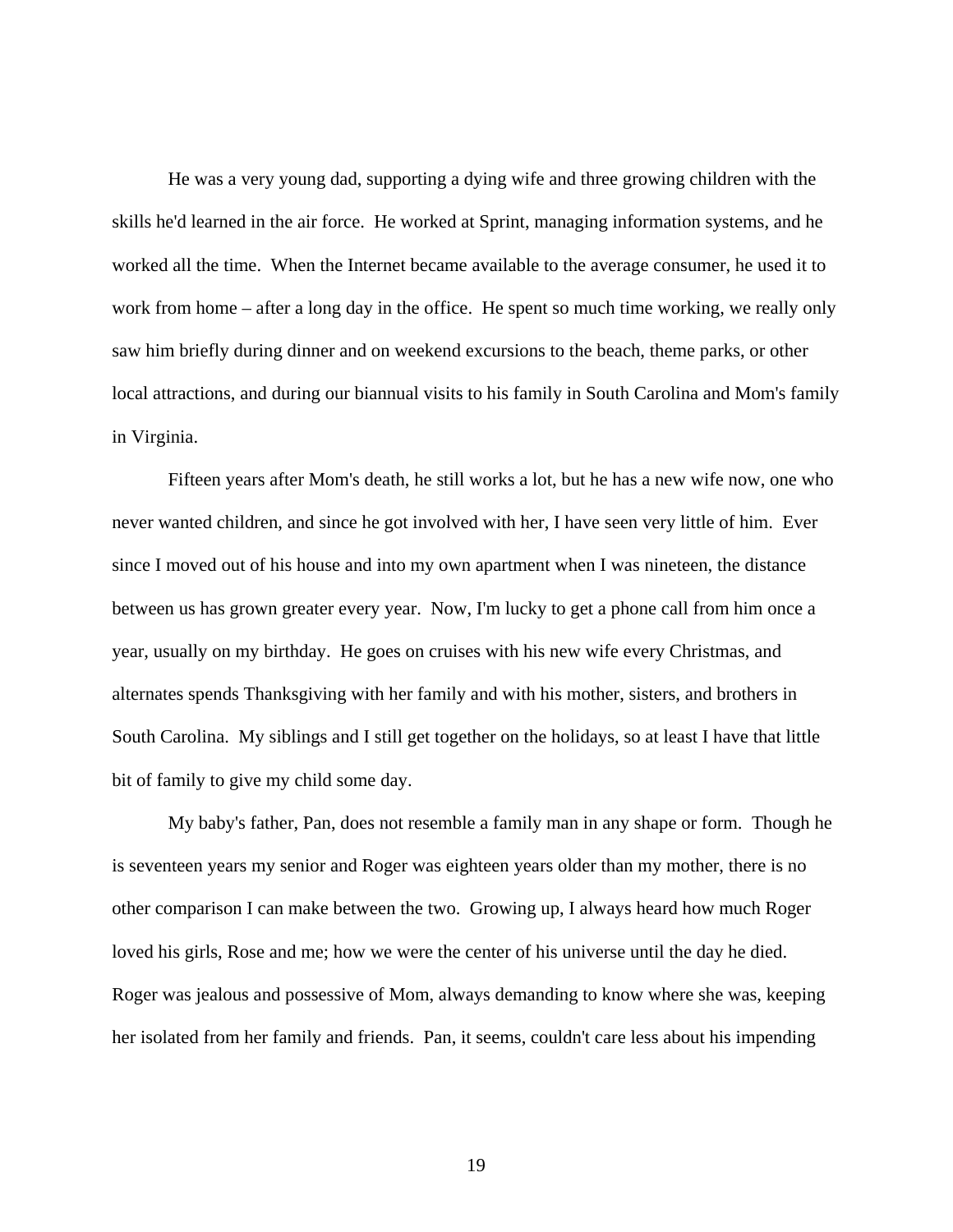fatherhood, nor about me. Pan is like a child himself, committed to nothing and no one, admitting he still doesn't know what he wants to be when he grows up.

Pan is playful and carefree, and after my divorce (and let's not even talk about that except to say it happened), that was all I wanted – someone to have fun with. But as the months went on, I realized that what I really wanted was to create the family I never had, where I got to be the loving, nurturing mother, married to the devoted, hands-on father, guiding a gaggle of brilliant, compassionate children. Where Roger taunted my mother, daring her to find a boyfriend, Pan encouraged me to find a real relationship, because he wanted me to be happy and knew that he could not be that person for me.

Then Ranger found me. My mother had to sneak around with Allen, and planned to fly to Mexico to obtain a divorce from her abusive husband. I went into a relationship with Ranger knowing all I had to do was tell Pan that I'd found what I was looking for, and he would wish me well without putting up a fuss. Of course, none of us expected me to be pregnant.

It's too soon to think of Ranger in terms of my baby's future step-dad, but at the same time, it's difficult not to. Because as we cuddle in his bed, drifting off to sleep, just a few hours after my big reveal, Ranger nuzzles my ear and says, "I wish it was mine."

 "So do I," I say, hugging his arm, the only piece of him in reach. I send a brief prayer of gratitude that, unlike my mother, I don't have to sleep with one man while secretly carrying another man's baby. I thank the gods that I can be honest, and not get beaten or murdered for it.

 Ranger pulls me closer, his nose and mouth buried in the hair on the back of my neck. "Maybe someday we can have one together." he says.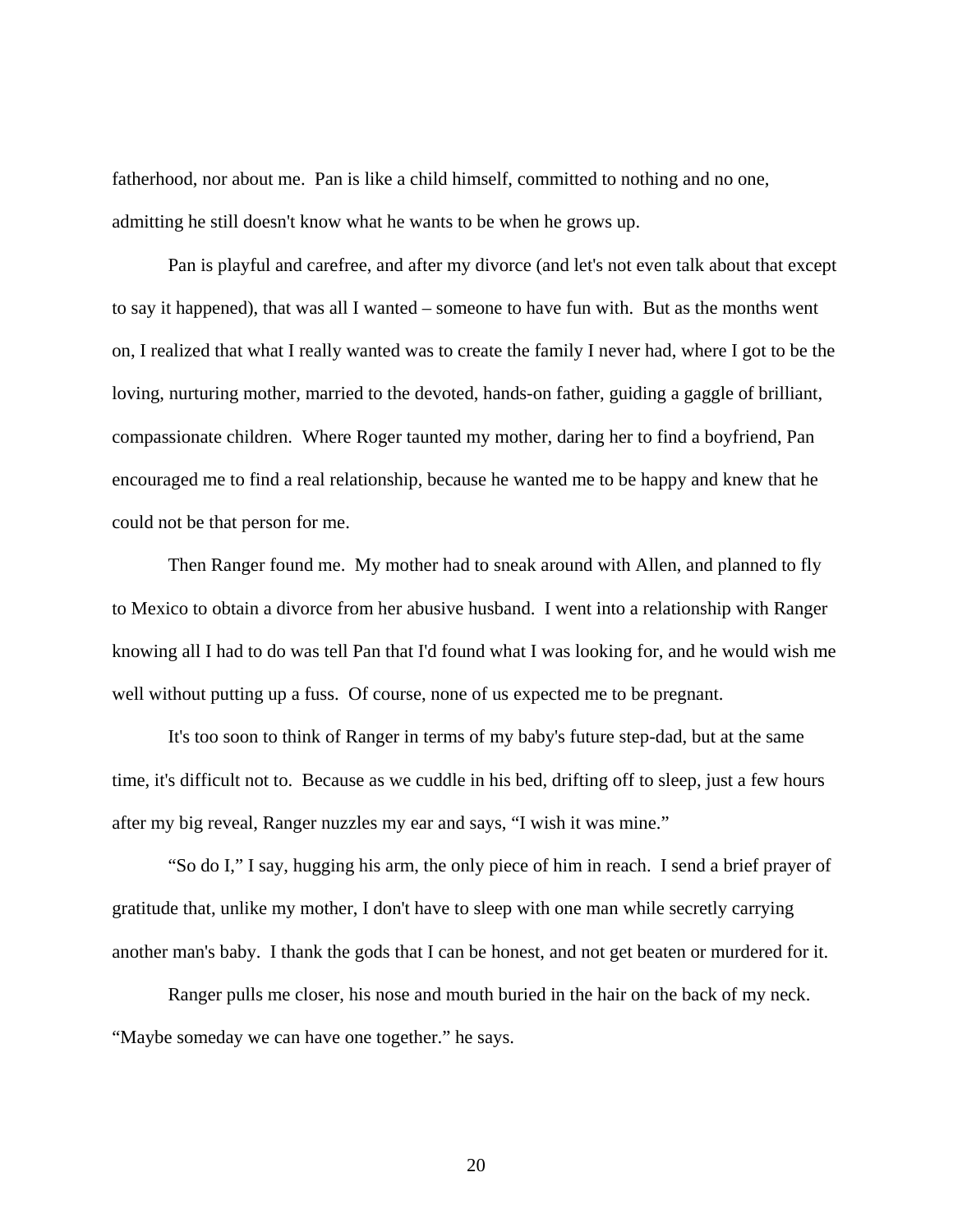"That would be wonderful." I smile and fall asleep with one hand over my tummy, imagining a future with Ranger, in our own gated backyard, romping with our girls in the sunshine.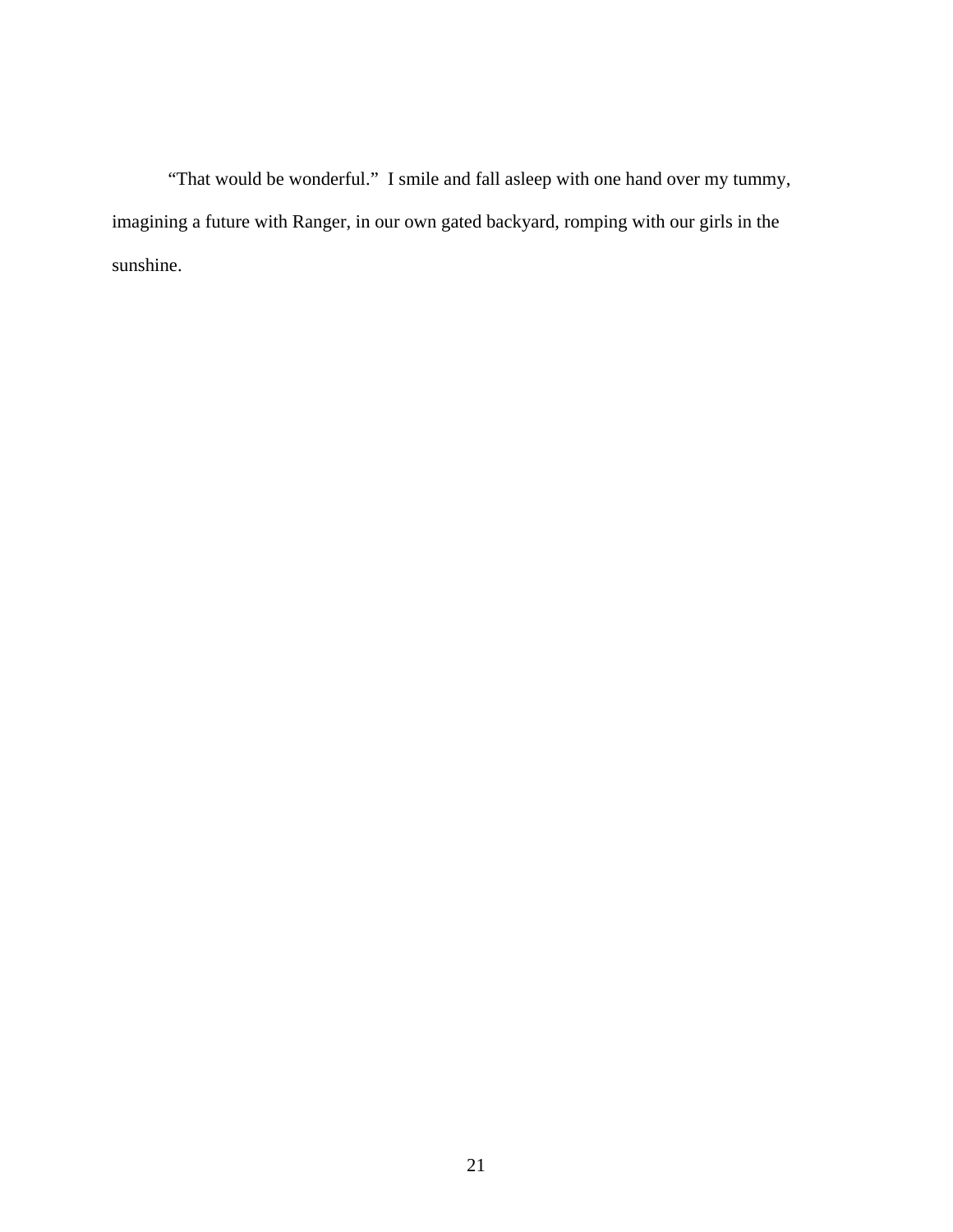## **JULY**

My first prenatal appointment takes place in a women's health center for lower income families. The waiting room is small, cramped, dimly lit and lacking warmth. The magazines are a couple of years old, and I wish I'd brought something to read. Two hours after my appointment time, a petite, pretty nurse who doesn't look old enough to drive a car finally takes me back. She weighs me, looks at a chart, and without even making eye contact says, "I'm sorry. Your BMI is over forty, which makes you high risk, and we don't see high risk patients."

At five feet, six inches and two hundred and eighty pounds, I expected that the doctor would advise me to lose weight. I did not expect the nurse to simply weigh me, and then dismiss me without even consulting the doctor.

 If she bothered to test my blood sugar or take my blood pressure, I could point out that despite my weight, I am perfectly healthy, and that there happens to be a lot of heavy muscle beneath my fat from ten years of martial arts training. However, I'm so stunned and hurt, I can't put all these thoughts into words. I just stare at her for a moment, struggling to form a coherent response, as she scribbles on my chart. "So...where does a high risk woman on Medicaid get treatment?" I ask.

"You have to go to a hospital," she says, her back to me as she walks out the door.

 Face burning, I stare straight ahead as I pass all the slender pregnant women in the waiting room. I make it into the driver's seat of my green Saturn sedan and shut the door before bursting into tears. I sob all the way to Ranger's house, which has become more home to me than my own. I sob alone on the floor by his bed for two hours before the humiliation, hurt, and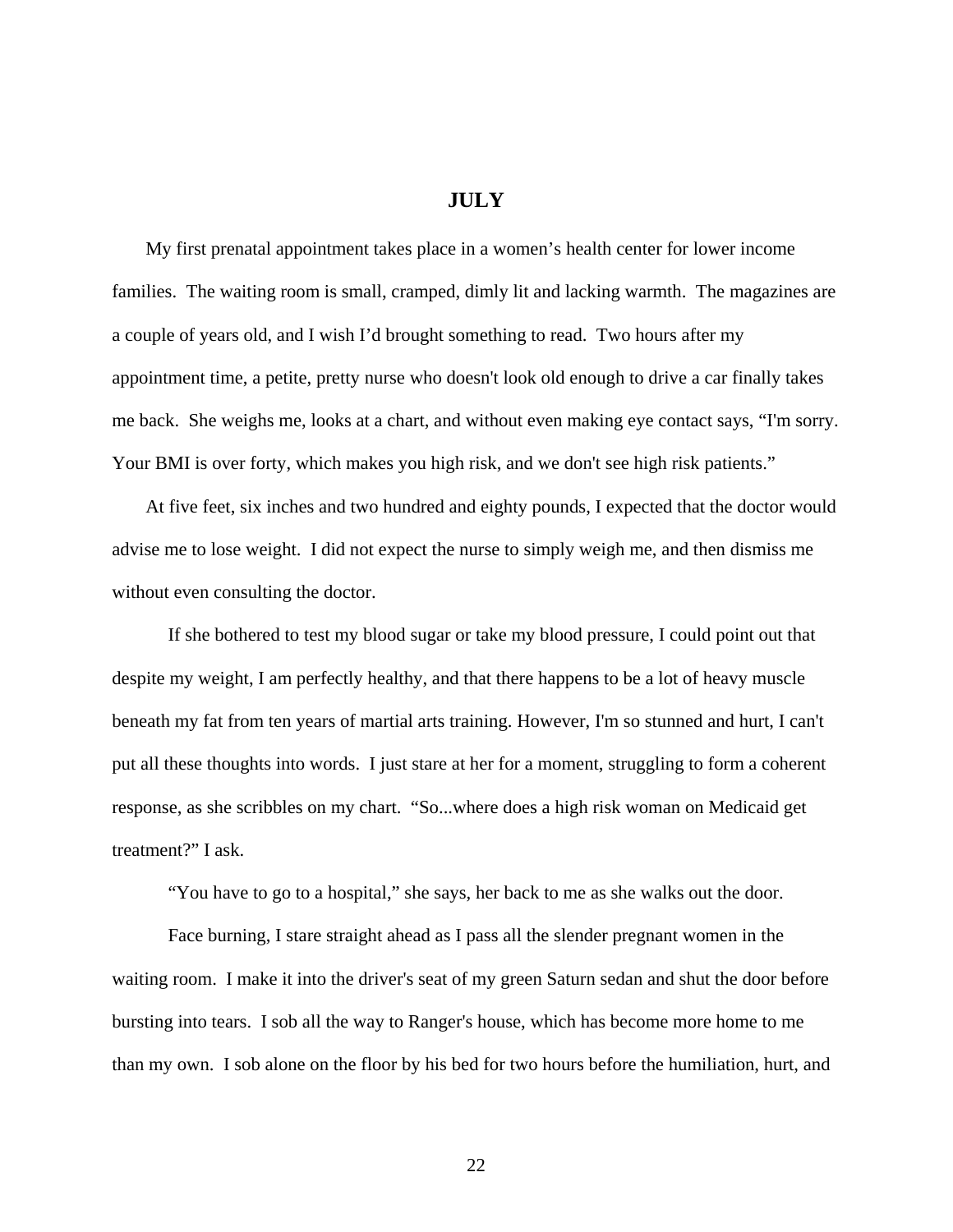fear finally drain out of me, leaving me angry and determined to not be discriminated against because of my weight.

 "I will not give birth in a hospital," I write in a colorful rant on my MySpace blog. I announce that I will not be bullied into having my baby cut out of me, just because I'm fat. I will squat in a field all by myself before I'll set foot in a hospital. Trillions of women have given birth just fine in the last few million years, and so will I.

 I witnessed an accidental home birth a few years earlier, the birth of my friend Hawthorn's second child. Hawthorn was my age, as tall as I but half my size, with long wavy brown hair and striking blue eyes, large eyes with a sapphire rim emphasizing the silvery blue, like the eyes of a husky, or an arctic wolf.

 I loved spending time with Hawthorn, researching with her, learning about pregnancy and motherhood with someone who was actually experiencing it. Strangely enough, neither of us read about nor discussed labor or birth. We frequently went through baby name books in the Barnes and Noble bookstore while her slightly older and stockier husband, Dirigo, and my tall, skinny then-boyfriend, Alpheus, wandered around. At their apartment, we all took turns bathing, clothing, and entertaining their two-year-old, Ashton. Hawthorn tried to let me feel the baby kick, but every time I put my hand on her belly, the kicking would stop.

One night, Dirigo called to invite us over around 10 p.m. "We have an uncomfortable pregnant woman over here," he said, explaining that Hawthorn couldn't get comfortable, no matter what position she tried, sitting, lying, or standing.

While Dirigo and Alpheus played a computer game, Hawthorn and I talked about Ashton and his imaginary friends while she tried to find a position that would relieve the pressure in her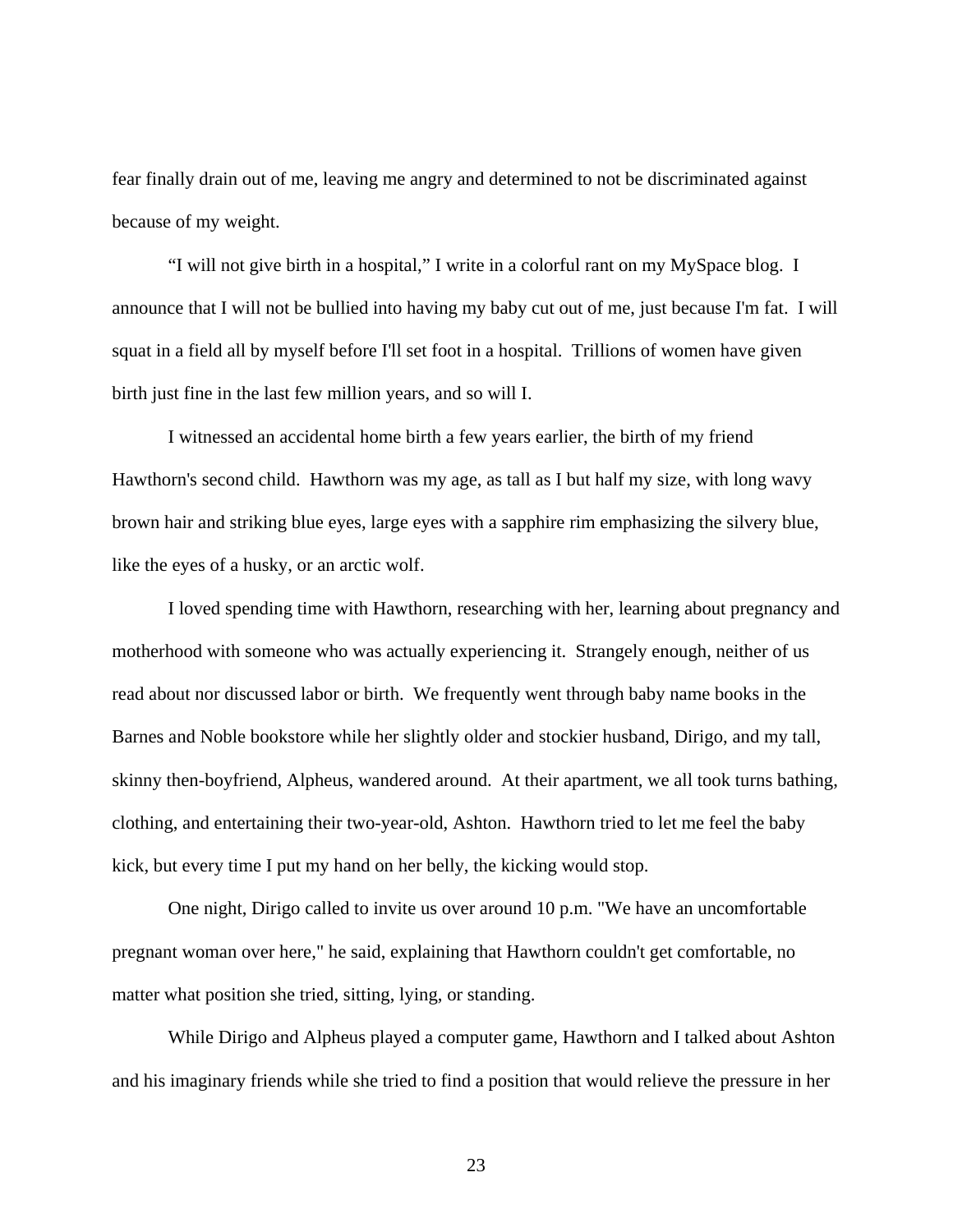lower back. She finally resorted to pacing the room. We figured that if she were really in labor, it could potentially last a couple of days. Hawthorn and Dirigo both thought they should at least wait until the contractions started before heading to the hospital.

 After a couple hours of restless pacing, Hawthorn finally decided to take a shower in hopes of finding relief in the hot water. She returned from the bathroom moments later, fully clothed and dry, and told her husband it was time to go to the hospital.

 Dirigo laid their futon mattress on the floor for Hawthorn, and then threw together a bag to bring to the hospital. Hawthorn lay down, and a moment later her whole body stiffened as she swore under her breath. "Check the time," Dirigo said, as Hawthorn crushed his hand. It was 1:42 a.m.

 Personally, I distrusted hospitals because of what one hospital did to my youngest aunt, a woman only six years my senior, and also half my size. The doctors told her that they would have to cut out her first child, and they did. She had a different doctor for her second child, who told her that the first hospital had purposely cut across the muscles she would use to push out the baby in natural birth, so that all of her future children would have to be birthed by cesarean. For her third child, my aunt gave birth naturally, which cost much less, and caused her much less pain.

 I was afraid that if Hawthorn went to the hospital, they would make her give birth on her back, causing her to push the baby uphill, or worse, cut her open. I was afraid they would charge ridiculous amounts of money that Hawthorn and Dirigo couldn't possibly pay.

 It irritated me that though women have been giving birth since the dawn of humanity, modern people tended to think that a man would know how to birth a baby better than a laboring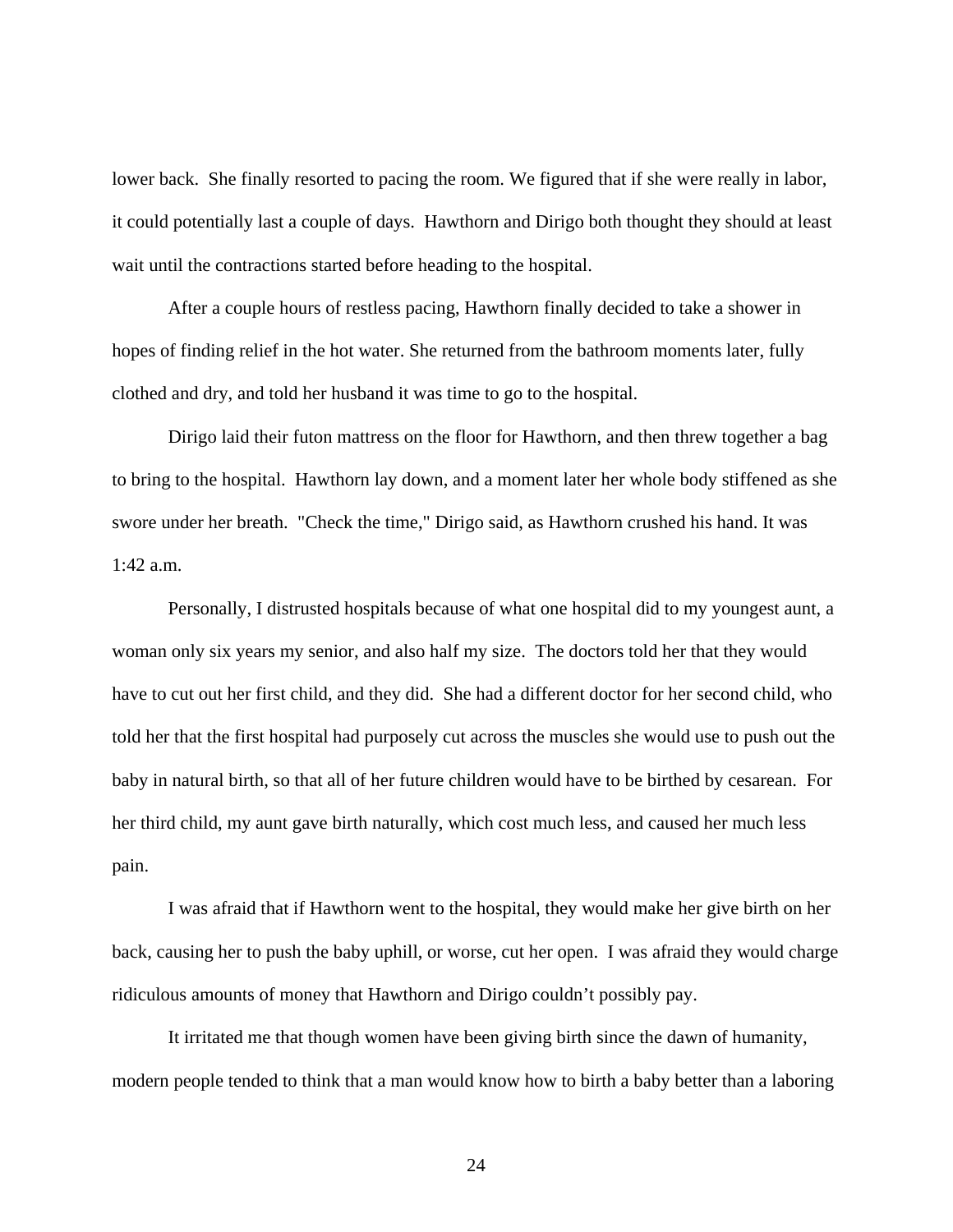woman. I always planned on giving birth at home, and I had never doubted that I could give birth on my own if for some reason I was alone when I went into labor. But I had never given birth, so what did I know?

 Hawthorn wanted to give birth in the hospital; so she told me from the beginning. But Hawthorn was a proud woman, and she did not like to show when she was in pain. No one knew when she started feeling the first contractions, because she didn't let us know, and she wasn't certain herself, since her first labor had been artificially induced. She later said it was about three hours before the really intense contractions started, and the first one came while she lay on the futon mattress in the living room floor.

 Five minutes later, Dirigo helped Hawthorn to the bathroom at her request, where she intended to prepare herself for the ten-minute car ride to the emergency room. Alpheus sat at the computer. I sat on the couch, adrenaline surging through my body. Two minutes passed, and then I heard a big splash, and Hawthorn crying out, "Oh no! The baby!"

"What?" Dirigo asked, as he reached between her legs and caught his son. Alpheus and I clearly heard the baby's cries.

 I hurried to the bathroom and asked Dirigo what he wanted us to do. He looked at me, dazed and bemused, his red beard dripping with the newborn's first urine. "Call an ambulance," he said, and laughed.

 As much as I distrusted hospitals, at the time, I felt calling the ambulance was the safest thing to do, because not one of us knew what to do with the afterbirth, or how much blood there was supposed to be, or what symptoms in the baby might indicate a problem. They didn't have an infant seat installed in their van, and even if they did, we didn't cut the cord, and we didn't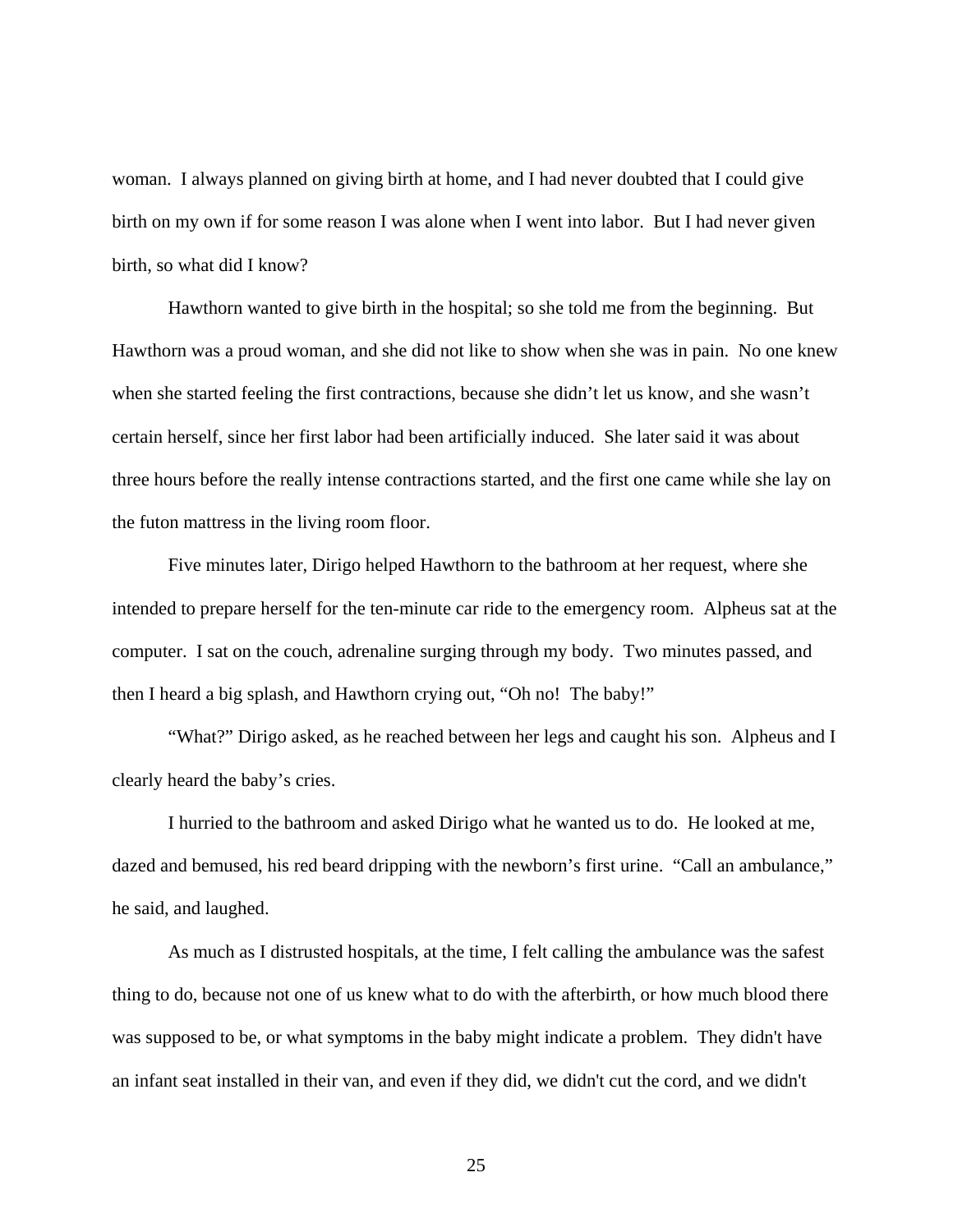know what we would do with the placenta after it came out. So Alpheus called the paramedics, who cut the cord, and had Hawthorn hold onto it as she walked down the stairs dressed in paper towels, having not yet passed the placenta.

 Though the baby and mother both turned out perfectly healthy, the hospital kept them under observation. After a few days, the hospital finally let Hawthorn and newborn Rain come home. As the four of us sat around the living room, Hawthorn told us about the little exit class the hospital makes the postpartum patients take before they go home. She walked in among a room of women in wheel chairs, who all looked at her in amazement since they were all still in so much pain and she was cheerful and ready to go. We laughed, and in my head I filed away Hawthorn's experience as reinforcement of my plans to give birth at home.

 "If I learned nothing else from witnessing Rain's birth," I write in my blog, "I learned that natural birth is better on the mother, and that our bodies know what they are doing." With a nod of finality directed at Ranger's computer, I slip out of his office chair and into the bed and his arms, to drift into the sleep of the emotionally spent.

 Checking my email the following morning, I find concerned responses from my friends begging me to deliver my baby in a hospital so we don't both die. Did they miss the whole part about the accidental home birth being better on the mother than the planned hospital births? But the last note is from a friend I met at a spiritual gathering a couple years before, and he says that he has a friend in Orlando who happens to be a homebirth midwife, and he thinks she accepts Medicaid.

I call her immediately, and set my first appointment with her for the following week.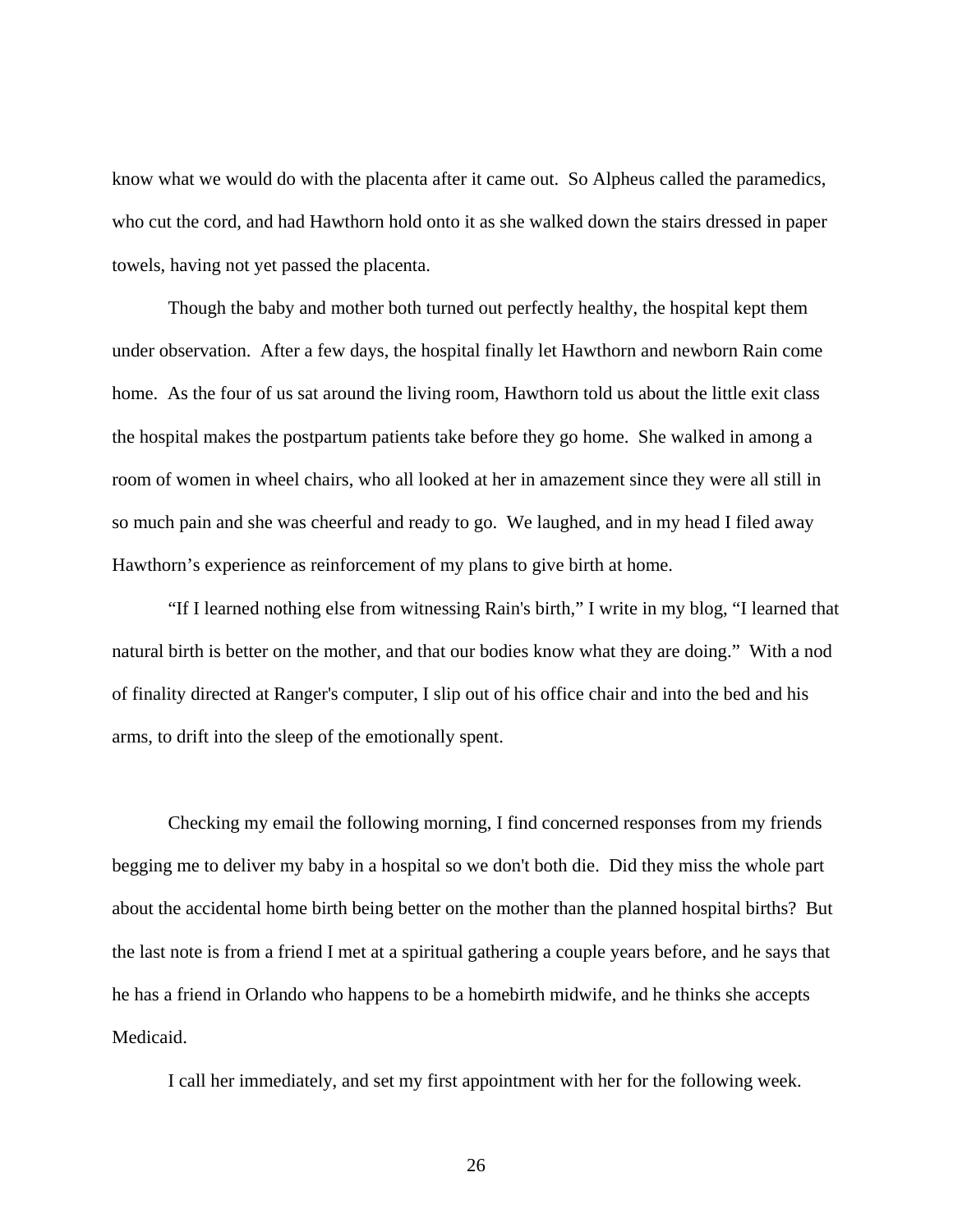I walk out into the living room to find my ex-boyfriend, Alpheus, watching "Robot Chicken" episodes with current-boyfriend Ranger. Alpheus and I are still good friends, but I never expected Alpheus and Ranger to hit it off so well. They spend so much time together, sometimes I wonder if they are having the relationship and I'm the mutual friend.

 Alpheus is the only boyfriend I've introduced to my Virginian relatives. Meemaw, Peepaw, and my aunts and cousins didn't know what to make of Alpheus at first, because he rarely spoke, and he would not look directly at anyone but me. Alpheus spent most of his time wandering around the Appalachian landscape with his camera, trudging through cornfields, and stealing fruit from orchards. He wanted me to go with him, but I always felt too tired, too nauseated, too engrossed in my reading.

 When I was a girl, my family slept in Meemaw's basement on Christmas holidays. All of Meemaw's progeny brought their families to Meemaw's house, and we had a big Christmas meal, an unofficial annual reunion. I loved curling up beneath a quilt, watching my breath freeze in the golden light of dawn. My most cherished memories of my childhood all took place in Virginia, where I felt enveloped by love, accepted and wanted, unlike my childhood home in Florida, where I felt fat, ugly, and worthless. In Virginia, our many relatives practically swarmed us whenever we visited, making sure we ate plenty, talking to us about how different our lives were in the suburbs compared to their lives in the rural areas, taking us shopping and buying us gifts. In Florida, it was just our small family of five, with Dad almost always working, and Mom almost always angry, screaming at us, calling us names, bruising us for our disobedience.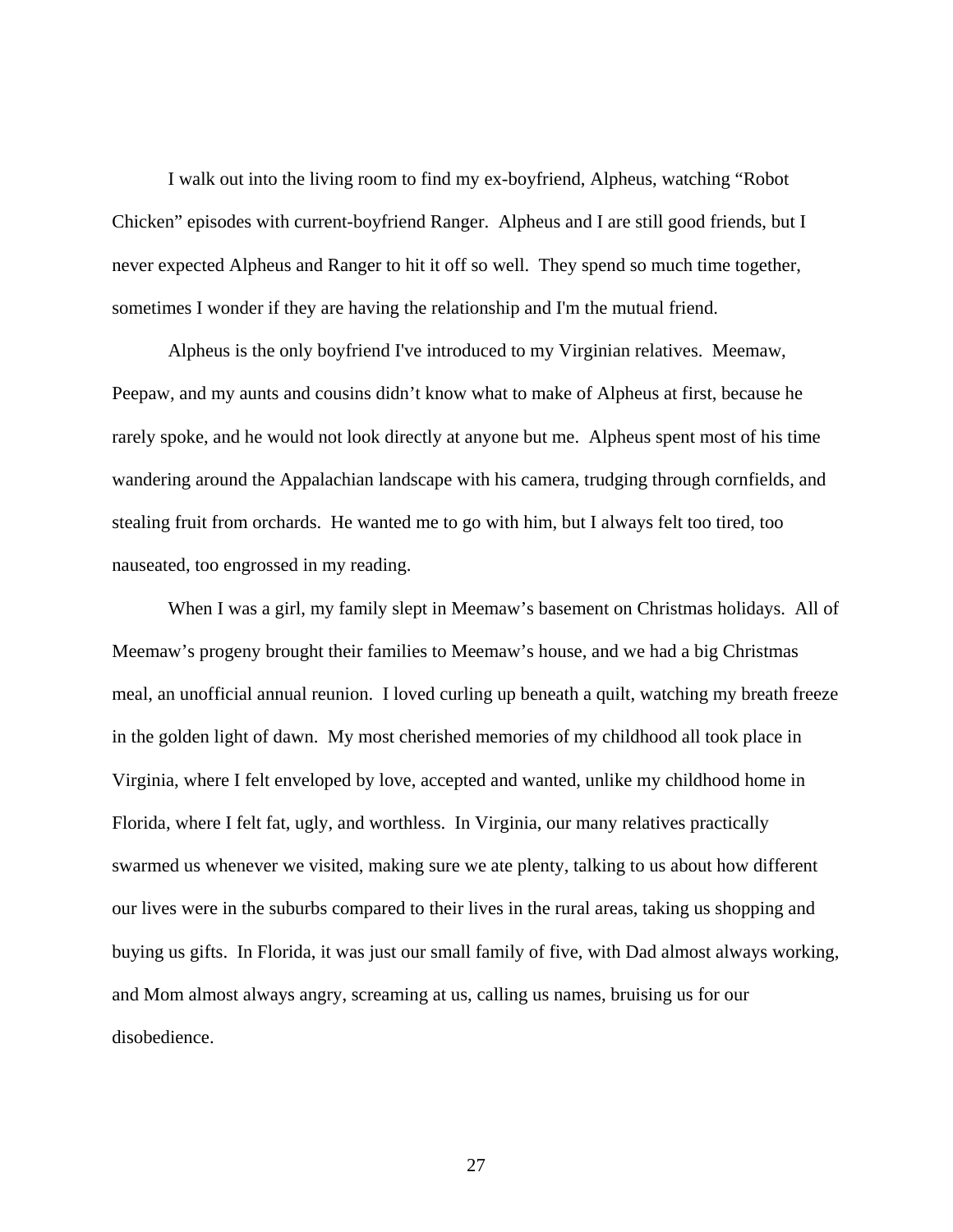A few days before Alpheus and I planned to return to Florida, Meemaw brought in an old three ring binder right next to me. "Thought you might want to see this," she said. "It's the family history going back six generations."

 I sat for a moment, staring at the dusty cover, and then opened the binder, revealing pictures of relatives long dead, obituaries, birth and marriage certificates, and family trees going back to the woman who birthed Meemaw's father and my father's father.

 Seeing my interest in the binder, Meemaw walked out of the room momentarily, and returned with an old album containing pictures of my mother that I'd never seen, and a smaller album of pictures from her death and her funeral that I hadn't seen since we took them when I was twelve. I took all three binders into the room where Alpheus and I slept, and sat with them on the bed, immersing myself in the past.

 The first picture featured Mom in her air force portrait when she was twenty three, the same age I was as I looked at the picture for the first time, taken just before Roger tried to kill her. Her whole mouth was smiling, both of her eyes crinkled in pleasure, her hair short, but soft and curly. I thought there was a shadow in her eye, a carefully hidden misery, but perhaps I only saw it because I knew what her life was like at that age, and the horrors that awaited her in the small apartment she shared with Roger and three-year-old me in Maryland, near Andrews Air Force base. This is what my mother looked like when she was in love with her superior officer, pregnant with his baby, but married to my father, her rapist.

 There was a picture of Mom's closed casket of polished oak, the acoustic guitar she had so loved displayed in the foreground next to a little table with pictures of Mom, our family, and the folded flag that adorned her coffin at the funeral, reviving memories of the wake we'd held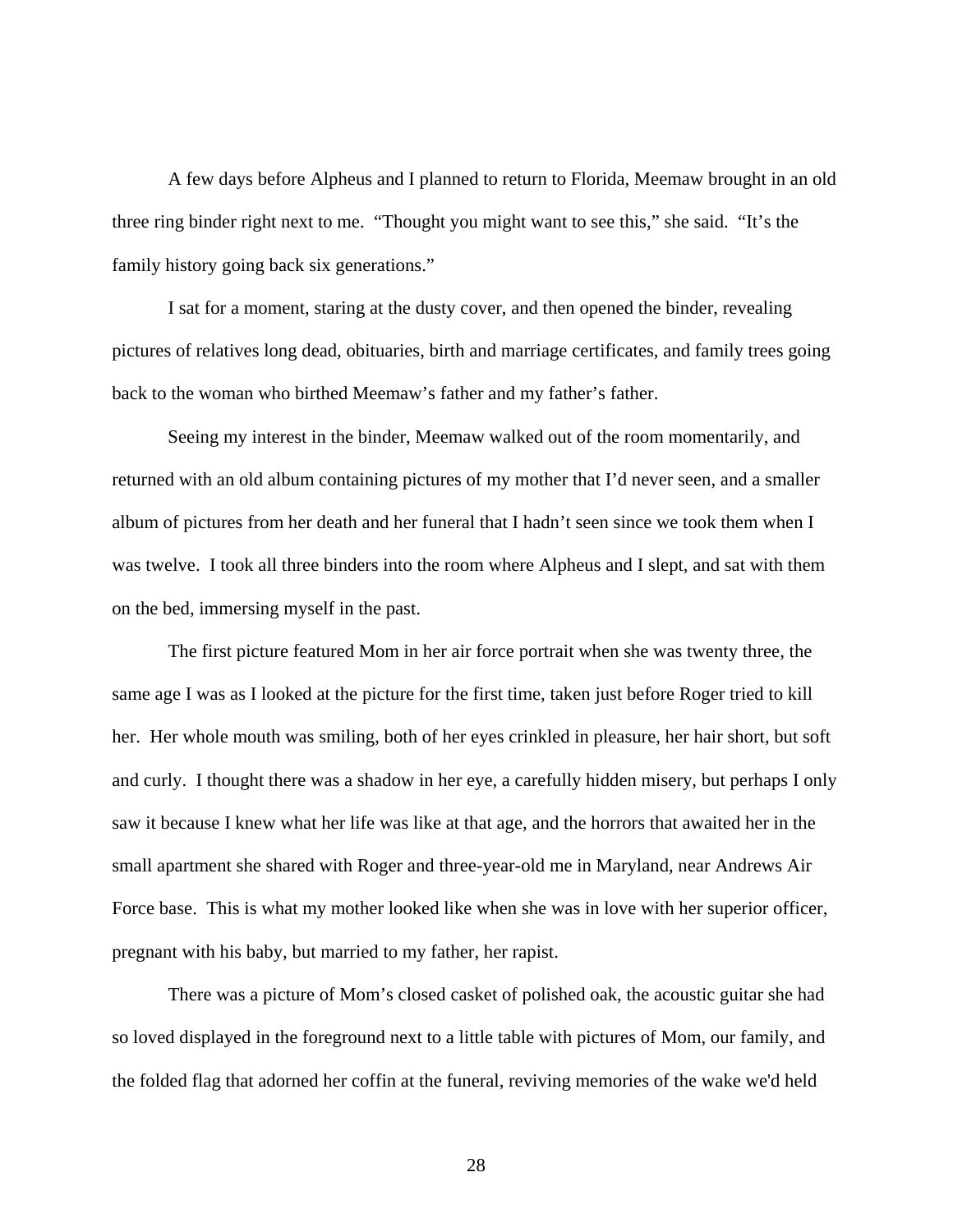for her before she was cremated. Some of my best memories of Mom involved her playing her guitar, trying to write a song, or singing with Rose and me.

 Before she passed, Mom told me that she wanted me to have her guitar, and I diligently asked about it every time I visited Virginia after Mom's funeral, but it was not until this trip, when I drove up with Alpheus, that Meemaw finally pulled the guitar out of the attic and gave it to me. I couldn't wait to bring it home and learn to play. Right after I learned to play the keyboard I'd kept in my closet for six years. And right after I learned to draw, paint, and cook, like I'd been meaning to do. But I fully intended on learning to play that guitar.

 Another picture showed Mom cradling my sleeping brother when he was five, a couple of years before she'd died. Her face was crooked and her hair was spiky instead of curly, but the expression on her face was so full of love and peace it brought tears to my eyes. I wished I could remember her looking at me like that. I can't remember her ever looking like that at me or Rose.

 I found an old newspaper clipping titled "Five Generations." My mother's Great Grandma Nichols sat in the center, holding three-month-old me. Her daughter, my Great Grandma Young, sat to her right. Meemaw and my mother stood behind them. Mom's hair covered part of her face as she smiled down at me, hovering protectively.

 My mother's senior portraits gave me a special thrill. The first thing I noticed was that she was wearing green velvet, and I flushed with pleasure, because I wore green velvet in my senior portraits as well. Mom's favorite color was blue, and I don't remember her ever wearing heavy velvet fabrics like the ones I favored, so these pictures left me imagining that Mom's spirit had guided me to choosing my dress just so I could feel a connection to her several years later, when Meemaw would show me these photographs.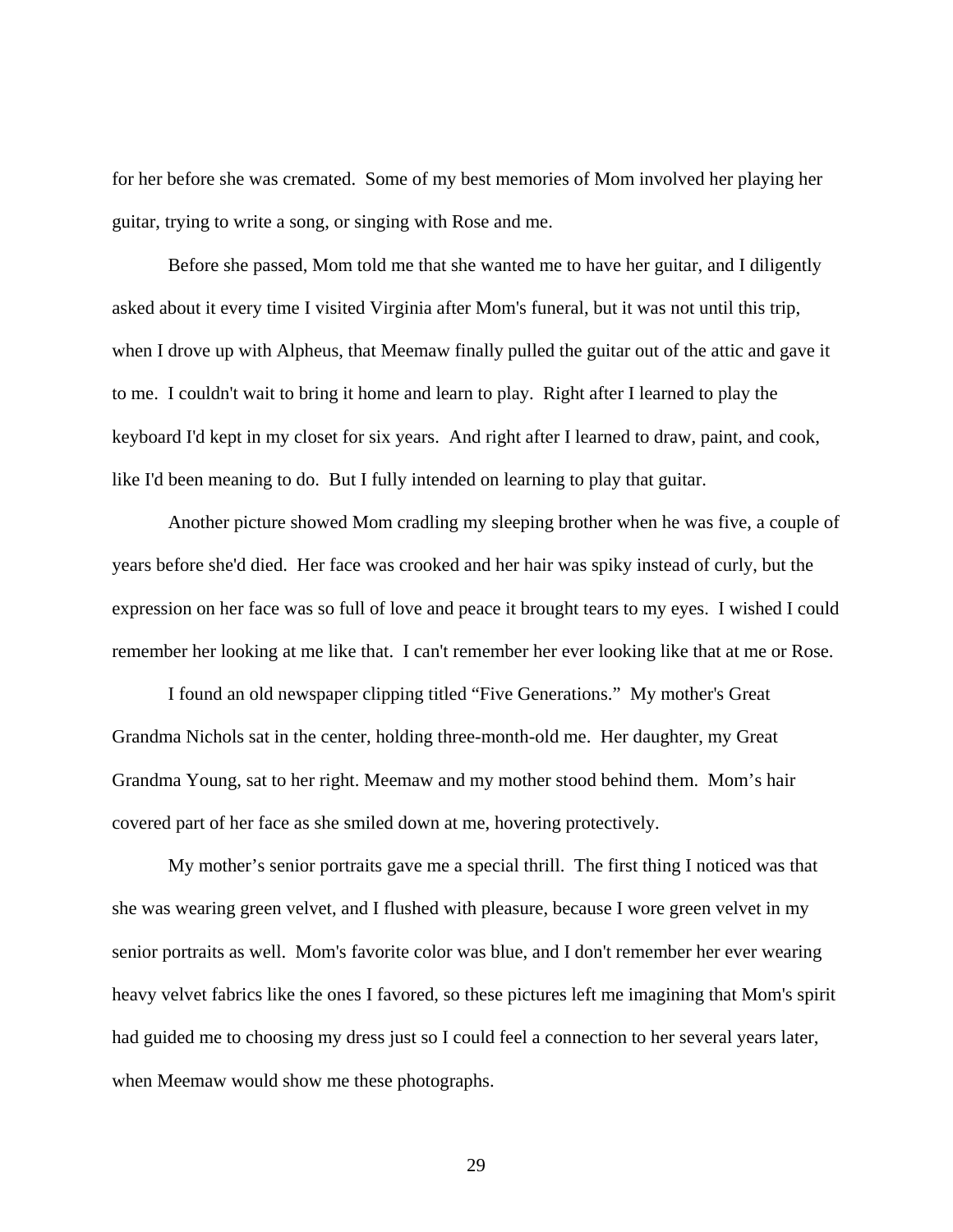For her portraits, Mom pulled her long auburn hair back from her milky, unblemished face. Her smile seemed guarded in two of the photographs, and contrived in the third. The fourth was missing, it's place in the little green cardboard holder sadly empty, leaving me feeling like a collector who was shorted the crowning glory of a long-awaited set.

 My absolute favorite picture of my mother showed her snuggled up beneath a white quilt, lying on her belly, her hair short and tussled, smiling with her eyes closed. Other than her air force portrait, it was the only picture I'd ever seen of my mother with short hair and her mouth not crooked. It must have been taken just before Roger shot her.

 Could Roger have taken that photo? Could Mom have looked so peaceful, so happy, with the man who had by that point abused her for four years? Or did my step-father take that picture during their affair? I wonder if Mom kept that picture hidden in a secret nook so that she could look at it and draw comfort from it when she was separated from her lover.

 I found an envelope containing all of Mom's report cards with comments; all of them except eleventh grade. There was an honor roll certificate for the eleventh grade, though. Mom's sisters and brothers had told me about this church, how it teaches that women are inferior, property of men, and that people are inherently evil and must have Satan beaten out of them and Jesus drilled in. I hoped that even as a child Mom had thought for herself rather than buying into that load of crap. Since she converted to Buddhism after leaving Roger, I figured she must have.

 The kindergarten report graded Mom on her citizenship, achievement, and health. In the comments each quarter, her teacher commented, "The Lord is helping Susan make progress. Thank the Lord!" Every report card had comments such as that, never comments about Mom, but comments about how great the Lord is. Was it a school, or a brain-washing institution?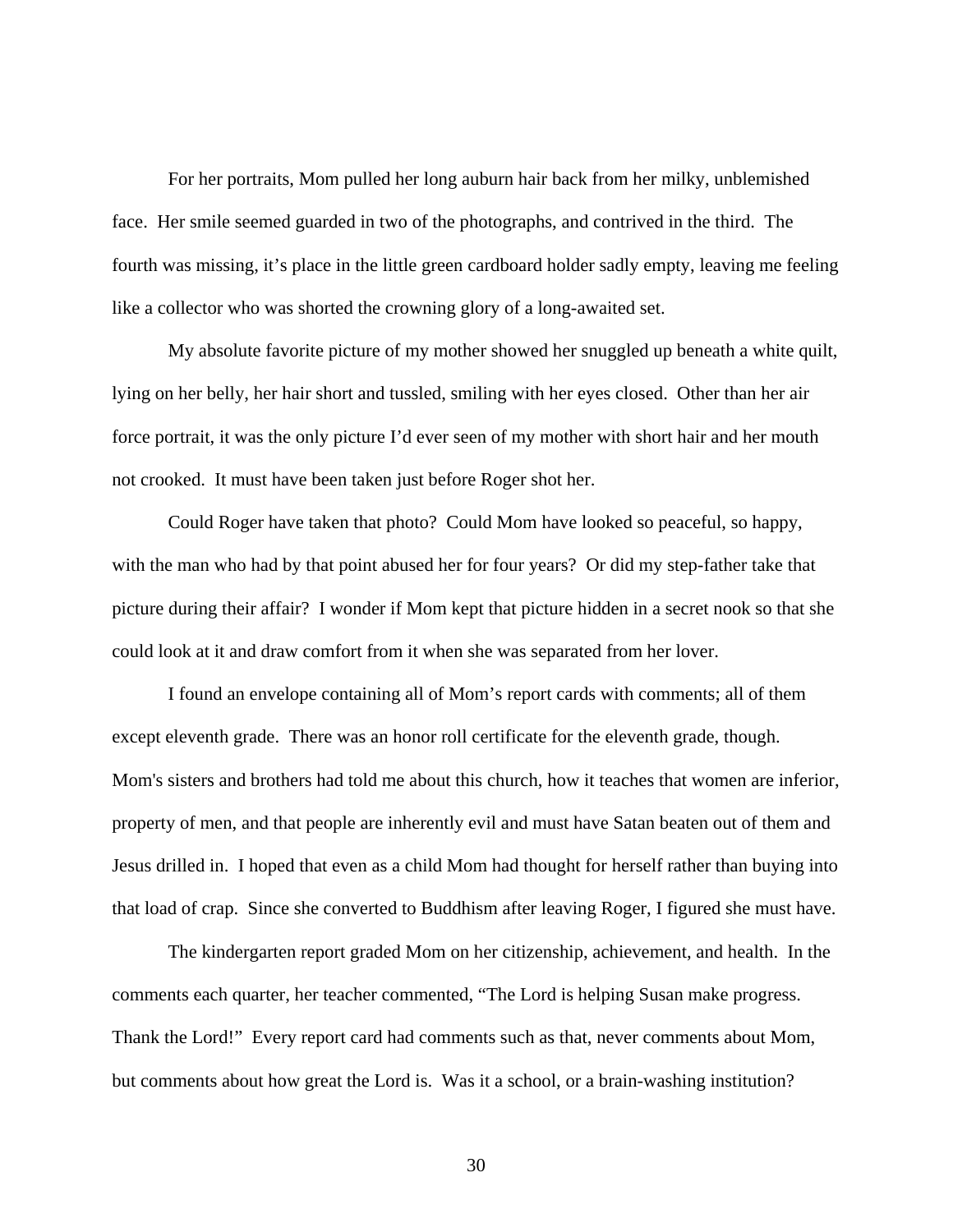Reading through each report, I found myself feeling proud that Mom got better grades in English and Science than in Bible studies.

 In the last years of Mom's life, she tried to do everything she'd always wanted to do. She straightened her teeth, which I guess must have been a lifelong dream, but she wanted to be cremated, so I didn't see the point of suffering through braces. She sang with our Buddhist group, and started to write a song with her guitar. She enrolled in college courses on writing, and tried to learn Spanish. She was writing a children's book, and I have no idea what happened to that. She had so many dreams that she tried to achieve before her time ran out. I can't even imagine living every day of my life knowing for a fact that I wouldn't live to see my children grow up, or trying to decide which project to devote the most energy to, because I'd be lucky to live long enough to finish even one.

 On the morning of my first appointment with my midwife, I wake up with the sun. In the still and quiet dawn, I remember how on mornings like this, when I was a child, I would pretend that I lived alone, like Ayla, the heroine of my favorite book series had to, when she was cast out from her family for being different.

The Earth's Children series were my favorite books ever since I found the three paperbacks at a garage sale when I was eight. As a child, every time we drove to Virginia, I read the first one on the way, the second whenever I had time to myself while we visited, and usually finished the third on the way back to Florida.

The books took place in the last ice age in Europe, and I loved to eat beef jerky, sunflower seeds, and pine nuts while I read them, because Ayla ate them. I loved watching the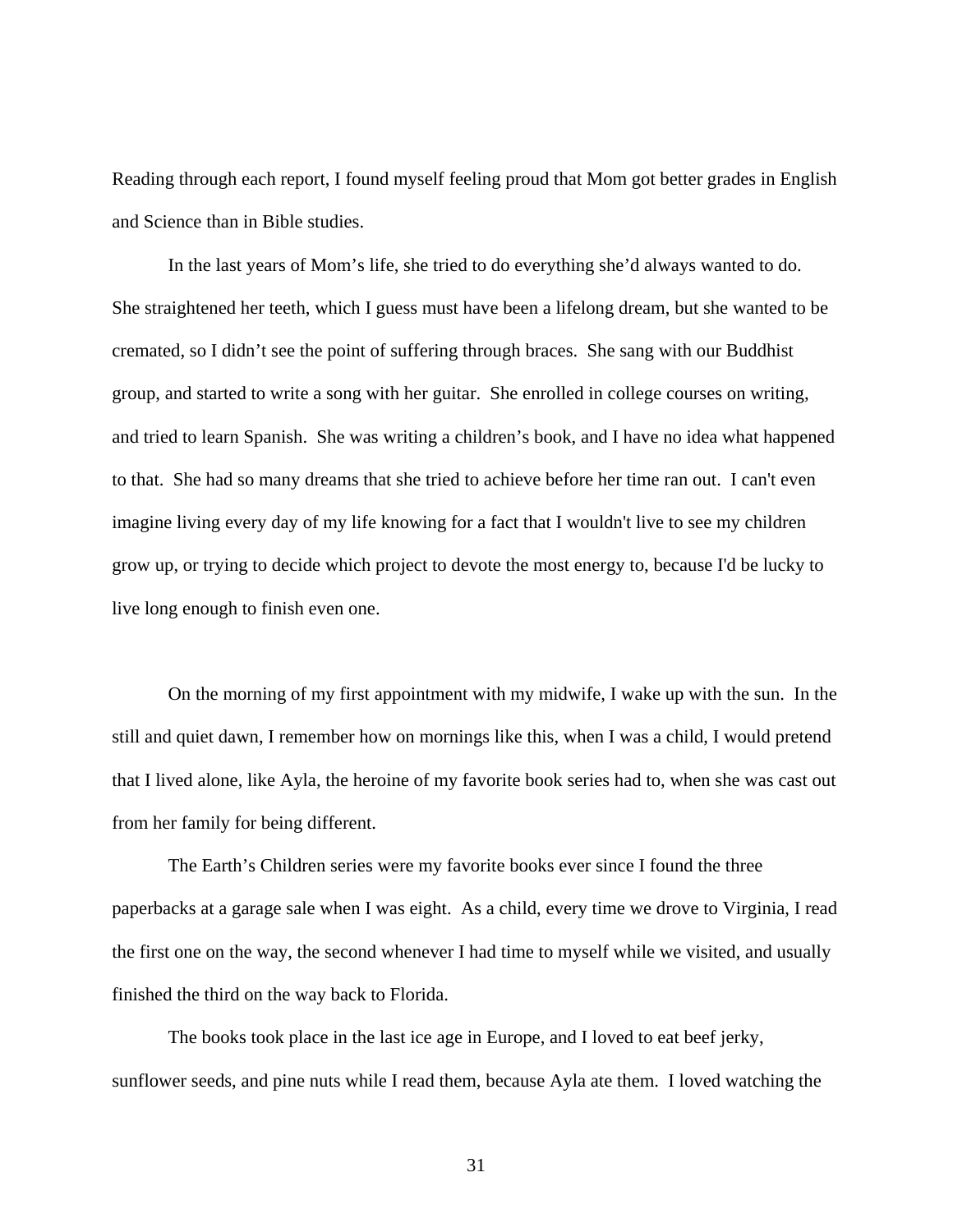animals in the woods, because Ayla observed animals when she taught herself to hunt. I collected plants and pretended to make medicines with them, because Ayla was a medicine woman. I loved pretending I was like Ayla, because if she could survive all that she went through, then I certainly could also.

"I can't believe I'm already thirteen weeks pregnant," I say to myself as I park in a little mulch parking lot, beyond which lies my midwife's home and office. She lives very close to both Ranger's house and my apartment. I almost missed the long U-shaped driveway, as it was partly hidden by native foliage.

I clutch the steering wheel for a few minutes, taking deep breaths and trying to calm my racing heart. I tell myself that if she refuses me, I'll just have an unassisted home birth, but I know I'm lying. If this midwife says that I'm too high risk, I'll just have to swallow my fears about being forced into a cesarean section in a hospital, because even after watching Ricki Lake's documentary on birth options in America, *The Business of Being Born*, I still trust the outdated medical policies and procedures more than I trust myself.

Kelli's house is two stories, sky blue, with pretty murals of woodland creatures and flowers painted on the wall outside the rooms that serve as her office. I trace them with my fingers as I walk up the steps, then pause to enjoy the beauty of her wrap-around porch, decorated with crystal clusters and polished stones, tribal masks and statues from Africa, Australia, and South America, and potted orchids in full bloom.

Kelli follows a young, slender couple onto the porch in front of me, answering their questions. She does not break eye contact with them until they say good bye and pass me on the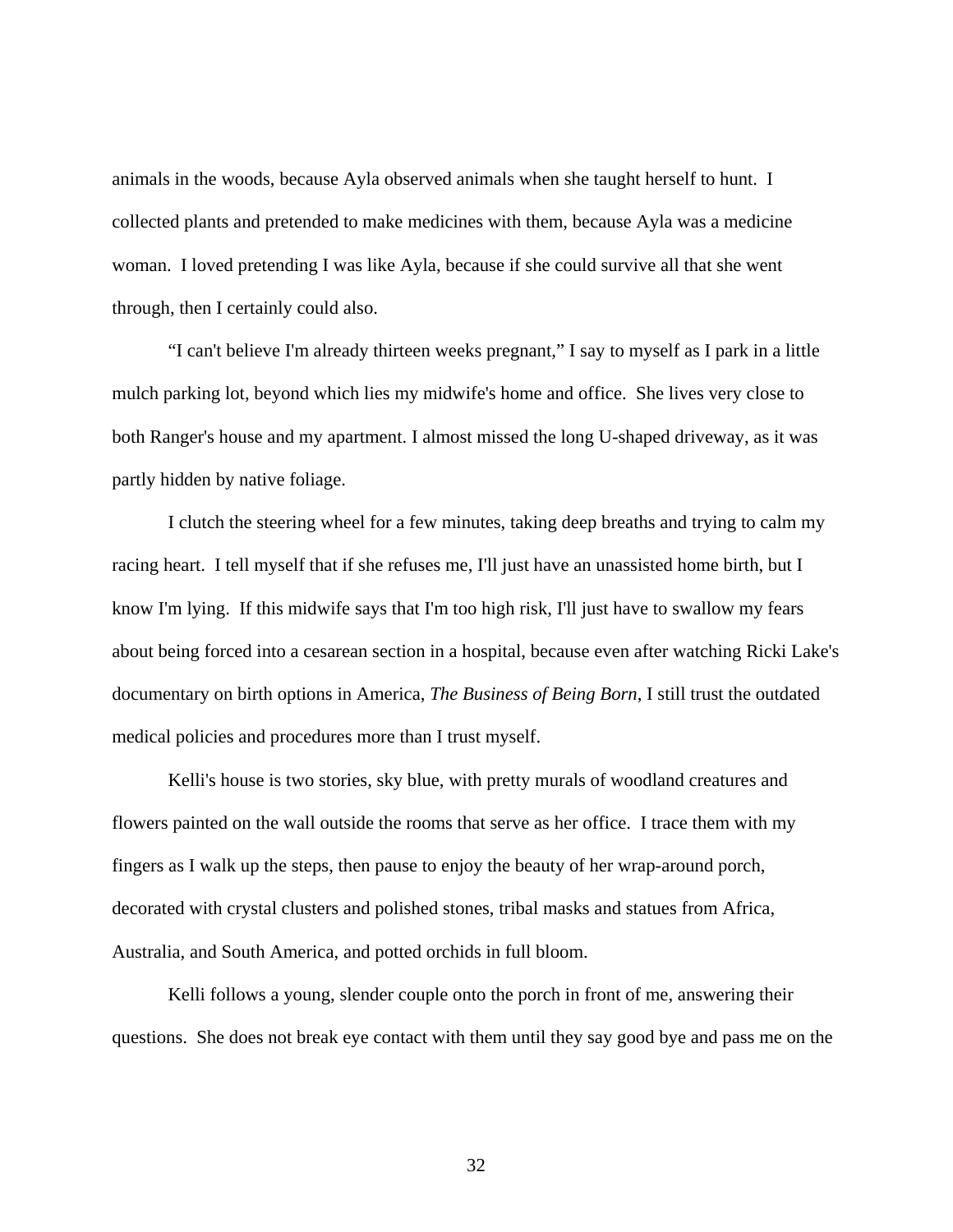steps, which allows me an opportunity to observe her without being subtle about it, even as I straighten my back and suck in my tummy.

Kelli is petite and slender with some muscle definition in her upper arms, accented by waist-length curly black hair and pale blue eyes enhanced by laugh lines. She has at least three visible tattoos on her arms, including a symbol with a wolf. When I ask about it, she tells me it represents her clan among the Seneca. After the young couple leaves, she greets me enthusiastically, with a bright, welcoming smile and a lingering hug, and on the way inside her office, she tells me that she has a twenty-two year old daughter named Ashley who is in labor this afternoon. I wonder why she's meeting with me instead of being with her daughter, but she doesn't seem concerned, and I don't want to sound like I'm criticizing, so I say nothing.

 The bookshelves in her office hold books on labor, birth, and lactation as well as herbs, homeopathic medicines, packs of cloth diapers, organic prenatal supplements, and her own organic blend of herbal tea for pregnant women, of which she gives me a free sample, along with a two hundred page manual on home birth, with which to educate myself.

She sends me to her bathroom with a flimsy strip to dip in my urine stream, which measures maybe ten factors, including protein and sugar excretion, and different hormone levels. "Boring pee," she says when I return it to her. "Excellent. That's exactly what we want to see."

I am half in love with Kelli already, so I have to ask before my heart is totally set on having my baby with her. "So, am I too high risk?"

"Nope," she says, smiling into my eyes. "You're only a two on the risk factor scale, and I only need to consult a physician with level three."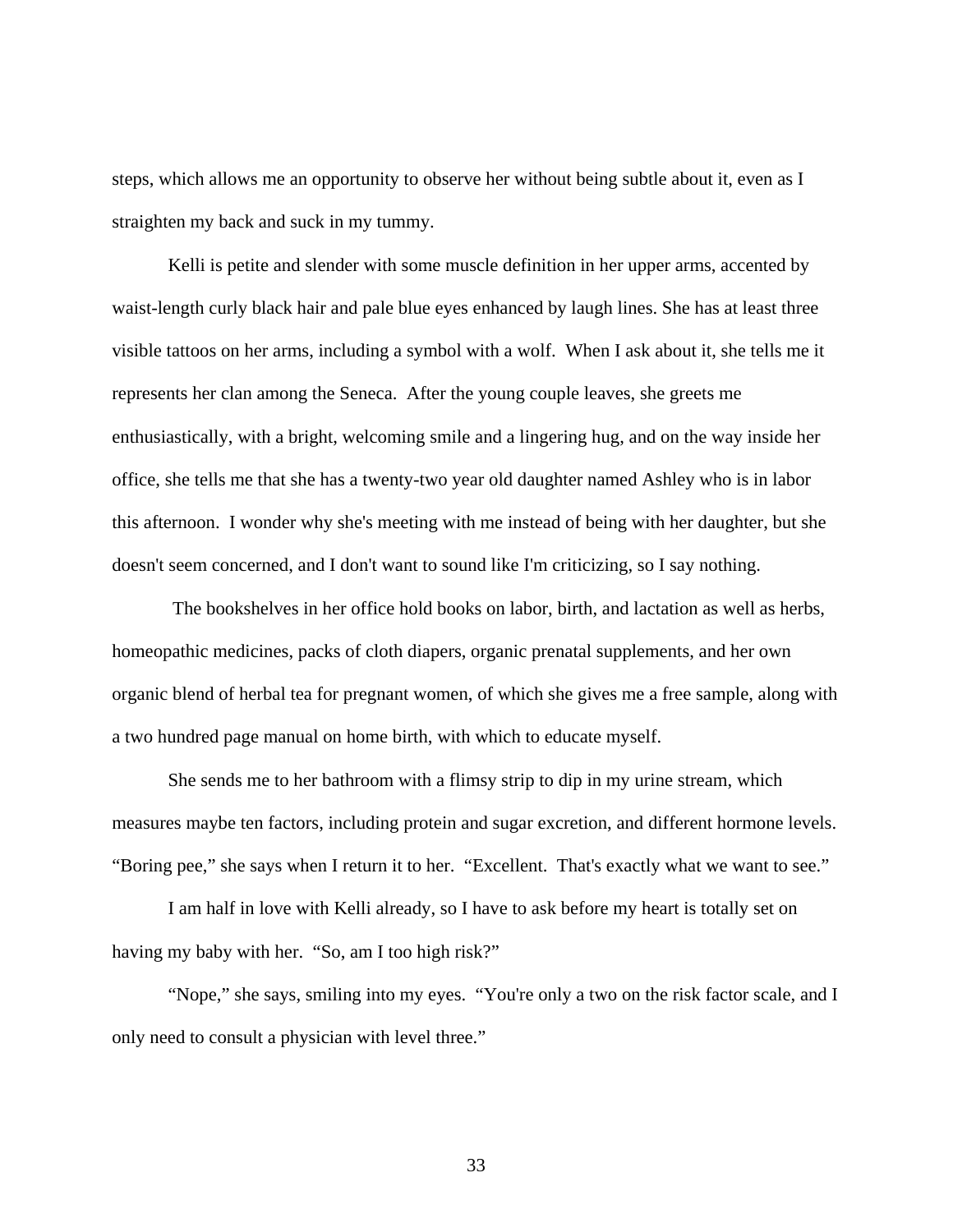"Then I was right about the other place discriminating against me because I'm fat," I say. "Bastards."

Kelli laughs, and says, "Not to worry, I have lots of experience with larger women. Eating nutritious whole foods, exercising every day, and trusting your body and the process of birth – those are the factors that determine how your birth will go, not your size."

I sniff back a few relieved tears, feeling the tension drain from my shoulders. I feel completely comfortable here, in this room, with this woman. For the first time since I saw those two lines, I feel relaxed and peaceful, and like I can trust that everything will work out for the best.

We go over my paperwork, including my medical history, and I explain my situation with the father, the boyfriend, and the not knowing where I'll live when I have my "home" birth. Kelli is very supportive, encouraging, and open to everything I say, which is wonderful, because I don't have anyone else in my life supporting my desire for a natural birth, or understanding my terror of having to birth in a hospital and possibly being forced into a major surgery from which, because of my obesity, might take me months or even years to fully recover, or even kill me or my child.

Kelli shows me an image of a fetus at thirteen weeks, and tells me that my baby has all his or her parts now, and is palm-sized. My second trimester will start in a couple of days, and my hormones should balance out, which will be wonderful. My baby is going to be growing fast and developing his or her organs. I'm probably going to be losing weight, as I plan to walk every day because Kelli says walking daily takes hours off of your labor, and I'll be eating a lot more raw fruits and veggies, as soon as I have money for groceries.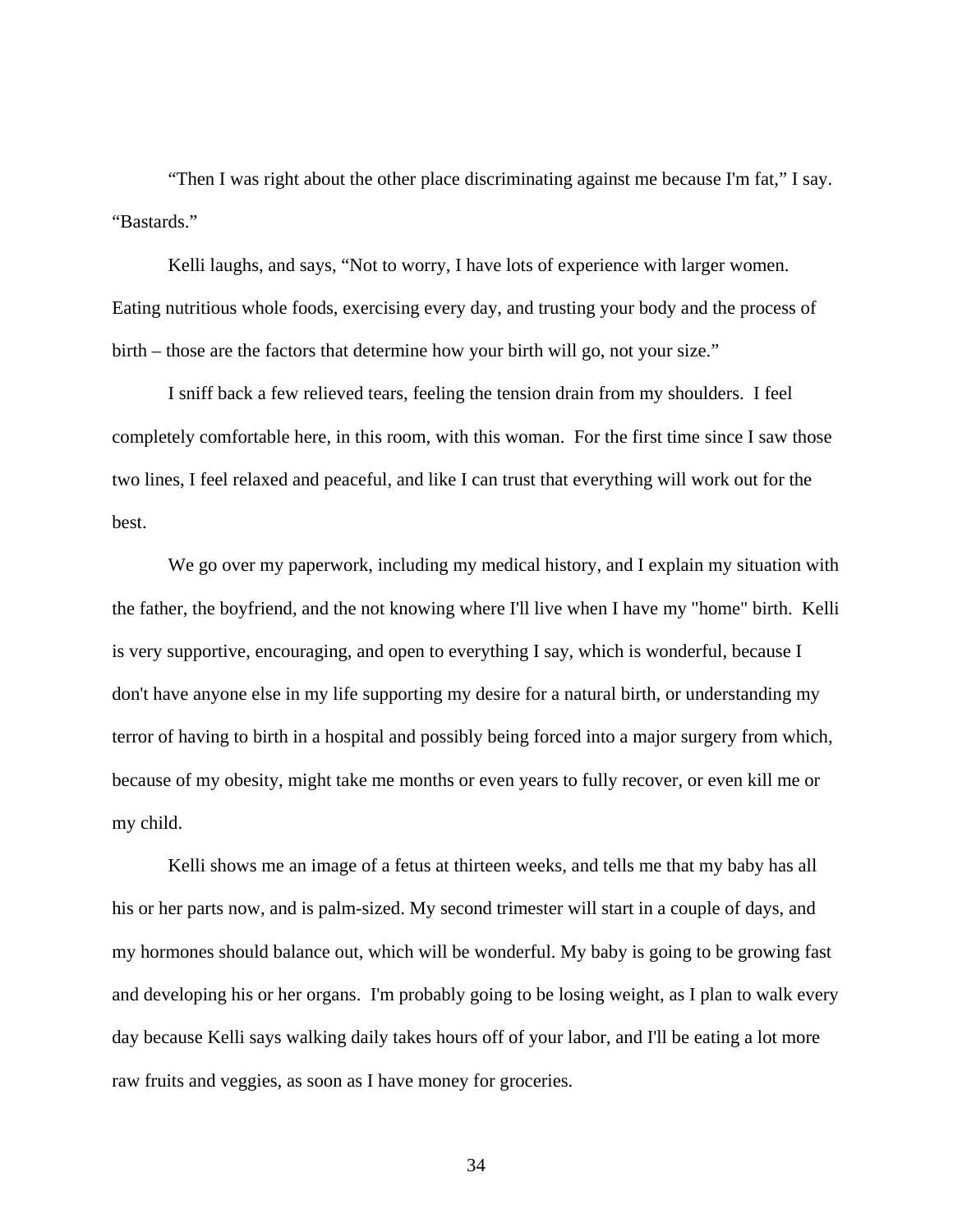Then Kelli has me lie back on the day bed in her office, and lift my lower roll of fat so she can access the top of my uterus with the Doppler wand. She squeezes KY Jelly onto my belly just above my pubic area. Then, she touches the tip of the wand to my lubricated skin, pressing firmly and pausing frequently, searching for the right sound. "Hello in there," Kelli says as she searches. "Hold still so Mommy can hear your heartbeat for the first time!"

At first, all I can hear is a sound like someone rubbing the head of a microphone with the palm of her hand. But then there is a loud thump, which startles me. Kelli laughs.

"That was a kick," she tells me.

Soon after that we hear the steady thumping rhythm of my baby's heartbeat, and then the baby starts kicking and swimming around again, and Kelli has to chase him so we can hear it a bit longer.

"Baby's pulse is between one hundred and fifty and one hundred sixty beats per minute, as it should be." Kelli says.

I nod, struggling with my emotions, determined to not frighten Kelli by becoming a hysterical mess. Even though I *know* I haven't miscarried, and sometimes I think I feel the baby moving, until I heard my baby's heartbeat, part of me feared that there was no baby, that it was all in my head, that I've been making all these plans for nothing.

Part of me just can't accept that I am worthy of having my heart's most cherished dream come true. I'm fat, unemployed, unmarried, with nothing to show for my years of college except a Bachelor of Arts in Anthropology, which will get me nowhere. I constantly start projects, never finish one, and waste far too much time on computer games, movies, television shows, and romance novels. I've never done anything that I could brag about on a resume, and my life has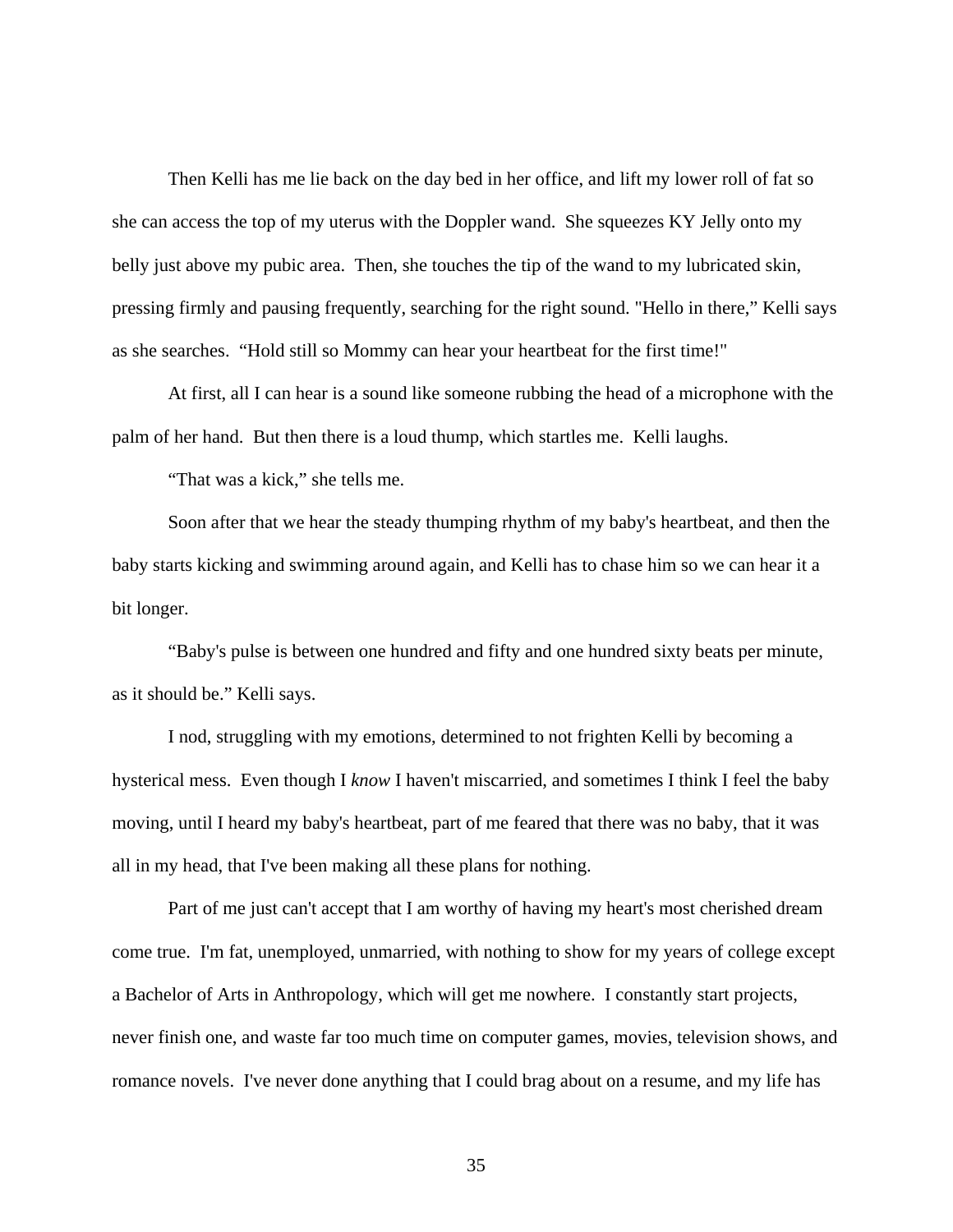been so full of immature drama that I have to consider the idea that I might be the source of it. What do I have to offer my child, other than love and devotion to his or her happiness? I don't feel like a mother. I still feel like a broken child.

But now I have a midwife. She is a Native American, Pagan-friendly, professionally licensed midwife who accepts Medicaid and has a doctor for back up in the off chance that transferring to a hospital becomes necessary. She plays the guitar, sings and writes her own songs, and travels around the world, hiking through the mountains of New Zealand and Peru, making friends with actual shamans and bringing their wisdom home. She is a Master Herbalist, and sells her own blend of medicinal teas. She is happily married with five children of her own, and she is my hero, the living embodiment of who I want to be when I grow up, Ayla incarnate.

As I lie in bed a few hours after hearing my baby's heartbeat for the first time, I close my eyes and imagine what my baby's life is like at this moment, what it's like to live in hot, wet, darkness, weightless, rocking to the rhythm as my world moves, massaged by the vibrations of sound, nothing to do but develop, grow, dream, and kick at the occasional invading Doppler wand.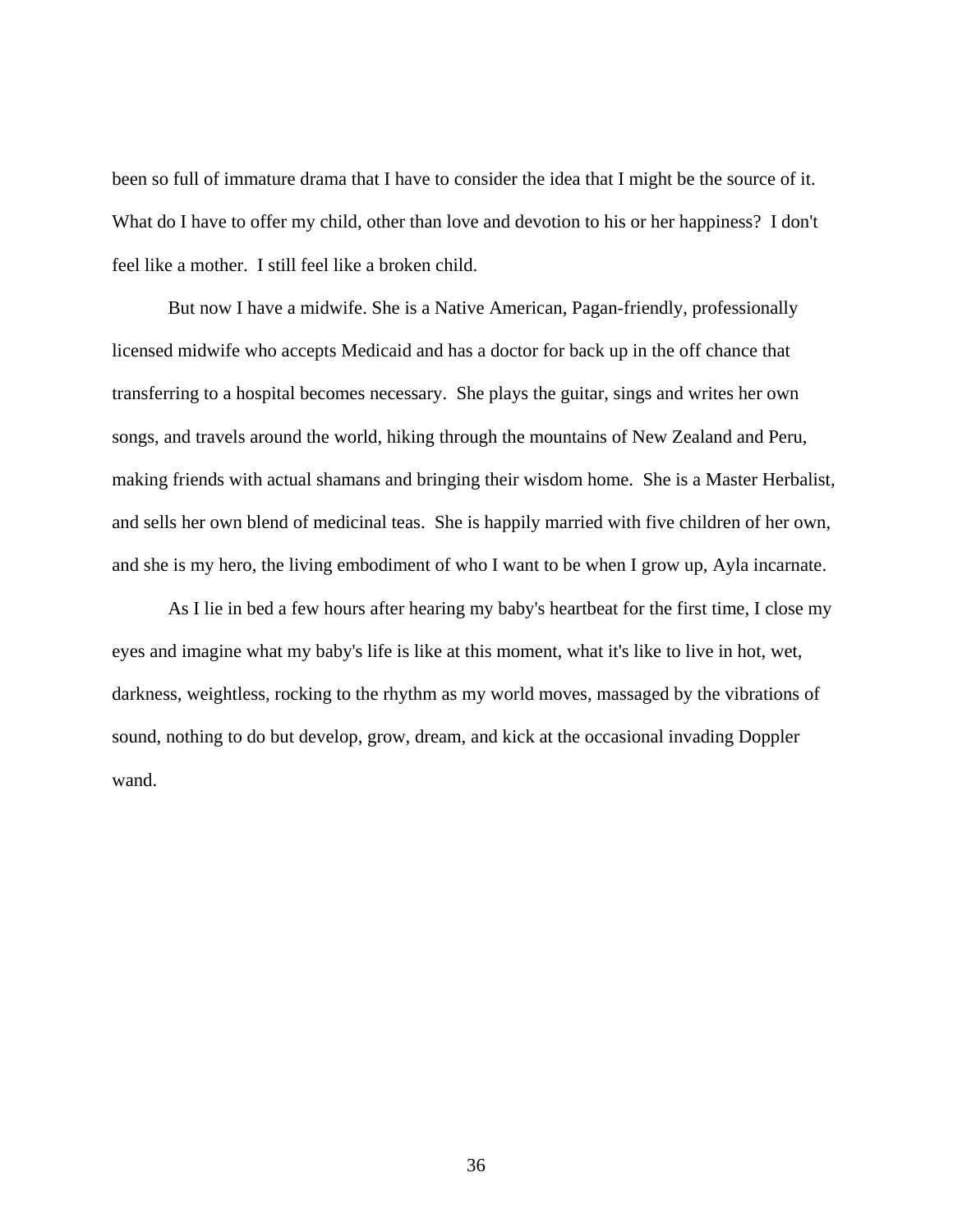## **AUGUST**

 I wake in the bright light of late morning without nausea for the first time in over two months, full of gratitude and happiness over the little treasure hidden in my navel. Ranger snores next to me, and I kiss his lips gently before slipping out of his bed.

 I pour myself a bowl of frosted mini-wheat cereal and sit at the table across from Cordelia. Between us, sixteen month old Alexandria eats in her high chair. The little TV in the corner plays *Sesame Street*, which Alexandria watches with wide eyes as she shoves a handful of Cheerios into her mouth. "Good morning, sweet pea," I say, kissing the side of her still mostlybald head.

 As I bring my first bite of cereal to my mouth, Alexandria points to the TV screen, and says, "Big Boyd!"

My full spoon plops back into my bowl.

 "Of all the possible words," I say with a laugh, as Cordelia and I share excited grins. "Her first word is Big Bird!"

Ranger joins us then, his hair sticking up and his face puffy from sleep.

"Alexandria just said her first word," Cordelia tells him.

 "That's nice." Ranger says, his back to us as he pours himself a huge bowl of the last of my mini-wheat cereal.

 I glance at Cordelia, seeing my own disappointment mirrored in her expression. Ranger takes his breakfast to his computer in the living room and logs onto his game without even looking at his daughter.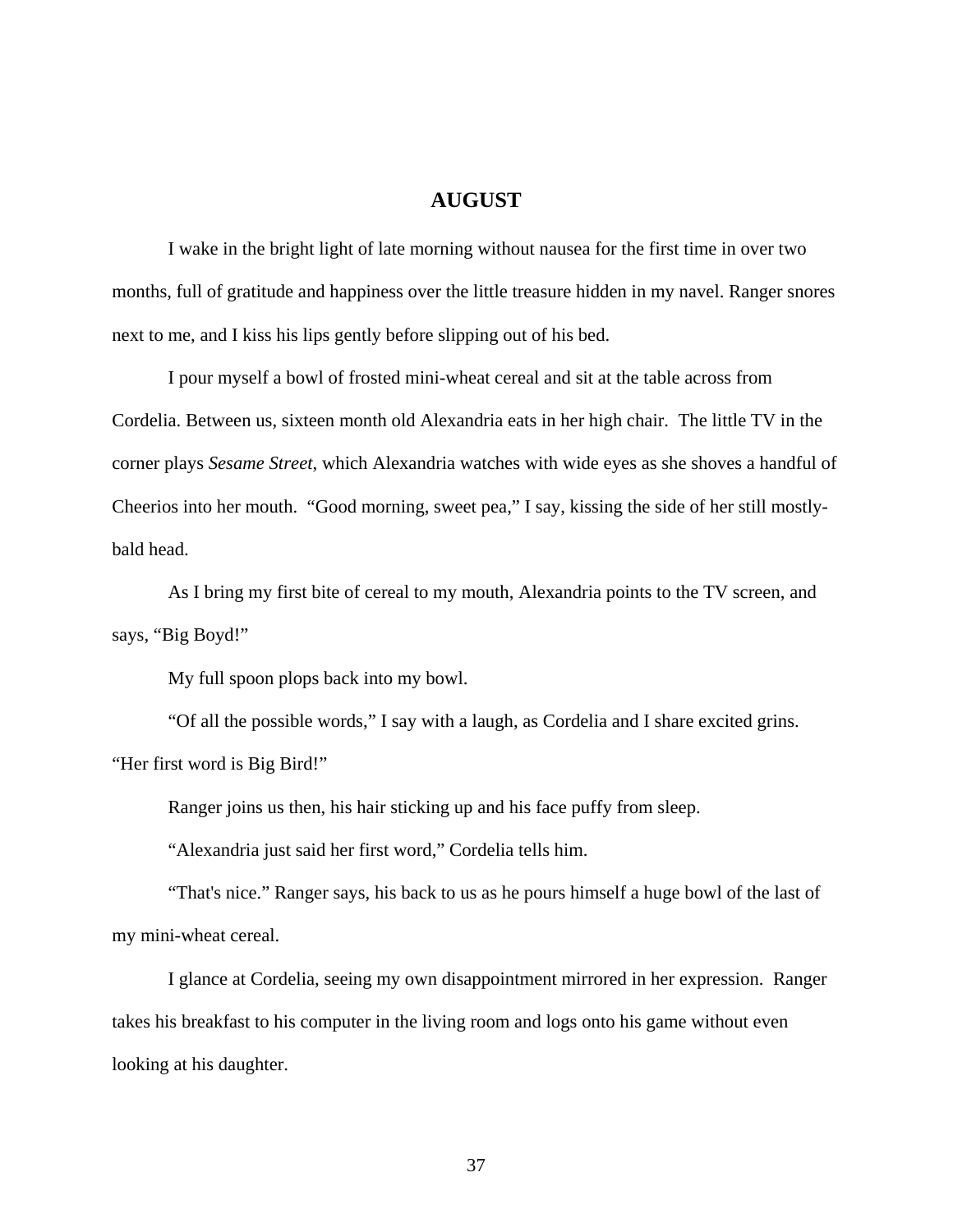I kiss Alexandria again, and put my bowl in the dishwasher before joining Ranger. "You're not excited about her first word?" I ask him.

"It's not a big deal," he says, shrugging. "All kids start talking eventually."

 I frown at the back of his head. I came into this relationship believing that Ranger was a family man who treasured his daughter. I have yet to see proof of the devotion he claims on his OkCupid profile. When I asked him about it, he told me that Alexandria's mother dumped the baby on him for a few months, during which time he came to love his child, and that's when he wrote his OkCupid profile. One day, the mother came and took Alexandria without telling him where they were going or if he'd ever see her again. Months passed before she demanded that Ranger babysit Alexandria so she wouldn't have to pay for day care. Now he's afraid to get close to Alexandria again, because her mother could up and take her, and he doesn't want to make himself vulnerable.

 Part of me feels sympathetic, but the part of me that's about to be a parent thinks that he's either lying to himself or to me. I can't understand the concept of not loving a child, especially one's own child, and most especially when that child spends most of her time under his roof but he's too busy playing on his computer to spend time with her.

 "Maybe we could take her to the park today," I say, hoping that if Ranger spends some time with his daughter outside of the house, away from his computer, they might have an opportunity to bond.

 "I don't have time to play with her," Ranger says, as he has said every time I have tried this tactic. "Unlike some people in this house, I have work to do."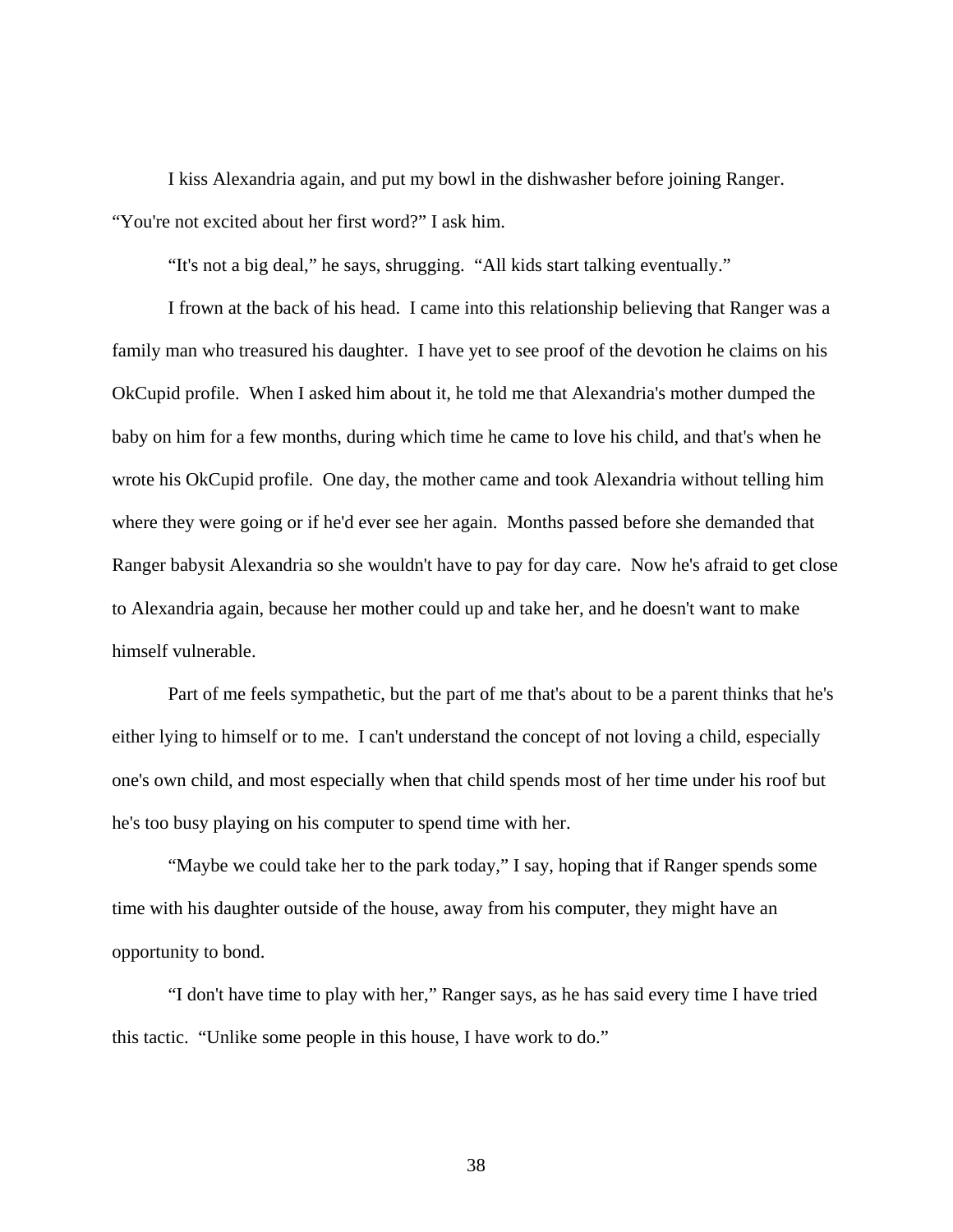His favorite character, a buxom red-headed elfin ranger, flies over verdant fields on Ranger's high definition wide screen monitor. I bite my tongue and retreat to curl up in the now empty bed, thinking that I can't let him see my hurt, or let myself get mad, because either option will just leave me frustrated and crying.

 I can't make him love his daughter. I can only hope that he'll change his ways in the coming months before my baby is born. If he doesn't, I don't know what I'm going to do. I don't have anywhere else to go right now.

 I no longer feel welcome in the apartment I'm renting, and I won't find any sympathy there, anyway. Morrigan told me flat out over the phone yesterday that I lured her to Florida so I could try to control her life, and that when I walked out of our apartment in tears that one night back in June, I walked out on our friendship.

Now the last of my money, the money I need to take care of myself and my unborn child, is draining away into an apartment in which I no longer feel welcome, into people who are no longer even pretending to harbor love for me. Alpheus, Dolphin, Ranger, and even Cordelia have been telling me to evict them for weeks. I know I should evict them. I just hate to do it, because as far as I know, they have nowhere to go. Maybe I shouldn't care, but I do.

 I hate how, after everything I've done for her, Morrigan can sit there in the apartment I'm paying for and twist my actions, words, and intentions around to make it sound like I'm every bit as jealous, manipulative, abusive, and controlling as Roger was. I want to believe that she's delusional and completely wrong about me, but the more frustrated and angry I feel, the more I want to break something...or beat the living crap out of someone. I hate hearing her tinny voice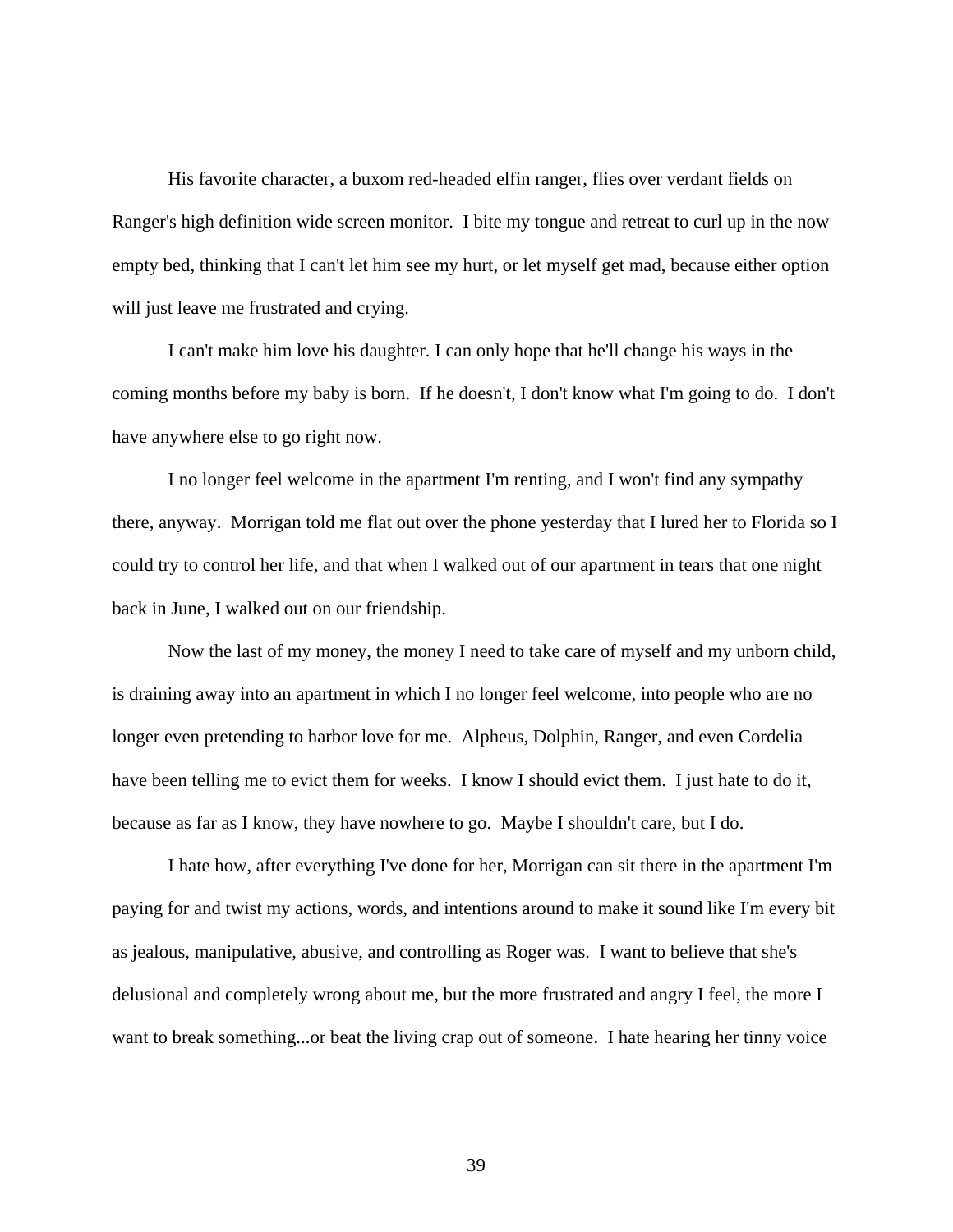mocking me in the back of my mind, insisting that evil is genetic, and it runs in both sides of my family.

I can only imagine how victimized my mother must have felt, escaping her abusive father just to marry an abusive man who was old enough to be her father. She was only nineteen when she had me. She was only twenty three the first time she died.

Rose was four months old, and I was three and a half when it happened. We were at the babysitter's house, possibly napping. I'll never know exactly what played out in the small apartment we shared with Mom and Roger, but I have envisioned this single act of violence many times over the years, from many angles, starting with the bare bones of the story as Mom told it to me, and altering or adding details with every new bit of information my aunts, uncles, and Meemaw have shared with me in the fifteen years since Mom's final death. I've thought about the events of that day so often they have become as vivid as a memory to me, like one of those nightmares in which I was there, watching, yet unable to influence what happened.

On this cold January afternoon, my father slouched in his chair as he waited for my mother, his hair short and black, jaw scruffy, bloodshot eyes hidden by large square sunglasses, beer belly hanging over worn jeans. He looked up as my mother walked through the door.

She was beautiful then, her skin milky and unblemished, curly auburn hair shorn to military standard, sapphire eyes sparkling with anger. She dropped her purse on the table on her way to the bedroom and returned with a suitcase.

"Where are you going?" Roger asked, rising.

"To Mexico, to divorce your worthless ass," she snapped, brushing past him and jerking her suitcase free of his grip.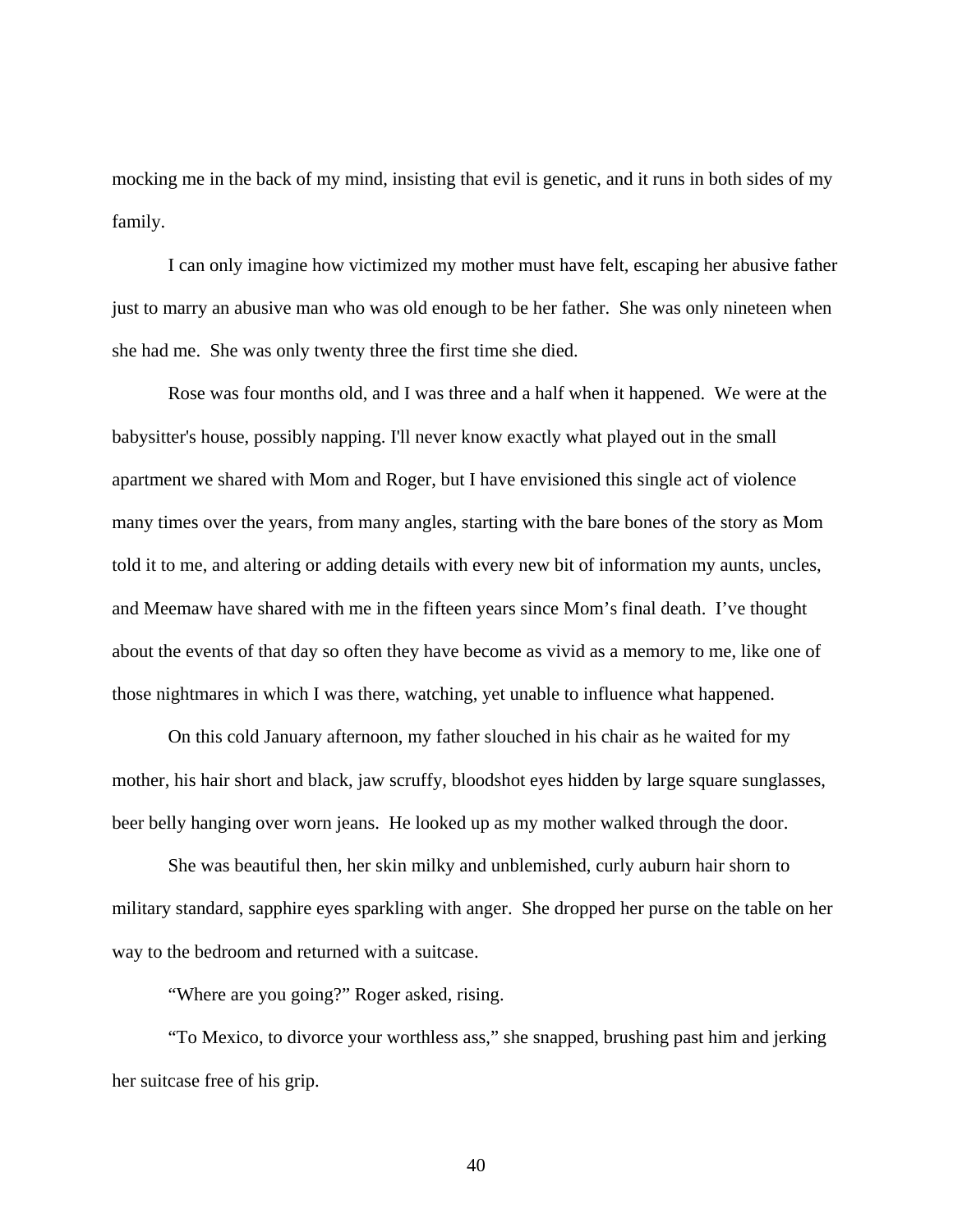"You can't leave me," he yelled at the closing door, and stared at it, waiting for it to open, and for his wife to return to him and beg him for forgiveness.

But the door didn't open, and his home was empty. He fell into his chair, hands over his face, sobbing. "You can't leave me. You can't take my babies."

Through splayed fingers he glimpsed a blurry blob of red. Mom's purse was still sitting on the table.

Roger stood then, staggered to the seldom-used hall closet. He pulled the gun from its hiding place on the shelf, the gun he'd bought when he first realized she might actually try to leave him.

 Mom stormed back in, swearing under her breath, and seized her purse. She froze when she noticed the gun, and Roger's face, red and contorted with rage and pain.

Through the pounding pulse in his ears, Roger heard Mom scream. He lunged for her as she turned, knocking his chair over. As they raced for the open door, he squeezed the trigger.

The gun fired a few feet from her neck.

Mom's body fell through the doorway, blood pooling around her head, soaking the brown carpet in the dim hallway.

 Roger dropped the gun and fumbled for the phone, dialed 911. "I just shot my wife," he said. "I just shot...my wife..."

He dropped the phone and stepped over Mom's body, stumbling down the dark hallway.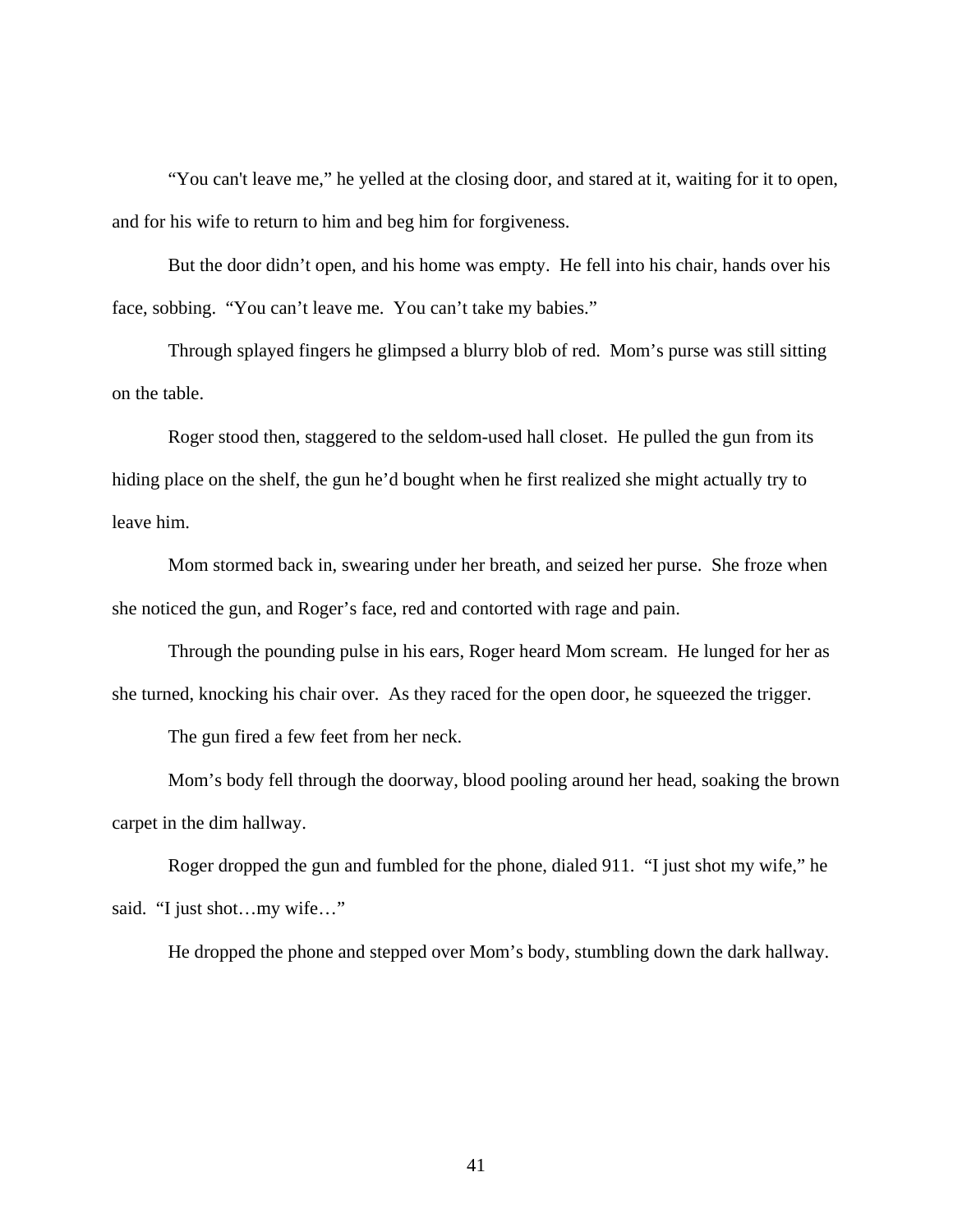The police arrested Roger at a party down the road a few hours later. That fact haunts me. What kind of monster shoots a woman, intending to kill her, and then spends the rest of the afternoon at a party?

He died in jail less than two years later, when I was five, leaving Mom free to marry Allen. My earliest memory of Allen is when he tickled me so I couldn't cry the day Mom told me that my Daddy was dead. He was only twenty-two, had never experienced the loss of a loved one, and didn't understand that I needed to cry. I was only five; I didn't have words for how I felt then, but the emotions are still as vivid as the memory, and as an adult I can say that being forced to laugh when my heart felt shattered confused the hell out of me, and felt like a betrayal of the love I felt for my father.

Tears must have made Allen uncomfortable, because throughout my childhood, and even into my early adulthood, whenever he caught me crying, he'd call me a baby and tell me to suck it up. I still feel ashamed of myself when I cry, even as the refrain from a song I learned in elementary school plays in my head, "It's alright to cry, it can take the sad out of you. It's alright to cry, it might make you feel better."

I don't want my child to ever feel ashamed over his or her tears. Recent scientific research has proven that through our tears, we shed stress hormones. Crying really does make us feel better, even if it makes our faces swell and our heads ache. I don't want my child to hold all the pain, frustration, and helplessness inside, like I always have.

 For most of my life, especially since my mother's death, my emotions have seemed trapped in a stagnant bubble somewhere in my middle. From that moment, at 3:45 a.m., on December 27, 1993, when Dad knocked on my door, waking me to tell me my mother had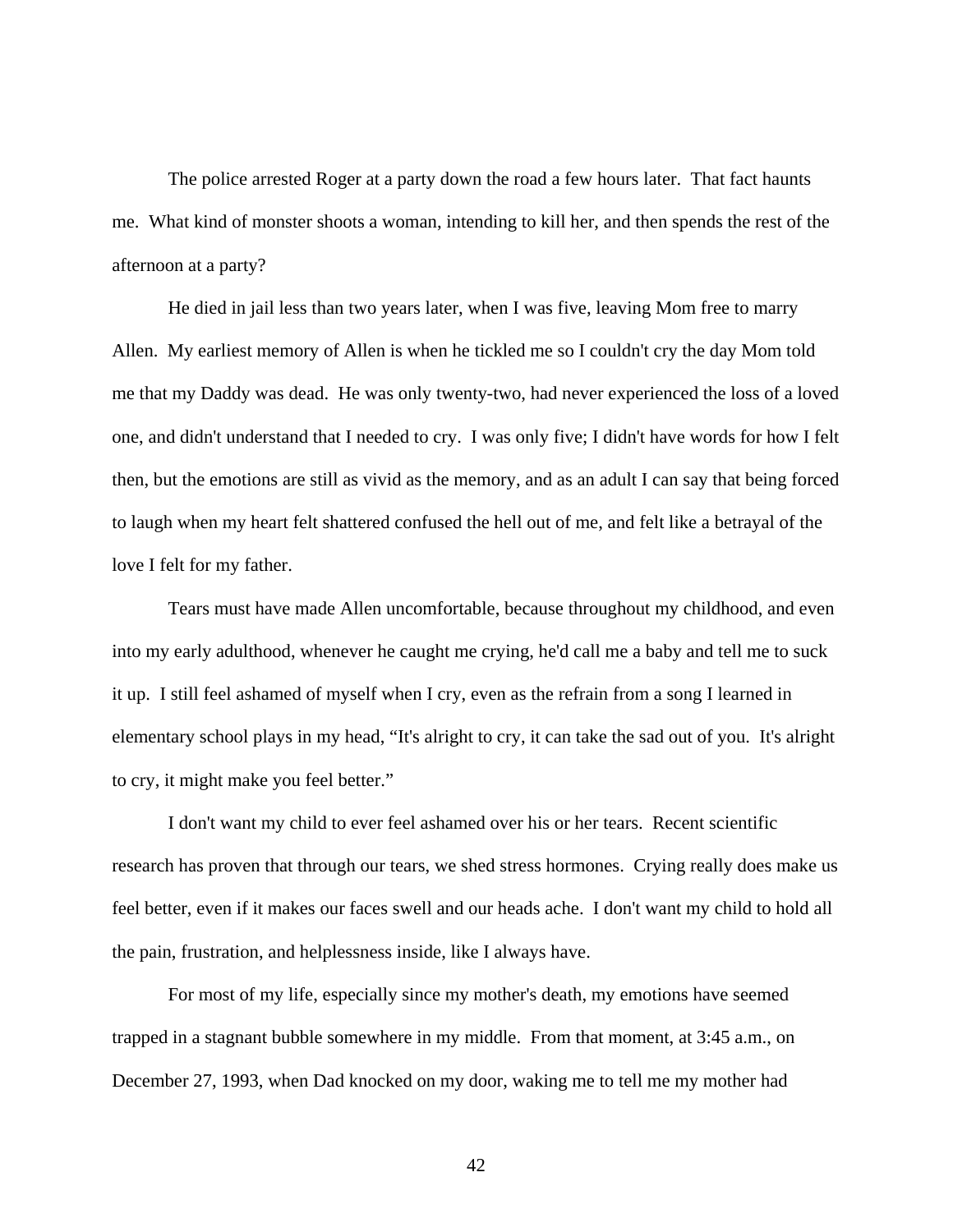passed, I've felt a buzzing sort of nothing. Sometimes the nothing swelled inside me, pressing and pressing until I couldn't breathe, until I either laughed hysterically or screamed with rage. Sometimes, especially when people were talking about Mom, the nothing would fill my head with a dizzy roaring buzz, drowning out all sound and thought. But the nothing rarely let me cry, especially in the first year.

From the moment when Dad rushed us through the dark living room, too quickly for me to see her body no matter how I contorted my neck, I've been looking for my mother. Even after her funeral in Virginia, I kept looking for my mother. She came to me in my dreams and told me it had all been a mistake, and she wasn't really dead at all. I'd wake up and jump out of bed in a hurry to continue our conversation, then freeze and fold in half, hyperventilating as reality hit me.

 My mother was an incredibly strong woman. She survived against all odds for nine years after being shot in the back of the neck at point blank range. She walked up until the last months of her life, though the doctors said she never would be able to walk or even feed herself again. She fought Roger's mother for custody of us, and won. She gave birth to Junior just fifteen months after the shooting, and he was her miracle baby because he did not contract the HIV virus from her. She lived out the rest of her life reminded every moment that she was going to die, that her kids were going to grow up without a mother, and that she wouldn't get to see us grow up and marry and have kids of our own. I think it was her faith that got her through all of that; her faith made her strong.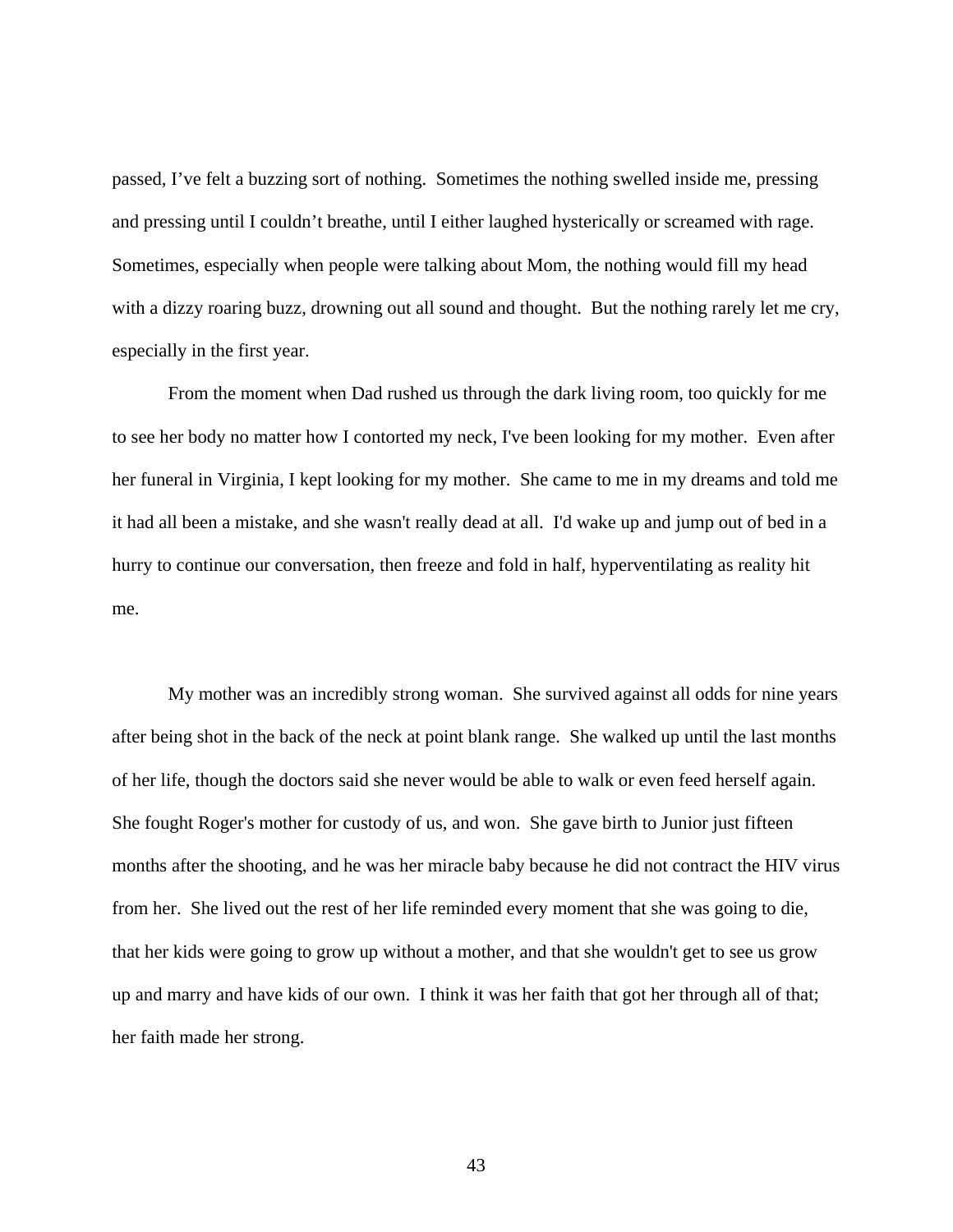While recovering from the shooting, Mom met a Japanese woman who taught her about Nichiren Shoshu Buddhism. Mom learned to chant the powerful words "*Nam-myoho-rengekyo*," which she believed helped her heal, grow stronger, and win custody of her daughters. By the time my sister and I joined her in California, Mom was a devout Buddhist, as was Allen, and that is how they raised us.

Every morning and evening Mom and Allen would kneel in front of our family altar and chant "*Nam-myoho-renge-kyo*," and recite *gongyo*, a set of prayers in ancient Japanese, similar to a Catholic repeating the Rosary in Latin, knowing what it means without being fluent in the language. On special evenings, I came home from a day of horseplay with the neighborhood boys to find our house full of people chanting in ancient Japanese. I would place my filthy sneakers just inside the doorway, next to the rows of heels and loafers, and kneel in front of the altar among a dozen people of all races and ages.

Our altar was a small wooden table with a glass overlay. At its foot sat a large black bell in the shape of a bowl, which rested on a red pillow in the shape of an open lotus blossom. A wooden offering bowl containing seasonal fruit sat in the center of the table, just above a shiny black rectangular censer filled with ash of the sweet, musky incense daily burned within it. On either side of the bowl sat matte black vases of fresh cut greens and white pillar candles in candle holders the same shiny black as the censer, with white pictographs of cranes, their wings encircling their side-turned heads, arranged so the beaks pointed to each other.

Behind the altar stood our *butsudan*, a tall, broad rosewood cabinet with convex doors that, when both were left open, suggested the offering of a hug. The base of the *butsudan* had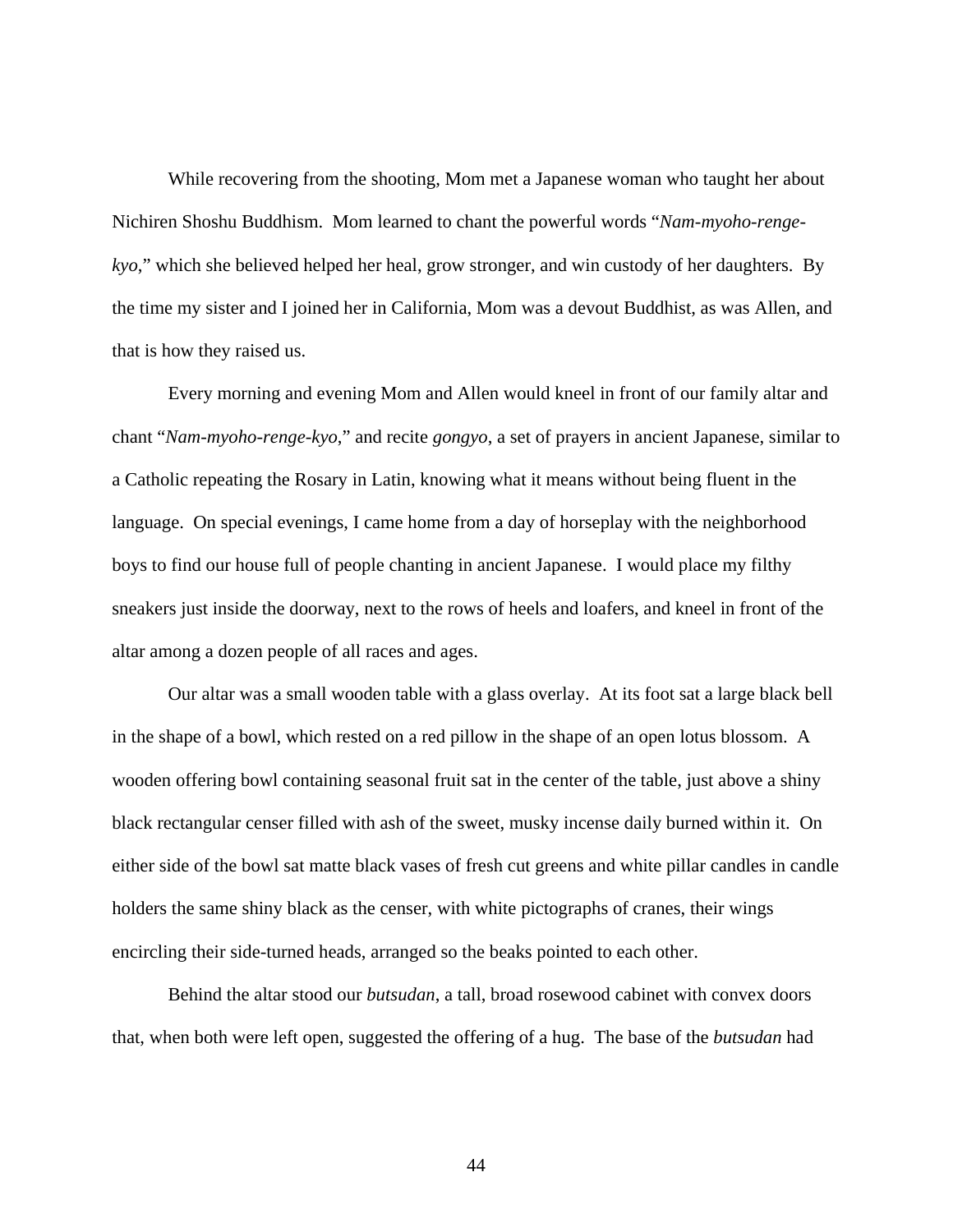floral engraving on the doors, which kept our prayer books, prayer beads, and several short T's of wood which we stuck under our butts while kneeling so our ankles suffered less.

The *butsudan* housed our *gohonzon*, a small rectangle of rice paper on which priests of the Taisekiji Temple in Japan had painted sacred texts in Ancient Japanese. It was an exact replica of the *Dai Gohonzon* created by the founder of our Buddhist sect, Nichiren Daishonen.

 Kneeling, we chanted a mantra in ancient Japanese, "*Nam-myoho-renge-kyo*," which in briefest summary, meant "dedication to the path of the teachings of peace and enlightenment." Mom had explained to me that the *gohonzon* was not a deity; it didn't receive our chanted prayers, then grant or deny them. Rather, by chanting we put the power to change our lives into our own hands; we raised energy, focused it on our desired goal, and released it into the universe. According to the Law of Karma, if I chanted for something that would cause someone to suffer, I would suffer for it. If I chanted for something that would cause happiness, I would be happy too.

While we chanted, it wasn't my own voice that my ears drew in, nor any individual voice, but the pulse of the room, the rhythm that echoed through my veins, contracting and expanding my pupils, filling my body with a blissful buzz.

 After an hour or so, Mom would ring the bell three times, and we slowly enunciated each syllable of the chant for three final repetitions. In silence, we paused for a moment, soaking in the energy of the room, which thickened the air with a fuzzy warmth that settled on our skin like a down comforter fresh from the dryer. Then we stretched legs stiff from kneeling, shook awake sleeping feet, smiled and laughed informally with each other for a few minutes while arranging ourselves into a circle to discuss the teachings of Nichiren Daishonen. Afterwards, we would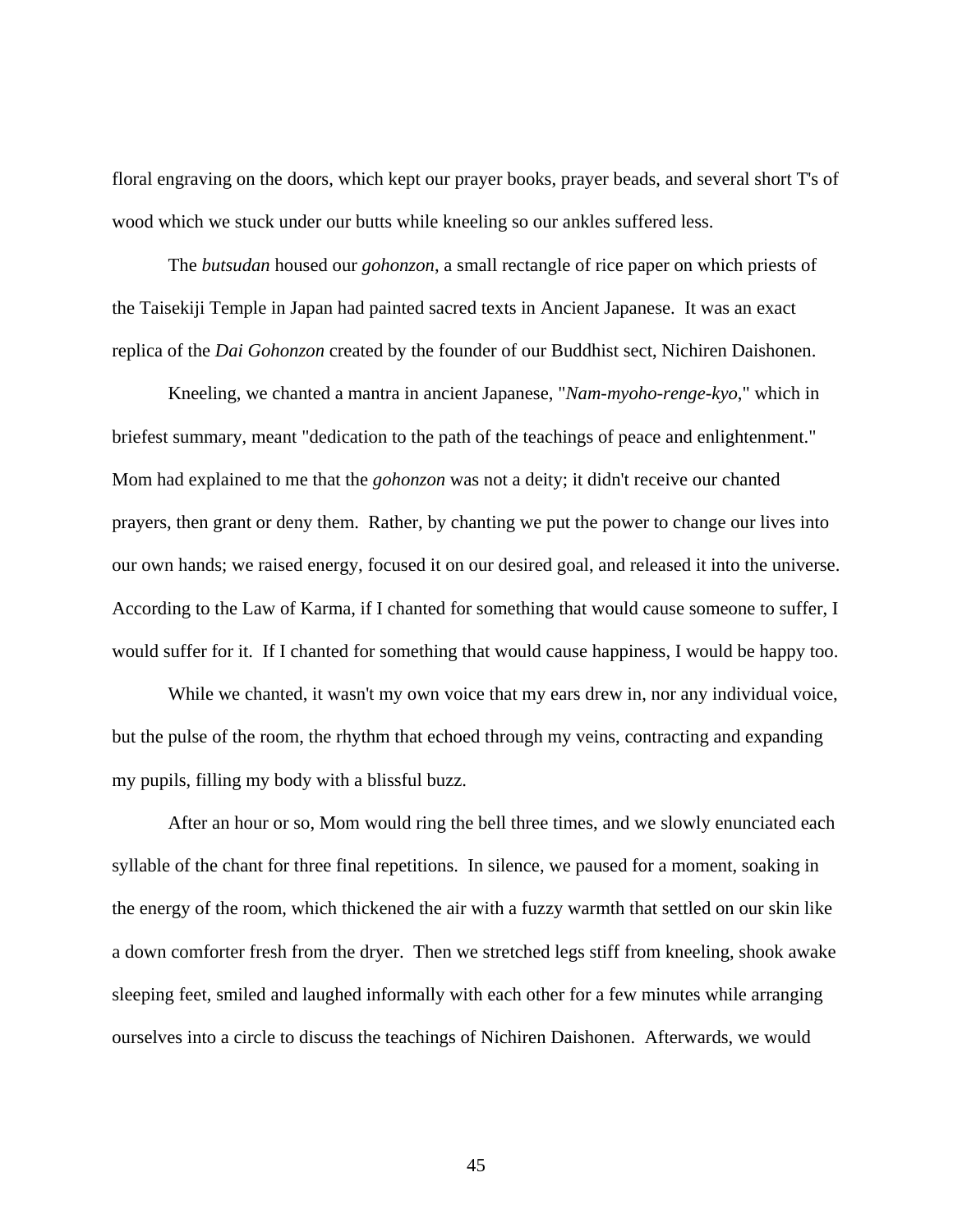share our "experiences," the blessings of our daily lives, then eat, drink, and go our separate ways.

Some people, having suffered a profound injustice, decide that there is no God, and revile people who have faith. Others become religious zealots, and revile people of different faiths. For a while, especially during my teenage years, I fell in the former category, putting all of my faith in science and making religion, especially Christianity, my scapegoat for all the bad things in the world.

 My mother, having been raised in a zealous environment, chose a middle path. She converted to a faith that empowered her to change her own life, and though she remained strong in her faith until the very moment of death, she did not push her beliefs on anyone, nor force her children into it. She encouraged us to explore different faiths and learn which fit us best. There are two gifts my mother has given to my unborn child, two things that I as an adult have learned from reflecting on my childhood, that I will happily pass on to the next generation: selfempowerment, and an open mind.

When I was growing up, our next door neighbors were Catholic, and I went to Mass with them once. Their church was large and solemn, with uncomfortable hardwood pews. The altar was interesting, but so far from where we sat that all I could make out was a pale altar cloth and a bunch of candles. The priest droned on about God punishing sinners, which made no sense to me, and I never felt a desire to go back and learn more.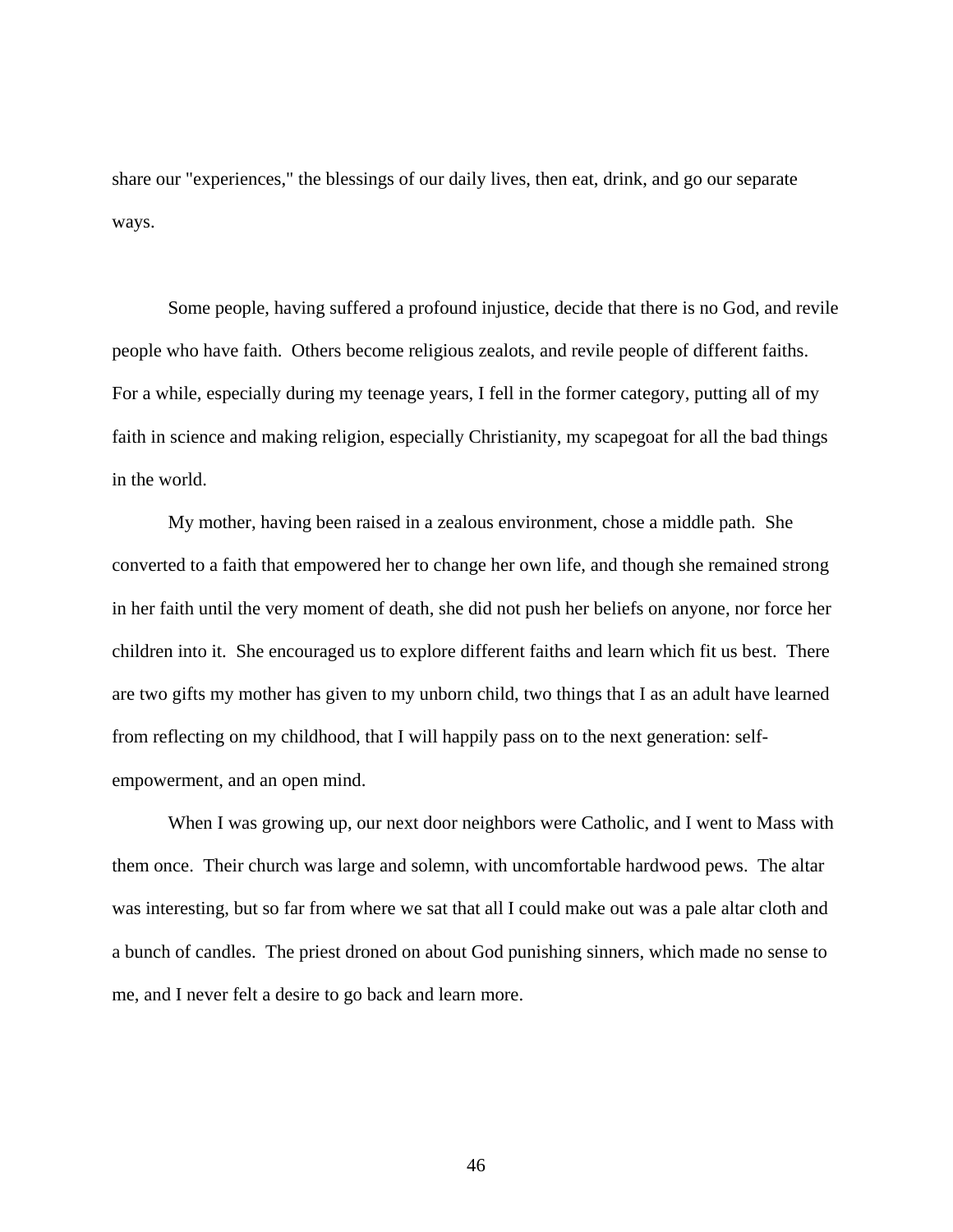Later, I attended a Baptist church with a little girl who lived directly behind my house. Her name was Ashley too, but she was four years younger than I, and our friendship didn't last very long.

I could remember being baptized as a toddler, because every once in a while the memory came back to me in the form of a nightmare. In the nightmare, I wore my prettiest red dress, standing in front of an altar in a large room full of gray people who sat uniformly in pews. A faceless preacher dunked me over and over. I couldn't breath. I stared through the water at his dark, blurry form, struggling to reach the air, fighting the large hand that held me down.

Despite the nightmares, I enjoyed Sunday school those few weeks. They had memorization contests of Bible passages, and I out-memorized all the other kids each week. But I asked too many questions.

"Why would God create man in his image, but give His power to woman?" I asked, on what turned out to be my last morning of Sunday school, ever.

"Why…How…" The young, peppy Sunday school teacher sputtered at my question. "What power do you think women have?"

Oh, how many answers I would have for her now. I could refer her to the poems of Maya Angelou, or take her to see *The Vagina Monologues*, were they in town. But when I was ten, I was limited to what I'd read in the Bible, so I only had one answer for her.

"Creation," I said. "If God created everything, and made man to be like Him, how come he gave woman the power to create more men? How come men can't create anything?"

She stared at me, while the other kids giggled and whispered. "The Bible says God created *man* in his image, and made women to serve men."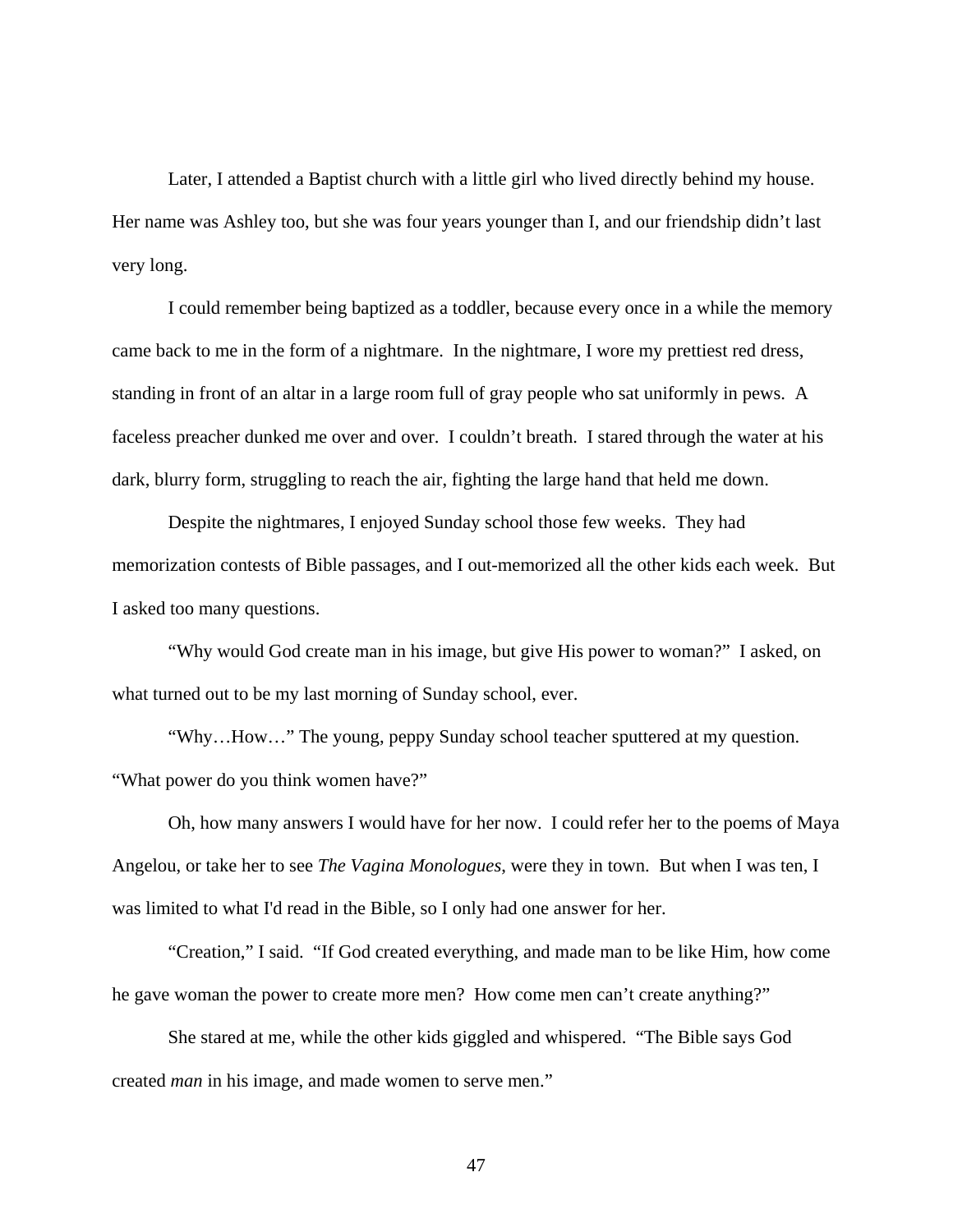"I know what it says," I said, rolling my eyes. "But it doesn't make sense. And what was Adam doing that was so hard that he needed Eve to serve him? I thought it says he was just lonely, and Eve was a friend for him, not his servant."

"It's not for little girls to question the Word of God," the teacher said, now red-faced and huffy, and she turned her back to me to write the next lesson on the board.

The next week, little Ashley and her mother left for church without me. She wasn't allowed to talk to me after that, and her mother just shut the door in my face when I came over to ask why.

The hurt, the feeling that I had committed some terrible wrong out of ignorance, became a common feeling for me, especially after Mom died. The little bit of self-confidence and selfesteem I've managed to gather in the years after I escaped my mother's abuse and my adoptive father's emotional neglect is easily shattered by the disapproval of others, especially the disapproval of people I love.

Morrigan has used that particular weakness to manipulate me many times. For most of my adult life, I have been so sensitive and fragile that a disagreement with someone I didn't even know over the Internet would send me spiraling into near-suicidal depression for days, if not weeks.

I can't afford to be weak and fragile with a baby on the way. I want my child to grow up confident, healthy, and secure, and so I must become those things myself. I can't teach what I don't know.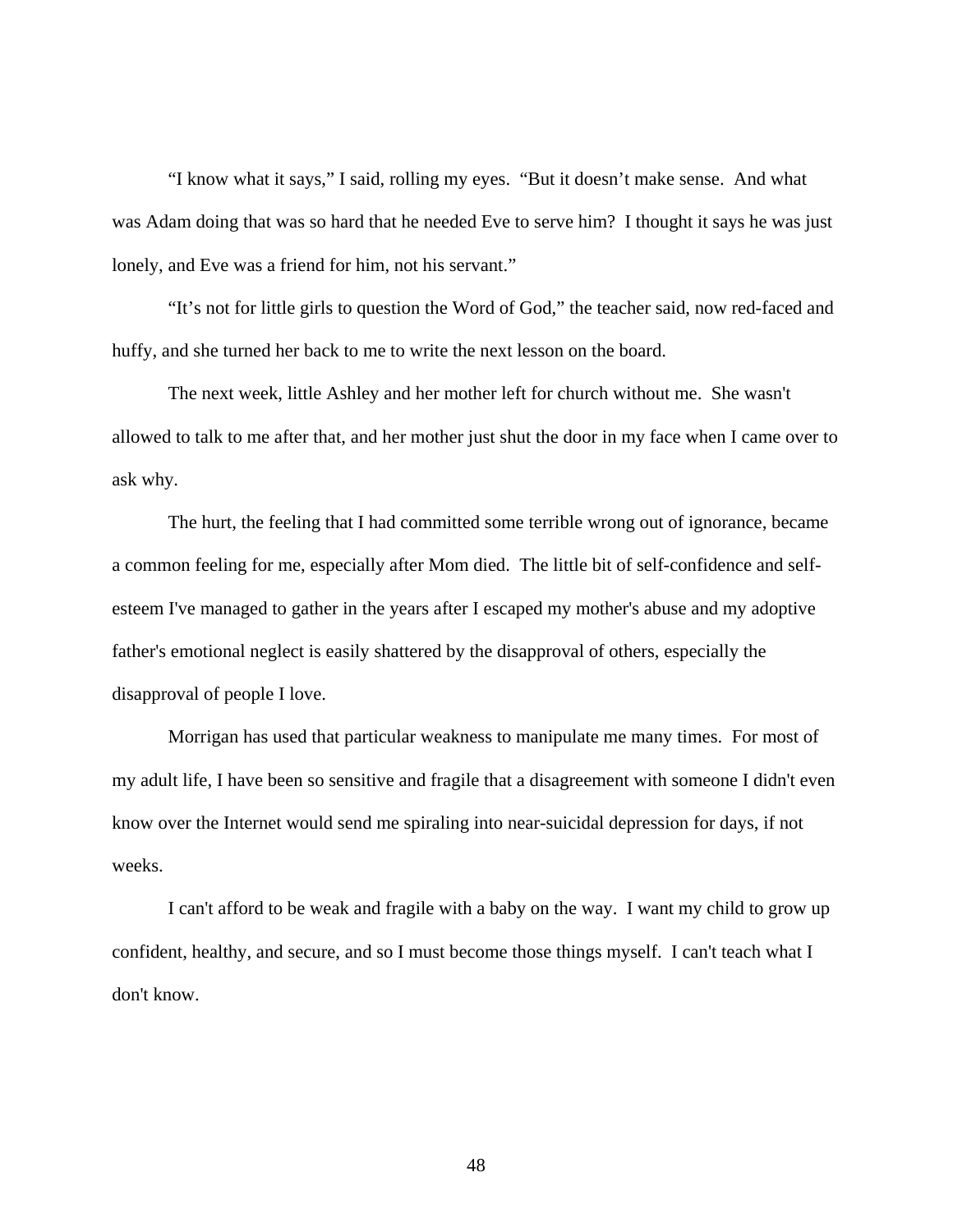I'm praying for strength and confidence as I approach the door to the apartment I called home just a few months ago, drawing support and strength from Dolphin and her husband, Aries, who stand on either side of me. I don't think Morrigan would pull her gun on me, though I can't remember what happened to the gun she bought as protection from her ex-husband. However, Moocher killed a man when he was thirteen, and spent his formative years in prison. There is no doubt in my mind that he is capable of violence. I pause in the middle of sliding my key into the lock, reconsidering whether I want to involve police.

 But I have a six foot tall black belt by my side, and her husband can be tall and imposing, and I'd hate to overreact and waste a police officer's time. I slide the deadbolt out of the lock, turn the knob, and push in the door slowly, saying, "Hello?"

 Before I take a step inside, I know that Morrigan and Moocher are not there. A glance to the parking lot behind us confirms that her car is missing, but it's the silence and sense of emptiness that convinces me.

 We walk inside and find the apartment full of trash and randomly scattered junk. The carpet is no longer beige, by any leap of the imagination. The oven has a couple inches of charcoal lining the bottom, and the inside of the microwave frightens me, but Morrigan and Moocher are nowhere to be found. Their computer is gone, but the furniture and dishes remain. Their bedroom is stripped bare of everything except the mattress and box springs I'd bought them.

 I find a thick stack of paper pinned to my bedroom door. I say that I have no interest in reading the letter. I know its contents were specifically designed to eat away at whatever happiness and self-confidence I've managed to build up in the last month or so. However,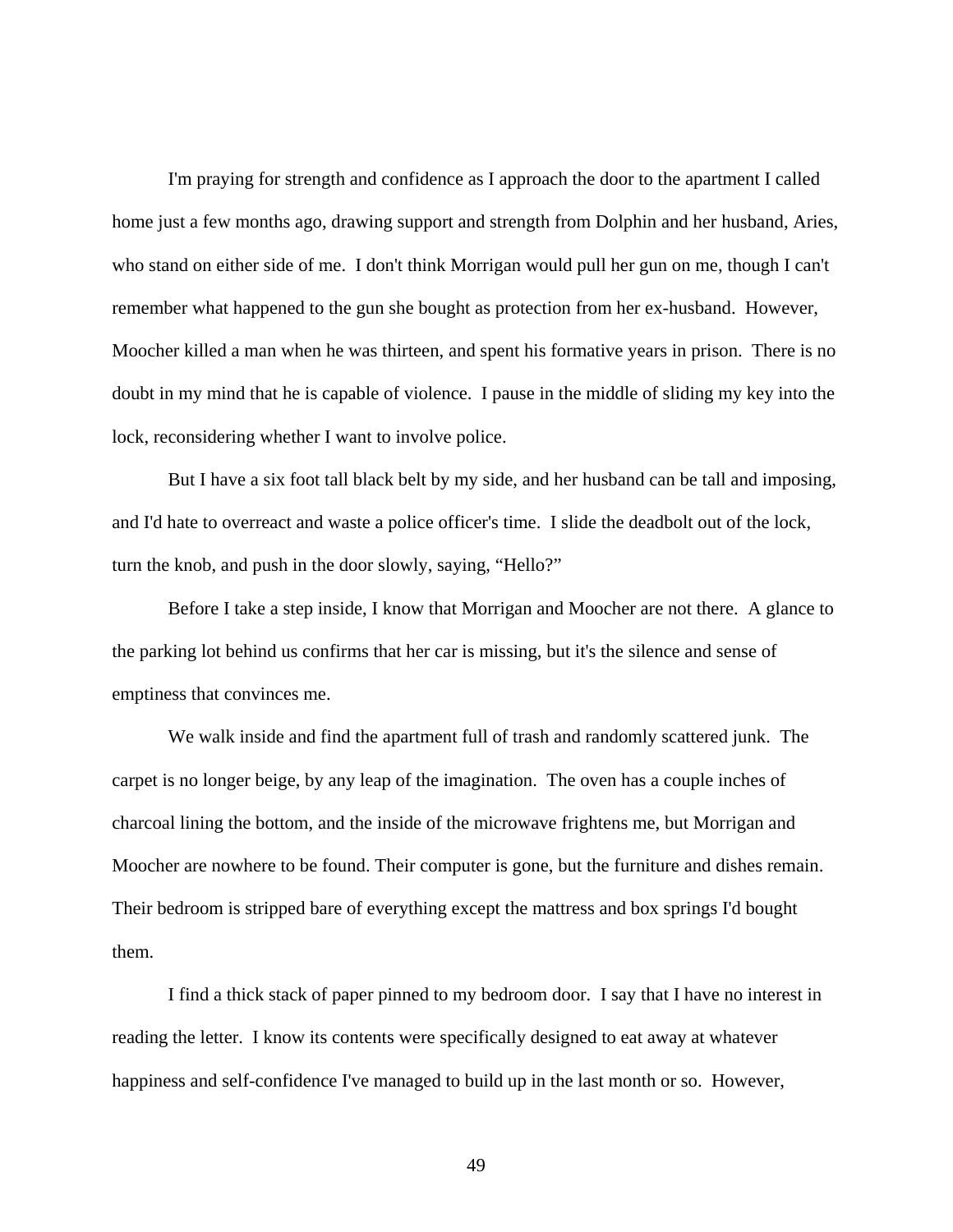Dolphin knows that I will probably end up reading the letter when they are gone, and she no doubt hopes that by making light of it, she can spare me some hurt.

 My relationship with Dolphin has always been like the relationship that I imagine exists between a mother and her adult daughter.

 I met Dolphin two weeks after Mom died. Every day at school, while we walked between classes, she would come up with creative ways to insult people to amuse herself. She practiced her insults on me, much like Mom used to insult me all the time, minus the cruel intent. "If your nose were any further in that book, you'd have to check for snot," she'd say, or some other snarky observation about my nerdiness or lack of socialization skills. I latched onto her as if she were the only familiar thing in an unfamiliar world.

 For most of the last fifteen years, I have trusted Dolphin to handle the "grown-up" issues of life, so I didn't have to educate myself about them. I trusted her view of all things political, legal, and "real world." Because of this relationship and reliance, I was free to be childlike, forever a teenager. While Dolphin was responsible, saved money, graduated *sum cum laude*, and focused on her career in data analysis, I spent money faster than I brought it in, graduated late, and then spent eight years in grad school, all the while focused on my personal life.

 But the moment I discovered I was pregnant, all that changed. I instantly grew up. My childlike behaviors faded away so quickly I didn't even realize it was happening until they were gone. I no longer trusted Dolphin's view of the world implicitly. I started researching things myself, using her opinion as part of my research rather than as the answer.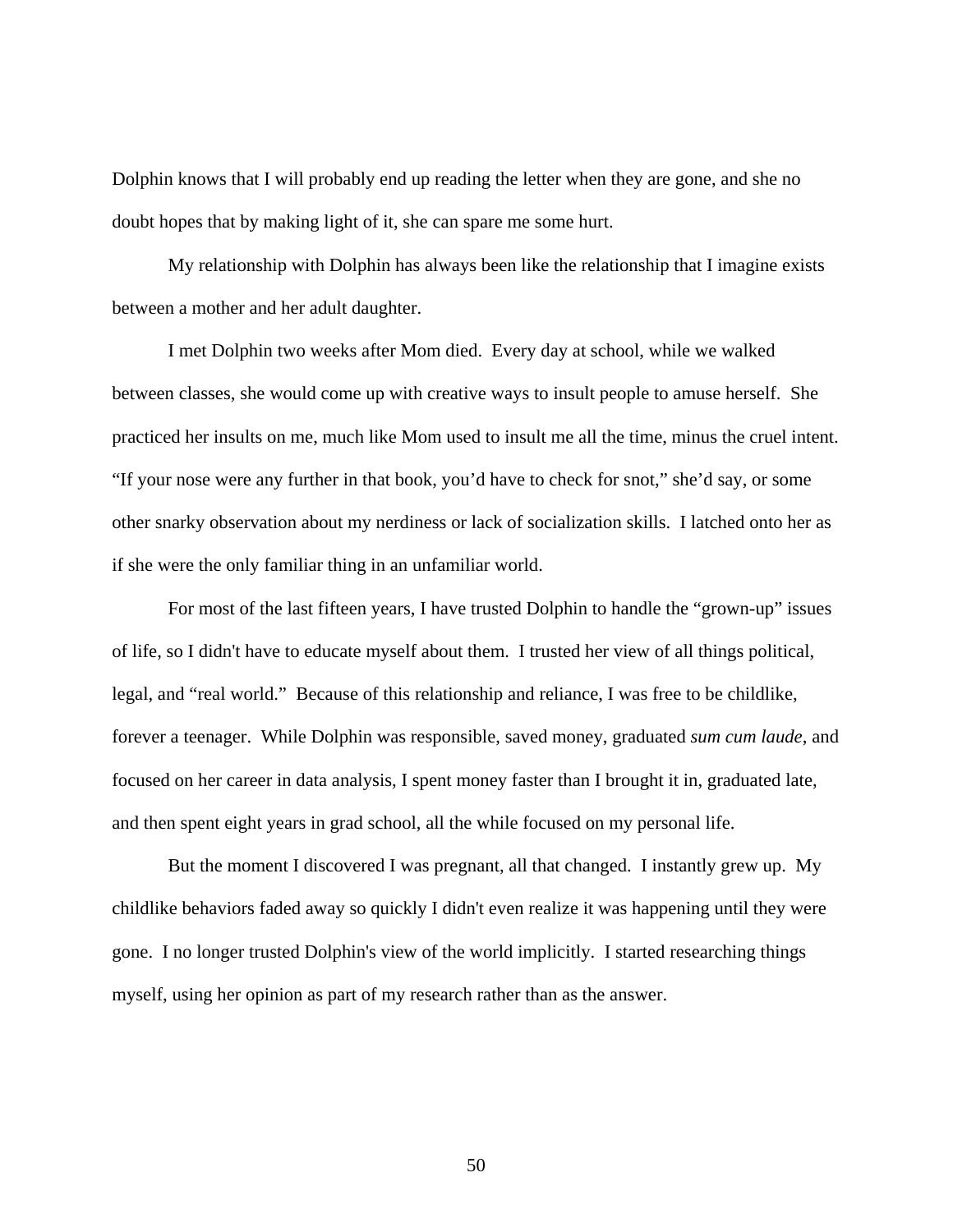I understand now that Dolphin has been my transitional mother-figure. But I'm going to be a mother before she will, and that changes everything. I can't go to her for advice on the care and feeding of infants or toddlers, or childbirth, or childrearing.

But I can accept her support and protection in whatever form she offers. Right now, Dolphin offers them in the form of reading aloud and mocking a ten page letter written to me by Morrigan, detailing what a horrible person Morrigan thinks I am and recasting our entire friendship in light of her new opinion of me. Morrigan says she's glad I was fired because I was a horrible teacher, and she hopes I never find teaching work again, and that she feels sorry for my unborn child, because she's sure I'll be a terrible mother.

 I laugh along with Dolphin and Aries at their snarky criticism of Morrigan's words, saving my tears for a later time, when I can deal with my shattered heart in private.

 A few hours later, back at Cordelia's house, I snuggle on the recliner with Alexandria, smiling into her eyes while I sing her to sleep to the rhythm of Ranger typing at his computer behind us, tears leaking from the corners of my eyes. I love this little girl so much. I love the child inside me even more.

I hope Morrigan is wrong about me.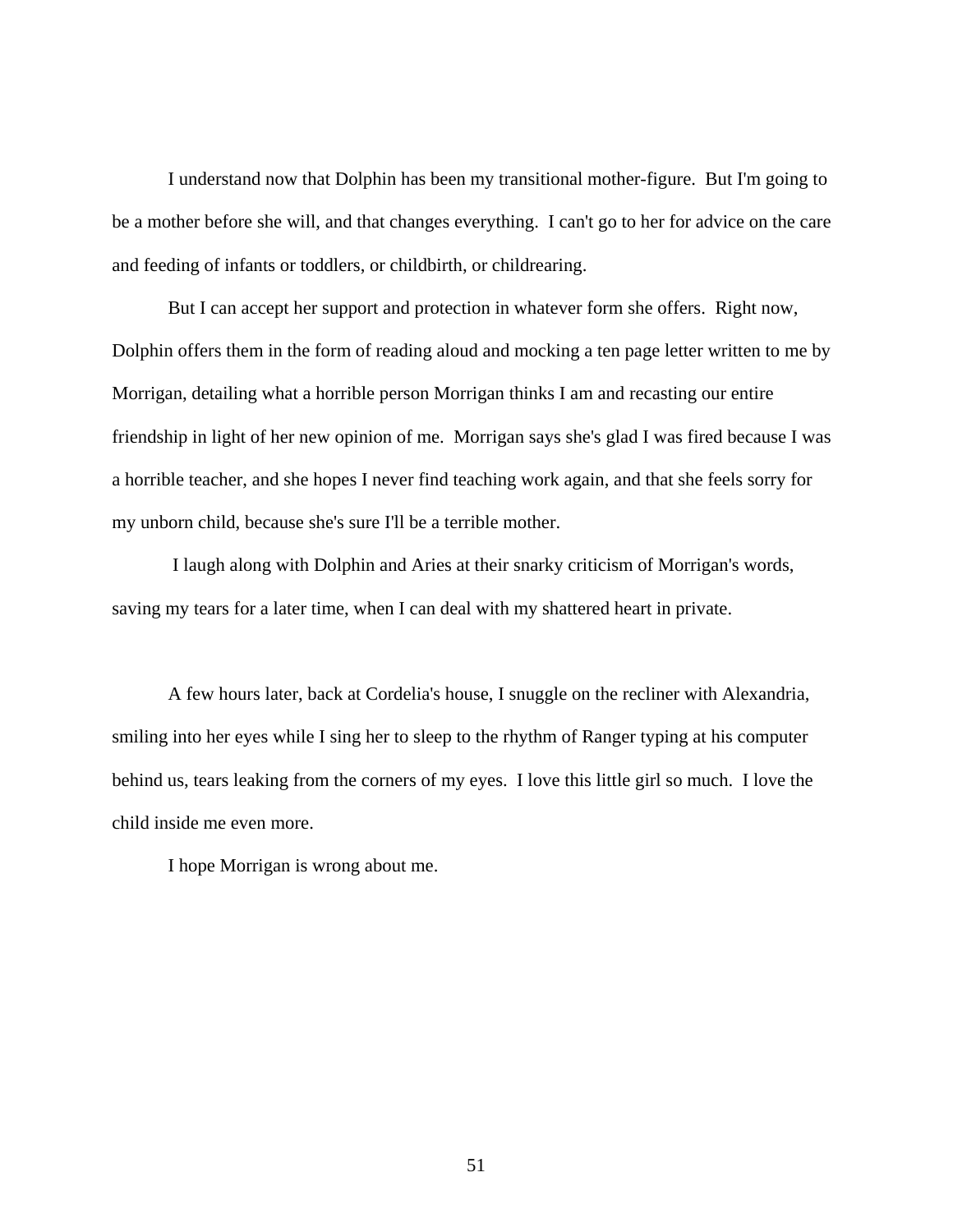## **SEPTEMBER**

 As I sit on the screened patio where Morrigan and I used to chain-smoke while making each other laugh so hard we cried, I crave a cigarette for the first time since I quit smoking three months ago. I want to gorge myself on chocolate and cheese and chocolate cheesecake. I want to curl into a ball and just cry until the world makes sense. I won't give in to any of these cravings, however, because someone might see me, and of course, because none of them would be good for the baby.

 Instead, I watch a family of four white ibises stalk through the unnaturally green grass between the brown brick apartment buildings, jabbing insects and lizards with their hooked beaks, completely absorbed in their own lives. Someone blasts hip hop music from a balcony. A couple I can't see scream insults at each other, while the sun shines merrily through the gentle trees.

 I learned in an undergraduate psychology class that there are five stages of grief: denial, anger, bargaining, depression, and acceptance. I thought I'd already been through them all these last couple of weeks, but I've relived them all again today, with each failed attempt to clean up the mess Morrigan left behind.

 I told myself on the way over here that I don't love Morrigan anymore, and that nothing I could find in the apartment we used to share could possibly hurt me anymore, not after hearing that letter she left me read aloud by my best friend. I've never been more wrong. I think, perhaps, the stages of grief are more of a cycle than a progression, an endless loop in which I seem to be trapped.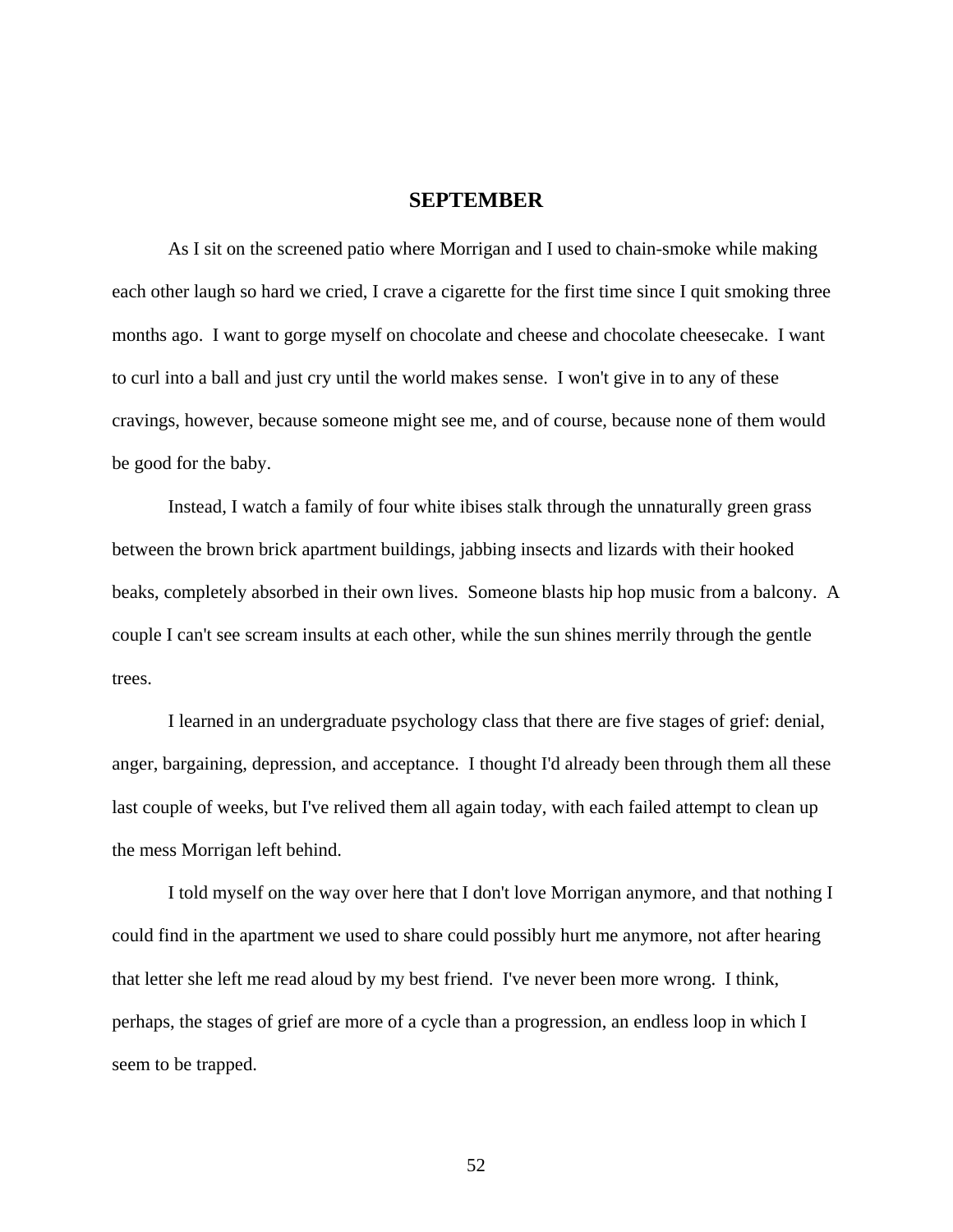After fifteen years, I still grieve my mother. Sometimes I think it's not really about her, but about my loss, the fact that I will never have a mother to meddle in my life, or give me a guilt trip for not calling or visiting. She'll never invite me over for dinner, go shopping with me, or call just to say hi. She'll never tell me she's proud of me, or that she loves me.

 I have accepted the fact of my mother's death, but the anger and depression have yet to fade. Maybe I need therapy, or maybe my faith will help me, as my mother's faith helped her.

 The more I think about it, the more similarities I find between my current faith and my mother's faith. I think I took the Buddhist philosophy of my childhood and expanded on it, rather than "converting" to Paganism. Nichiren Shoshu Buddhism taught us that by chanting sacred words, we could manifest our desires. My personal understanding of Paganism takes the same concept, but sees it in terms of raising and directing energy, then releasing it to the Universe, while simultaneously working towards the goal on the mundane level. I could chant for hours, or cast the witchiest of spells, in order to score a new job, but if I don't fill out any applications, send out a resume, or at the very least tell someone that I'm looking, the universe is going to have a difficult time giving one to me.

 As a child, I learned about the Law of Karma, that what we send out returns to us, good for good, bad for bad. I learned that every action affects seven lifetimes previous and seven lifetimes in the future, and that our souls reincarnate over and over until we reach Buddhahood, or union with God. The goal of Buddhism is to negate all bad karma collected over the last seven lifetimes with good acts in the present and future lifetimes, until our souls are totally pure, and we are finally good enough to become one with God, or to stay separate, like an angel, in order to help others purify themselves.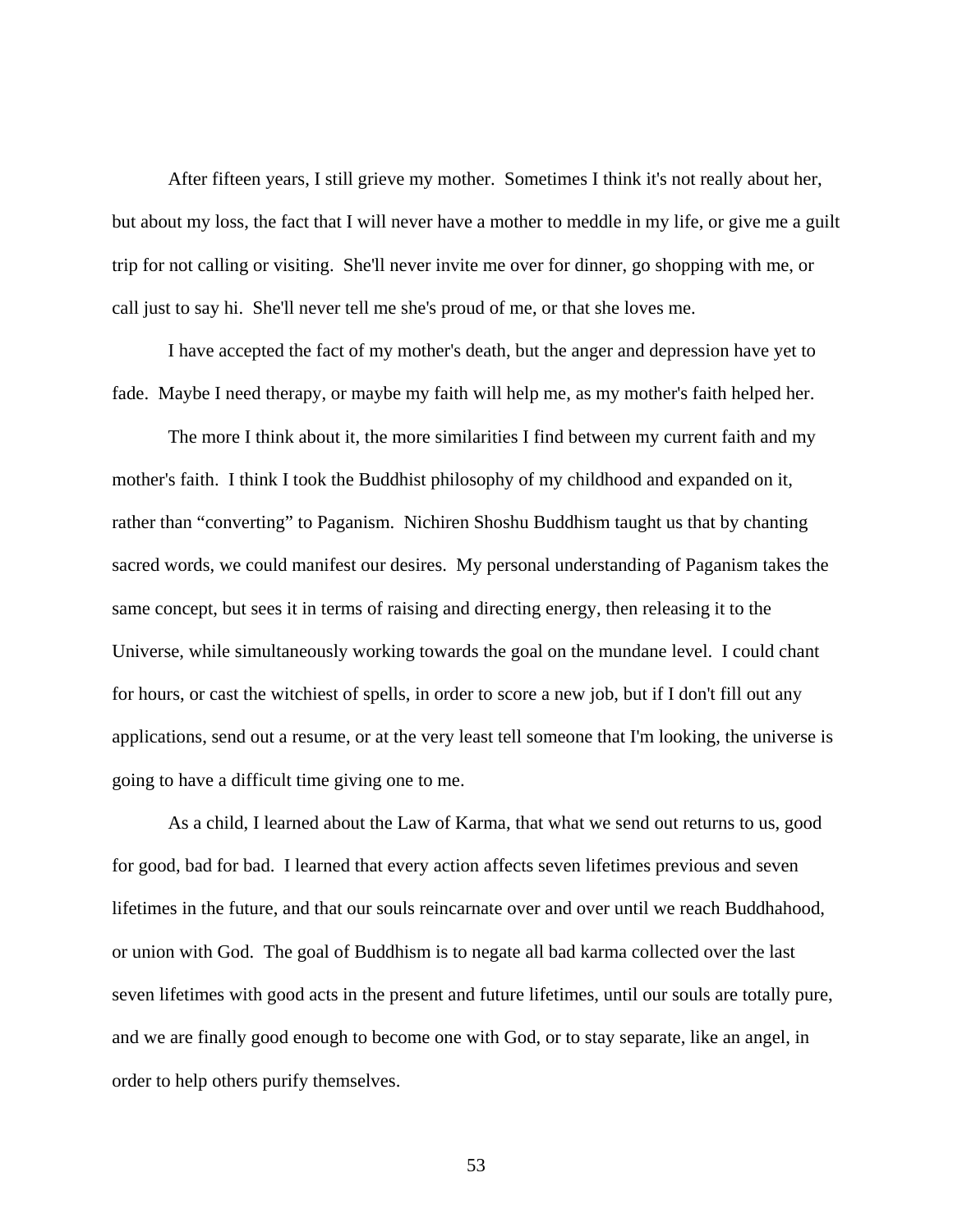That last bit is where Buddhism and I part ways. I believe in manifest divinity – that everything that exists is part of, for lack of a better term, God, and that everything is therefore sacred, from the tiniest particle of an atom to the largest galaxy, and that there are many sacred bits that are simply beyond human understanding. To me, the purpose of life is not to perfect oneself until we are good enough to become one with God. Rather, we *are* God, and the purpose of life is to help God by doing what comes naturally - learning, growing, and changing. I see humanity as organelles in a cell in the body of God. We are miniscule, but essential, even if we are never able to pull away far enough to see the Whole.

 I don't know for sure how I will end up guiding my child on his or her spiritual path. While I'm still pregnant and having a hard time imagining my child walking, let alone seeking spiritual wisdom, I plan to simply be open with my practices without requiring my child's participation, to tell stories about how I came to believe what I do when the opportunity presents itself, and to encourage my child to question everything and trust his or her intuition.

 I was thirteen when I realized that I was not really Buddhist. It was a year after my mother died, when Dad brought me to Japan for a ten day pilgrimage to our sect's most sacred temples. He told me that he felt I was old enough to appreciate the religious significance of the trip, and the emotional significance of visiting the overseas half of my mother's resting place. He had brought half of Mom's ashes to the temple complex a few weeks after her death.

 I could almost forget that I was on the other side of the planet, until I stepped outside and glanced at the horizon, where Mt. Fuji stood violet against the bright blue sky. I never saw a cloud in Japan, except for the cloud of cherry blossoms swirling around me as I walked beside my dad down the sunlit brick road to see with our own eyes the most sacred relic of our religion.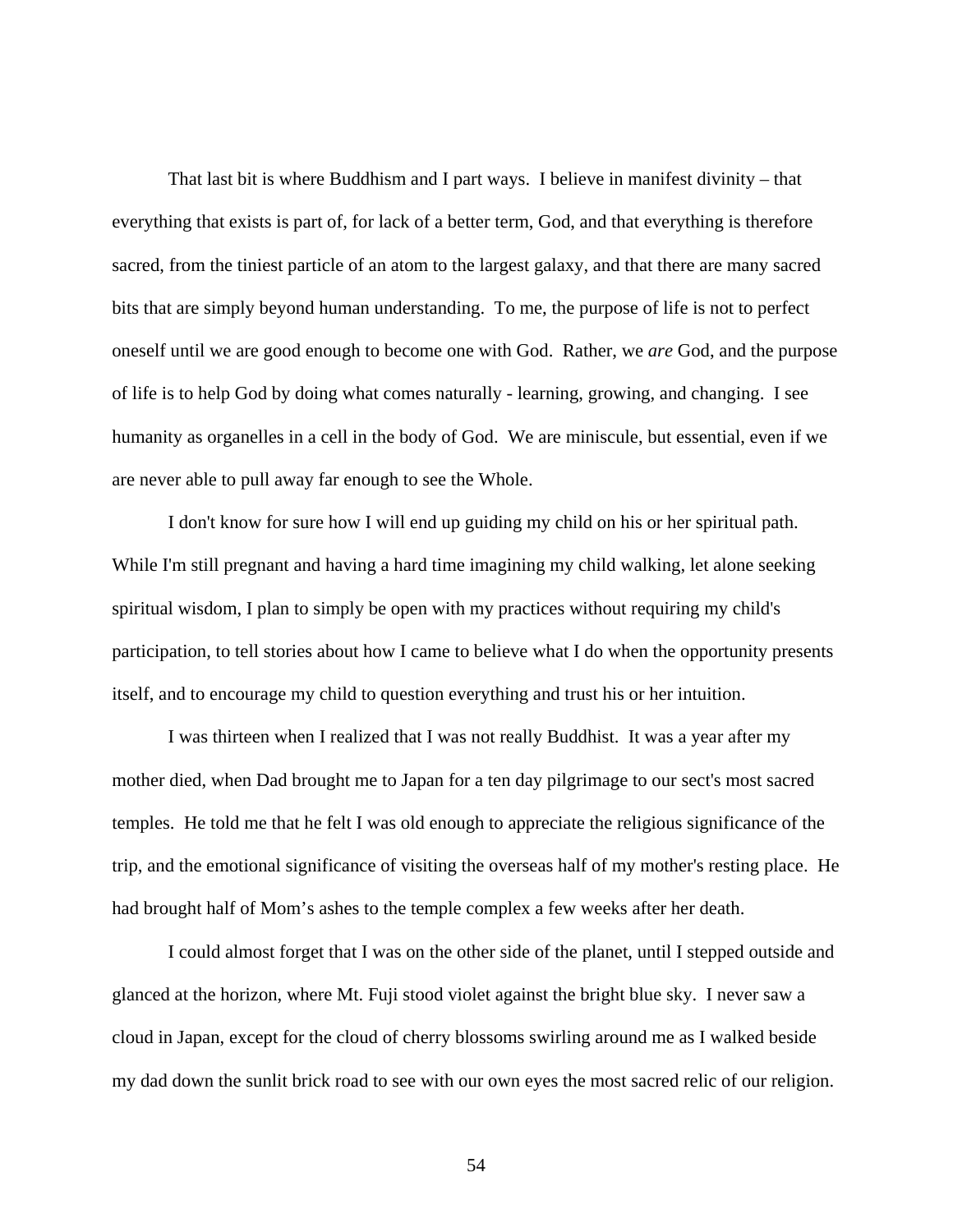All Nichiren Shoshu Buddhist households possessed a *gohonzon*, a small piece of rice paper hand-painted by a priest with sacred symbols that represented the teachings of our founder, Nichiren Daishonin. The *Dai Gohonzon* was the original, painted by Nichiren himself, or by one of his first disciples.

The air smelled sweet and clean that morning, nothing like the swampy air I swallowed every day at home in Florida, and nothing like the earthy Appalachian air I loved in Virginia. We made our pilgrimage silently, approaching a large building filled with hundreds of people from all over the world, all kneeling, heads bowed over their folded hands, rubbing their prayer beads rhythmically in time to the steady chanting of *nam-myoho-renge-kyo*. The *Dai Gohonzon* was much larger than the *gohonzon* we kept at home in our *butsudan*, our personal shrine. All the faces of the people around me appeared full of awe, moved by the presence of the relic.

I couldn't feel it. I looked at Dad and saw the same reverence in his face as in the strangers around us. It bothered me that I didn't feel it. I was in Japan, on a sacred pilgrimage to our family's religion's most holy site, and I felt nothing. Vaguely curious, maybe. Very uncomfortable. I was missing something, and I had no idea what it could be.

When we left the shrine, Dad led me away from the crowd to a door where a few people waited in line. He'd arranged for me to speak to a priest.

I gaped at him. "What am I supposed to talk about?" I asked.

He shrugged. "Anything you want. That's what they're here for."

I recognized the lady who went before me. Her name was Verna, and she was an African-American woman with white hair who wore gold and silver sequined clothes, which suited her personality perfectly. When she left the priest's room, she was wiping tears from her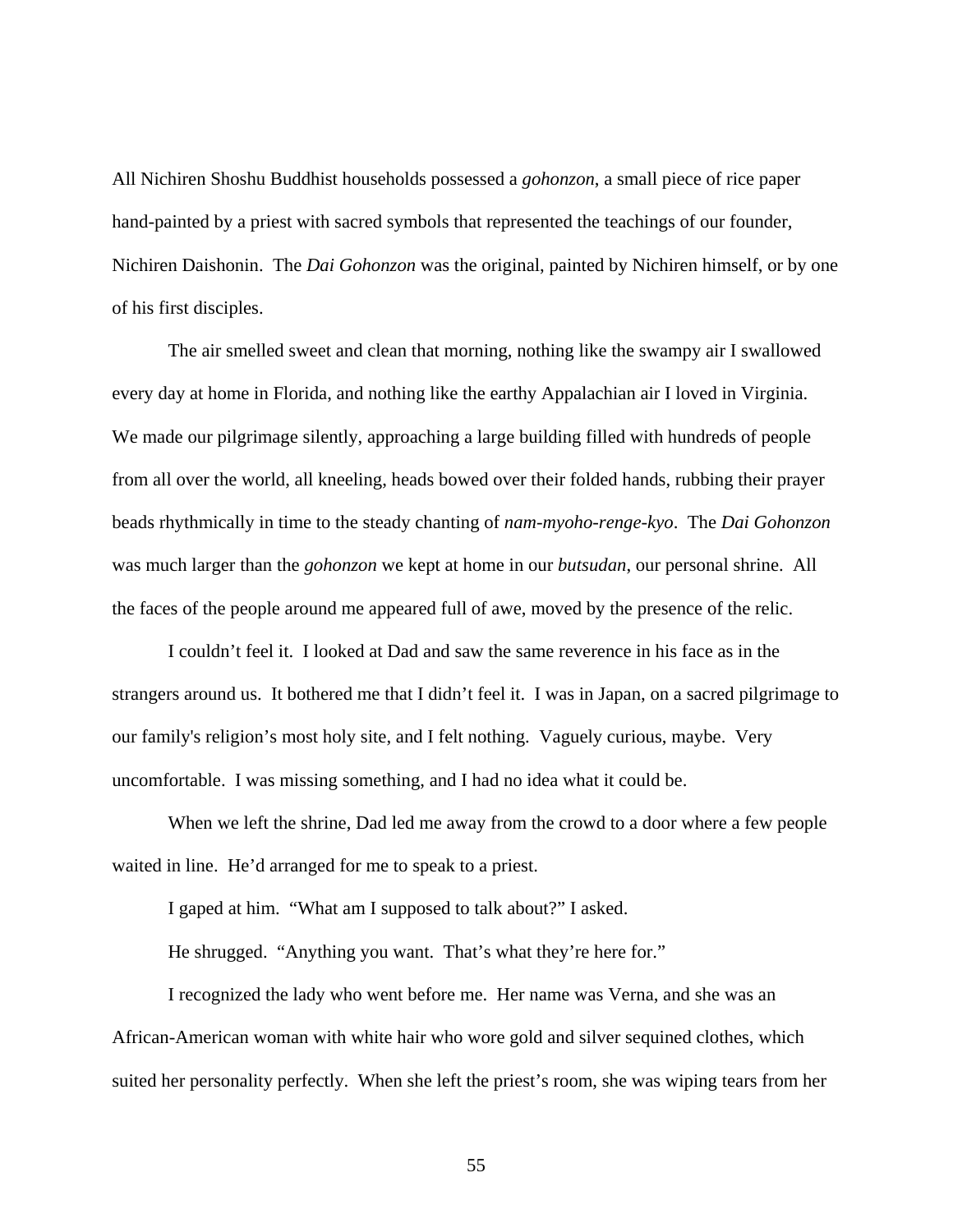eyes. I wondered what a priest could say to a jovial, vivacious woman like Verna to make her cry. And then I was sitting there, in front of him, having no idea what I was expected to do or say.

The priest wore a traditional kimono of dark blue and white. His head was shaved, and his face looked very young while his eyes seemed rather old. I couldn't read his emotions from his face like I could with most people. He just looked peaceful and patient, while I felt awkward and silly.

I knelt before the serene priest and grasped for a question, any appropriate question, and finally, I just asked about generic things like karma and the purpose of *gongyo*. I felt like I should have had some practice sessions at home before being thrust in front of a Taiseki-ji priest. As we walked back to our temporary home, I felt disappointed. Everyone around me seemed to be having this deep spiritual experience, and all I was feeling was numbness, punctuated by wild bursts of frustration and pain.

Seven years later, I would finally understand that I had been seeking a sense of oneness, of family, home, and belonging. I would not have that sense of homecoming in my spiritual practices until I studied Wicca and Witchcraft with Hawthorn and Dirigo in my early twenties, and I would continue to feel it in my mid and late twenties at the Pagan festivals and public rituals that I would attend on my own.

A few days before my crisis of faith, Dad had led me to the monument that held ashes of deceased Buddhists, a cylinder of white cement held aloft by several cement pillars, open to the sky. He told me he'd made sure to uphold Mom's wishes, and that half of her ashes rested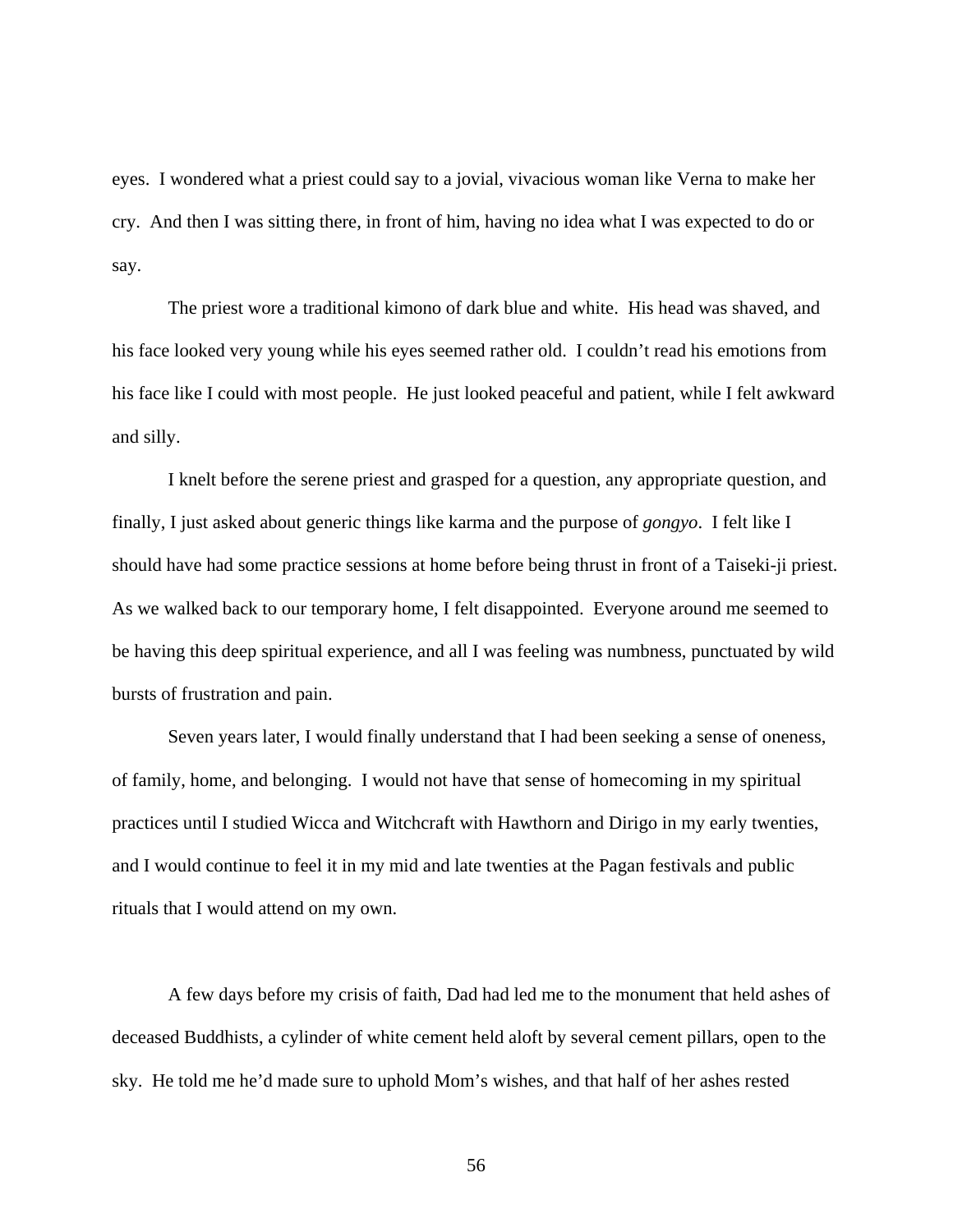somewhere in this giant Japanese tomb, the other half in the Virginian Appalachians that she'd adored.

Then he crumpled. My stoic, ex-military father, who worked seven days a week, including working at home on evenings and weekends, wrapped his arms around me and sobbed into my shoulder.

I froze. I didn't know how to respond. No one had ever held me when I cried. I thought that I should know what to do, how to comfort my sobbing dad, but all I could do was chew my lip and pat his back until he regained control of himself and released me.

He thought I cried too. I let him think so.

 The truth was that I couldn't cry for Mom. I tried. I wanted to cry. I figured I was supposed to. Everyone else cried. But whenever I thought of my mother, of never seeing her again, I just felt frozen, numb, incompetent, and still unable to accept the reality of her demise.

 Fifteen years later, when I think of what crying was like for me as a child, I remember being alone, in a dark room, feeling worthless and unlovable. I can't remember a single time that a loving adult held me, or sought to comfort me in any way, other than Dad tickling me the day my mother told me that Roger was dead. I hope that piece of my childhood will serve as a reminder for me after my child is born, so that I never leave him to cry alone in the dark, and so that he will always feel his mother's arms around him, offering comfort and love, even when I'm frustrated, and especially when he's hurting. I hope my child will know how to give comfort as well as accept it.

 Later that same day, while kneeling and chanting with Dad and the other pilgrims at a holy site, I literally nodded off, startled awake by the sensation of my chin slapping my chest.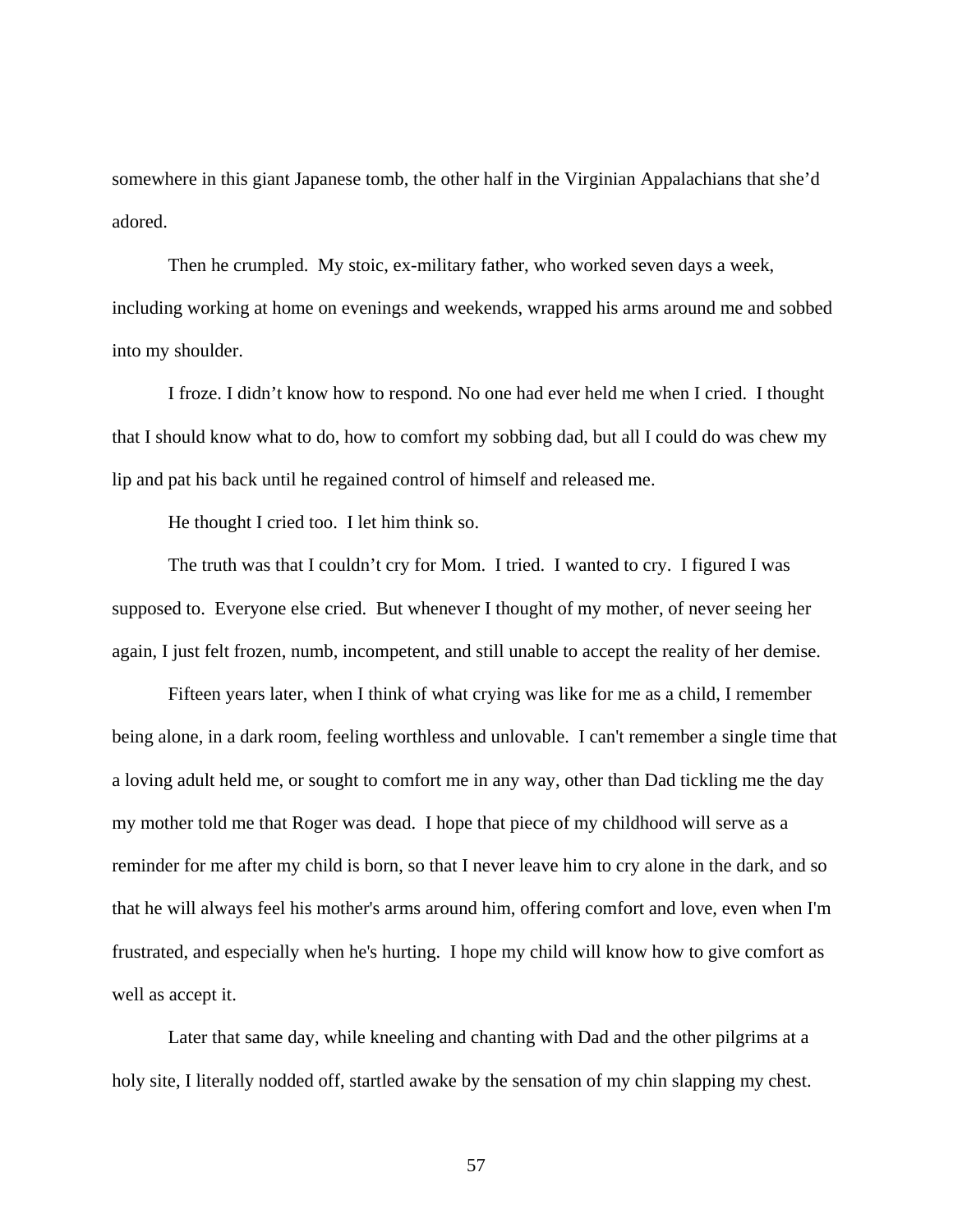With the time difference, the seventeen hour flight, and the excitement of being in a foreign country for the first time, I had not slept in nearly two days. Dad noticed my exhaustion, and told me to go back to bed, so I dragged myself out of the temple. Looking back, I wonder what the hell he was thinking, sending his thirteen-year-old daughter who could barely keep her eyes open, to find a bed in a land where few spoke English. But at the time, I wandered down the streets, too tired to think or feel, guided by intuition and the vision of a futon and a blanket. When I stumbled into the house we'd slept in the night before, a Japanese woman that I assumed was the priest's wife appeared surprised to see me, but she took one look at me and helped me drag out the futon. I fell asleep before she walked away.

 It was mid-afternoon when I woke. I was alone in the priest's house. I didn't know what time it was, or when anyone would return. I grabbed my camera, a notebook, and a pencil, and started walking. I didn't have any particular destination in mind when I left. I simply wanted to explore, to have an adventure, to feel a lighthearted sense of fun in my heart, like kids were supposed to feel. When my feet led me to the monument, I thought I would turn around. But instead I sat on a step beside a bed of river stones and stared at the river in front of me, unaware that I was about to have what I would later consider my first taste of a Pagan spiritual experience.

 I watched the sparkling water swirl around neatly spaced stones, felt the breeze brush my hair from my face. Birdsong, swaying trees, and rushing water replaced the buzzing numbness in my head, easing the tension from my neck and shoulders. I hugged my knees to my chest, closed my eyes, and, breathing deeply, I achieved a state of meditation for the first time, though I wouldn't know to call it that for another few years.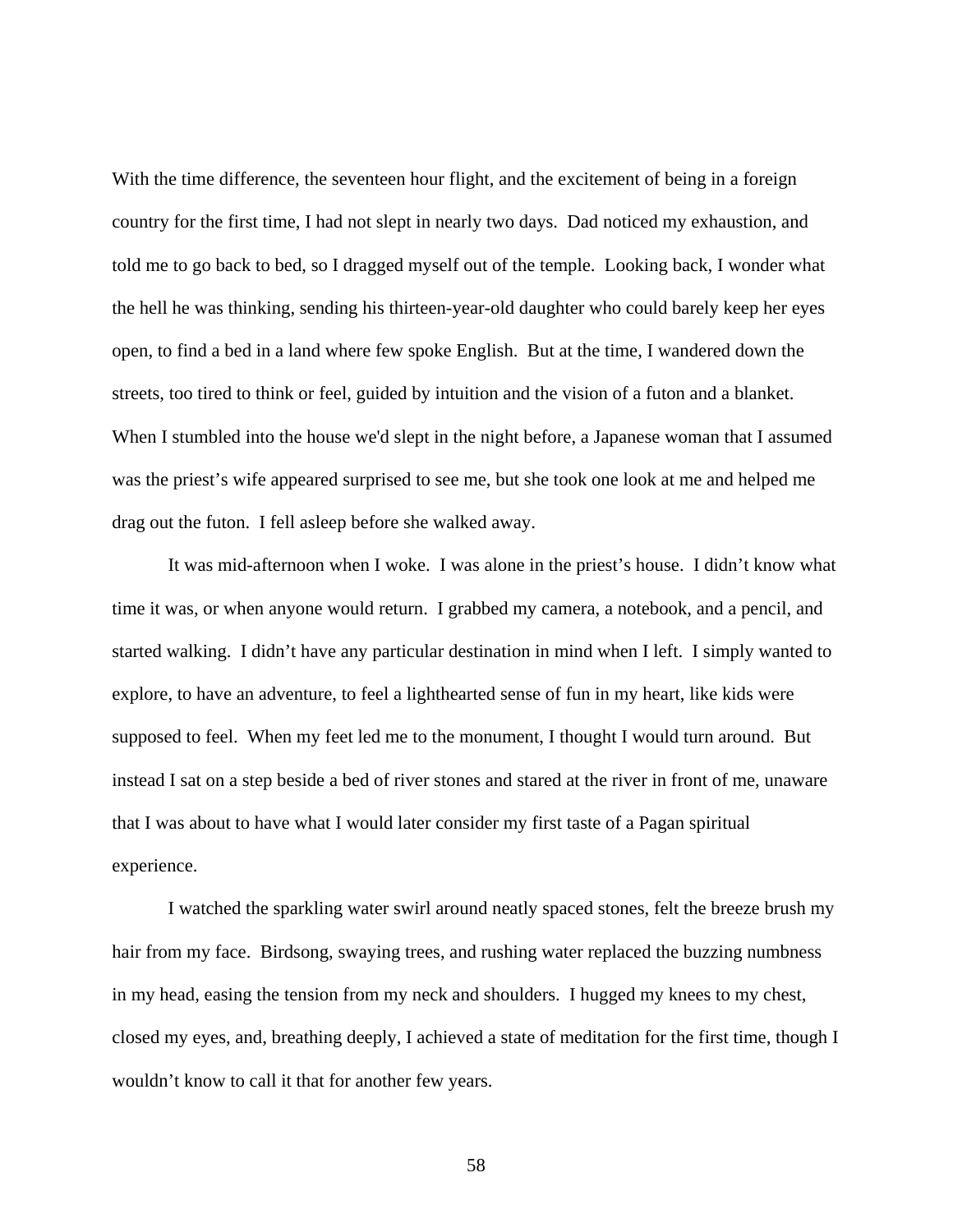As the sunlight crept closer to my sneakers, I heard a melody in my head. I picked up my notebook and wrote a song. I sang it as I wrote, quietly, so the few people walking by wouldn't hear me. "As I walk down a lighted path, tears streaming down my eyes, I know why I came here. I came to say goodbye." As I sang, the tears flowed. I released my hair from my ponytail so I could hide my face from curious eyes, real or imagined.

When I finished the song, I dried my cheeks and swallowed the sobs. Now that I desperately wanted to be alone, there seemed to be people everywhere; laughing, excited people, oblivious to my needs. As I shifted my weight, preparing to stand, a stone caught my eye. Among the thousands of stones lining the path beside me, a single green stone lay on a bed of gray. It was warm to the touch, though it had been in the shade, and it fit perfectly in the palm of my hand. Its shape suggested to me a mother holding an infant, and tears surged from my eyes all over again as I held the stone to my chest, thinking of it as a gift from my mother.

I still keep that stone, and when I'm feeling especially nervous or vulnerable, I draw comfort from holding it. It fits perfectly in my palm, with a smooth area for my thumb to stroke, the perfect "worry" stone. I slipped it into my pocket just before I came over to the apartment this morning, intending to just burn the stupid letter, clean the rooms and toss the junk they left behind, get my stuff, and leave this glaring reminder of broken trust behind me forever.

Instead, I'm sitting here on the patio, reading the stupid letter, and crying like a wounded child. The words in the letter hurt even more now, emphasized by the message in my floor. When I started to clean and pack this morning, I discovered that Morrigan and Moocher dumped bags of garbage, including copious amounts of soiled underwear, all over my bed, my altar, and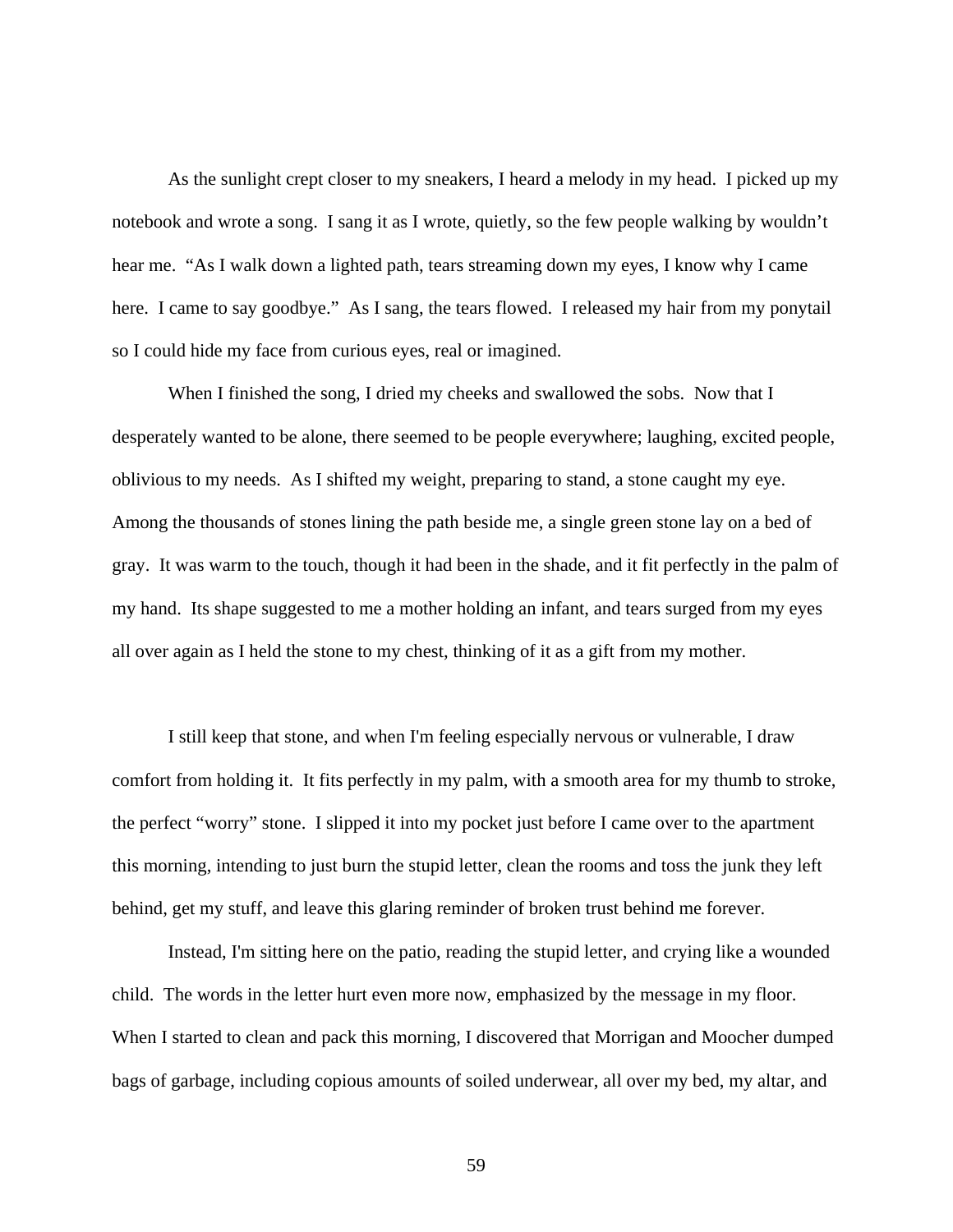the floor between the two. Morrigan just tossed haphazardly into the floor of my room all the little inexpensive gifts I'd bought for her from bookstores over the years, all the jewelry, perfume oils, the journal, and the wand of willow and moonstone that I personally made for her by hand, every token of love I ever sent to her in care packages over the years. I find every letter I've ever written to her scattered throughout the detritus, in a clear message about what I mean to her now.

Unsurprisingly, Morrigan stole hundreds of dollars worth of essential oils from me, which I used to craft perfumes, bath salts, and body scrubs. Thankfully, I'd thought to take most of my valuables out of the apartment shortly after our friendship fell apart. But the betrayal, the theft, the emotional attacks, all fill me with a raging sense of injustice. I want to forgive, forget, let go, and move on with my life, but I need help.

My mother would have chanted to the *gohonzon* for peace, but as I discovered in Japan all those years ago, her faith could not satisfy me. Thankfully, over the past seven years, I've grown into a faith that can. Sitting on the patio floor with the hateful letter in my lap, I notice a bag of discarded tea light candles on the floor directly in front of me. I need to seek communion, to replace the ache and anger with peace and comfort, and candles are one tool that help me get into the proper frame of mind. I pull out five candles and light them one at a time, reciting an invocation that I wrote just before Morrigan moved in with me.

 "I call the breath of life, the breeze that sings through the trees, the Air that shapes this world." Eyes closed, I focus on the sensation of the breeze through the screen blowing my hair from my face.

 "I call the inner heat, the sun that warms away the fog, the Fire that shapes this world." I feel the sun heating my feet, the only part of me not currently sheltered by the shade.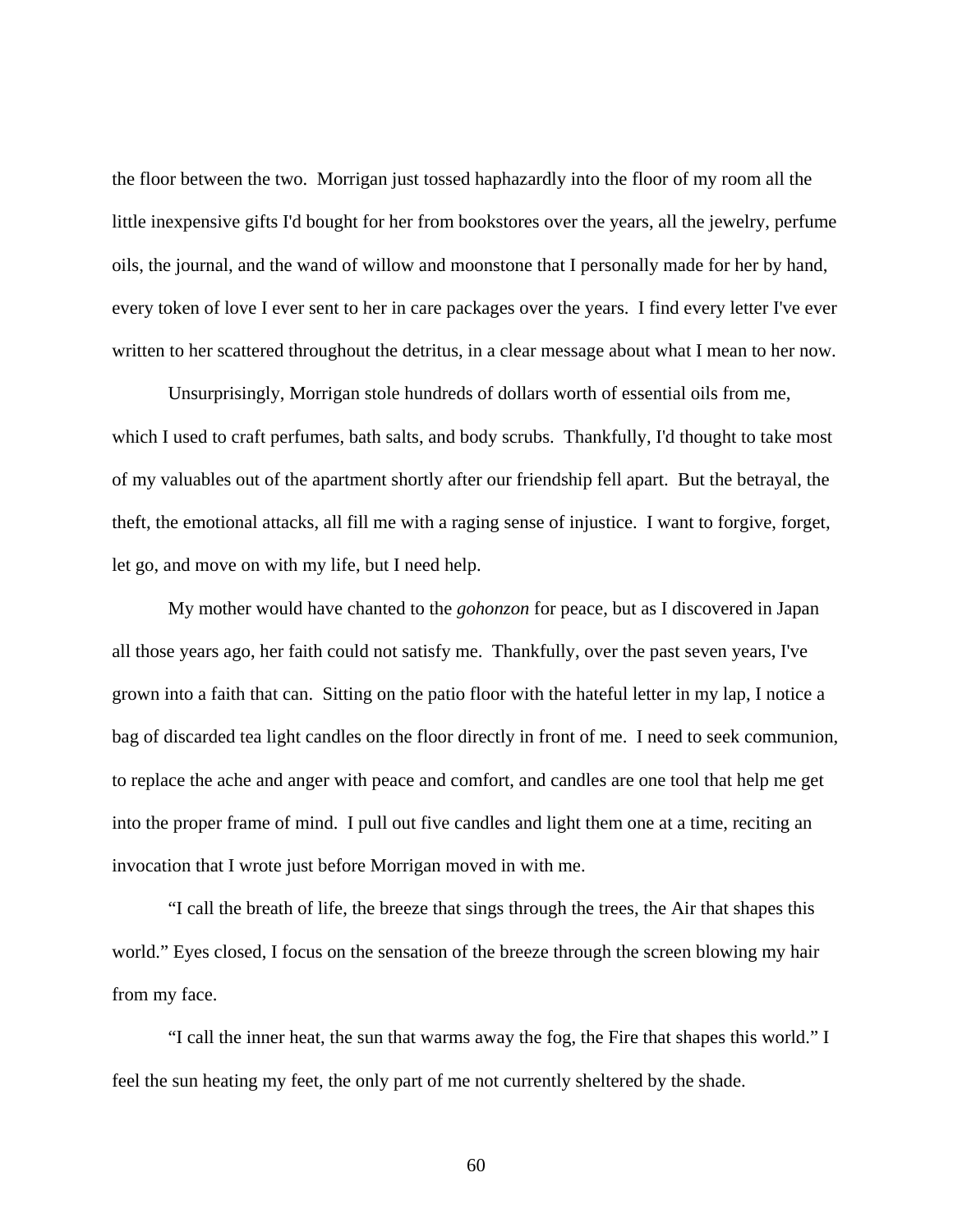"I call the cleansing fluid, the sea that birthed all life, the Water that shapes this world." I imagine immersing myself in the ocean, the ebb and flow gently rocking me, as a bead of sweat rolls down my back.

 "I call the strength of form, the land that provides structure and shelter, the Earth that shapes this world." I acknowledge the solidness of the ground beneath my feet as I visualize walls of rock rising in a circle, forming a cave around me.

 "Honored God, Lord of the Day Who illuminates the path through all obstacles; Loving Father who embodies the cycle of sacrifice and gain; Wise Sage who teaches us to learn from the past; I call you to me and ask for your strength, protection, and comfort." Speaking the words aloud puts me in a sacred frame of mind, amplifying my senses, raising goose bumps all over my body.

 "Beloved Goddess, Lady of the Night Who guides us through intuition and dreams; Loving Mother who soothes away our fears and pain; Wise Crone who leads us along the neverending spiral of life and death; I call on Your Morrigan aspect." Morrigan, a goddess of war generally recognized as a hater of men, is often called upon by victims of rape and domestic violence as a force of healing and justice. I visualize the Celtic Goddess in full studded-leather armor, floating from the sky to the entrance of my cave, Her black hair flowing around her head like a reverse halo as ravens, one of her main symbols, settle on the ground around her.

 "One who calls herself by your name has betrayed me, Morrigan, stolen from me, taken almost everything I had and hurt me with every weapon with which I naively armed her." In the cave conjured by my mind, I sit at Morrigan's feet and detail every wrong I feel my former friend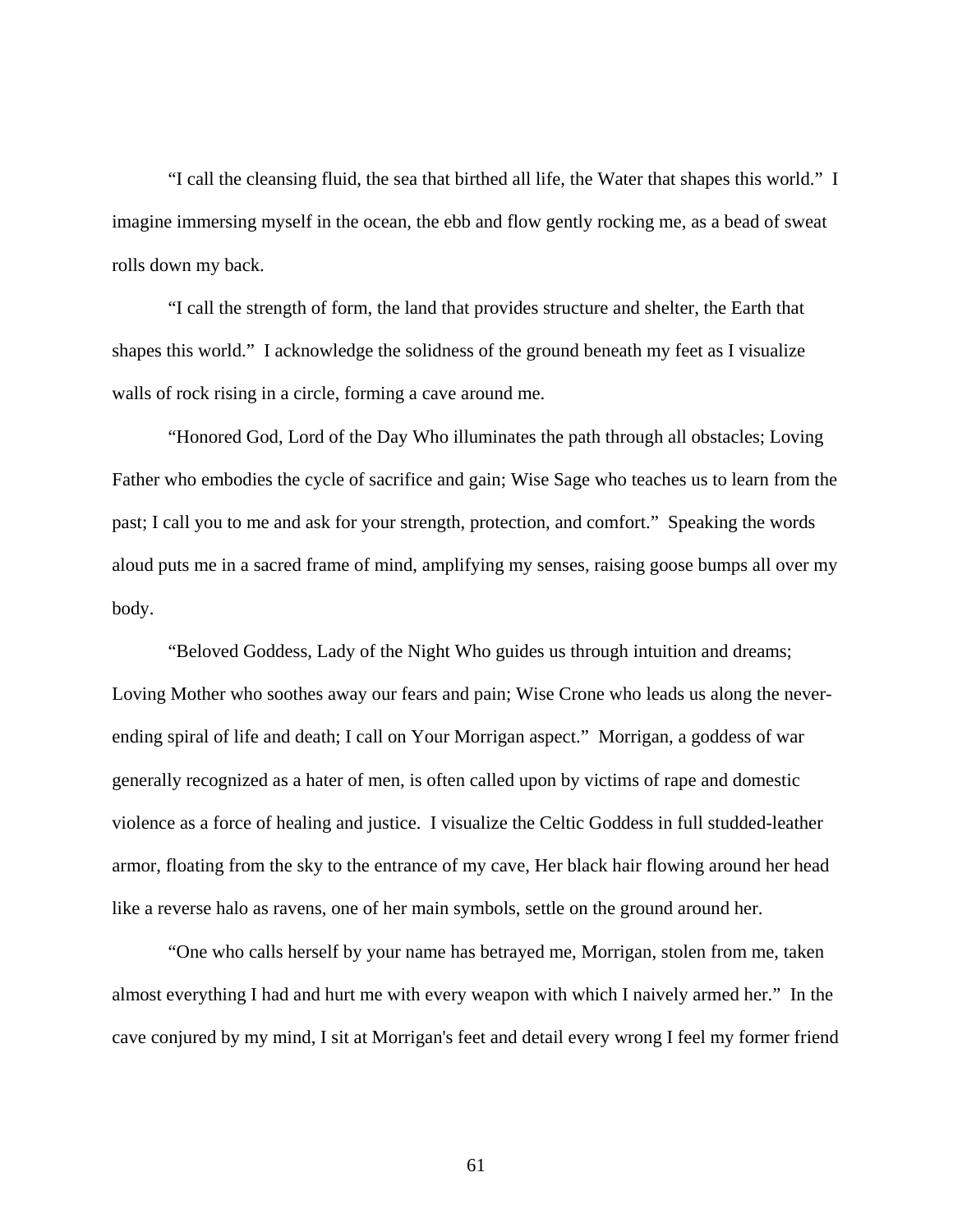has committed against me over the last few months, reliving each moment, pouring my pain into a cast-iron cauldron at her feet.

 "Morrigan," I say aloud, eyes closed, hugging myself. "I ask for justice. If I have done wrong, please show me what I did, and how to make it better. If I have been wronged, please let Karma kick some major ass. And please do not let that bitch profit from anything that she took from me."

 I hold the ten pages of venom in my hands, and consider burning them, but choose to keep them instead, to reread should Morrigan repeat her pattern of reappearing the next time she needs emotional, or financial, support. I want to make sure that I don't give in to the needy part of myself that wants everyone to like me. I need to be a good example for my child.

 I thank the Goddess as Morrigan for her help, visualizing her return to the sky, taking the cauldron with her, and I ground the cave back into the earth. Though my heart still aches, I feel more peaceful and centered. I have complete faith that my former friend will get what's coming to her, and that my life will be better for her absence. I thank the God, the Goddess, and the elements, blow out the candles, and enter the apartment through the sliding glass door, determined to make a dent in the mess before I return to Ranger's house.

A couple of weeks after my impromptu ritual, on the way to my first sonogram appointment, I realize that my mother would have turned forty-seven that very morning. While musing about what I'll see in the sonogram, whether I'm carrying a boy or a girl, I sing a Savage Garden song, "I Knew I Loved You before I Met You." The baby kicks to the rhythm of the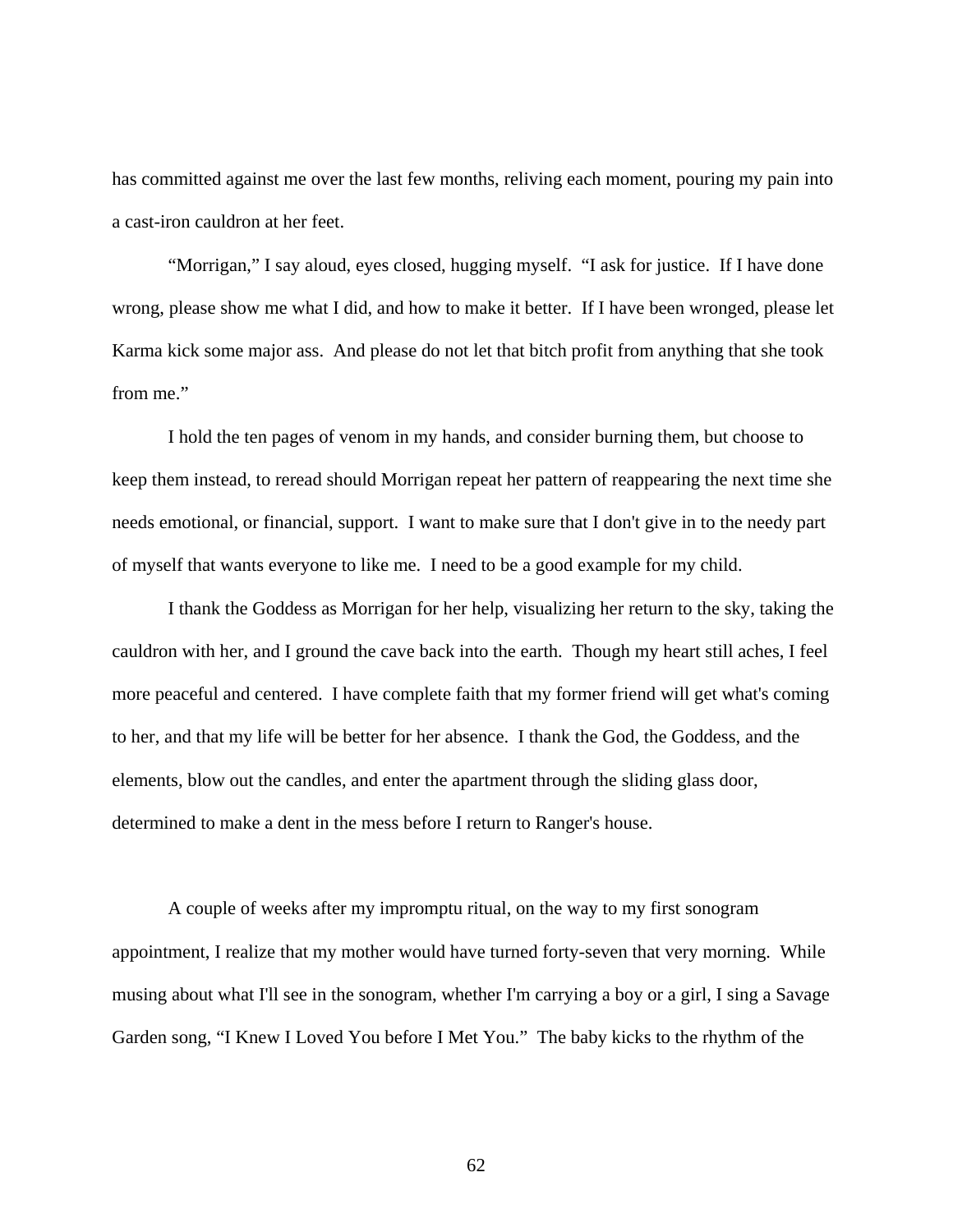song, and the day becomes even more special, because this is the first time I'm sure that it's the baby I'm feeling, and not just gas.

At the office, I lie on a bed that feels more like a table, wearing one of those paper robes that ties at my neck but barely covers my breasts, much less my belly or groin. I impatiently await the return of the sonogram technician with a sheet folded across my lap. It's like a freezer in here. I swear I can see my breath.

I wish my mother could be here with me. I wish I could ask her how she felt when she was pregnant with me. Even more, I wish she could be sitting beside me, eagerly anticipating this first view of her first grandchild.

I wish Ranger were here, that he were interested, or at least wanting to share this experience with me. He said he'd already seen it with Alexandria, and it wasn't that exciting. I decided I'd rather go alone than drag him along, that it would hurt me more to have him there but bored.

I wish Pan cared about this life he started growing inside me, and that I could share this moment with him. Or that my best friend could be here, or my sister, or Dad, or freaking *anyone*. In the silence, I feel unwanted, unimportant, and I hate it. I don't want my baby to ever feel this way.

Finally, the young woman who will be my guide and only companion during this pivotal moment enters the room brandishing a tube of KY Jelly. She smiles in greeting, then stares doubtfully at my belly, as if at a loss of how to begin.

"Here," I say, lifting my lower belly roll, revealing the arc of womb buried beneath.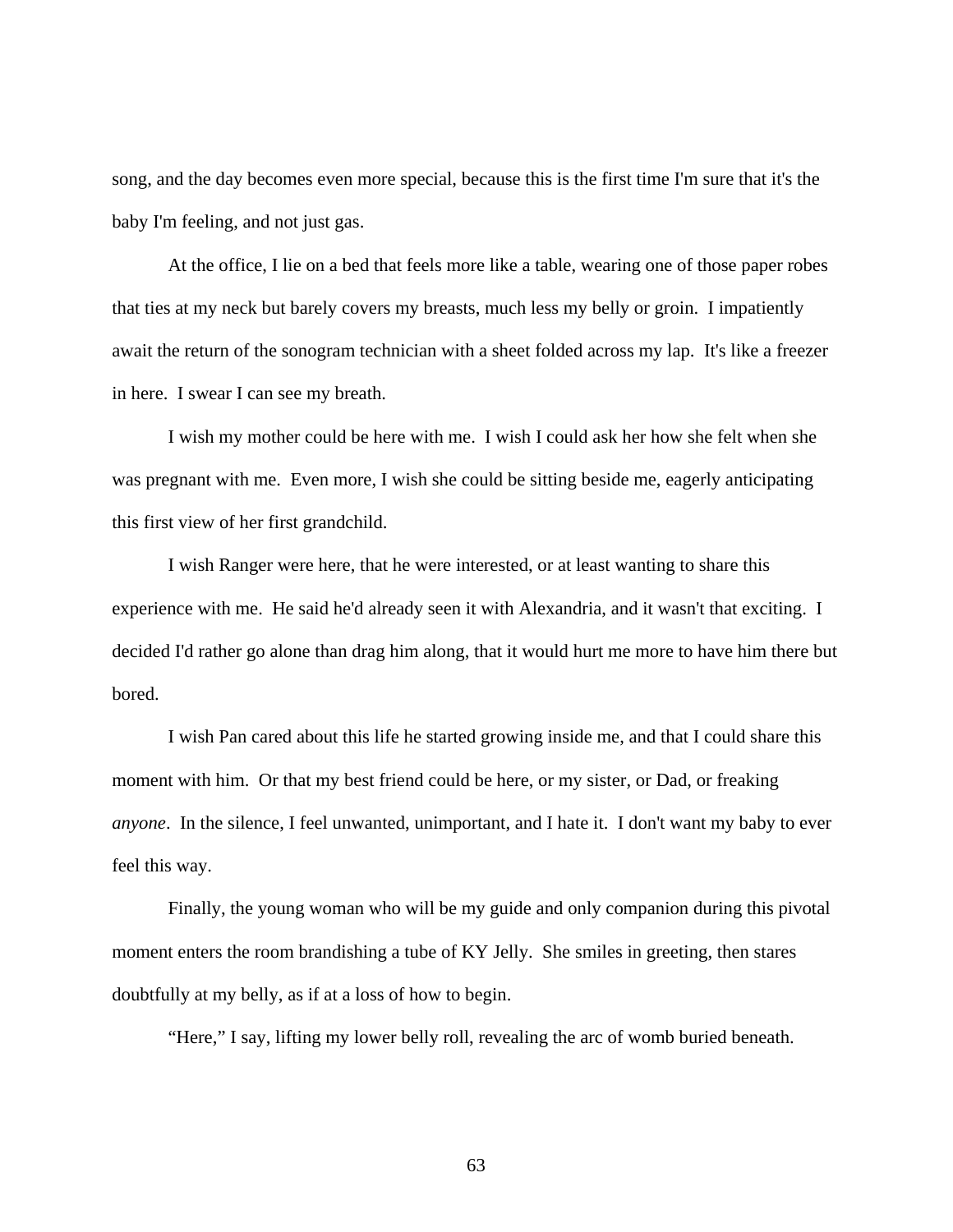"Thanks," the technician says, looking relieved. She squirts the lubricant on the bared skin, and applies a tool similar in shape to the Doppler wand that Kelli uses to amplify my baby's heartbeat during the prenatal visits.

On the screen in front of me I see swirls and blobs in black and white, with no idea of the context, or what I'm looking for. She presses hard with the wand, bruisingly hard, and finally an alien straight out of an Area 51 movie shows up on the screen. It's creepy and fascinating.

"There's his head," she says. The baby keeps backing away from the pressure of the wand, so the image of the screen shifts from what almost looks human to a moving skull, to a circular blob. I laugh when the baby kicks and twists away. I hope the wand isn't causing the baby any pain or discomfort, but I like that the baby is interacting with us.

The technician silently takes pictures, then captures a video of the baby's heartbeat, capturing a sneeze and hiccups in the process. She asks me if I want to know the baby's gender, and I say yes. When I first found out I was pregnant, I thought I wanted to be surprised, but five months along, I find that I just can't take the suspense.

The baby does not cooperate, however. After a few minutes of butt shots without a clear look at the groin, the technician offers to use the vaginal wand, hoping we can see more from that angle. I give permission, and then almost take it back when I see the size of the vaginal wand. I am about to ask how she expects that thing to fit without sexual stimulation when she globs lube on it and shoves it in. I yip at the invasion of icy plastic invading my flaccid girl parts, and then concentrate on the screen to take my mind off the discomfort.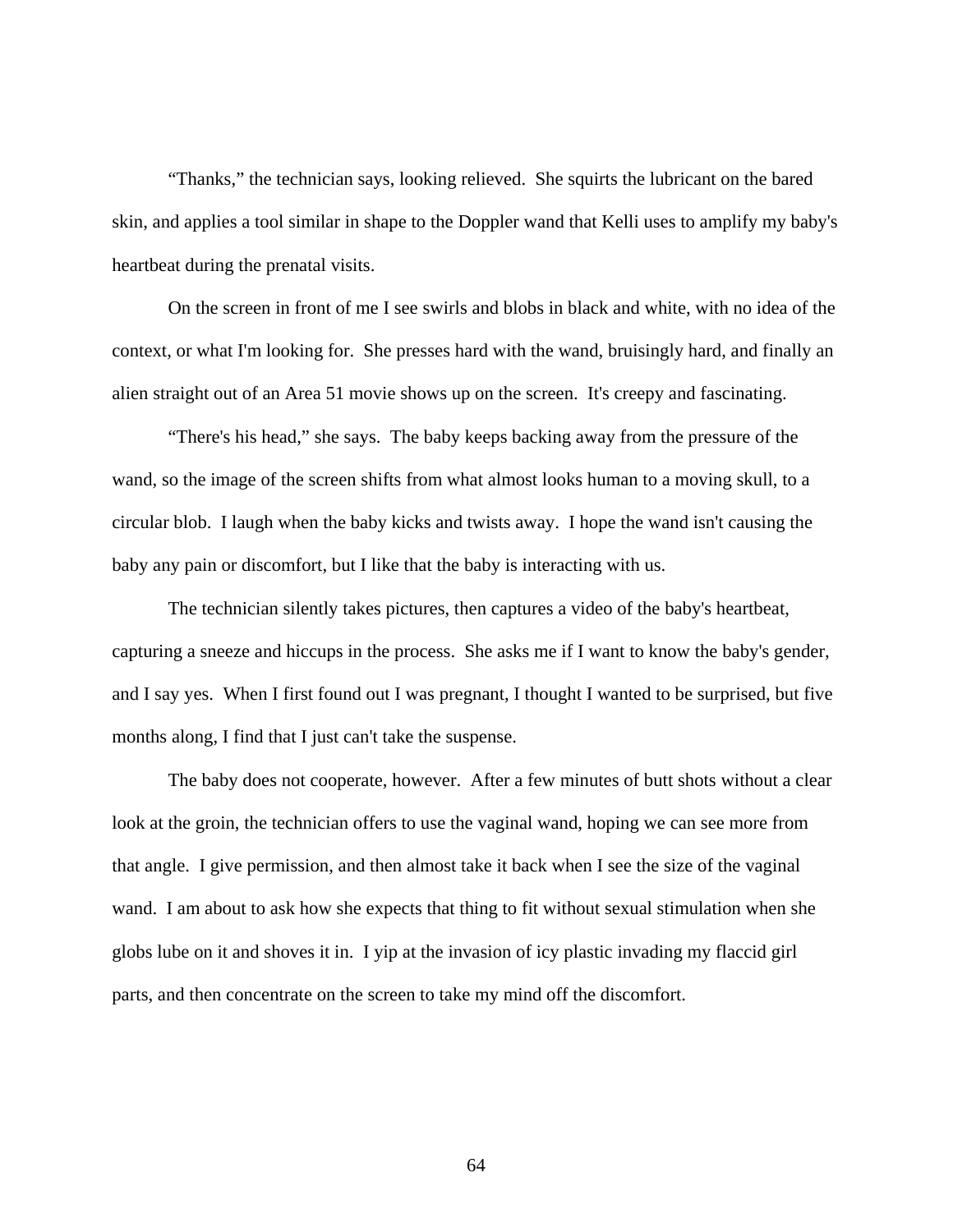After ten minutes of searching, the wand stretching my vagina in ways I never imagined possible, the technician seems about ready to give up. Suddenly, she extracts the wand, eliciting another yip, and whirls around to face me with a big smile on her face. "Ready?" she asks.

"Hell yeah," I say, relieved the damn thing is finally out of me. The technician turns the monitor of her computer to face me, and draws an arrow on the image frozen on the screen, and types, "It's a boy!"

I squint at the screen, and then laugh when the jumble of swirls and blobs orients itself into a clear image of my son's erect penis and prominent testicles.

"Do you have a name?" The technician asks.

Without hesitation, I say, "Aiden." She types his name to label the files, and tells me to get dressed while she leaves to print off the images and burn the video and pictures to a CD for me. I thank her for the keepsakes, and drive home with a huge smile on my face.

My baby has a penis and a name, and as I drive home, I imagine all sorts of snarky comebacks to deliver to anyone who even brings up the concept of circumcision, or as I prefer to call it, male genital mutilation.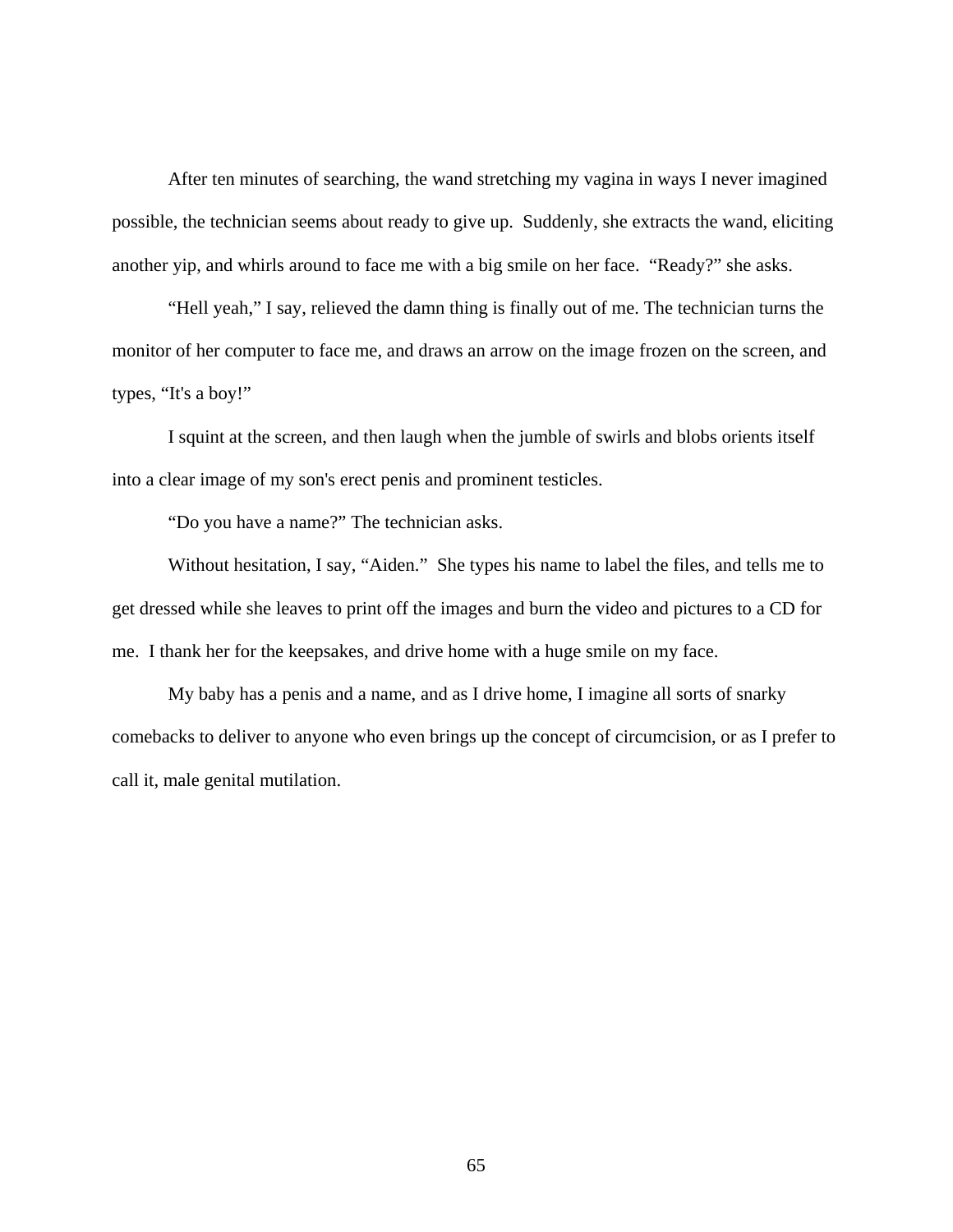## **OCTOBER**

I'm sitting across from Cordelia at the kitchen table, watching a dance competition on the television with her. Alexandria is at her other grandmother's house, and Ranger is playing his stupid game.

I spend the commercial breaks whining to Cordelia about my newly developed pregnancy symptoms. My lower back and my feet ache. My fingers feel like water balloons even though my skin is dry and itchy. I'm tired, but I can't sleep. My uterus is squishing my stomach and my lungs, so I have major heartburn, and I pant instead of breathing normally. This morning, I made the mistake of taking my dietary supplements on an empty stomach, and then I started burping fish oil and throwing up in my mouth fifteen minutes later.

On the bright side, I can feel my son squirming, hiccupping, and performing amazing acrobatic feats.

Cordelia laughs at me. "It won't be long before he's squirming in your arms instead of your tummy," she says. "In just a few short months, you'll be changing diapers and cleaning up vomit."

"Oh joy!" I say, rolling my eyes, and turning my attention to the television. Another commercial comes on. "I had no idea how painful pregnancy could be. Nobody said anything about the stabbing, throbbing boob pains I've been having for two months, or what it feels like to be kicked in the top end of the vagina."

Cordelia sighs, and flips through a quilting magazine.

"And while I'm whining, let me just say that I wish I looked more pregnant and less obese. My belly used to have two distinct rolls. The top one was mostly flat, and the bottom one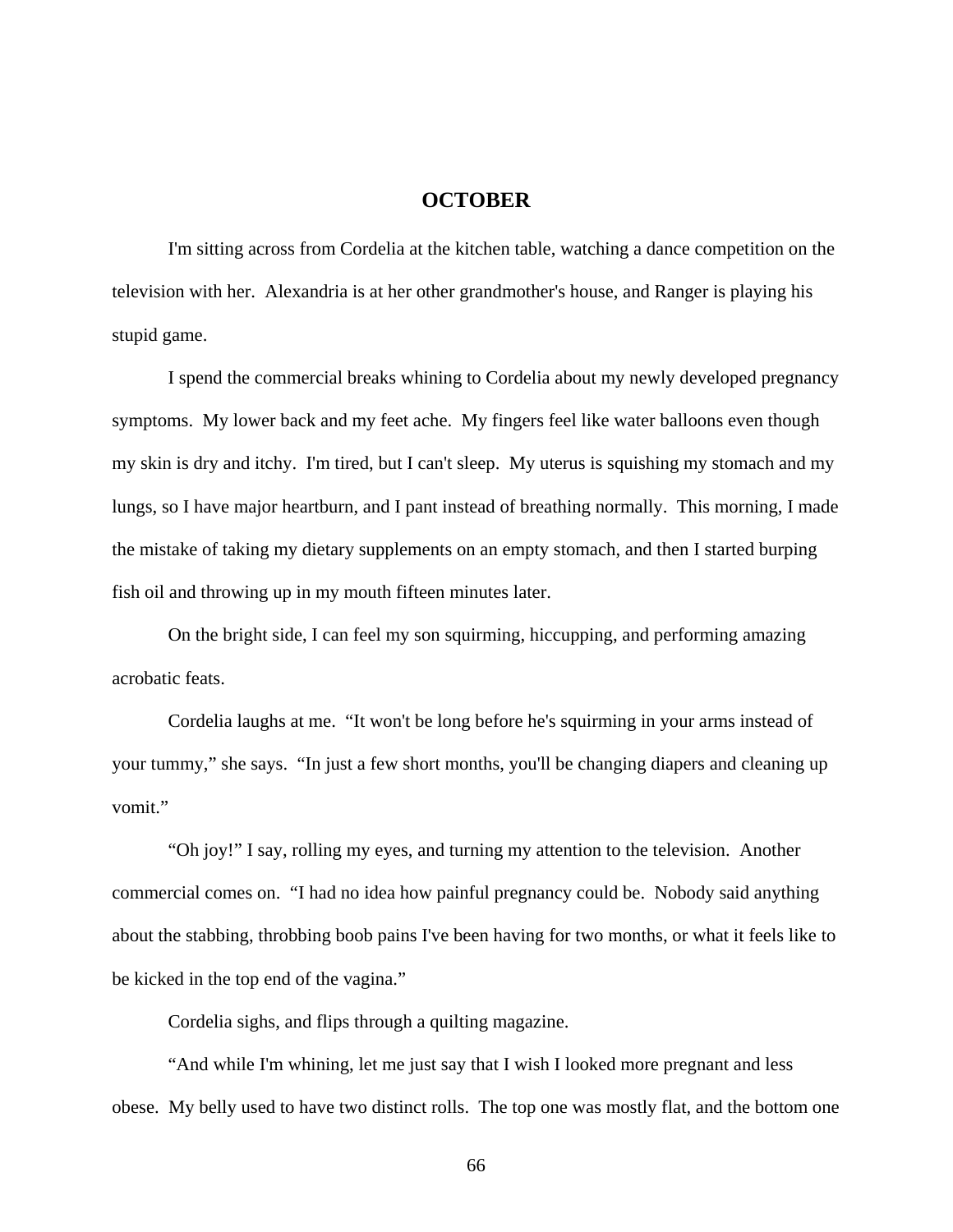was noticeably bigger. Now, my uterus is shoving the top roll up and out, while my lower roll is only protruding a little bit. Now the top roll appears twice as big as the bottom one." I poke my belly in disgust.

Cordelia rolls her eyes, which makes her appear about twenty years younger. "You've also gained thirty pounds in the last six months, but I'm sure that has nothing to do with it."

I wince. Cordelia is a few inches taller than me, and probably a size ten, maybe even an eight. She's complained to me about Ranger's weight many times, saying she doesn't understand why he won't get off his butt and exercise, or eat less. This is the first time she's criticized my weight. Perhaps that means she's starting to think of me as a daughter. Or maybe she's just a skinny bitch.

Swallowing both unreleased tears and a wave of anger, I say, "Well, my blood volume has doubled, and there's a baby and placenta and amniotic fluid, so I've probably only gained, like, ten pounds of fat. Maybe." I frown, poking my tummy again. "Or maybe I should lay off the Big Macs," I say with a sigh.

Cordelia snorts, and turns her attention back to the dance contest.

I drum my fingers on the cover of my new copy of *Spiritual Midwifery*, by Ina May Gaskin. I've been reading the few dozen birth stories in the first half of the book over and over. They have replaced the paranormal romances as my favorite form of entertainment. I love the hippie language and culture, the simplicity and beauty of the stories, and I want my birth to be just as holy, just as groovy.

Every day, when I play with Alexandria, who will be eighteen-months-old in a couple of weeks, I find myself fantasizing about holding Aiden in my arms, nursing him, playing with him,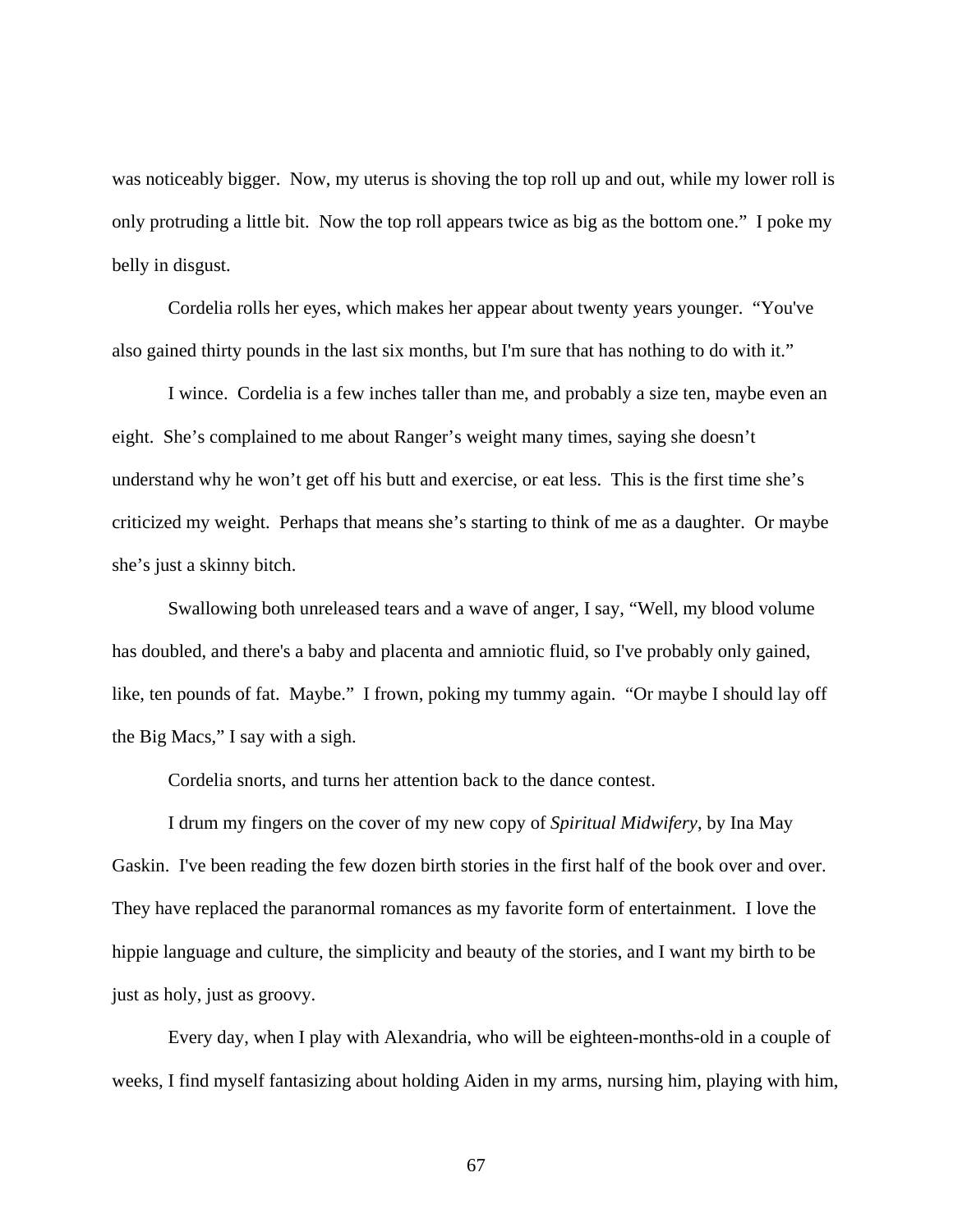watching him grow up. It's difficult for me to picture him as a five year old. My pulse starts racing when I try to imagine him as a teenager, and the memory of what Junior was like at that age pops into my head.

"I think I'm afraid of having to raise a boy because of my little brother," I say, during the next commercial break.

"What's wrong with your little brother?" Cordelia asks.

"He's been in trouble since he hit puberty," I say. "I can't even imagine my son at puberty. I'm afraid he'll get into drugs, or crime, or street-racing, or some other stupid lifethreatening thing, like his uncle did."

"Your brother is a drug dealer?" Cordelia asks.

"No, no, no," I say, and then pause. "Well, I don't think he is. But that's not what worries me right now. He's just such a dumb-ass about some things. Last week, his twenty-twoyear-old friend died in a motorcycle accident. He was racing, and hit the back of a truck. And yesterday, my brother updated his MySpace page with links to videos that glorify racing. He won't return my emails or calls, but Rose lectured him and made him promise not to get a motorcycle. As if she could stop him with a lecture."

Cordelia shakes her head and turns off the television. "I've got a date with John tonight," she says. John is her boyfriend of four years that she won't marry because she likes having her own house, and her last marriage was to a very controlling, emotionally abusive man. She actually said that spending twenty years married to a man who treated her like she was worthless was worth it because now she has her own house and enough money to live well.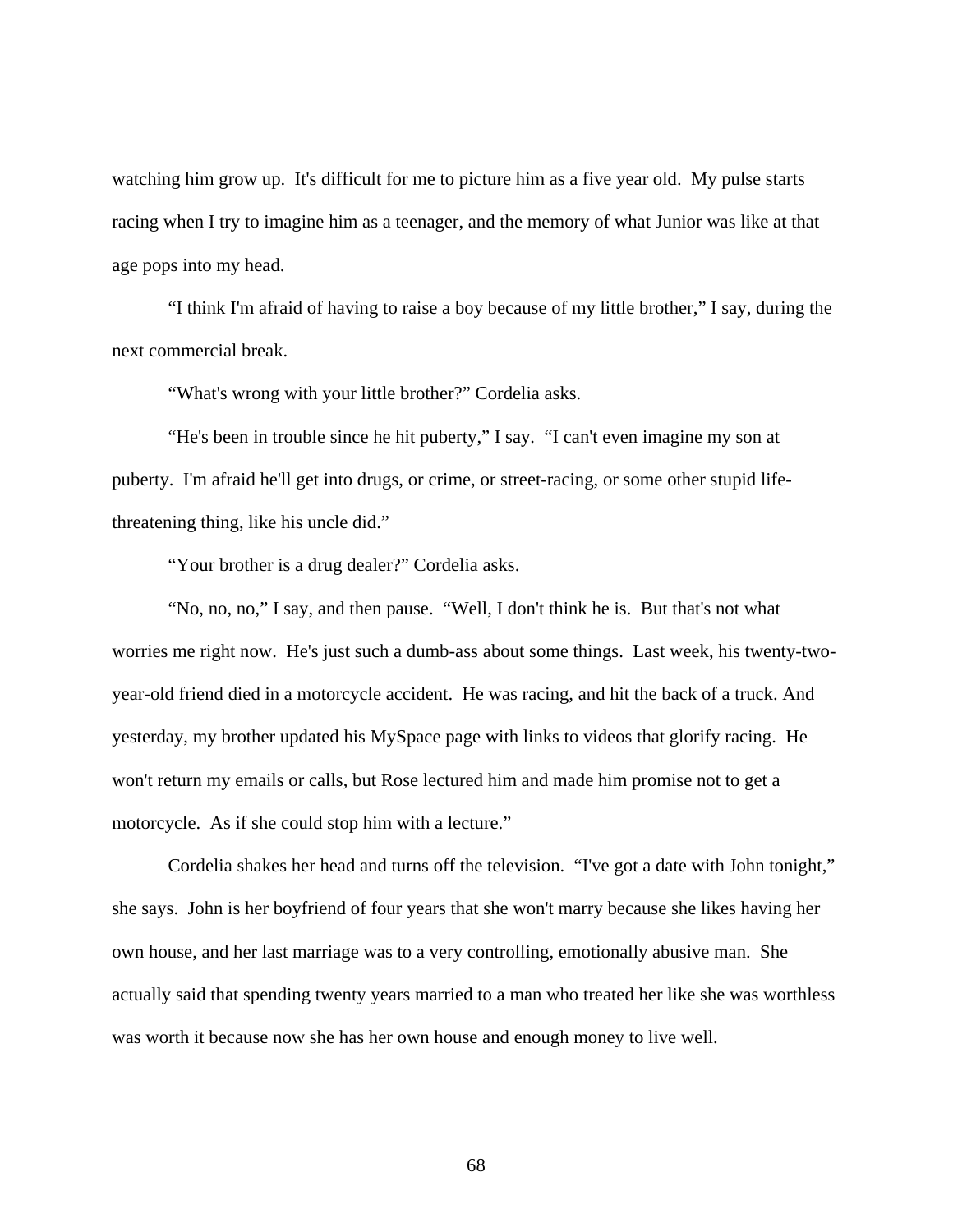"Have fun," I say, waving at her back, as she walks out of the kitchen. Then, I lean back in my chair, overcome by the realization that I'm not afraid of my son turning out like my brother; I'm afraid that I will turn out to be abusive like my mother.

My brother was thirteen when Dad hired me to home-school him. Junior had been expelled from two schools, and wanted to drop out even though he was only in the eighth grade. He seemed determined to be the opposite of me. While I loved to read, I couldn't pay my brother to open a book. I loved math; he didn't think he needed to know anything more advanced than how to count money. I loved to learn; he loved to play video games and smoke pot.

I was nineteen, and had quit my retail job at a seasonal store in the local mall called Egyptian Treasures a month prior. Dad was disgusted that I quit after only working a couple of months. I didn't tell him the real reason that I quit, that I'd suffered three separate rapes from three separate coworkers on three separate occasions.

At the time, I thought the rapes were my fault. A twenty-four-year-old man raped me, on our first date, on a dock in a nearby park that I used to love, and instead of getting angry with him, I worried about him being deported back to Egypt over a possible cultural misunderstanding. Sure, I said no, I told myself. Sure, I struggled to get away, but I knew he was from a place where good girls didn't go anywhere with men without a chaperone, and I should have known better.

I also blamed myself for the next rape, a month later, because I was stupid enough to follow a balding, thirty-year-old Arab coworker into his apartment after work, where he raped me on the floor beside his bed. The man talked about marrying me afterward, and again, I chalked the whole situation to another cultural misunderstanding. I was an anthropology student,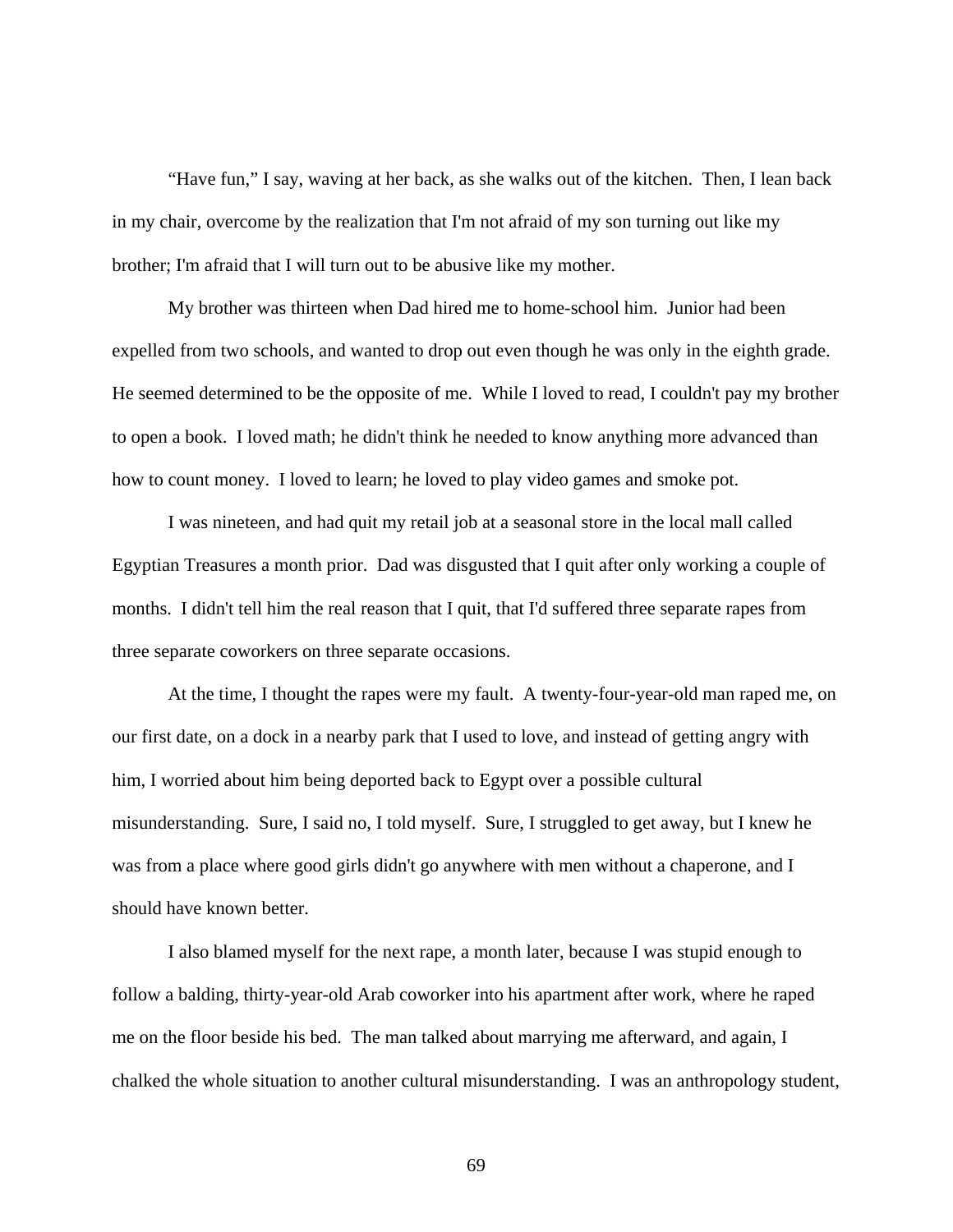I told myself, and I should have understood Arab culture well enough to understand that a woman should not enter a bachelor pad without a chaperone. Hell, I should have known better after what happened on the dock.

Then, the third rape happened within hours of the second, committed by a roommate of my two rapist coworkers, who happened to be a student at the University of Central Florida, as was I. He found me researching Muslim culture in the University's library, at midnight, in a place I often chose to study because there were no other people around. He forced me on the floor below a window, between the wall and a desk. Afterward, while I shook and silently cried, slumped against the wall, he told me he looked forward to seeing me again.

I didn't leave my apartment for a week after that night. It took all of my courage to get into my beige Toyota Corolla and park at the mall, in front of the store where two of my rapists worked and the third often studied. I was shaking so violently, I couldn't get out of the car at first. I couldn't breathe. I clung to the steering wheel, tears streaming down my face.

I arrived a few moments before the owner of the store did, and when I saw him get out of his black SUV, I stumbled over to him, and gave him the key to the store. I mumbled something about needing to quit because my grades were dropping, and hurried back to the safety of my car, never making eye contact. It was two years before I had the courage to visit that mall again, and six years before I could do so without having an anxiety attack in the parking lot.

I knew that I should have gone to the police, but I was afraid to testify in court. I remembered talking to my older half-sister when I was fifteen. She told me how humiliated she felt when she had to testify against our father, Roger, for trying to rape her when she was seventeen, how the prosecutors accused her of lying, and then accused her of trying to seduce her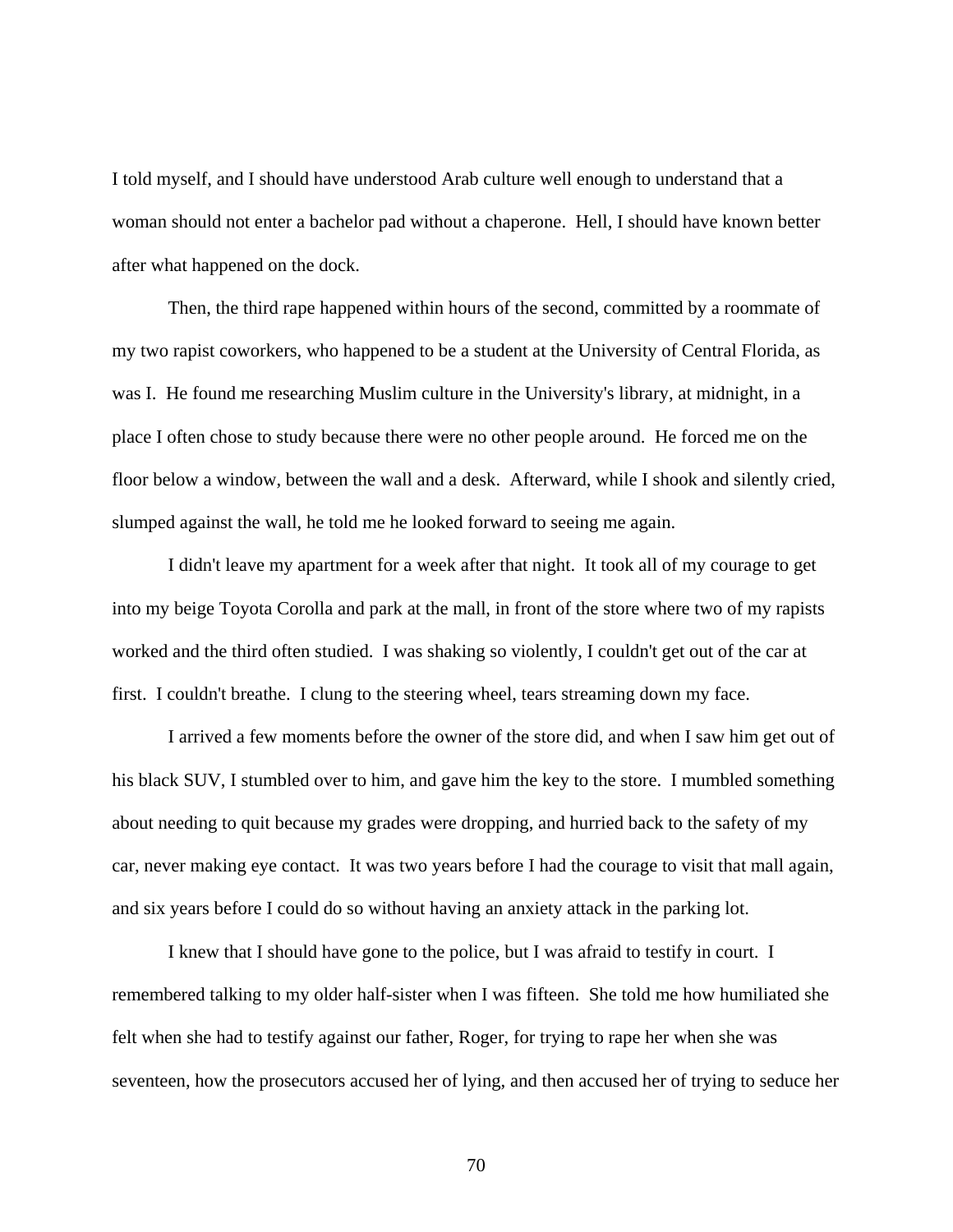own father. Though she was in her thirties, and a mother of two, when she told me about that trial, her voice shook and she couldn't help but cry. Roger was acquitted, and released out into the world, where he seduced and married my eighteen-year-old mother, free to rape and abuse her to his heart's content.

I hated myself for my cowardice, for letting three men get away with rape, for allowing three men the opportunity to do to other girls what they'd done to me. I didn't know how to cope, how to even begin healing. I wondered how my mother could go home every night for four years to a man who raped and beat her some days, and bought her gifts and treated her lovingly on others. I wondered if she had felt the same sense of resigned helplessness that I had felt as a child, having to come home every day to a mother who was as likely to beat me as she was to hug me. I wondered if she'd felt that she must deserve it, because she was too stupid, or too cowardly, to get away.

In that damaged state of mind, I accepted the responsibility of teaching my willful, lazy, thirteen-year-old brother how to pass the eighth grade, having no idea just how volatile I really was. I tried to be patient with him, but every time he admitted that he hadn't bothered reading an assignment or doing the homework, it was like he was kicking away a pillar from beneath the platform that held me to sanity, and I didn't know how to put the pillars back.

In the middle of the spring semester, my brother kicked away one pillar too many. I felt like all of the frustration, pain, and anger that had been building inside me since the rapes six weeks prior, on top of the residual pain from the abuse I'd suffered at the hands of my mother, had coalesced into a teeth-gnashing, venom-spraying, flesh-rendering monster, and that the monster had taken control of my body while I watched helplessly from outside of myself.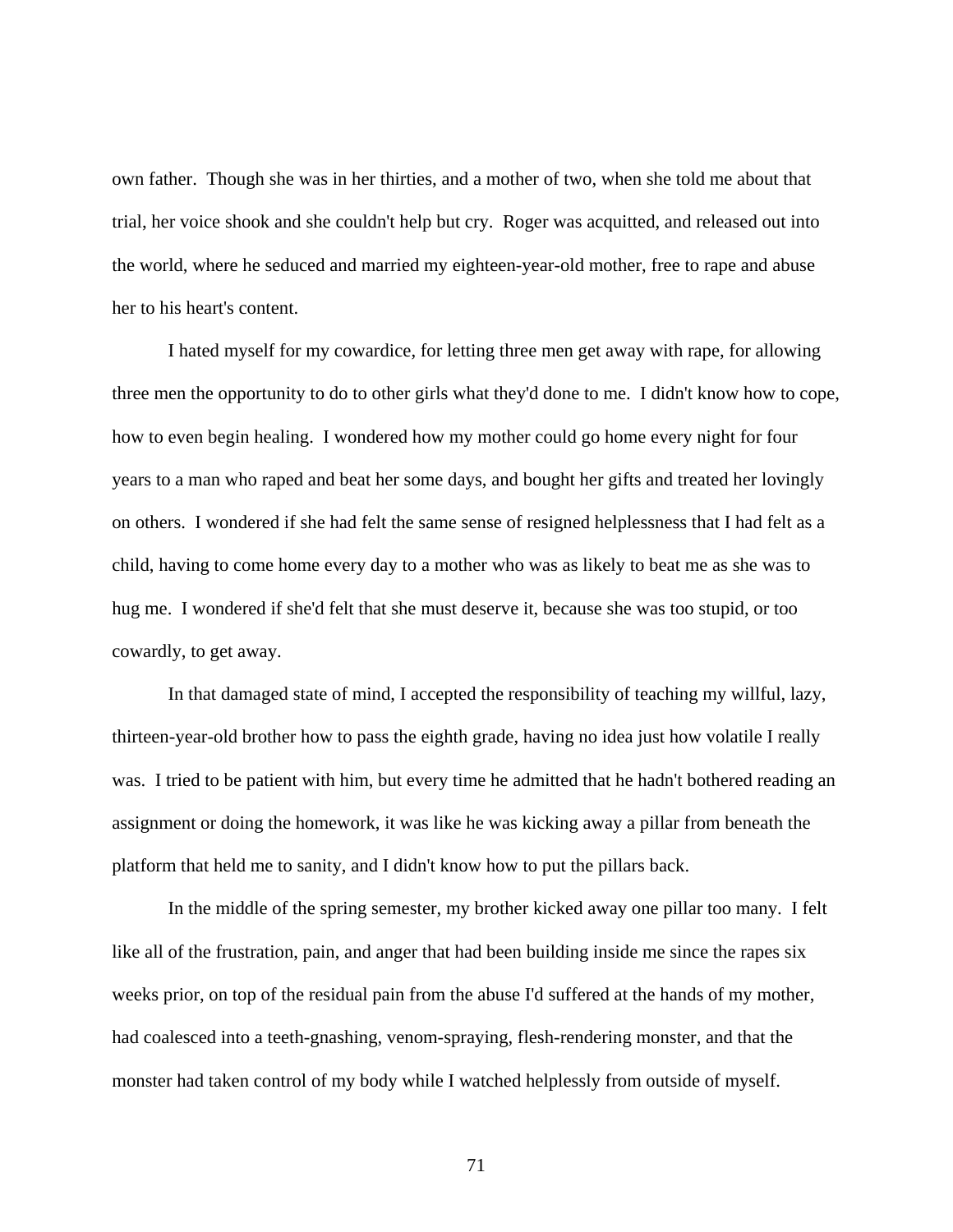I screamed at my brother, sounding just like my mother had when she screamed at me. Junior ran away from me, into his bedroom, but I followed him, screaming through the door, punching and kicking it, demanding he tell me why he hated me, telling him to fuck himself, that I hated him, that since he hated me so much, I was going to kill myself, demanding to know if my death would make him happy. With a final punch of the door, I went into the kitchen, pulled a steak knife from the knife block, and started slicing the pale skin of my inner forearm, just above my left wrist.

My brother followed me into the kitchen, calling my name and telling me to stop, but I was so far gone into haze of pain, I barely registered the sound of his voice. He tried to take the knife from me, but I screamed at him, that I hated him, that I hated myself, and I ran away from him, barely managing to slip into the driver seat of my car and lock the door before he was there, banging on the window, screaming that he was going to call 911. I flipped him off, and drove away. A moment later, Dad called my cell phone and told me to stop being childish. I hung up on him, for the first time in my life. Tossing my phone into the passenger seat, sobbing so hard I could barely see the road. I found a secluded place to park, and continued cutting my arms one scratch at a time until both of my inner forearms looked like I'd slid down asphalt.

It was like a macabre meditation, horrifying and yet calming. When I finally regained some semblance of control over myself, I started the car up again, and drove without knowing where I was going. I couldn't face my brother, or my dad, and I was afraid of what I might do if I went home, so I ended up at Dolphin's house.

Dolphin lived with her mother and grandmother, who soothed me and cleaned my selfinflicted wounds until Dolphin got home from work. I'll never forget the look on her face when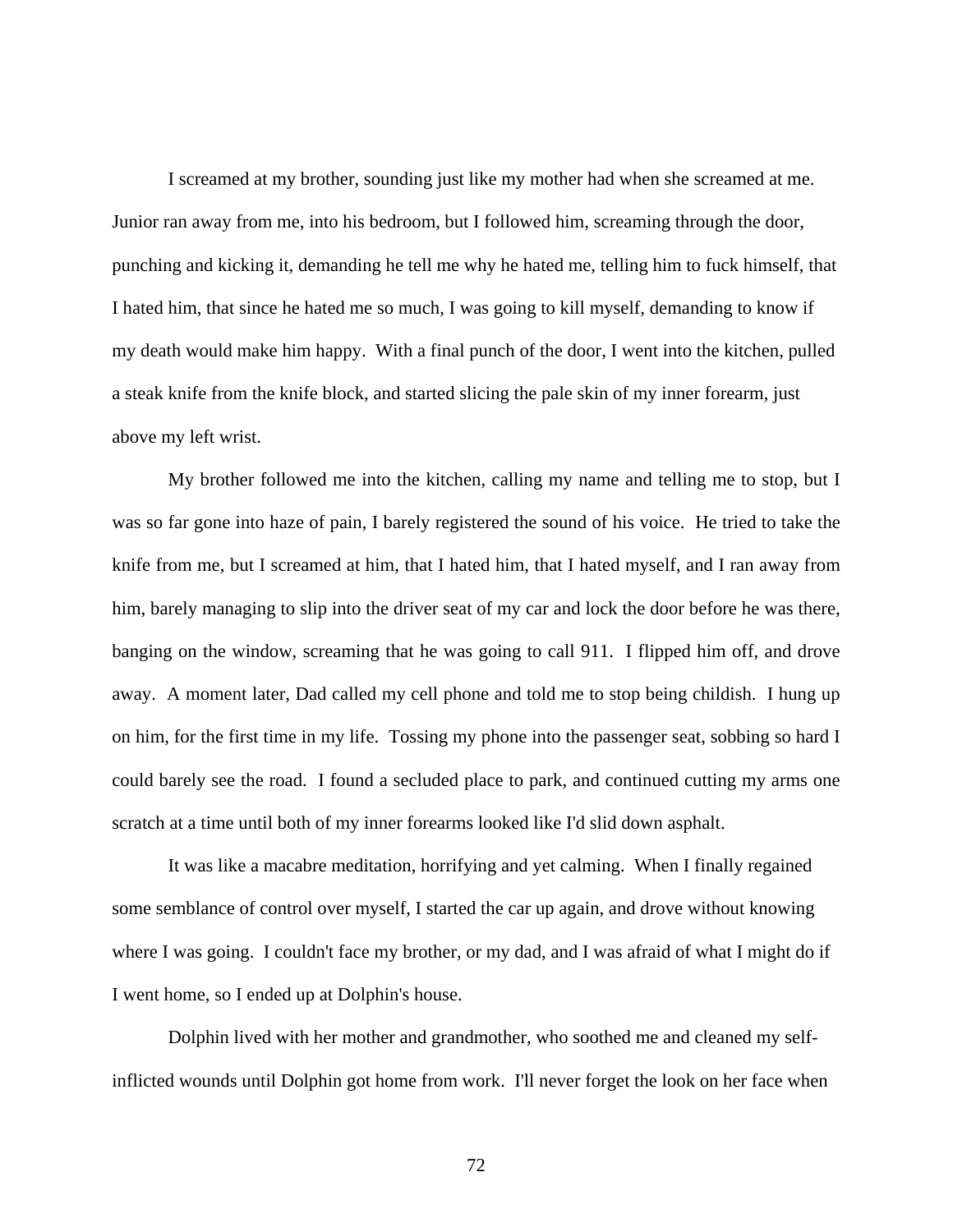she saw what I'd done, the rapid shift from shock, to horror, to grief, and then the familiar fierce, protective love.

Dad didn't know how to help me, nor did he understand how damaged I truly was, but Dolphin knew how to reach me, speaking in a soothing tone as she led me to her couch and turned the television to a station that she knew would be playing Pokémon. When the episode ended, we played the Pokémon game on her Nintendo sixty-four game system, until I was laughing again.

After that day, Dolphin instinctively knew when I was sliding down the depressive spiral. I would stop taking calls, avoid going online, barely leave my bed, much less my apartment, and she would just show up with snacks and drinks and play Pokémon on the computer with me for hours.

It hurts me to think about all of this, to realize what I put my brother through – he was only thirteen! And what I put my best friend through...I wonder if they both felt as helpless and scared as I did. Maybe that was the point. Maybe I unconsciously made them feel what I was feeling because I had to express those emotions, get them out, before they destroyed me.

If I'm right about that, then, unless I experience something equally shattering after my son is born, I should be able to control my temper around him. Then, there is hope for me and for my son, hope that I can break the cycle of violence that has plagued my family for at least three generations, if I can just repair the damage to my mind and heart before I bring my son into the world.

 "I just need to heal nearly three decades of damage to my mind and heart," I say to myself. "In about three months, give or take one. Oh, that sounds *totally* doable."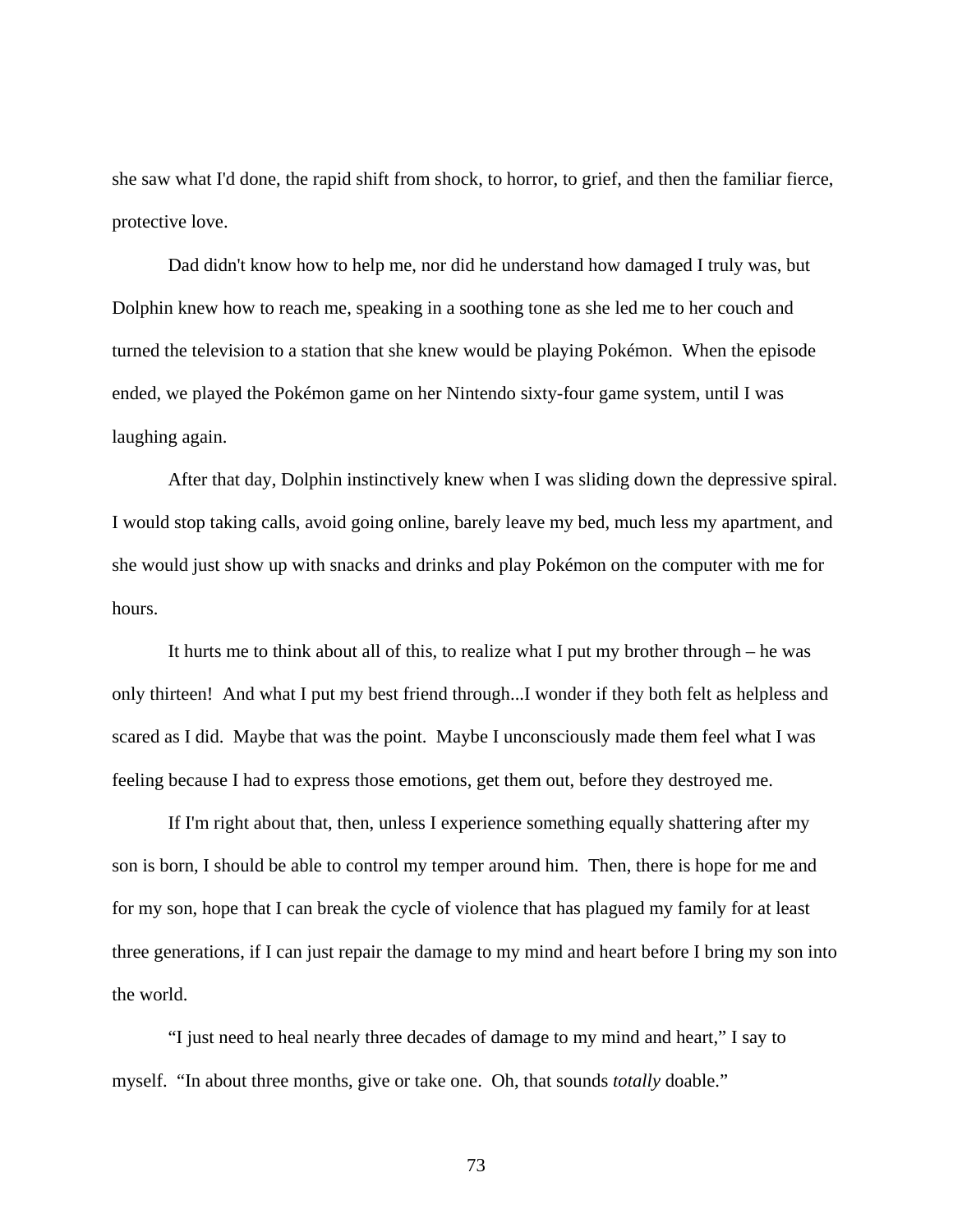I decide that some therapeutic shopping is in order. I use the table to help me stand, then I grab my purse and tell Ranger that I'm off to Lane Bryant.

 The temperature has been dropping for the last few days, and soon we'll have the fifty degree weather that I have always loved. Of course, my jacket no longer zips over my expanding belly. Fortunately, Lane Bryant is going out of business, and there are huge discounts and tons of clothes at the high end of their size range. I spend \$70, and load the trunk of my car with ten outfits as well as a huge black coat with a water resistant windbreaker material on the outside and a warm fleece lining.

Just after I close my trunk, Ranger calls me. "I love you," he says.

 "I love you too," I say, and wait for him to tell me why he called. When the silence feels overbearingly awkward, I ask, "So...what do you need?"

"I don't need anything," he says.

"Okay," I say. "Um, you've never called me without a reason before."

 "I know," he says. "I suck. I was just sitting here, instant messaging with a friend, when I realized that I don't pay any attention to you. I've pretty much totally ignored you for weeks, but you're still here. And then I realized, 'Man, I really love her!' And I had to call you right away, so I could tell you."

"Oh," I say, wondering if he's been drinking. "That's sweet. Well, I'll be home shortly."

 "Okay, and then I'm going to take you out to dinner, and we can spend some quality time together," he says.

I smile. "Sounds like a plan."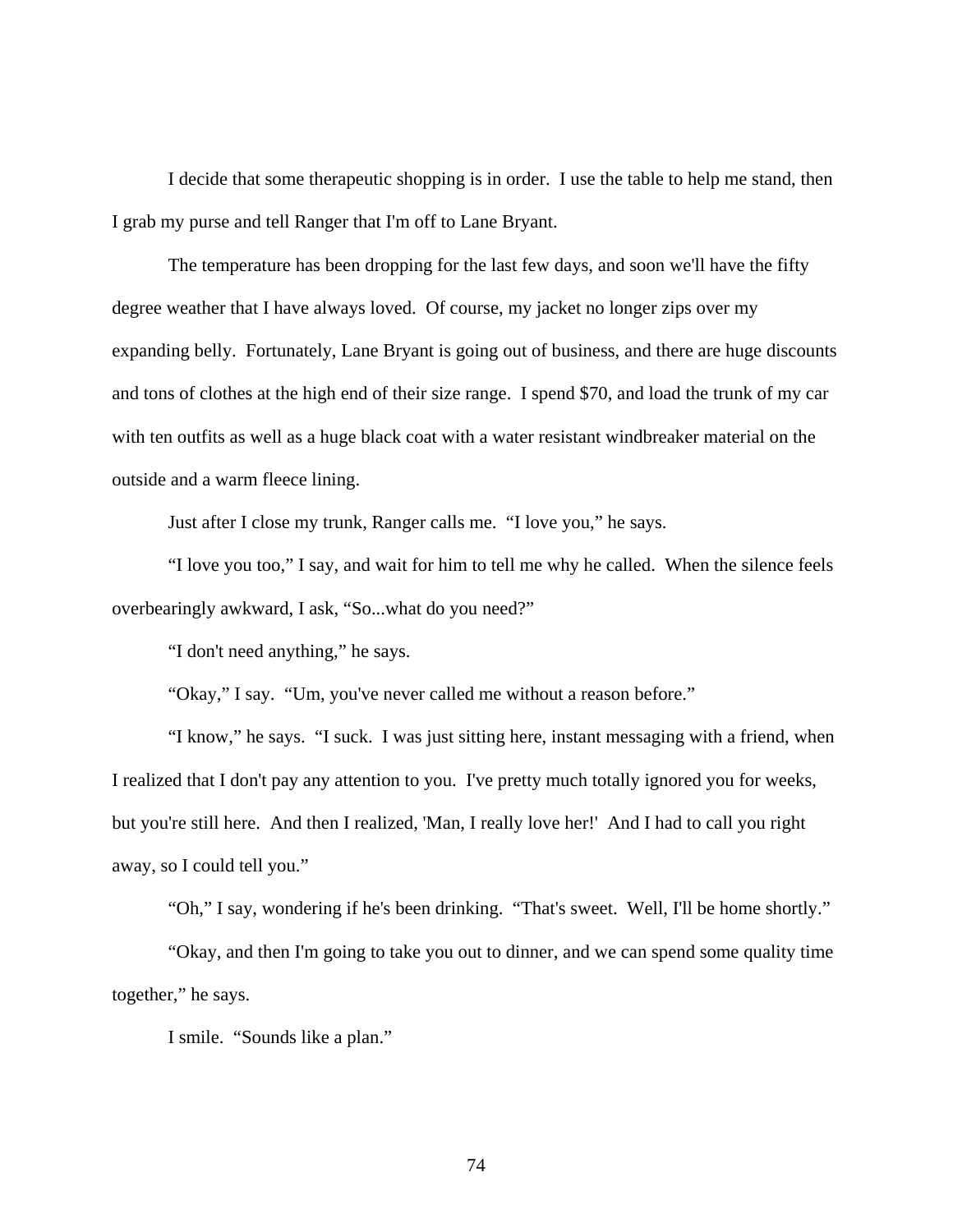It only takes fifteen minutes to get home, barely long enough to think. On one hand, he loves me, so there's hope for a long term future. On the other hand, he loves me because I haven't left him.

Before we leave for dinner, Ranger walks up to me with his hands behind his back. I pick his left hand, in which he holds a small wooden box with "The Lord of the Rings" painted in gold. I open the hinged box to find a replica of Arwen's Star, the necklace she gives Aragorn that represents her love for him and her willingness to sacrifice her immortality in order to spend just one lifetime with him.

Ranger smiles as I lift the necklace from the box with a small gasp, holding the glittering crystals to the light. "I've had that for six years," he says. "But I never found anyone special enough to give it to. Until now."

I bite my lip and take a deep breath, trying not to cry, but tears still spill down my cheeks. "It's beautiful," I say. No one other than Dad has ever given me jewelry before. "Thank you."

He takes the necklace from my hand and fastens it around my neck, then kisses me. Warmth spreads from my heart throughout my body, radiating from my fingertips as I run my fingers through Ranger's shaggy brown hair, the weight of the cool silver on my chest feeling like a promise.

A few days before Halloween, Cordelia finally presents me with a key to the house, and informs me that my portion of the rent will be \$150. I don't know what prompted her, but I suspect Ranger talked to her before I woke, and convinced her to make my living status official.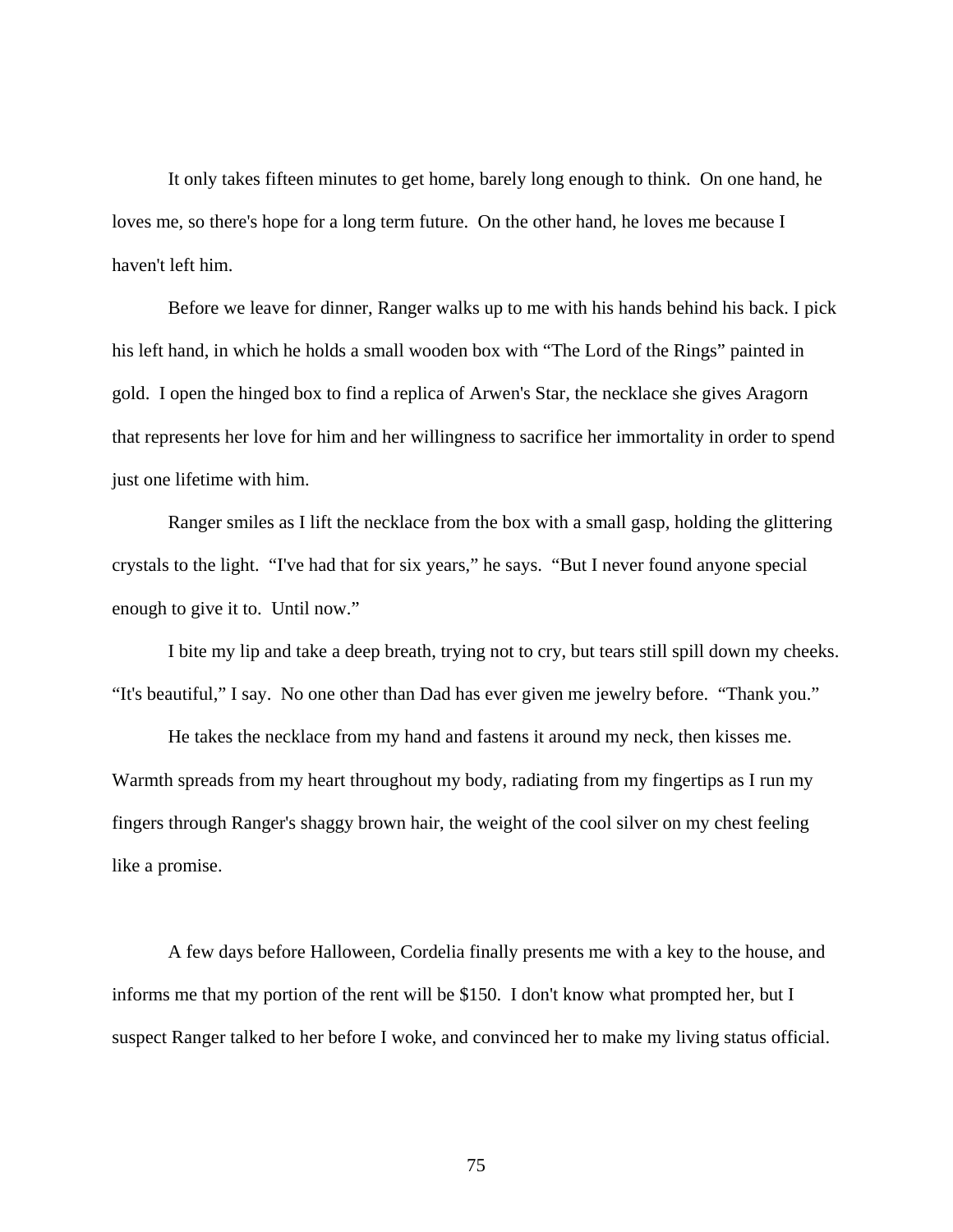I'm excited to tell Kelli the address, now that I finally have a home for my home birth. At my prenatal visit, the scale shows that I am still gaining weight, which is not surprising, since Ranger and I eat out for every meal, and I tend to crave hamburgers at three in the morning. My urine tests boringly normal, and my blood pressure and the baby's heart rate are both exactly where they need to be.

Kelli and I finish our hour together discussing where we might put the birthing tub, when the time comes, and as I leave her office, I thank the Universe for Kelli's existence, and wish her all the best life has to offer.

I get home to find that Ranger spent the day rearranging the entire living room to set up a little desk for me in the corner for writing and making crafts, and he moved his desk and office stuff out of our bedroom to make room for Aiden's changing table and co-sleeper crib. That's a lot of work and a short turn around time, just to make me happy!

Ranger has not played his game in days. He told me that after he realized how much he'd been neglecting me, he finally understood that the game was taking up too much of his life, and promised to spend the time he's not working on a project for a client with me instead of with his buxom red-headed ranger character.

I would be amused if he dressed up like his game character for Halloween. I'm going to be a witch, as usual. I already bought my pointy black and violet hat, which I'll wear with my violet full skirt, and my black lace peasant blouse.

Halloween has always been my favorite holiday, so I was thrilled when, in my earliest studies of Paganism, I learned that Halloween was one of the most sacred days. Most Pagans call Halloween Samhain, pronounced "sow - when," from the ancient Celtic celebration of the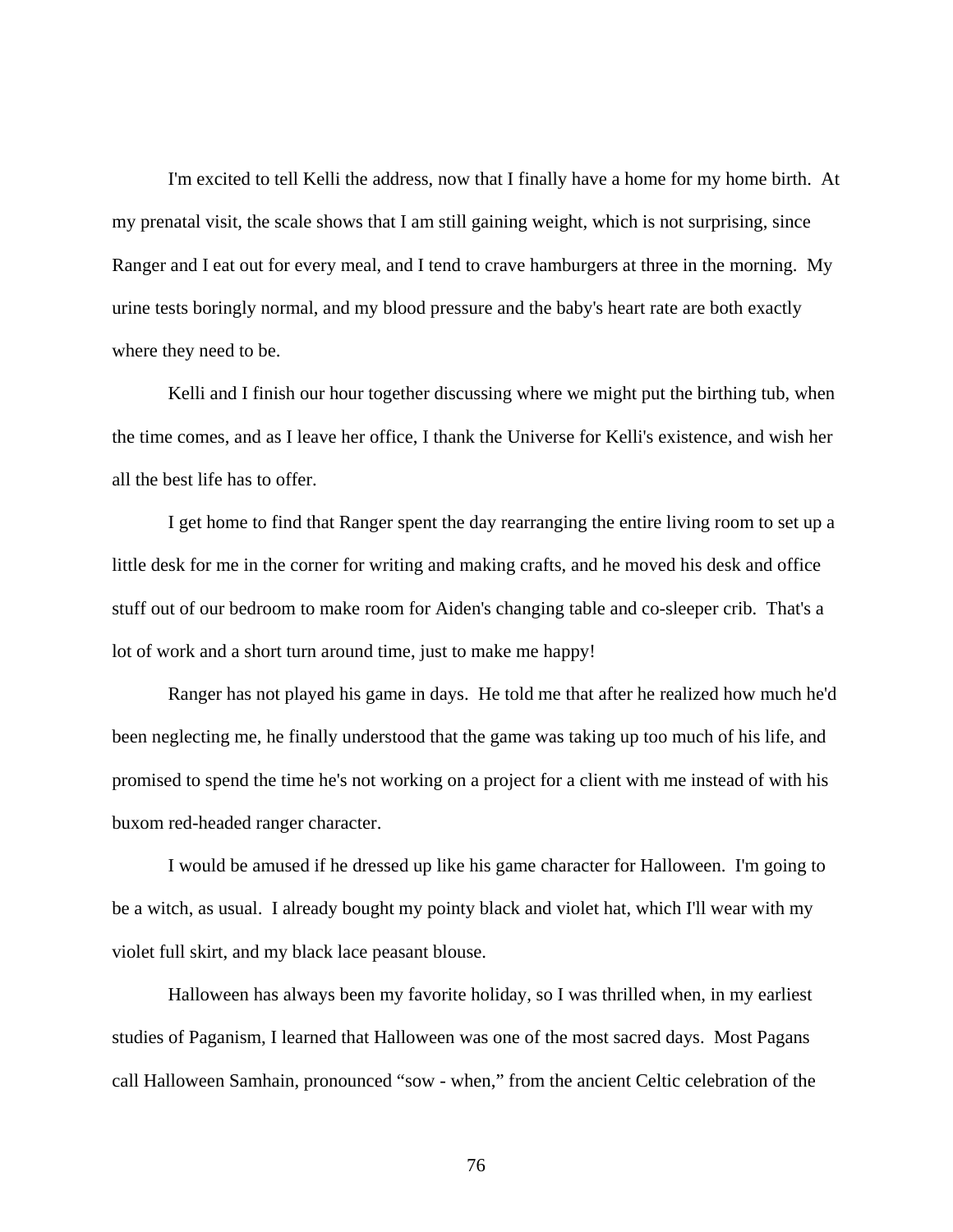New Year. It's considered a day when the veil between the material world and the spiritual world is most thin, making it a great time to perform divination with tarot or other oracles. It's also a time when we honor and remember our deceased loved ones, and other ancestors.

In the very first Pagan ritual I ever performed, five years before I conceived my son, I freaked myself out by tapping into an ability in which, until that moment, I hadn't believed. It was the night of a full moon, and I was sitting in front of my vanity mirror. I stared into my own eyes by the light of a single white candle, and waited. I didn't know what was I was looking for; I only knew that I was supposed to be trying to contact my spirit guide, or guardian angel.

I found it difficult to stare into my own eyes at first, as I rarely made eye contact with anyone, and I didn't like my reflection – too fat, too ugly. But finally, I managed it, and a moment later, I watched my face morph into that of a familiar stranger. She had bright red curls and vibrant green eyes, radiant white skin, and an expression of exasperated frustration. I heard her exclaim in my head, "It's about time," and I felt my mouth fall open in shock. I couldn't remember ever having seen her before, but I had a feeling that I'd known her deep in my past, and that if I just thought long enough, I'd remember.

Then, the red curls straightened into a long black mane, her complexion darkening into a deep red-brown, her pointed jaw becoming square, high cheekbones even more pronounced, nose widening and lengthening, eyes darkening to brown and I found myself staring into the eyes of a middle-aged Native American man. He blinked at me, and transformed into a blond Viking warrior, who grinned at me before shifting into a bald African woman.

Every face was familiar, yet not, every being staring into my eyes, communicating without words the same message over and over, "It's about time!" Over the years that followed,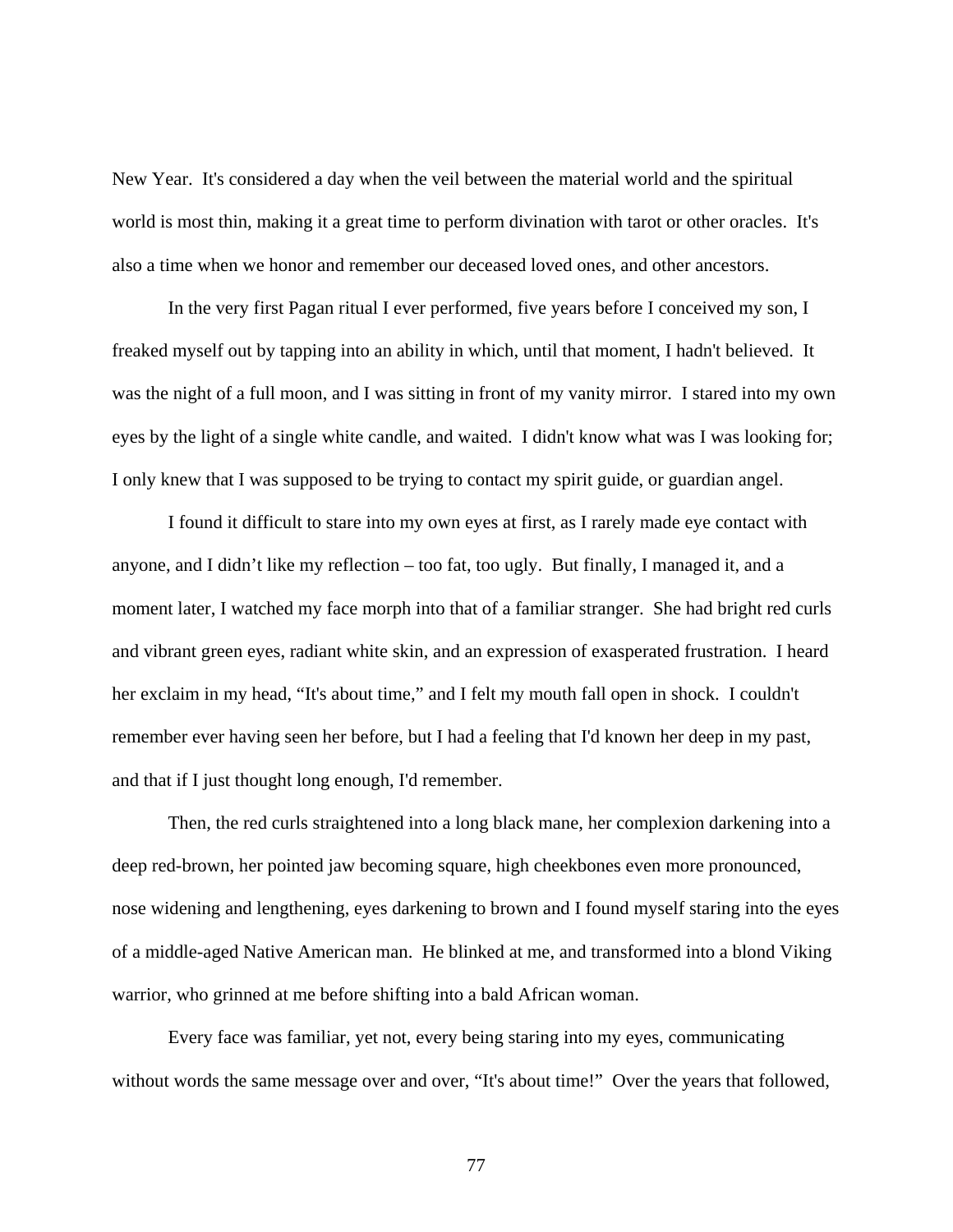as I studied reincarnation and past life memories, I would come to believe that the people I saw in the mirror had been members of my family in past lives. Working with my spirit boards, my personal dream journal, and participation in past-life regression meditations at Pagan gatherings, I would determine that the red-haired woman was Alyana, my sister in a Celtic lifetime. The Native American was Wunjao, a husband. The Viking had been my brother in an even earlier lifetime, and the African woman had been my grandmother in an even earlier one.

I saw at least a dozen faces in the mirror that first night, but the last two faces were more than I felt ready to handle. At first I thought my own reflection was returning, until I saw the wrinkles and close-cropped, permed gray hair. My beloved paternal Grandma looked sadly at me as tears ran down my cheeks. Only a few months had passed since her death. Before that shock could fade, her face morphed slightly into the face of her son – my biological father, Roger.

I recognized him from the pictures Grandma had given me after Mom's funeral. "Your Daddy sure did love you girls," Grandma would tell Rose and me, every time we saw her. Rose and I would look at each other uncomfortably, knowing that Rose wasn't Roger's daughter, too young to understand that regardless of whose sperm got Rose started in Mom's womb, Roger had loved us both.

At twenty-two, I had not yet come to terms with how I felt about what my father had done to my mother. I didn't think about how the violence that I couldn't remember witnessing might be affecting my life and my relationships. I didn't realize that I had any feelings at all towards my long-deceased father until I saw him staring back at me through my mirror.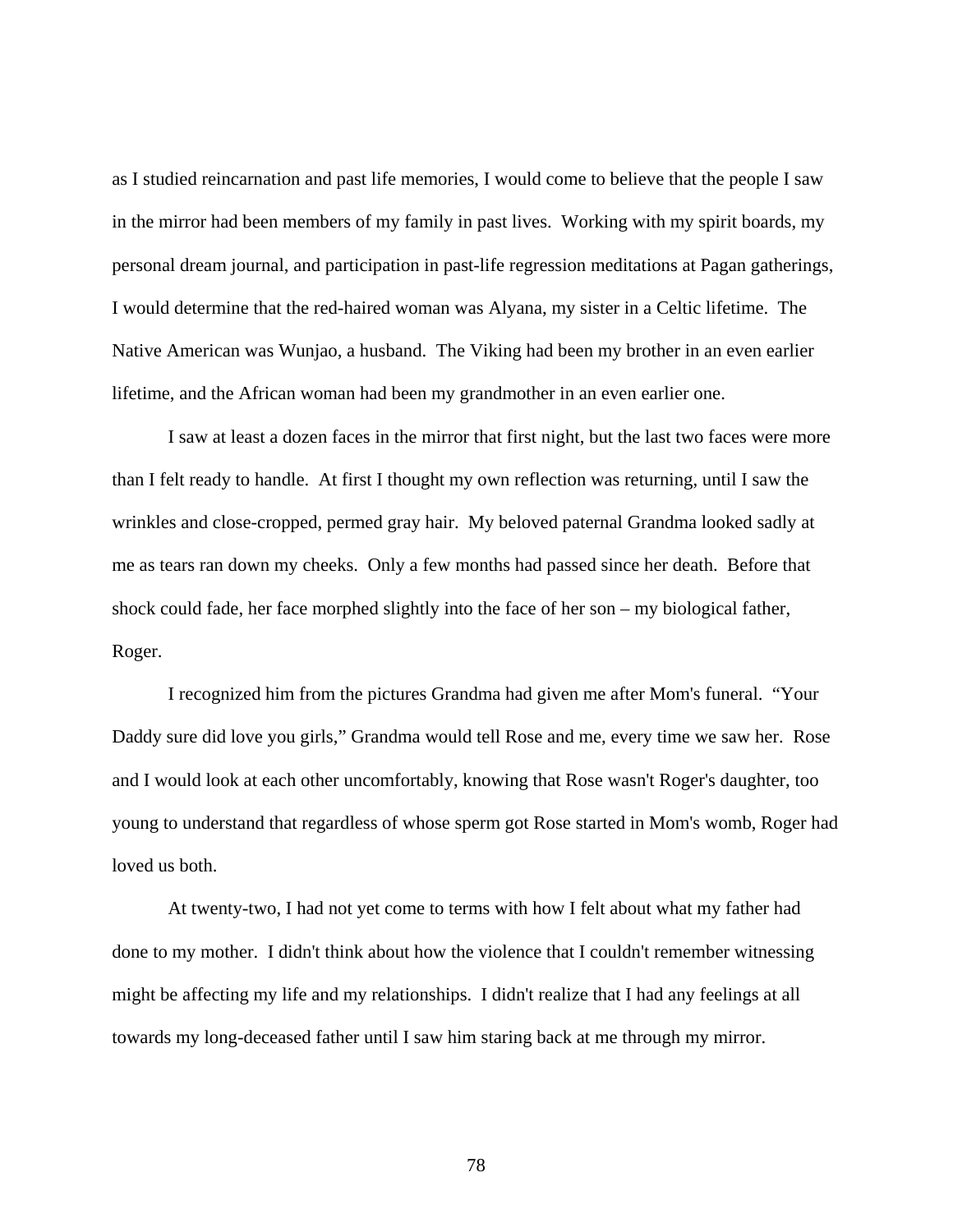Looking into Roger's eyes disturbed me more than I could express even to myself that night. I nearly fell off my chair in my hurry to get away from the mirror, quickly blowing out the candle, grabbing my keys, and rushing into the warm night. I did not want to think about my father, about what he had done to me, or to my mother, or what he might have done had he not had a heart attack when I was five. After a good night's rest, the memory of my first ritual seemed less powerful, and within a few days, I dismissed what I'd seen as the beginnings of a dream, that turned into a nightmare and then startled me awake. Never mind that it was only 8:00 p.m., and that I hadn't been sleepy.

Two years later, I took a class on mediumship, the art of communicating with the dead. In the last class, we had a séance with table tipping. One of our classmates, Dennis, brought in a beautiful maple table, with three-legs and a circular top about three feet in diameter. He showed us the bottom of it, as he customarily did for his clients. Everyone in the room had experience with the supernatural, though of the eight of us, only Dennis has practiced table tipping before.

 Our teacher lowered the lights and lit a candle, encouraging us to silently call out to the loved ones that we hoped to speak with that night. I silently but passionately begged my mother to talk to me through the table, even if only to say, "Hi."

We all sat around the table, resting our fingers lightly on the top, and Dennis led us through songs to help raise energy that spirit could use to make the table rock. The song that finally got the table tipping from side to side was "Doe, a deer," from *The Sound of Music*. We sang the chorus to that song a dozen times, until the table had us running in circles, trying to keep our fingers on it. When we were all laughing and breathing too hard to sing, the table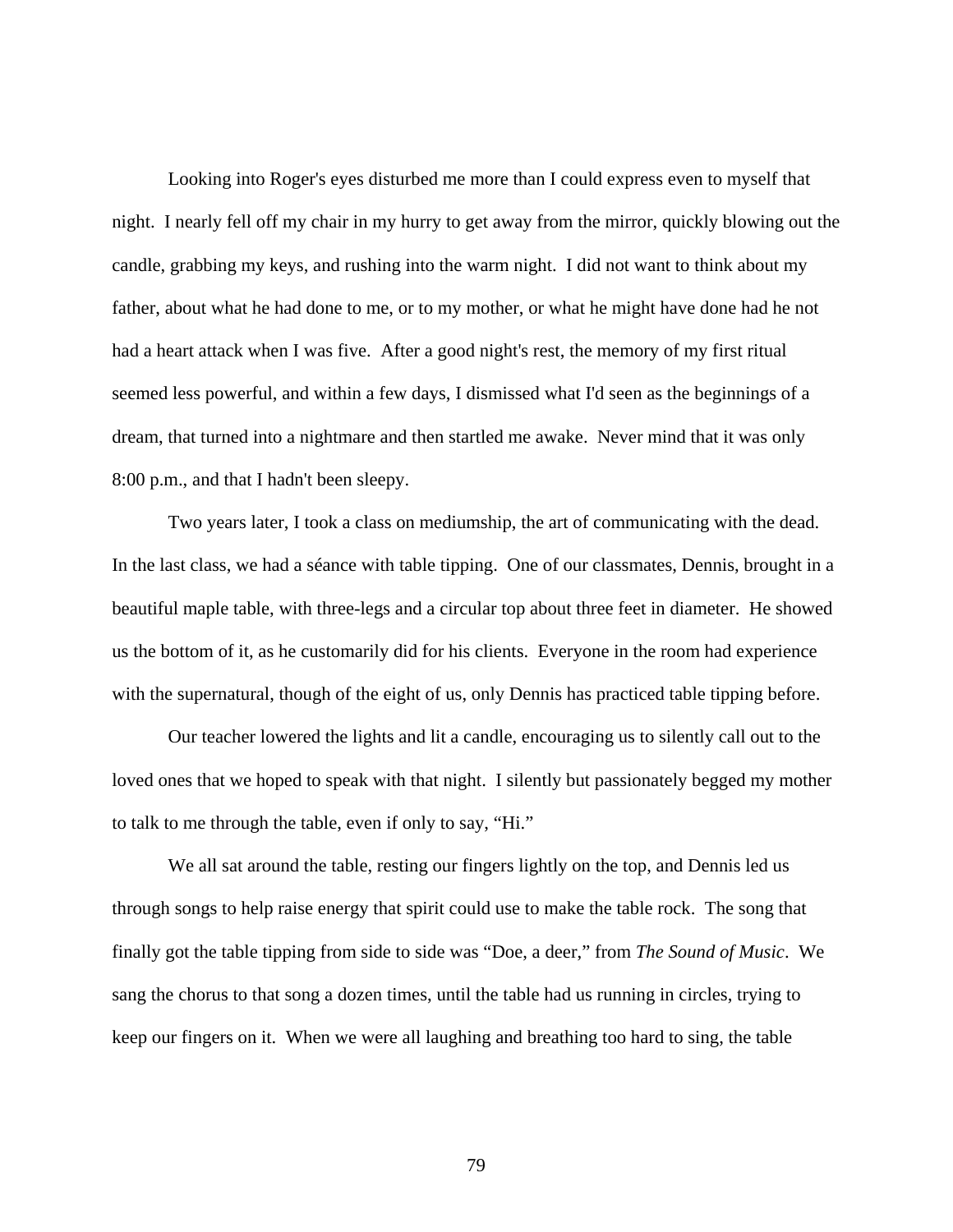settled back into rocking, and then waiting, vibrating, while we all brought our chairs up to sit around it again.

Dennis started the séance by asking if there were any beings who wished to speak with any of us that night. He told the table to rock once for no, twice for yes. The table tilted twice into the lap of a woman sitting next to him, so she took her turn asking the table yes or no questions until she knew who was speaking to her, and what they wanted to say.

 Dennis facilitated by asking Spirit if any being was present that wanted to speak with the next person. When he came to me, the table only rocked once. I was silently devastated, but sucked it up. After the last person got to use the table, Dennis, asked if there were any final messages. The table leaned into my lap twice.

"Looks like you get a message after all," Dennis said, smiling encouragingly at me.

 "Are you a woman?" I asked. The table rocked once. I was silent for a long moment, trying to think of a passed loved one that was male.

"Are you a spirit guide?" I asked, confusion evident in the pitch of my voice.

 The table tipped once, and settled back with an indignant thud, as if the spirit was annoyed that I didn't know who he was right off the bat.

 Suddenly, my father's face appeared in my head, and my voice trembled as I asked, "Roger?"

The table enthusiastically tipped twice.

 I sat there shocked and overwhelmed, fighting tears. I didn't know how I should feel. Dennis nodded at me, reminding me to ask something only the spirit would know, to make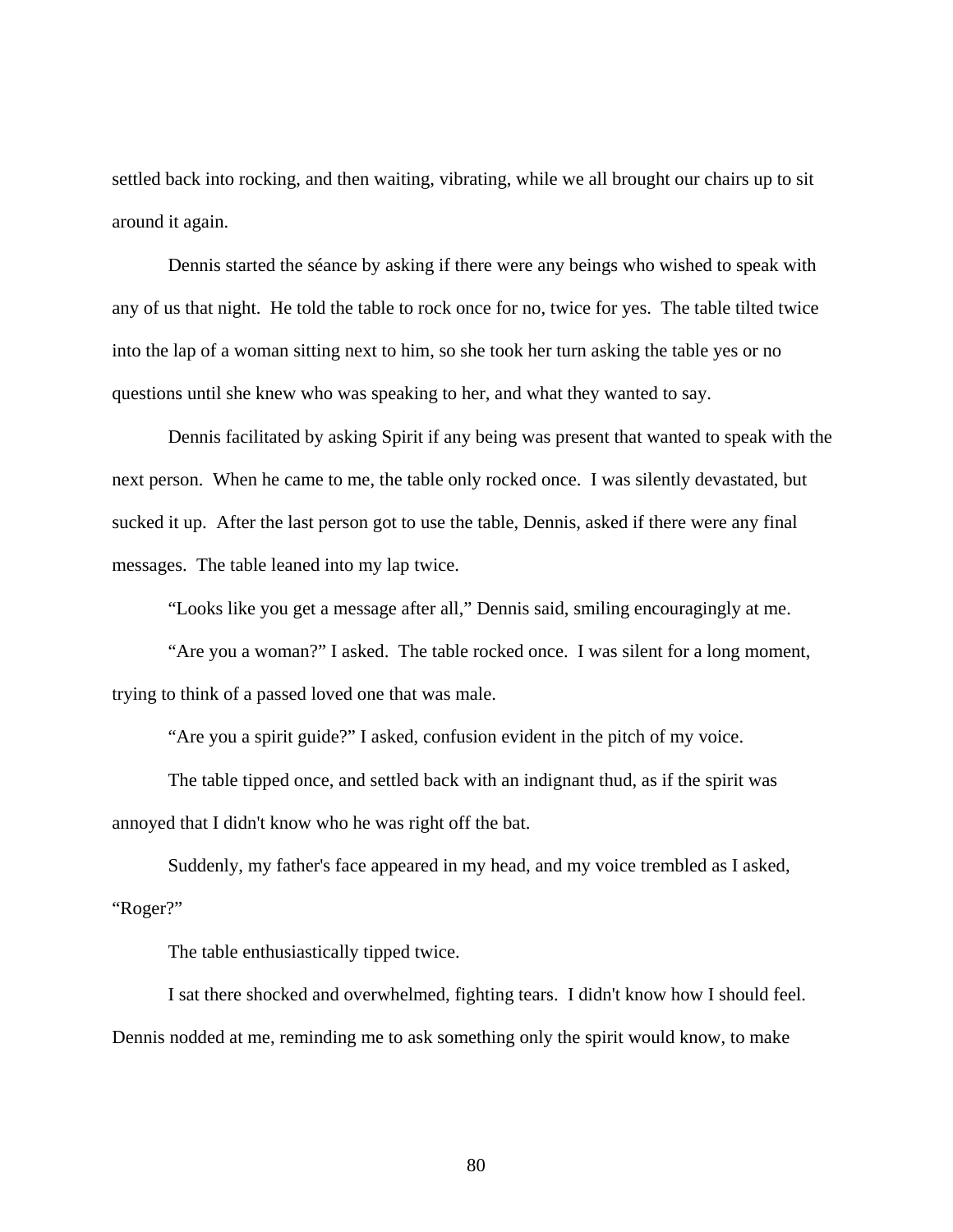certain he was who he said he was. Silently, I asked if he was the man who shot my mother in the back of the neck.

The table tipped once, then twice, slowly, gently.

I burst into tears, burying my face in my hands.

 The table pressed itself into my lap, as if giving me a hug, though the only fingers remaining on it were those of the four people sitting furthest from me, a couple of them having to stand to keep their fingers on top of it. The three sitting closest to me hand their hands on my shoulders and back, comforting.

When I could talk again, the table told me that Roger loved me and was always watching over me. I asked if I could talk to Mom, but the table said no.

 I left that class emotionally drained, disappointed and feeling abandoned because my mother hadn't come through, and confused but grateful that Roger had.

The table also told me that night that Mom had forgiven Roger, and that they were friends now that they were dead. The thought comforted me. It confirmed an idea that had been growing in my mind ever since Mom died, that in death she would not be the volatile being she was in life. I theorized that the pain and disfigurements of her life would be left behind with her body, leaving her soul pure and free. And if the same was true of Roger, then there was no reason for them to harbor hatred for each other in the afterlife.

Reflecting on that night, as I pass out fun size Snickers bars to children on Halloween, I begin to believe that I really can heal myself before my baby is born. If my mother and father could forgive each other after death, surely I could forgive them both. If I could forgive my father for molesting me, beating, raping, and ultimately murdering my mother; and if I could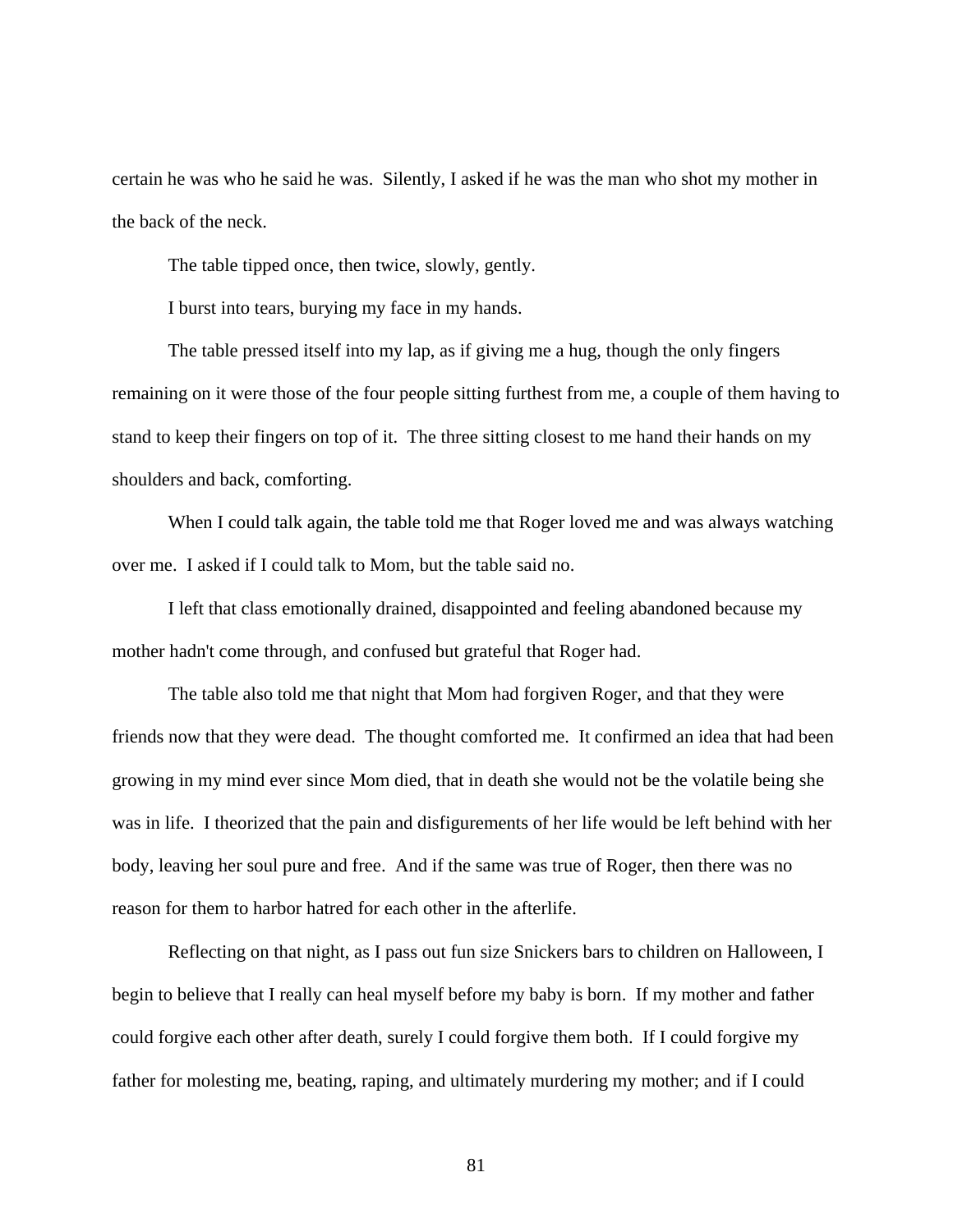forgive my mother for beating me when she should have comforted me, and for convincing me that I was worthless when she should have shown me that I was precious to her, then I could forgive anyone anything.

Even myself.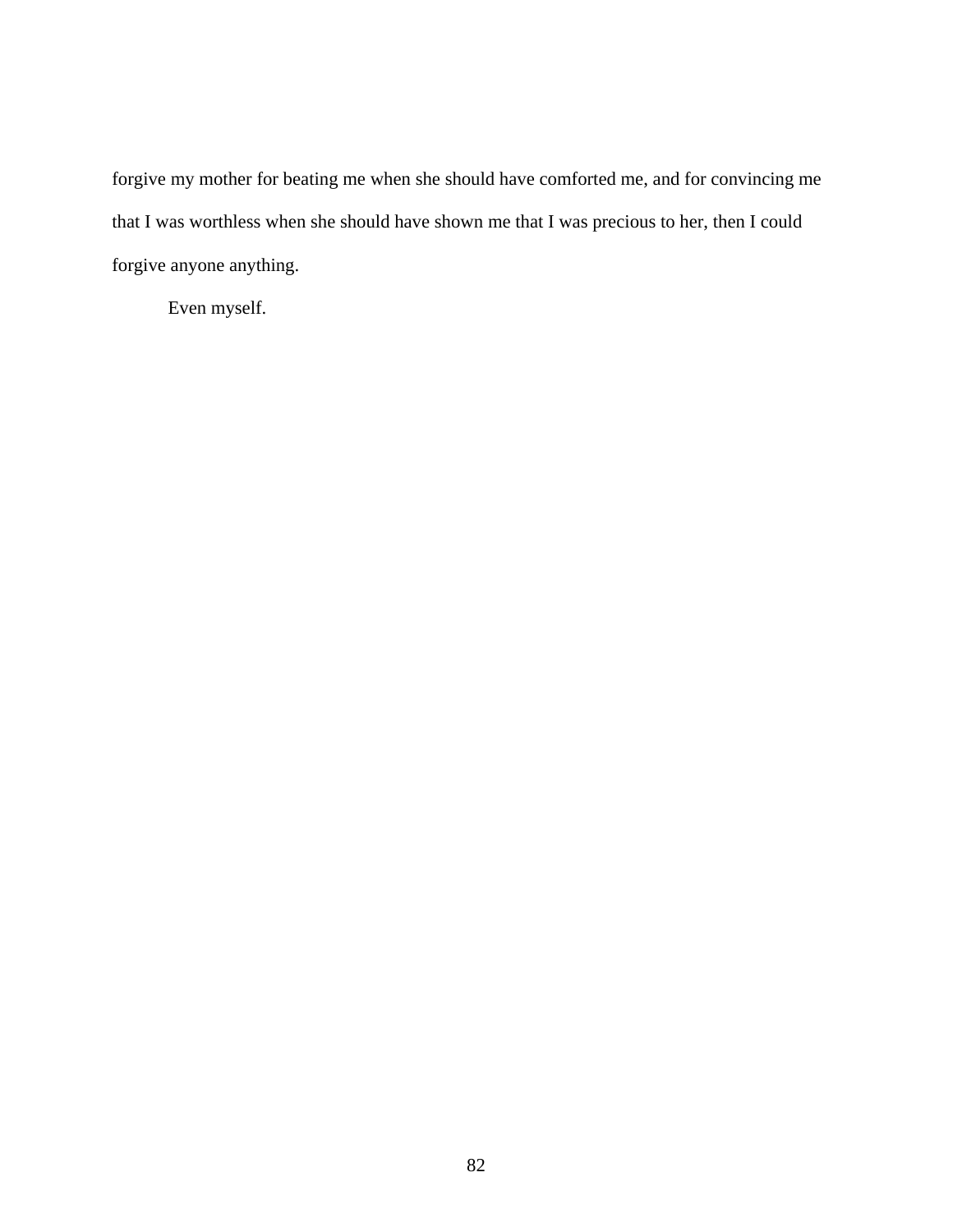## **NOVEMBER**

 At a Pagan Gathering celebrating Samhain, the weekend following the actual holiday, a friend read his tarot cards for me. I asked if Ranger would propose to me, and the cards indicated that he would, soon, during a time of movement, and that the way he asked would take my breath away.

 I've been home for two days now. Ranger just woke me from a nap because I have an appointment to get a blood glucose test. I was dreaming that Ranger and I were in the kitchen. He was making stir fry on the stove, and I was sitting at the table, eating rice and feeding cookies to Alexandria at the table. Staring intently into his wok, Ranger asked me, "If I were to ask you to marry me, what would you say?"

I choked on my rice, and then said, "What?"

Almost before I finished saying the word, Ranger said, "Never mind!"

I woke up thinking, "Dammit, I should have said something else!"

 Ranger laughs when I tell him about the dream and says, "That's funny! I've been thinking about asking you since you left for the Pagan gathering."

 I wait, but he doesn't say anything else about it, and then I have to leave for my appointment.

 In the last few months, I've tried to imagine being a single working mother, putting my baby in daycare and pumping milk for him, but the thought of living like that hurts too much. Sometimes I think I'd rather give him up for adoption to a family that can actually spend time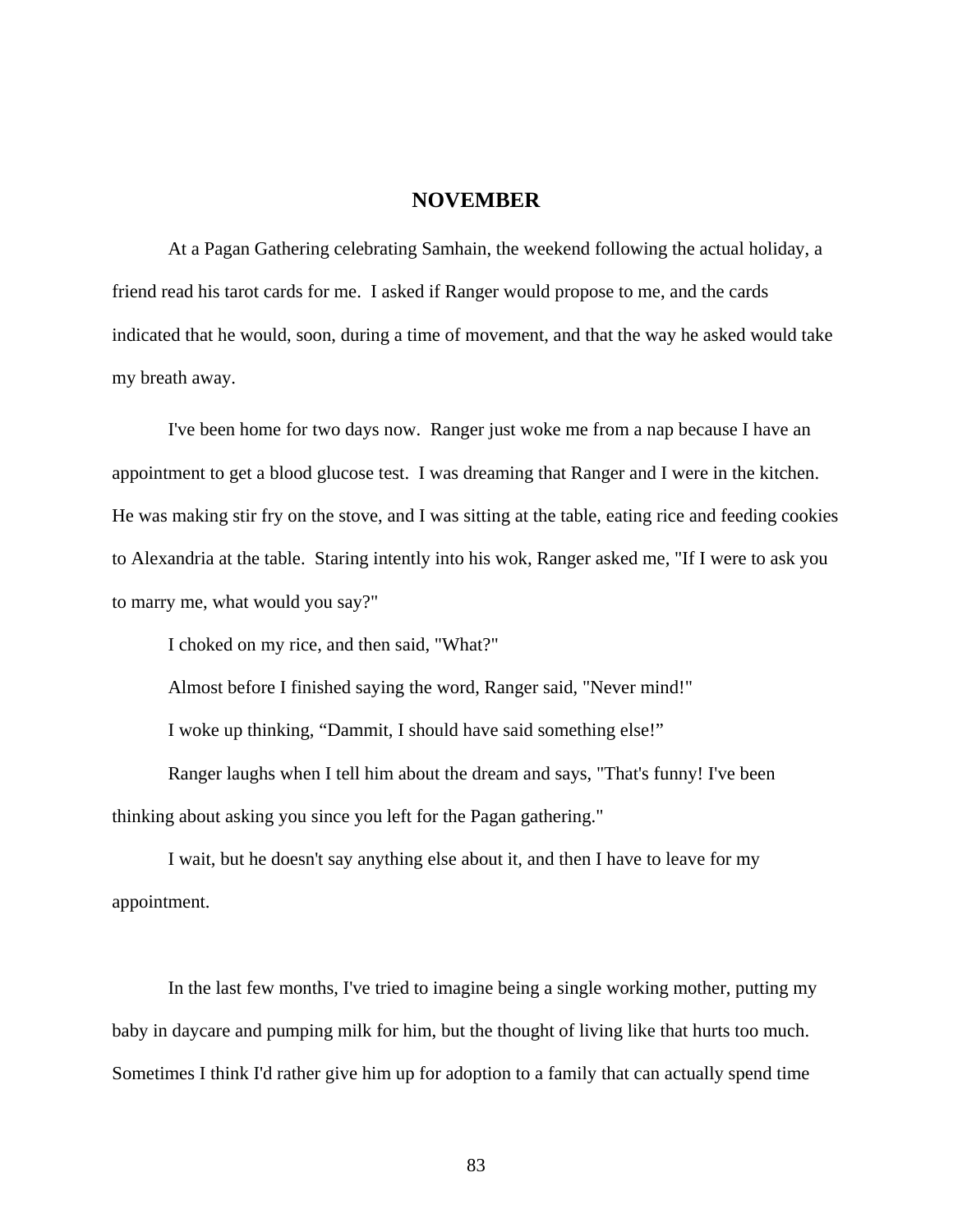with him in his first few years of life, than have busy daycare workers leaving him to cry until they have a chance to take care of his needs, barely getting to see the child I'm working my butt off to support. That would be too much like my childhood after Mom died, when I rarely saw Dad, and when I did he was stressed out and not in the least bit comforting or nurturing.

 Before Mom died, she was a stay at home mom. Even though I didn't always feel safe with her unpredictable temper, I did know she would always be there. In the mornings before school, she had my lunch ready, and if I were running late, she would drive me, lecturing the whole way on the importance of being punctual. If I got sick at school, she'd be there to pick me up, bundle me up in a king size quilt on the couch and popping in a VHS movie for me to watch if there was nothing interesting on the television. I could count on her to serve me chicken noodle soup and glass after glass of orange juice, to smooth my hair from my forehead with cold hands as she felt my face for fever.

 I grew up feeling that it was normal for a mother to be at home, and no amount of education on the women's rights movement, or seeing working mother characters on popular television shows, could replace my conviction that a kid needed her mom at home.

 After Mom died, I tried to take her place for my sister and brother. Even at twelve, I preferred to push my own pain away and try to make others feel better. I told them to treat each other with love, to stop stealing from each other and Dad, to do their best at school, and to stay away from drugs and alcohol. I was confident that if they did what I said, they'd grow up to be happy and healthy.

 Of course, they did the opposite of everything I said, told me I was not their mother, picked fights with me, and left me feeling like I was failing them. In my frustration, lacking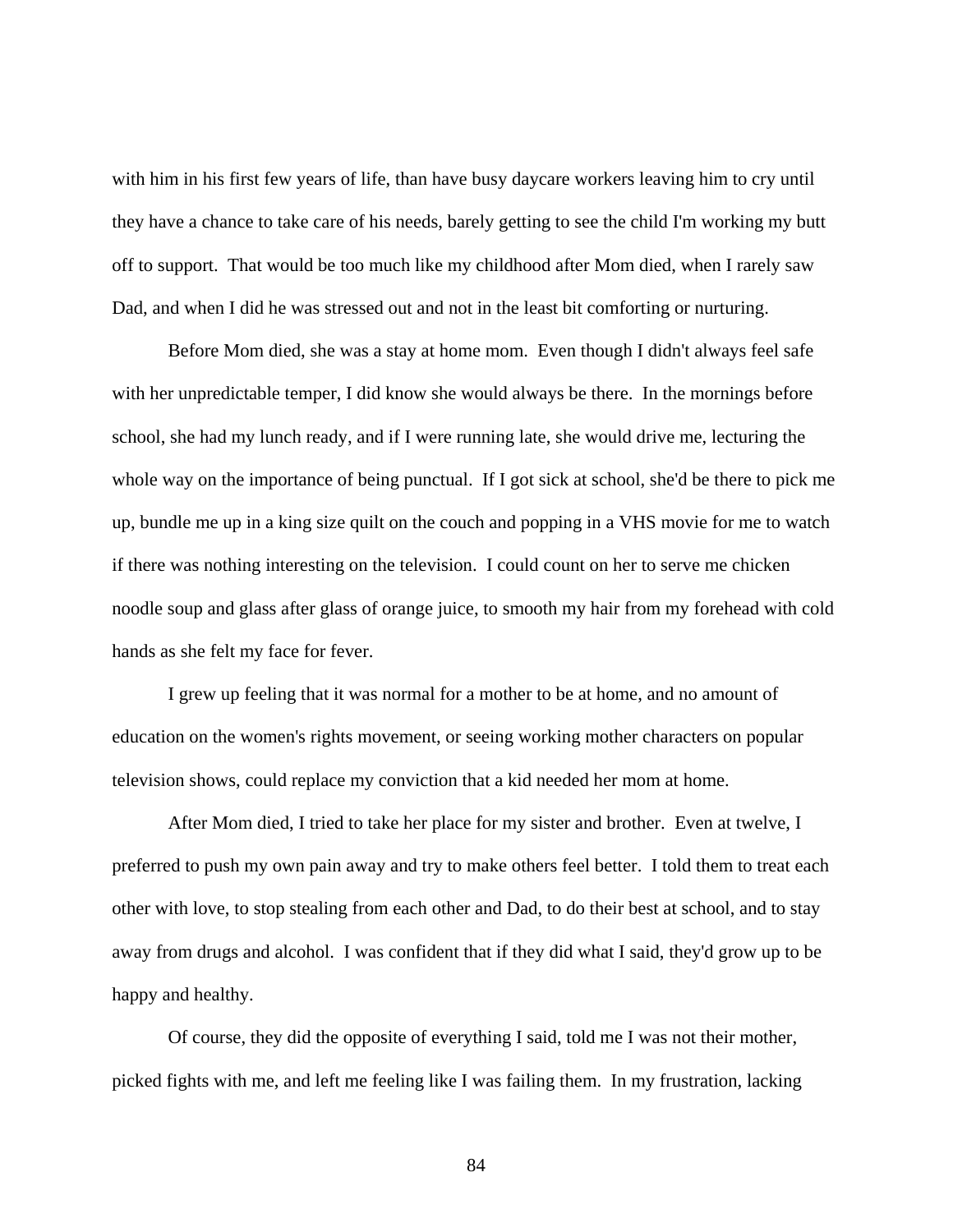maturity, I would hit back, throw things, scream, even steal from them, rationalizing that I was just giving them a taste of their own medicine.

 I did well in school because it was the only way I earned praise. I avoided drugs and alcohol because I knew that Roger had abused both, and I didn't want to be anything like him. However, my sister and brother grew into teenagers who stole, drank, experimented with drugs, and did poorly in school. I felt that I'd failed them, but I also felt that if I really had been their mother, they would have been totally different people. I thought that the abuse and neglect we had all suffered, and Dad's inconsistent discipline, were the reasons my sister and brother did not grow up to be happy, productive young adults, and I wanted the opportunity to have kids of my own, to raise the way I thought of as natural and right, to remind this crazy, violent world how it should be done.

 I would stay at home with my kids and teach them how I wanted them to behave rather than punishing them for misbehavior. I would feed my kids nutritious foods cooked from scratch, rather than processed sugary crap from a box. I would share my love of reading and learning with my kids from the day they were born, and learn and grow with them at home rather than sending them to be institutionalized in public schools.

 Unfortunately, my peers, my family and even Ranger and Cordelia, all think that I should work outside the home. When I try to quantify the work that a stay at home mom performs in terms of the costs of childcare and maid services, they take my total and subtract the amount of money I could be making with full time work, making it seem like my desire to stay at home is harmful to my family and simply selfish. I can't quantify the value of raising my own child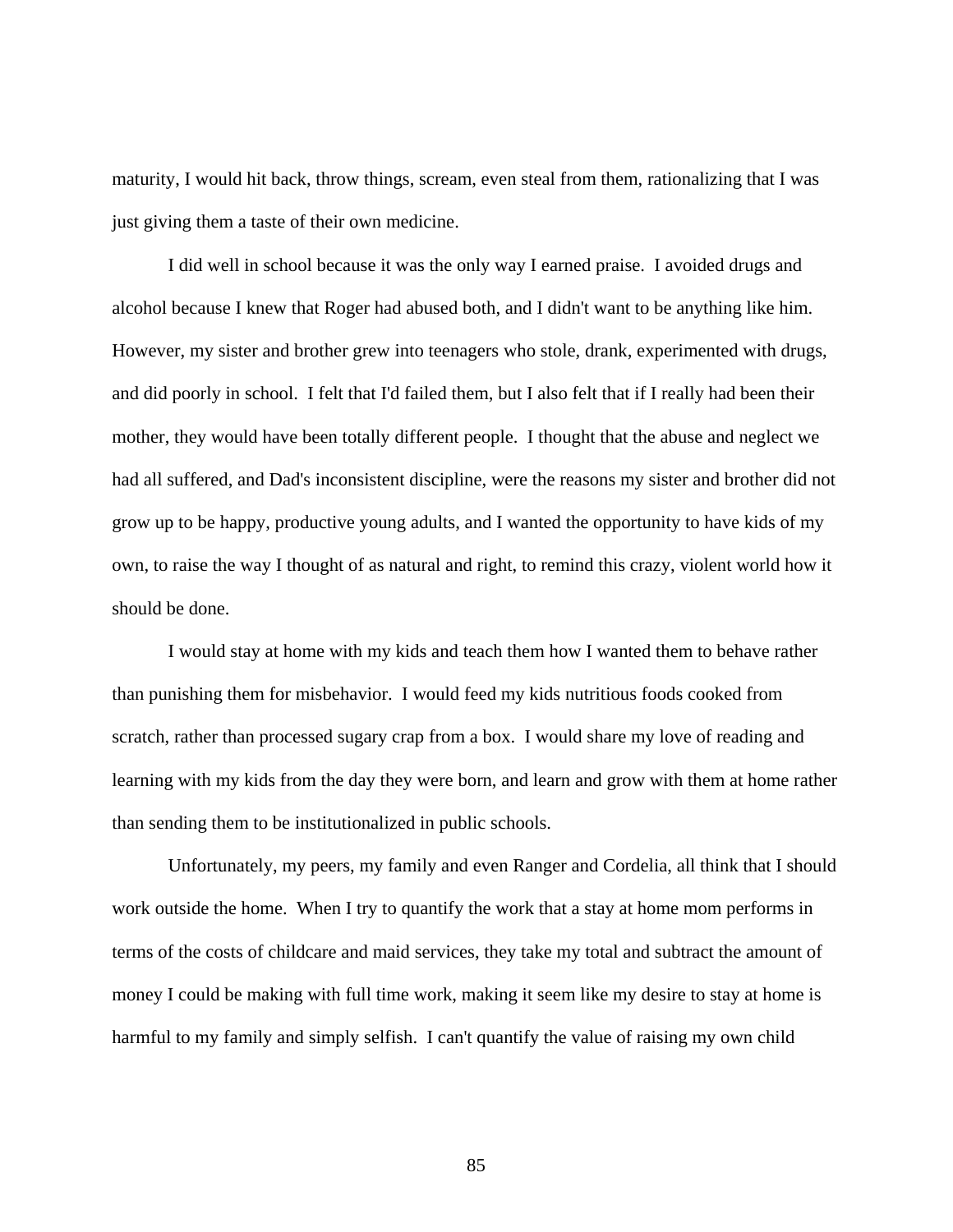rather than leaving child care workers and teachers to do it. I can't attach a price to my own happiness or peace of mind, and then claim it outweighs the benefits of a second income.

 Screw it. If my mother could teach herself to walk and talk all over again, and win back custody of her daughters after coming back from the dead, I sure as hell can live by my ideals. I *will* raise my child myself, and earn money from home. I don't know how yet, but I will.

 In the two days following my dream of a proposal, Ranger has said absolutely nothing about it. I keep wondering if I should say something, but I have a feeling that he's trying to plan something romantic, and who am I to get in the way of unsolicited romance?

 After sunset, Ranger drives us to TGI Friday's for dinner, celebrating the big paycheck he received Wednesday. While we wait for food, he makes art out of the straw wrapper and napkin ring, as he does every time we go out to eat, apparently in an attempt to stave off boredom.

 Tonight, he first makes a ring with a spire in place of a stone, and hands it to me. I hold it up and ask, "Is it a ring?"

He laughs and says, "Turn it over. It's a noose!"

Ha bloody ha.

 Then he makes a band out of his napkin ring and slides it on my finger. It fits. Oh boy! I put it on his finger, but it doesn't fit. He says all of nothing. I slump into my chair.

 After we get home, during an intimate moment, he finally proposes. Afterwards, he tells me that he'd been trying to come up with a creative way of asking for weeks, but gave up.

 I tell him, in the driest voice I can muster, that I look forward to telling our future children our proposal story.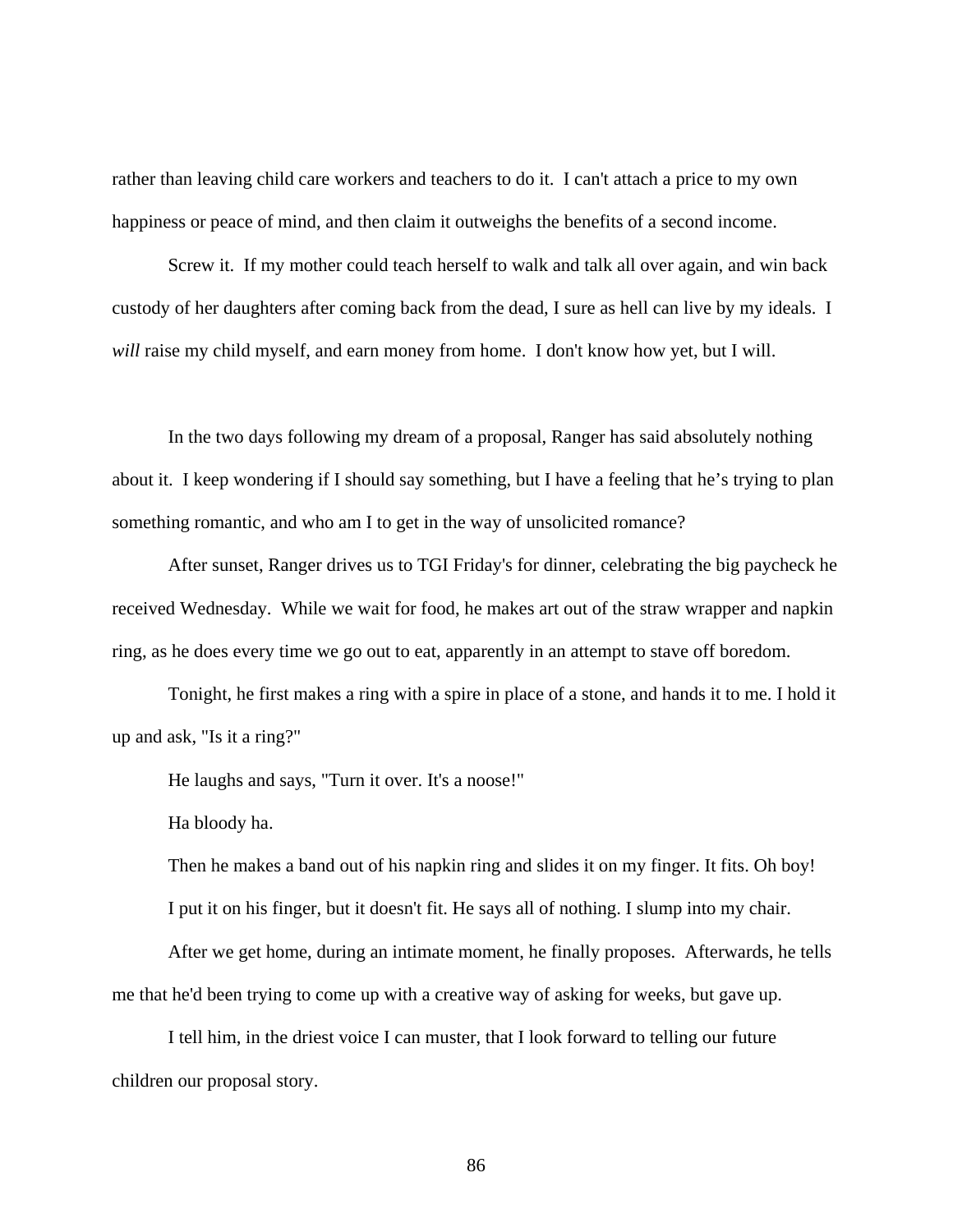Ranger, Alpheus, and I sit on Cordelia's patio as the sun sets. The crickets and frogs sing so loudly, I have to concentrate to figure out what the two men are saying. I love the chill of the fall evening, and having the opportunity to wear my huge black coat that I got for \$20 at Lane Bryant last month. It's fleece on the inside, keeping me warm and comfortable, and polyester on the outside, the water-resistant material of a windbreaker, perfect for cold drizzle and defending against wind-chill. Moreover, it's so big I can zip it up around Alexandria when she's in my lap.

 "I got it, man," Ranger exclaims, face flushed, slapping a knee with one hand as his other hand cradles a whiskey sour. "Dude, you could be Meatwad at our wedding!"

 Meatwad is a giant meatball from Ranger's favorite Adult Swim cartoon, "Aqua Teen Hunger Force." Alpheus laughs so hard, he sounds like he's sobbing.

I close my eyes and lean back in the wicker love seat with a sigh, imagining the wedding pictures, and someday showing them to my son. "And that's Uncle Alpheus," I'd say. "Yes, he is wearing a suit of raw hamburger. You have your step-daddy to thank for that. Now, ask me how he proposed! That's another great story…"

I can't remember Mom telling me either of her proposal stories. I don't want to ask Allen how he proposed, because he hates to talk about Mom. But I can see Roger proposing the same way Ranger did me.

 Actually, Ranger and Roger have a little too much in common. For one thing, Ranger's father was also named Roger, and was also misogynistic and abusive. While I've never seen Ranger be violent towards anyone, and I've never even heard him raise his voice, he seems to have inherited his father's sexism. I can see it in the way he dismisses his mother, talking down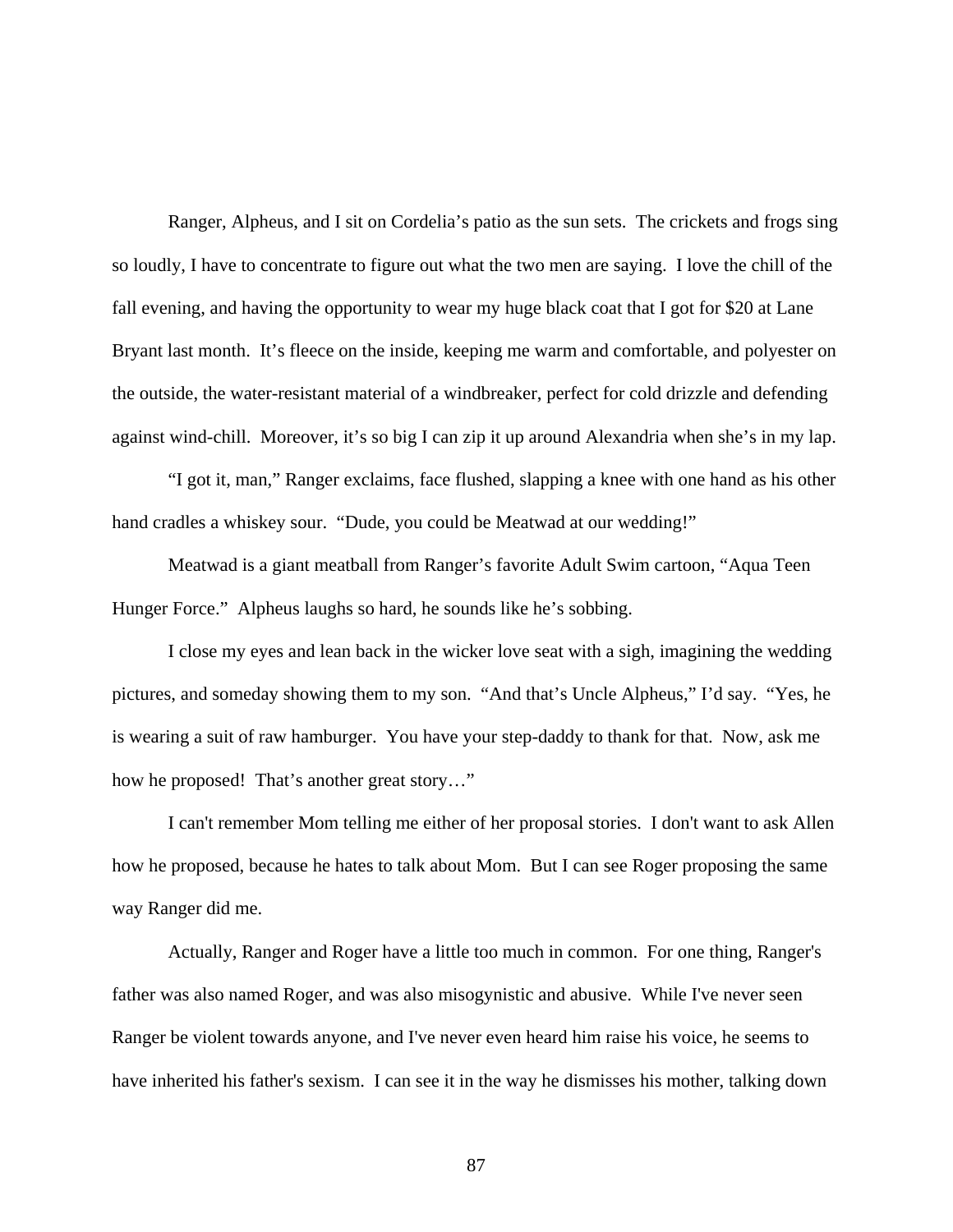to her, confident that no matter how rude or obnoxious he is, she won't kick him out. He also tends to talk about women in terms of what he'd like to do with their racks. When I confront him about it, he says he's just joking, and then he's more affectionate than usual for a couple of days, as if trying to make me feel more secure in his feelings for me so I don't reconsider our engagement.

 Ranger and Roger are also similar in body shape, though Ranger is nearly a foot taller than Roger, and probably fifty pounds heavier. Ranger drinks a lot, and smokes weed, just like Roger did. But I don't think Ranger manipulates me the way that Roger manipulated my mother. Although, I suppose if he is really good at it, I wouldn't know.

 I don't like the way Ranger ignores me in favor of playing his game or watching TV with Alpheus, or the way he talks about women as if they were sex toys. In bed, I often feel like a sex toy. During the day, I often feel like Ranger barely notices I'm there, but once we're in bed, he can't keep his hands off of me. My breasts have been super tender for months, but he messes with them every night, despite my protests. I've shoved him away, twisted his own nipples, even slapped him, but he just laughs and acts like he thinks he's being playful.

It bothers me that I've given up, and let him mess with my "rack" every night, even though I hate it. Sometimes is seems that sexual attention is the only attention I get from him, but I need the affection. I feel so cut off right now, because I don't know anyone who can possibly relate to what I'm going through. I don't know anyone who has had an unplanned pregnancy, or started a relationship while pregnant with another man's baby. I feel like I have to make things work with Ranger because I don't have anywhere else to go. And it's not like he's beating me.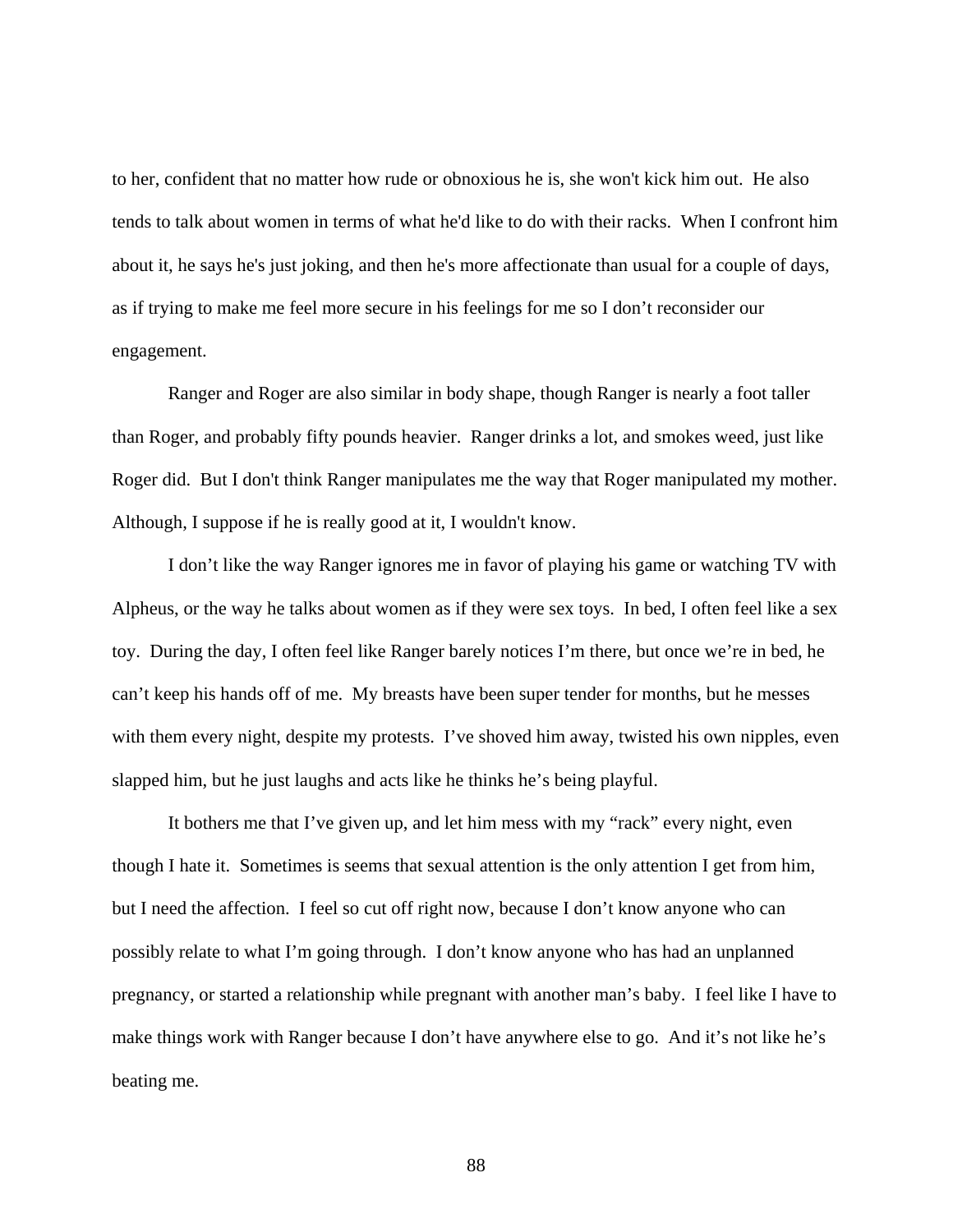Still, my life feels like a pale echo of my mother's. She gave her personal power over to Roger, and suffered for it, especially after I was born. I hate to even imagine that I might do the same, with my own baby on the way. If Ranger hit me, I'd be out the door before he could blink – that is, if I didn't beat him to a bloody pulp first. Even if he directly insulted me, raised his voice, called me a name, I would go. But he doesn't do any of those things, and I don't want to give up what could be a good thing, especially since I can't tell whether I'm just being over sensitive due to crazy hormonal moodiness.

 Some days I feel depressed and frustrated and consider calling off the engagement and figuring out a new living situation; other days, I feel totally in love with Ranger, and can't wait to marry him. He seems to be really excited about the wedding, bringing it up during meals, between TV shows, and even in bed. It seems like Ranger and I have discussed wedding plans almost non-stop from the moment I accepted his proposal.

 Ranger is an Atheist, and I am Pagan, so we won't be marrying in a church. Nor will we marry in the Clerk of Courts, like I did in my first marriage. We have a friend who is a notary. That works for us. Since he proposed on the thirteenth, and since my favorite holiday is Halloween, and since he loves Renaissance fairs, we agreed to pick a Friday the Thirteenth to marry, and to make it a costume wedding. I'll lose lots of weight and dress like a fairy princess, and he says he wants to lose weight too, and dress like a privateer. Alexandria can wear a Snow White costume, and little Aiden can be a knight. We can have witches and vampires and Shakespeares and DaVincis all in our wedding party.

 We take a break from wedding talk so Ranger and Alpheus can smoke. I stand on the patio, a few feet away from them, trying not to inhale the smoke streaming from their Djarum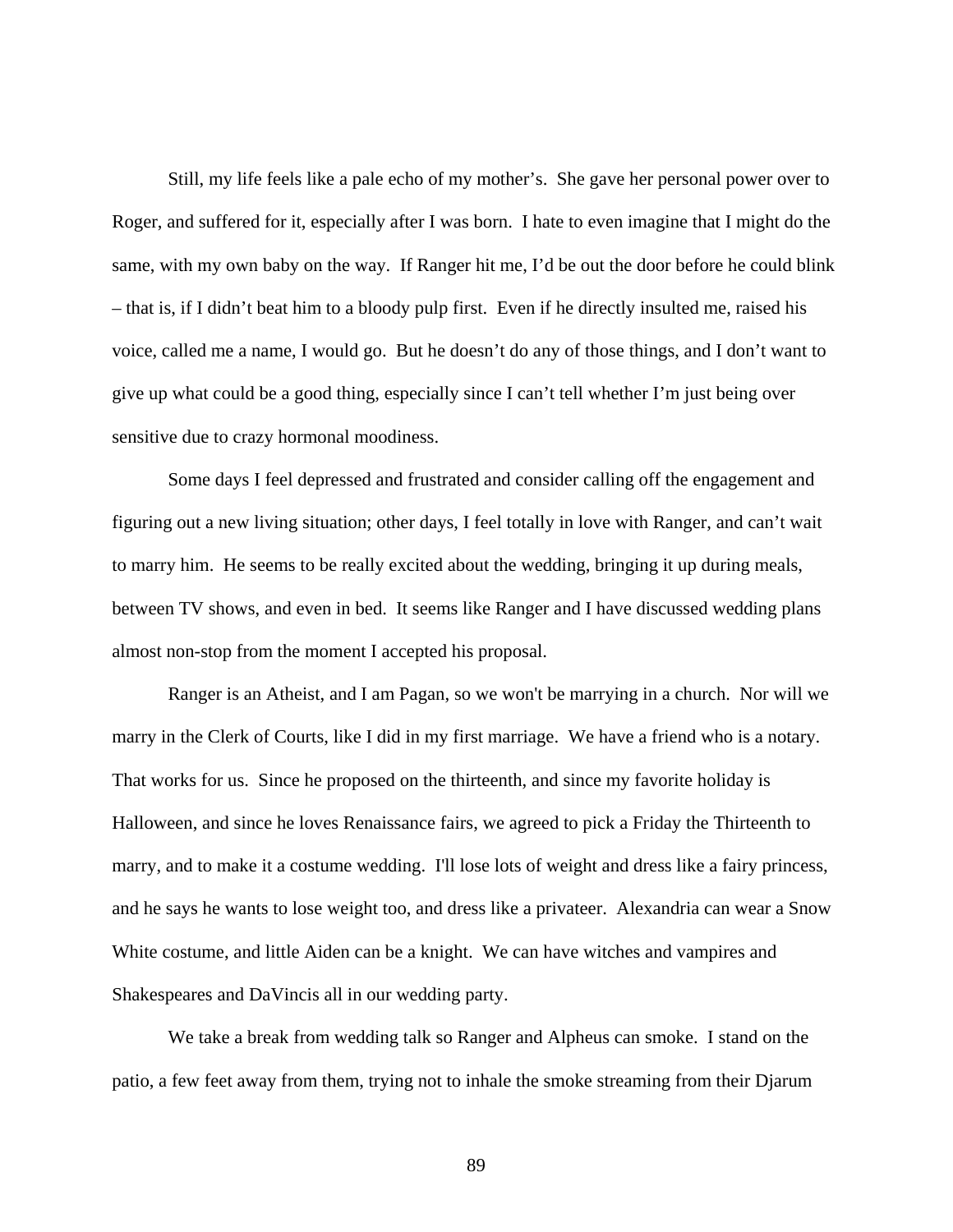Blacks, unable to hear their conversation over the nocturnal creature symphony streaming from the other side of the patio screen. Instead, I stare at the waxing moon as I sip a cup of hot herbal tea, musing that it would be wonderful to be married at night in a floral garden, or on the beach, beneath a full moon. I've already mentioned this fantasy to Ranger, but he said he'd rather marry indoors so we don't have to worry about bugs or rain.

 Mom and Allen had a Christian wedding when I was six. I don't remember anything about it, but I have pictures of Mom in her wedding dress, Meemaw in a dark blue dress with a half-skirt and puffy short sleeves, and Dad in his Air Force Uniform.

 I was ten when they decided to renew their vows with a Buddhist wedding. At the last moment, one of their friends who had a part in the ceremony called to say she couldn't make it, so they asked me to take on her role, and their friend hurriedly told me what I was supposed to do over the phone.

 Mom and Dad smiled indulgently at me when my turn in the ceremony came up. I was to serve them Saki in a certain way, alternating the number of sips between them. I tried very hard to remember exactly what I was told, but I'm pretty sure I gave them far more Saki than required for the ceremony. No one minded, but there was a lot more laughter afterward.

 I already told Ranger I want a real honeymoon, at least two weeks of just the two of us immediately following the ceremony, which means I want to wait until my son is at least two, and then see if I feel comfortable being away from him for that long. But it would also be wonderful to wait until Aiden is four and Alexandria is six, so they are both old enough to participate in the ceremony, and hopefully remember it.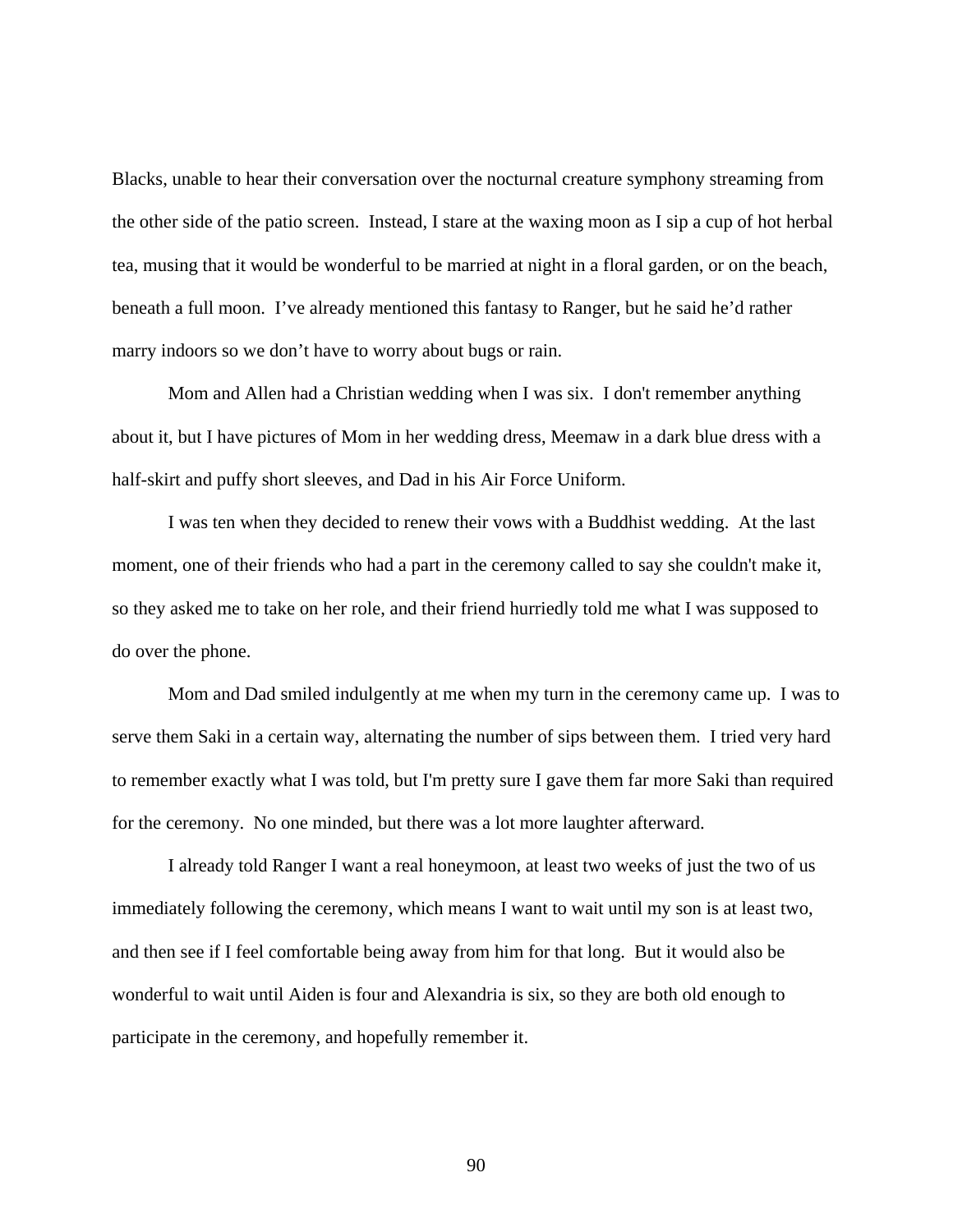My mother gave up her name when she married Roger, and then took Allen's name when she married him. I used to think that I would take my husband's name because it would unify the family. But now I intend to keep my last name. I like Curran, because it starts with a C, which made me one of the first in line at school, and it means "hero." And I'm going to give my son my last name, because his father hasn't so much as responded to my emails for the last two months, and I'd rather my son had his name in common with the parent he'll most definitely know.

 I'm thinking that if Alexandria is going to be my baby's sister, then I will make his middle name Alexander. That way, when they get older, they will have a name in common, even though it won't be the surname. Aiden means fiery, Alexander means warrior, more or less, so my son's full name would mean "fiery warrior hero." Very masculine. I approve.

 My musings are interrupted by my cell phone's ringtone, the techno pop version of Bryan Adam's *Heaven*. It's Pan, calling me for the first time since June or July. The last email he sent me was two months ago, and he never responded to the sonogram pictures I sent nearly seven weeks ago.

 He tells me that was laid off six weeks ago, and that he has neither applied for unemployment nor applied for any jobs in the last six weeks. His water heater broke, so he's been taking showers at the gym because he has no income to fix or replace the water heater.

 I try to sound sympathetic, but can tell by the wide-eyed expressions on Ranger's and Alpheus' faces that I am failing to hide my rising temper.

 Pan tells me that he's still thinking about applying to teach English in Japan, which he was thinking about when I met him over a year ago. Thinking about applying. Hasn't applied.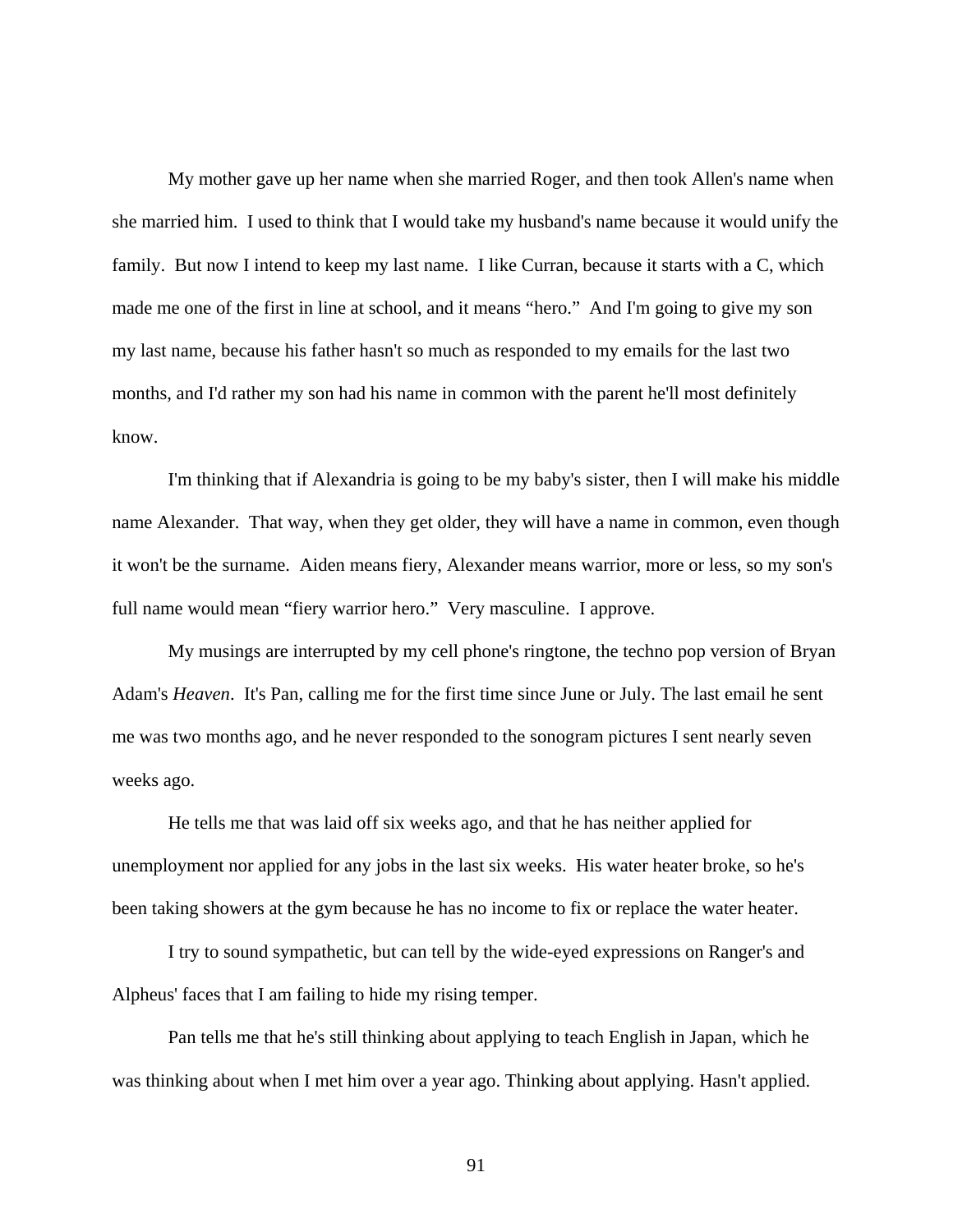And, six months later, he's still not sure if he wants to be a part of Aiden's life. To quote him directly, he says, "Sometimes I'm intrigued, sometimes I'm not."

I wanted to say, "You're 44 years old. Time to grow up!"

 But, hoping I can get through to him by appealing from his child's perspective, I say, "Well, no matter what you end up doing with your life, this baby is coming. It might be a few years before he understands that his father didn't want him, but when he does, that's really going to suck for him."

 "I don't know what I want," Pan says. "I'm still trying to figure out what I want to be, what I want to do with my life."

 I sigh, exasperated, and then say, "Well, I hope you figure it out soon. Thank you for calling me. Keep in touch. Gotta go." I hang up without waiting for him to say goodbye.

 Everyone I know is encouraging me to sue him for child support. The thing with child support is, if he's paying it, he has the right to see the child. There's really no part of me that wants him in Aiden's life at this point.

 I don't know if every woman would be as angry about his ambivalence as I am, or if the fact that my own dad, who adopted me rather than contributing to my genetic material, has only spoken to me once in the last six months, despite the fact that he lives fifteen minutes down the road. Sometimes I want to ask him why he bothers referring to me as his daughter on his Facebook posts, when he can never be bothered to so much as click "like" on one of my status updates.

 Then there's Ranger, who still avoids his daughter, though he has finally started making eye contact when he rocks her to sleep. I will never understand how a father, biological or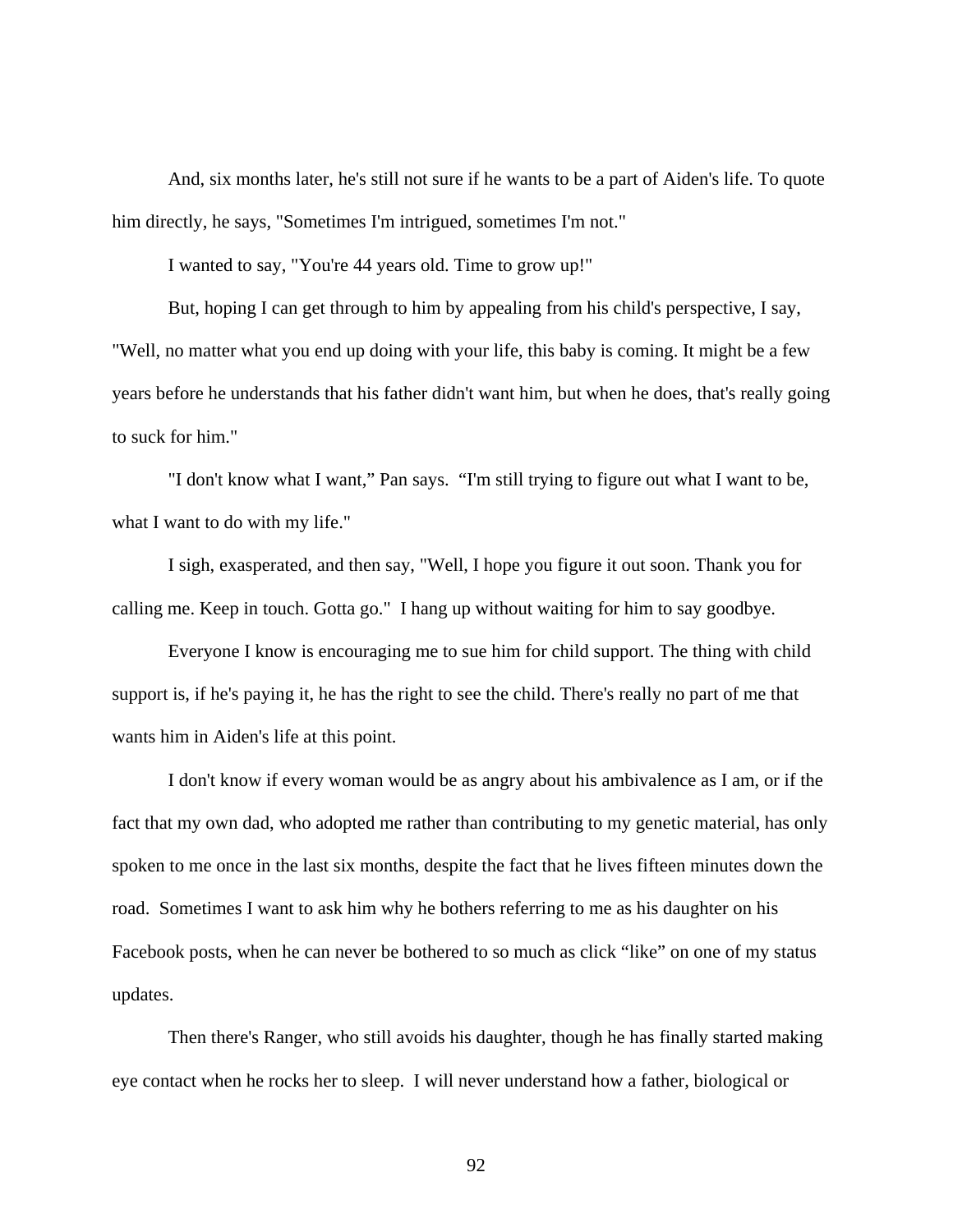adopted, can be ambivalent about spending time with his own child.

 I can't wrap my mind around the idea of not knowing whether you want a kid or not, when the kid already exists. It's one thing to be twenty, not expecting, and not know if you want to have kids. It's quite another thing to be any age and know a child is on the way, and not know whether you want this kid in your future.

 I want to tell Pan, "You do, or you don't. You see yourself as a parent, or you see yourself as a sperm donor. Pick one, dammit!

I want to say, "Because if I pick for you, it's going to be sperm donor.

 On a sunny mid-November afternoon, Dolphin hosts my baby shower at a mutual friend's house. In honor of my most prevalent craving, she serves a baked potato bar, with sour cream, butter, cheese, salsa, broccoli and cheddar soup, bacon, and onions for toppings. About ten friends attend, mostly high school friends, plus my sister and brother, Dolphin, Alpheus, Ranger, and I.

 Dad lives five minutes away, but he's off doing something with his relatively new wife. I've seen so little of him since he started dating her that it's easy to forget that they've been married for four or five years now.

 His absence hurts. As my only living parent, he should make an effort to communicate with me more often than once a year. On the other hand, he and I have nothing in common. I'm liberal; he's conservative. I believe people are more important than money; he believes money is what makes people important. I've been struggling to find peace, happiness even; his favorite pastime is to pick arguments, just because he likes to debate.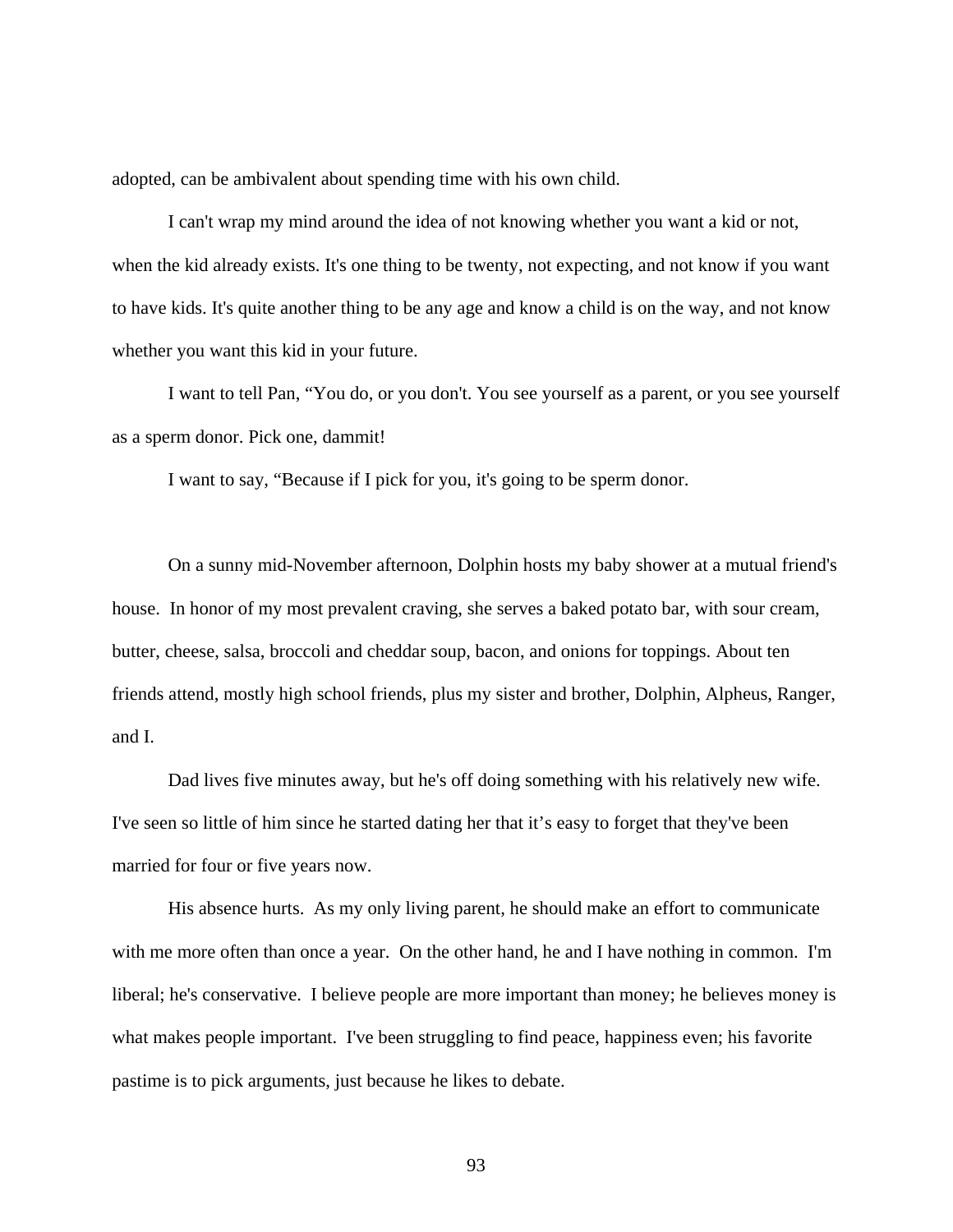But Rose and Junior are here, so at least I'll have some family in the pictures for Aiden's baby book.

 I start off the party by announcing my engagement, and showing off the ring that Ranger gave to me, a gold band with interlacing hearts framing a clear cubic zirconium. It had been his grandmother's engagement ring.

 After everyone pays homage to my ring and offers congratulations, we design our ultimate baked potatoes and scarf them down. Then we play a version of charades with a baby and birth theme, which leads to hysterical poses and noises, as engineers and business professionals try to act out such alien phrases as "preparing baby food," "washing cloth diapers," and "discovering the condom broke." I pull from the hat the easiest possible phrase for me to mime, which is good, because I suck at improvisational drama. I simply lie down on the floor, raise my legs in the air and spread them, then strain with a loud grunt. Every one shouts in unison, "Giving birth!"

 I have no intention of giving birth in that position, of course. In all my reading, I've learned that gravity is a birthing woman's friend, and lying on your back means pushing uphill, putting the full weight of the baby and uterus on the spine and tailbone, causing pain and prolonging labor. I'd rather squat, thanks.

 As the party winds down, Dolphin leads us in a procession to the front yard, where she stands me in the middle, surrounded by my loved ones as they take handfuls of blue and silver "It's a Boy" confetti.

 "Okay," Dolphin says. "We're going to throw this confetti at Ashley with our wishes for her and her baby. Who's first?"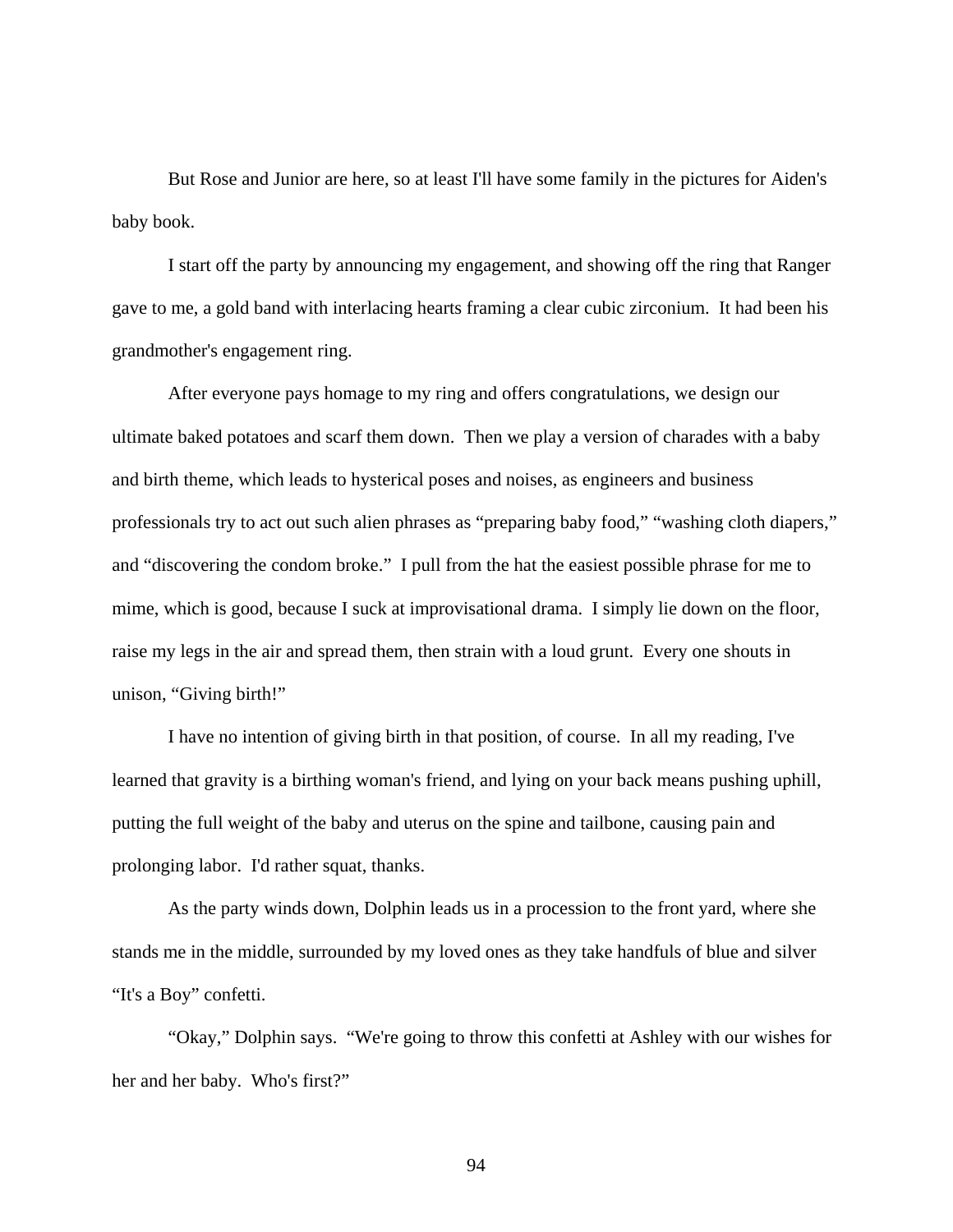"OH, ME! ME!" My brother shouts, throwing his handful, as if it were a baseball, directly at my head.

"Ow," I say, shaking confetti from my hair. "Thanks."

 The rest of my friends and family wish me health, happiness, and love as they gently toss the confetti in the air above my head.

 As blue and silver bits of metallic plastic sparkle in the late afternoon sun, I make my own wishes: that my son and I will have a painless and joyful birth experience; that I will be a loving, calm mother; that the Universe guide me to making the best possible decisions regarding mine and my son's health; and that I won't still be picking confetti out of my hair when I'm forty.

 Three days later, I'm still finding confetti in random places all over my body, but especially along my scalp. I pull a piece from my hairline above my left eye as I sit in Kelli's office for my prenatal appointment, waiting for the assistant midwife, Kristie, to finish drawing blood for some test or other, standard procedure.

 My baby is much more active than I expected he would be. Before I experienced pregnancy, I thought babies just occasionally kicked, and that it happened so rarely that it came as a joyful surprise every time. I was so wrong. Every time I roll over in bed, he kicks, squirms, and does a few somersaults for good measure.

I love feeling him move around. It's the best part of my day, every day.

 While I sit in her office, feeling my baby dance inside my tummy, Kelli is backpacking across the mountains of New Zealand, taking a rare and well-deserved vacation. I would love to be there with her, though from the trouble I had walking around the flat park that hosted the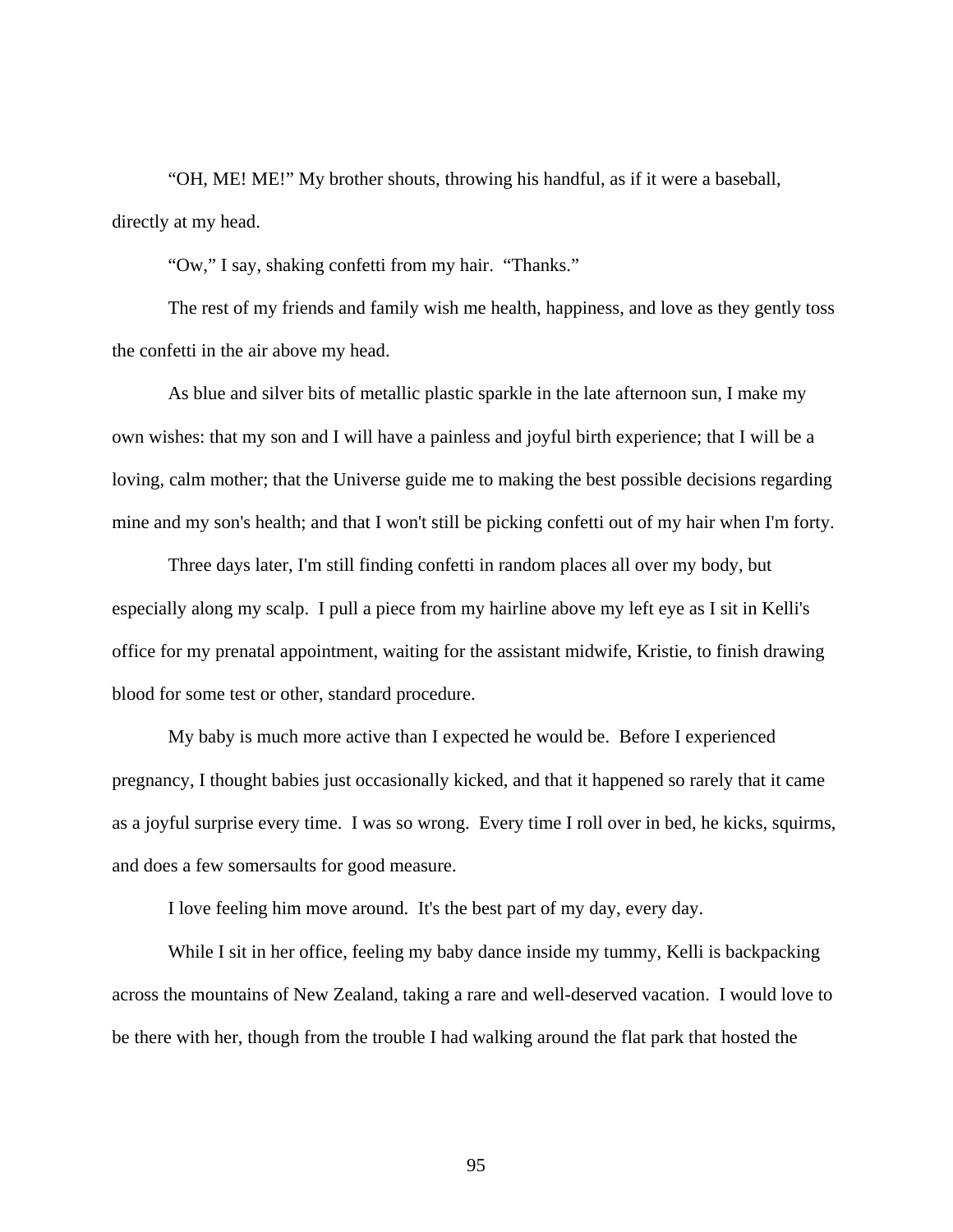Pagan gathering at the beginning of this month, I doubt I would have been able to travel more than a mile per day.

 I was fifteen the last time I went hiking in mountainous terrain, visiting Meemaw in Virginia. I told her I was going for a walk, and she told me to stay on the road, but I didn't listen. I just wanted to immerse myself in the woods for a little while, to have an adventure, so I gingerly made my way through a patch of briar, and stepped into the shade of trees older than my mother would have been.

 I didn't go there to think about my mother, but how could I not remember that the last time I'd seen those trees, she had hiked beside me. I didn't want to think about my mother just then, because it still hurt too much to remember that I would never see her again. I tried to distract myself from her memory by focusing on the sound of rushing water.

 I stepped carefully to the edge of the bank, looking down into the muddy river. Upstream I could see deep impressions in the clay and translated the hoof marks into a struggle of life and death between a family of deer and a raging torrent. I stepped a little closer to the edge, and fell through a tangle of weeds.

 I was not expecting to be enveloped in cold water, fully clothed, looking up at a patch of sky through towering trees. It took me a moment to realize that I should stand. I laughed at myself as I stood thigh deep in the churning water, too short to reach the top of the bank. I waded downstream, and then walked on top of rocks jutting from the water, looking for a way out.

 By the time I found a boulder stuck in the bank, I wished I had thought to bring food or at least potable water. I stepped from the rocks to an exposed root and used a low hanging branch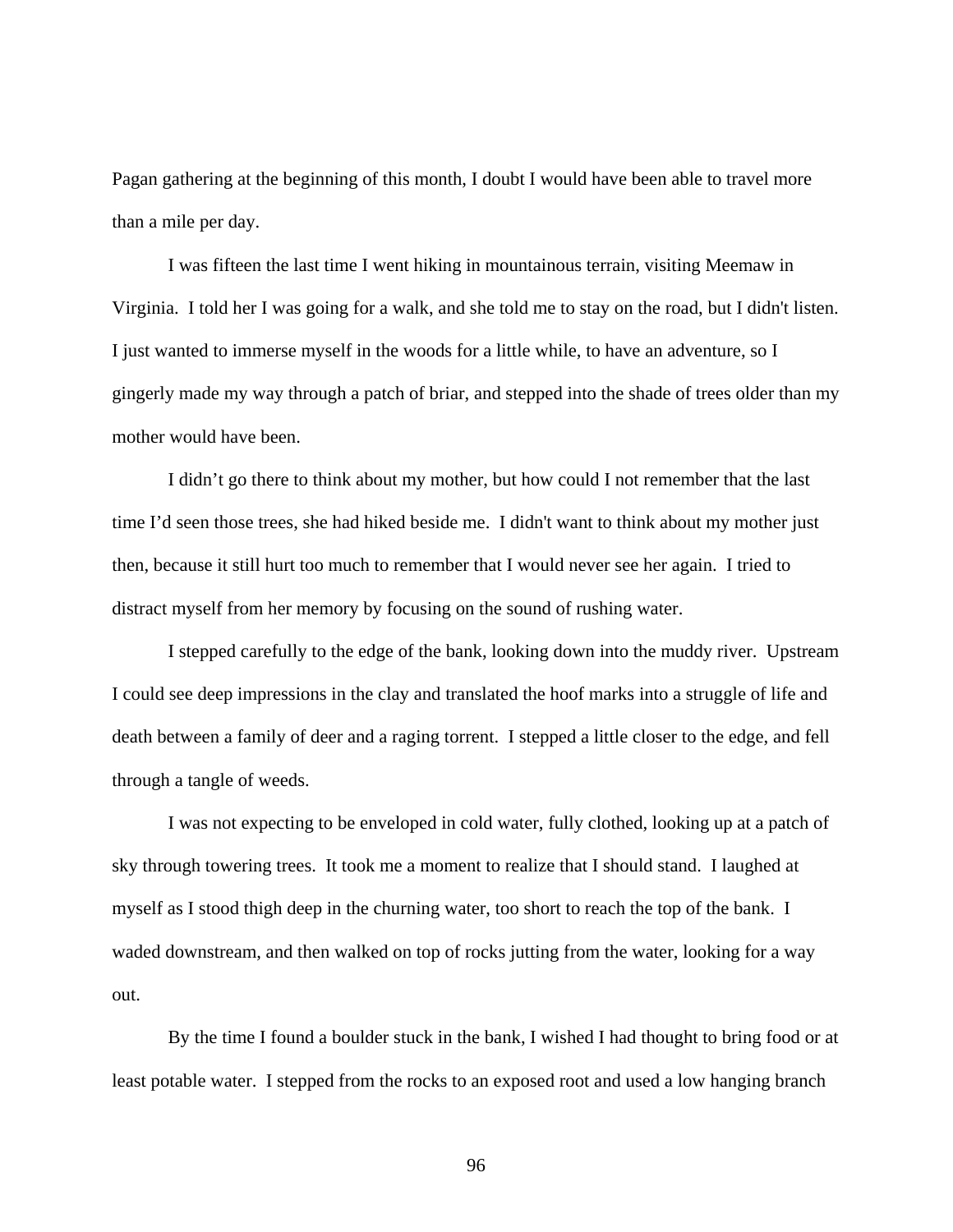of oak to balance myself while my other hand searched for grips in the stony face. It took forever to scale the ten or so feet to the top of the bank. As I finally pulled myself over the top, I rested on my back watching June bugs zoom through the air. I didn't feel ready to return to the house just yet, but I needed dry clothes and sustenance. I thought it'd be faster if I cut through the forest instead of looking for the tractor trail, and I set off in the direction I felt Meemaw's house should be. Many hours later, I found it, and I was never again allowed to walk on my own in Virginia.

 In Florida, I would never have felt able to hike so freely through the wilderness. Saw palmettos, with their sharp span of leaves and branches, form solid four-foot tall thickets that can go out in all directions for miles under the pine, oak, and palm trees of the southernmost mainland state. The woods behind the neighborhood in which I grew up, however, weren't wild enough to be impenetrable. By the bank of a retention lake, beneath the dangling branches of a willow tree, there was a circle of saw palmettos that I likened to a fairy ring. Sometimes I'd sit in it and read, feeling the circle would protect me. Once I went there to curl myself into fetal position and sob on the damp ground.

 I was ten, hot and sweaty from a long day of playing in the woods with my friends. Mom was standing at our mustard-yellow stove, chopping vegetables with a butcher knife. I wanted to ride my bike to the store to get some beef jerky, but Mom said no.

"Why not?" I whined.

"Because I said so," she said, without missing a beat.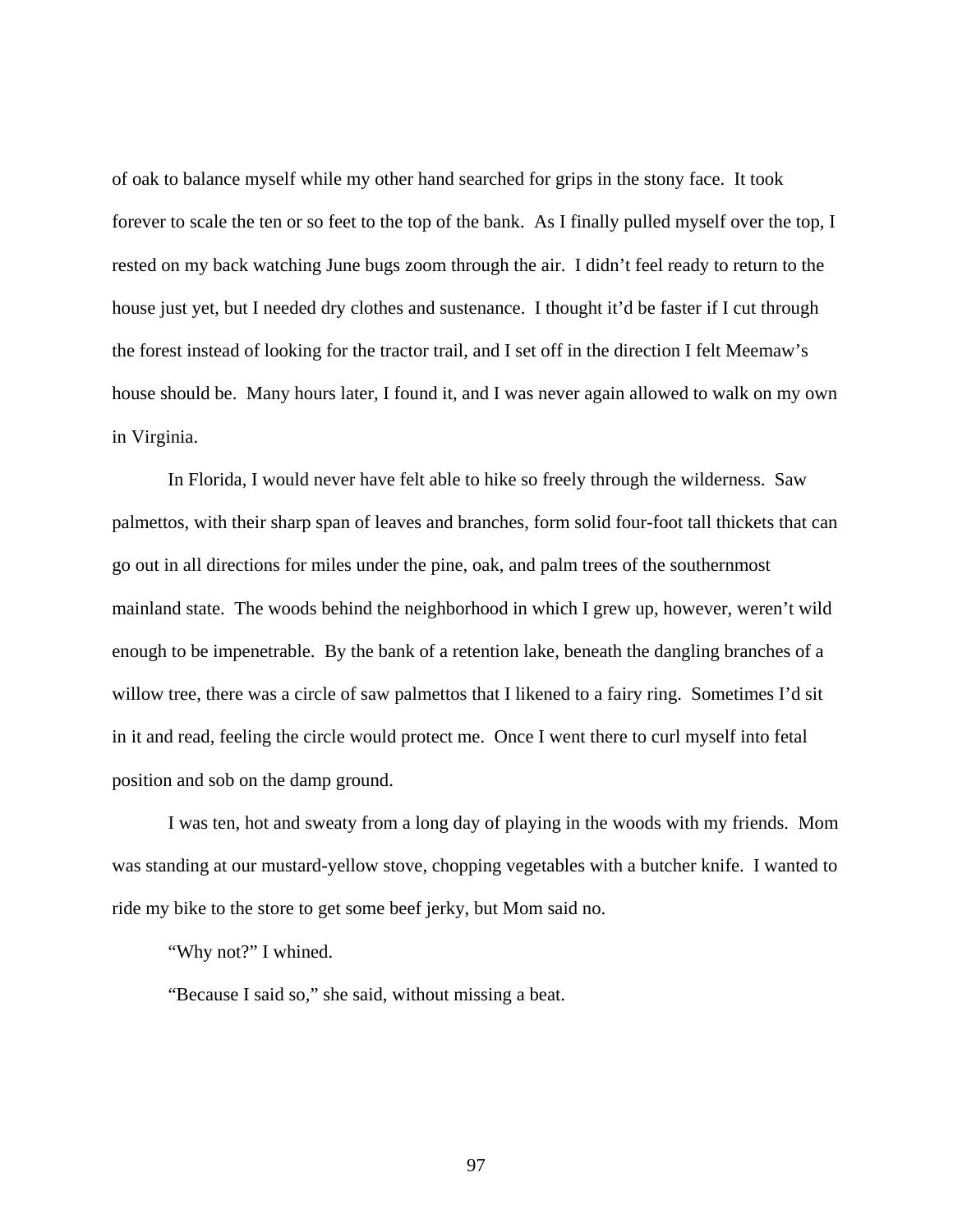"That's not a reason!" I stomped my foot, angry that Mom wouldn't let me go to the store to get my beef jerky, when earlier the same day she'd asked me to ride my bike to Hardees's to get her food her doctor and Dad said she wasn't supposed to eat.

"I said no!" Mom's shoulders tensed up, and the knife made a knocking noise on the plastic cutting board with every chop.

I felt the tingling on the back of my neck, that warning that Mom was shifting into monster mode. But I didn't care. I wanted beef jerky. "You let me go last time!" I shouted.

Mom whirled around, aiming the knife at my chest. "Goddammit, I said no!" she screamed. "When I say no, I mean no, you stupid bitch! Stupid fat ugly bitch! What the fuck is wrong with you? I'm the mother, not you! You do what I say!"

With every sentence she jabbed the knife toward me. I backed out of the kitchen as she crept toward me. When the tip of the knife pricked my chest, I turned and ran out the front door. I tripped over my bike, but didn't pause to check my skinned knee, because Mom was following me with the knife, still screaming, "Get your ass back in here! I'm talking to you, missy! Goddammit, I said – don't leave the fucking door open!"

I ran as fast as I could on my shaking legs, sobbing so hard I couldn't breathe. I knocked on my best friend's door. Her mother opened the door a crack, using her body to block my view of her living room. The last time I'd seen her, she'd caught me stealing two dollars from her coffee table. I hadn't been welcome in her house since. "What do you want?" she asked coldly.

I was sobbing so hard, I could barely speak. "My mom…attacked me…Please…help…" "I'm sure you deserved it," she snapped, closing the door.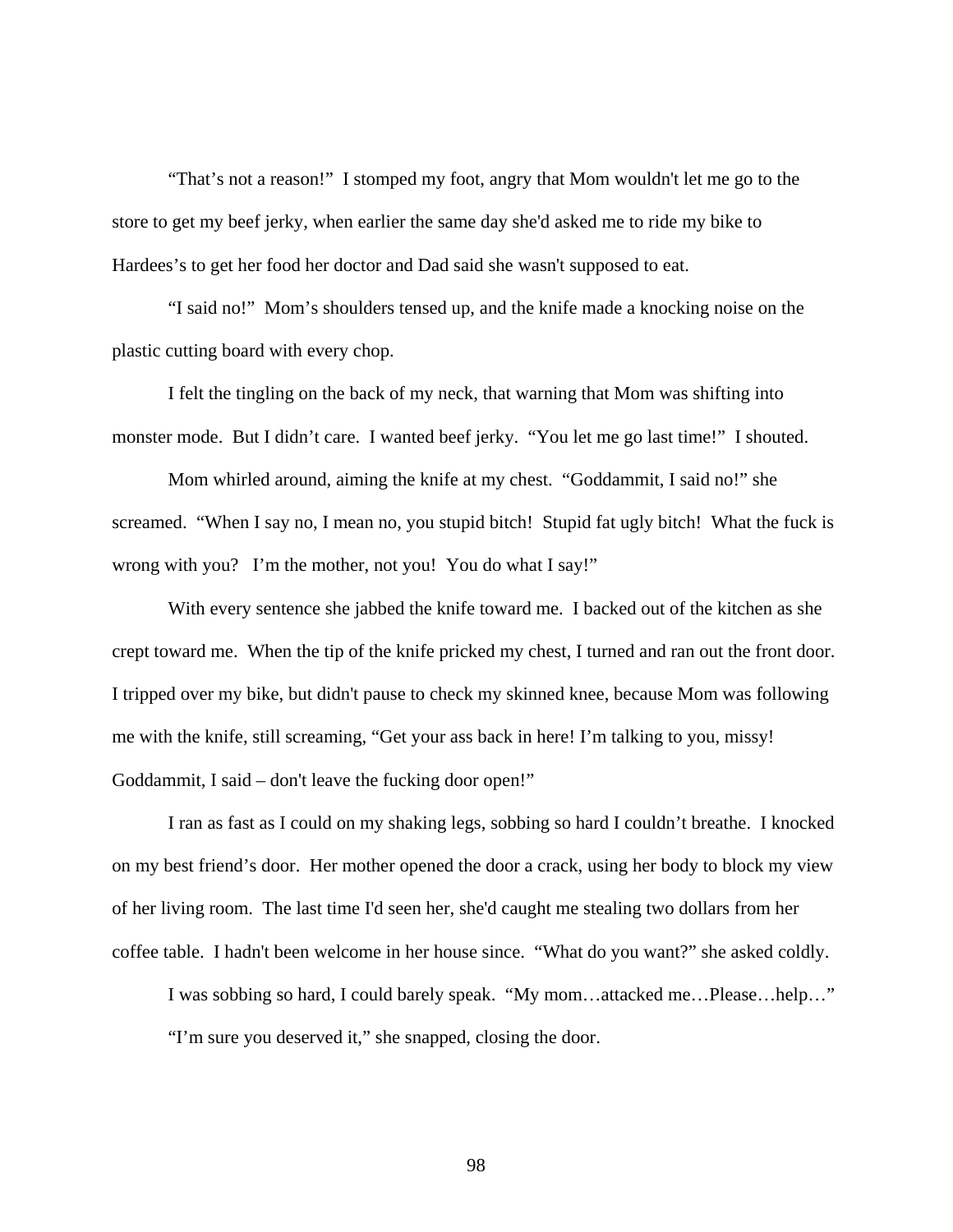"No!" I cried. I lifted my hand to knock again, but fell to my knees sobbing instead. "Please," I whispered.

 I got up and stumbled to the bank of the retention lake, beneath the boughs of a willow that cradled me in a maternal gesture of protection, and cried until I couldn't cry anymore.

 The memory of that afternoon has haunted me for seventeen years now. In the terror of the moment, I truly believed that my mother would kill me if I didn't get away. I'll never know if she really meant to stab me, or if she was just using the knife as a prop, adding power to her already intimidating bully routine.

However, what *she* thought she was going to do has no relevance in terms of my life. I believed that my own mother, the woman who was supposed to love me unconditionally, wanted me dead in that moment. Instead of bruising my heart with a relatively gentle strike of screaming insults at me, my mother dealt a shattering blow. In my mind, my *mother* hated me. I must truly be all the things she claimed. Stupid. Fat. Ugly. Worthless. Unlovable.

 Those assumptions were all emphasized by the callous disregard of my best friend's mother. The woman I am now would like to ask her what the hell she was thinking. A child knocked on her door, sobbing and begging for help, and did she try to calm the child down and find out what really happened? No, she shut the door in the child's face, but not before saying those disempowering words. *I'm sure you deserved it.* The only person that I trusted to help me told me that I deserved to be attacked.

 Seven years later, a man raped me, and I told myself that it wouldn't have happened if I hadn't been so stupid. Starting that year, I gained ten pounds a year, every year. I rarely bothered with make up or pretty clothes. I spent every cent I made on my friends, and always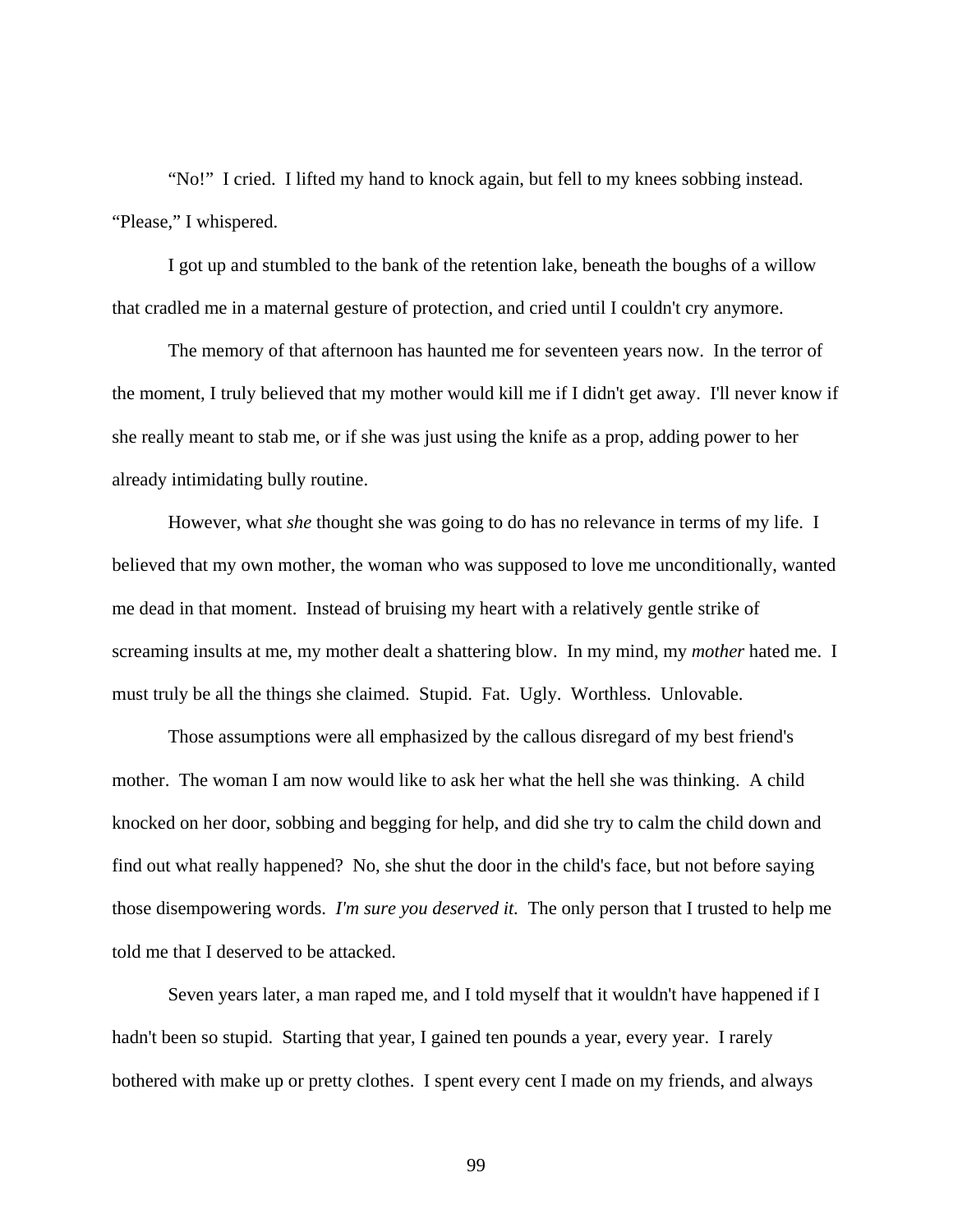put my own needs last. I gave myself to any man or woman who showed interest in me, and blamed myself when they dumped me weeks later.

 Two years after the first rape, I suffered the same crime three more times, and each time I was sure that I deserved it.

Is my mother to blame for every bad thing that has happened to me throughout my life?

 Of course not. As a child, the adults in my life were responsible for my well-being. But once I became an adult, it became my responsibility to find a way to heal myself. I knew there was something wrong with me, and I chose to wallow in misery rather than face my fears and seek help.

 Now, I'm taking back my personal power. I accept that my happiness is my responsibility, just as I accept that my child's health and happiness will be my responsibilities until he comes of age.

 As Ranger and I left Ruby Tuesday's the other night, where we'd had dinner with Dolphin, Aries, and Alpheus, I caught a glimpse of myself reflected in the dark window, and froze. I don't know how it happened, but all of a sudden, I finally looked pregnant. There was definitely a jumbo watermelon beneath my rolls of cushiness.

 I'm glad my sister and brother will be joining us at our place tonight for Thanksgiving dinner. The four of us used to gather at Dad's for Thanksgiving, but since he remarried, we rarely see him anymore, even on holidays. Over the last few years, Rose has hosted our family dinners. I'm happy to give her a break, and to have the opportunity to play hostess.

I am thankful for my healthy pregnancy, my supportive and loving friends. I am thankful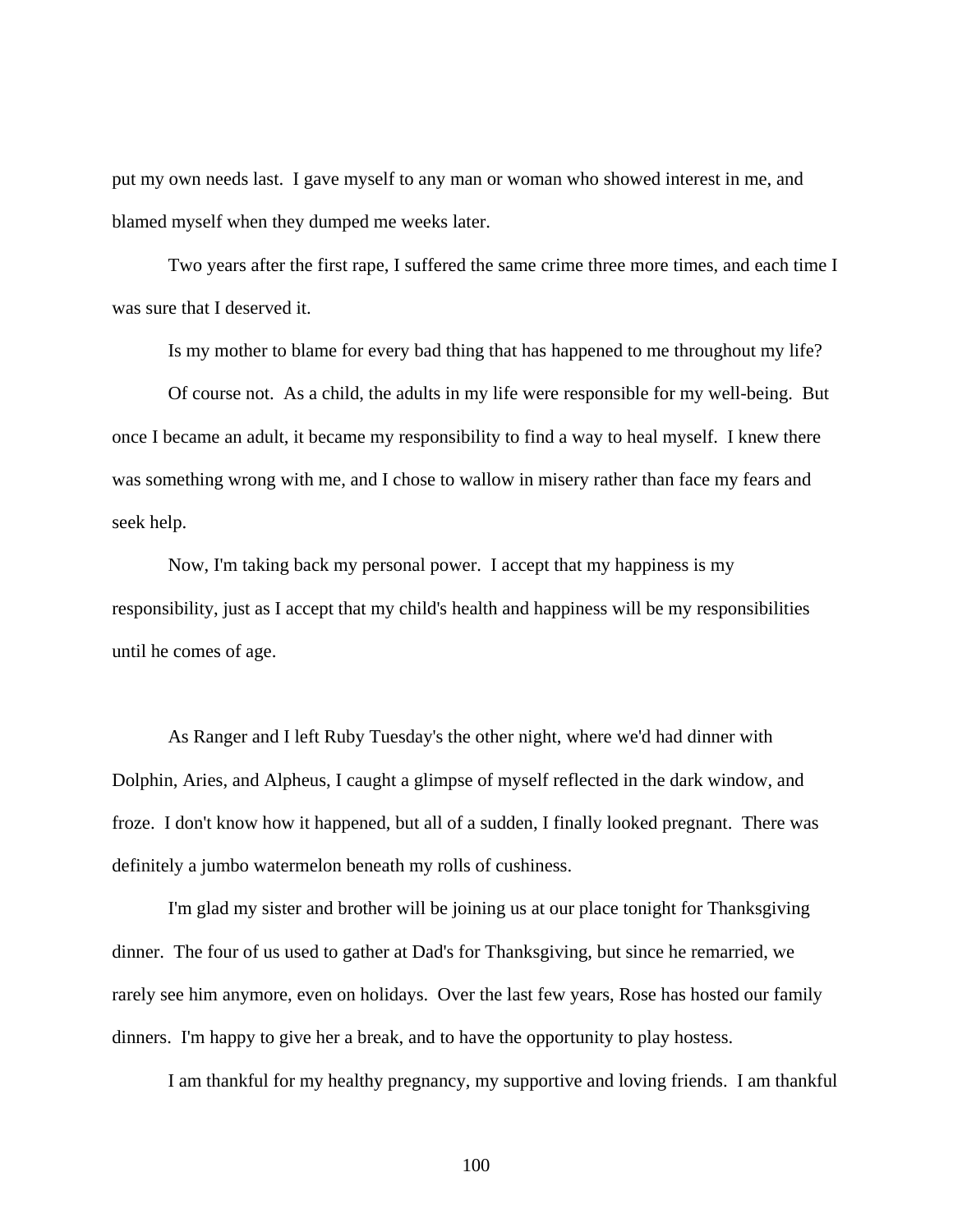for my fiancé, who just turned thirty yesterday and loved the card I made him, more of an illustrated pamphlet actually, with thirty paragraphs about why Ranger was wonderful. I'm grateful for living with him in a house where I can birth and raise my son. I give thanks for having enough to eat, for having a trusting and knowledgeable midwife, and for being so close to finally being a mother.

 To quote the popular personal-development guru, Louise Hay, "I am blessed beyond my fondest dreams."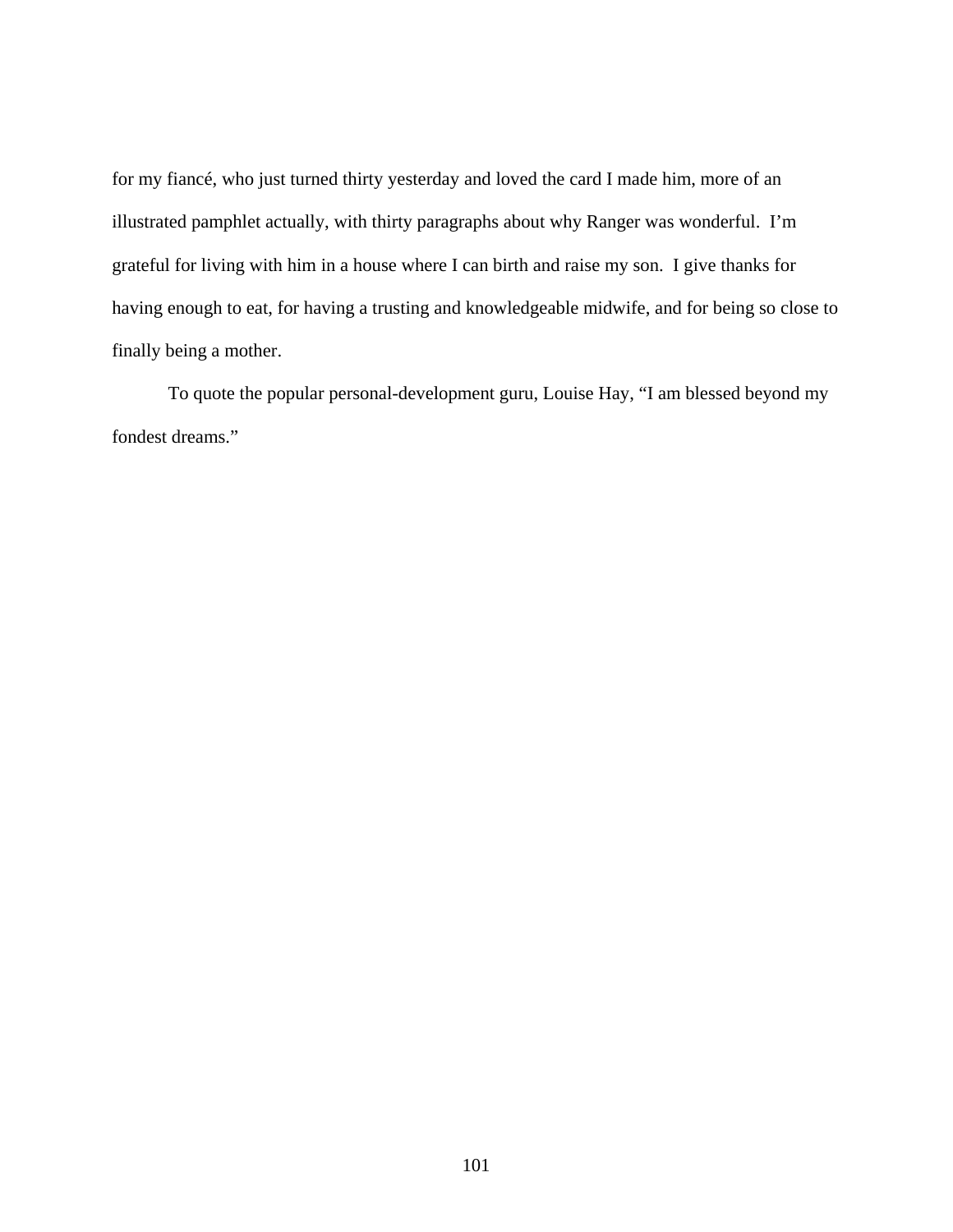## **DECEMBER**

 At my December prenatal visit with Kelli, I stare at the scale. 333 pounds. It's unbelievable. I never thought I would ever weigh so much. I've gained fifty pounds in the last six months.

Kelli is very kind about it, but I feel overwhelmed with shame, before that numb feeling I always get when I have to see my body, or go clothes shopping, kicks in. I remember changing my clothes in a shower stall in high school, putting on a new shirt with the old shirt still around my neck so that even I wouldn't have to see how fat I was. I'm three times that size now.

 I was so much smaller then. I just realized that I was only a size twelve the first time I was raped, and a size eighteen the second time. I never thought about it before, but now I wonder if I have gained ten pounds a year because I've been unconsciously trying to protect myself. Fat people are harder to kidnap; according to a popular bumper sticker. Maybe my subconscious thinks fat people are also harder to rape. Or that being fat would make me less desirable to rapists.

 I sought therapy for a few months after I cut myself, at Dolphin's insistence, and in one session, my therapist suggested that I was fat because I was trying to hide myself. I was so afraid that if people could see who I truly was beneath and behind all the extra pounds, that they would still reject me, still judge me unworthy of love.

 I eat for comfort, and usually go for chocolate, ice cream, cheese, and cookies when I'm stressed or depressed. Sometimes I eat to punish myself for being fat and ugly, by continuing to eat until my stomach hurts and even my esophagus is stuffed with food. I would probably be bulimic if I weren't so reluctant to vomit. I hate vomiting, though. It's terrifying for me to have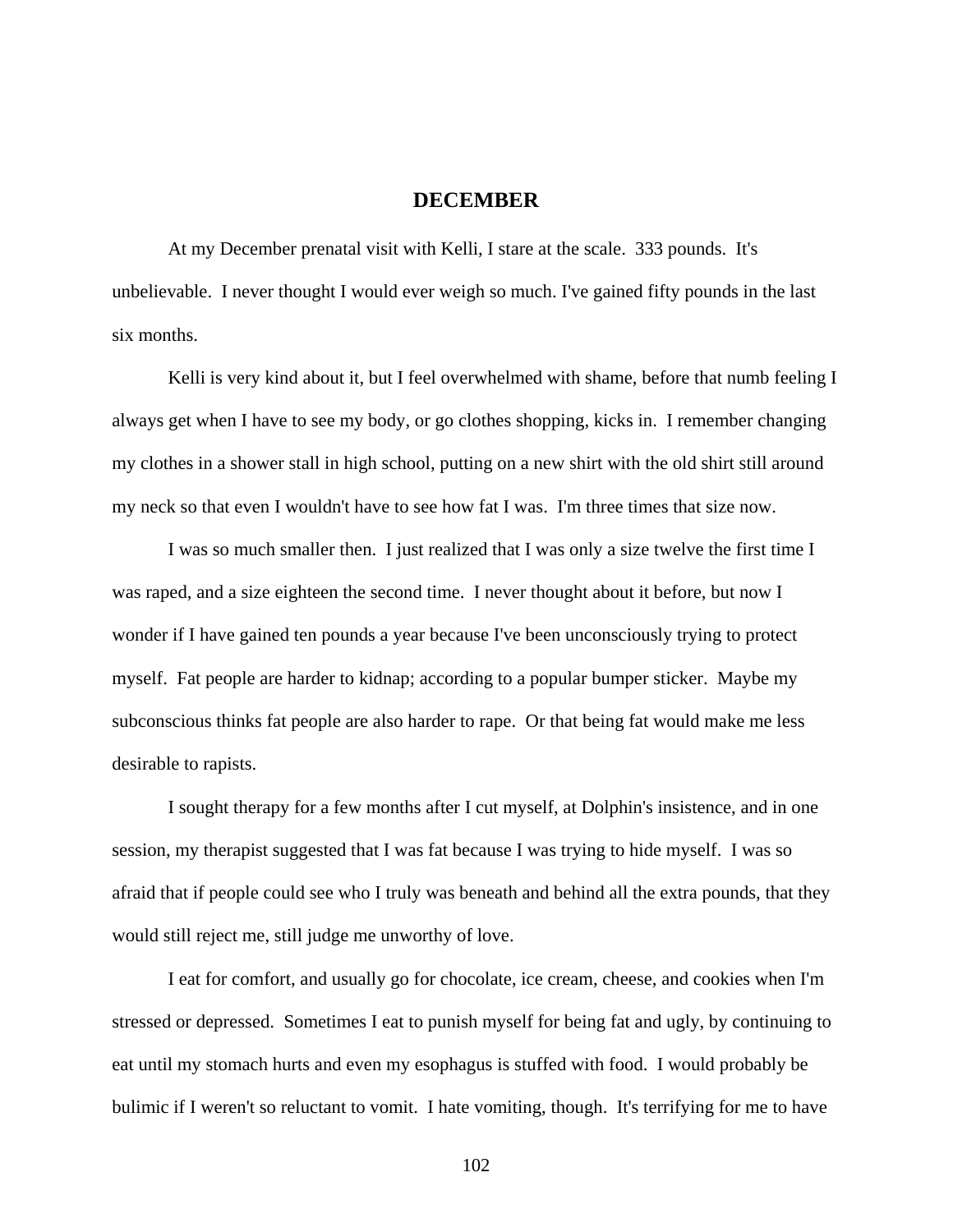my throat full of bile, unable to breath, while my stomach takes on a life of it's own, bucking like a bull at a rodeo trying to shake off a persistent rider.

 Perhaps another reason that I abuse myself with food is because my parents used food as a reward and deprivation as a punishment. When I pleased my parents by being quiet or getting good grades, I got a cookie. After screaming at me or beating me, Mom often gave me cake or ice cream as a way of apologizing. When I argued, or failed to do my chores, I was sent to bed without dinner. Instead of learning about how food fuels my body, I learned to use fuel to manipulate my emotions.

 Even after I learned about nutrition in my physical anthropology classes in college, and how poor nutrition shortens the human lifespan, even leaving its mark on our bones, I still didn't love myself enough to make healthy food choices.

 But I love my baby more than chocolate. I love him more than baked potatoes, more than pizza and ice cream, more than mountain dew, cheese, or cookies. I don't want him to have the same struggles with food and weight that I do, so I need to eat and drink the way I want him to, with frequent small meals packed with nutrition, and lots of water.

 "The results of your blood sugar test came back," Kelli says, while noting my weight on my chart. "It looks like you are prediabetic. We have to take care of this, now, or your son could gain too much weight before birth, and worse, once the umbilical cord is cut, his blood sugar level could suddenly drop dangerously low, sending him into seizures, a coma, or even killing him."

 I stare at Kelli in horror, my throat tightening and my arms instinctively wrapping around my tummy.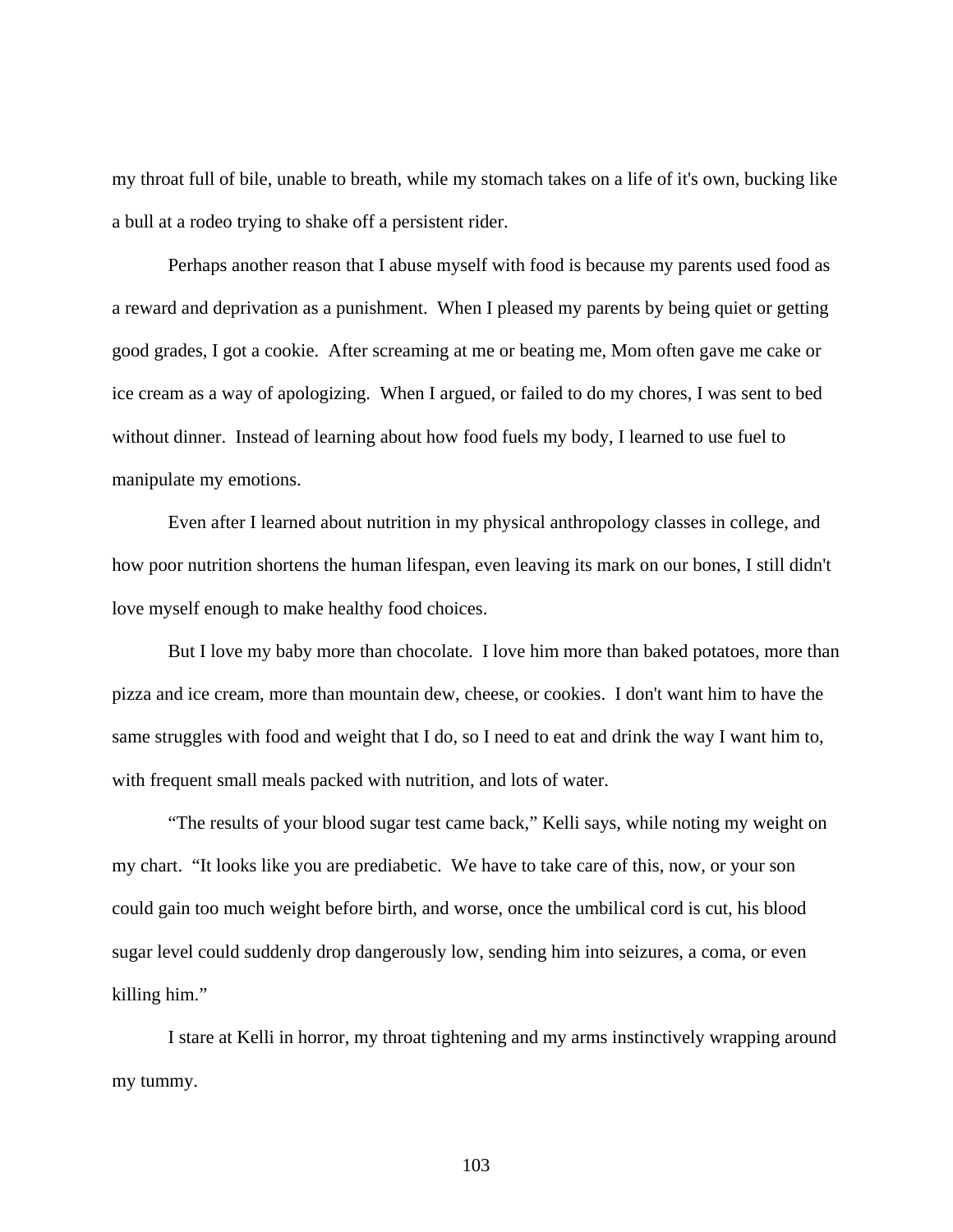Kelli puts down the clipboard and looks me in the eyes. "If you can't keep your blood sugar levels below 140 throughout the day and below 100 when you first wake up, you'll become a level three risk, and I'll have to refer you to a hospital for your birth."

 I shake my head. "That's not going to happen. Tell me what's safe to eat. What should I avoid like the plague? Tell me what I need to do to make sure my son and I stay healthy."

 Kelli reaches into a drawer next her, then hands me a black zippered pouch. Inside, I find a blood sugar monitor, a device for pricking fingers, a vial of lancets for the pricker, and a vial of test strips for the monitor. "Use this every morning," she says. "Before you eat or drink, test your basal blood sugar level, and write it down in a food journal. It should be below 100. If it's not, have dinner earlier, and don't have any evening snacks or sugary drinks, including milk or juice."

I nod, writing down everything she says in a notebook that I always carry on me.

 Kelli gestures for me to sit on the little day bed in her office, and sits herself on a footstool within reach of me. "An hour after each meal, test your blood sugar again, at least three meals a day. Those values should be below  $140 - at 140$ , your blood sugar level starts damaging your organs. Write those values in your food journal. All day, write down every single bit you have to eat or drink."

 She tells me that I can't eat sugar in any form, including white flour, white rice, white potatoes, dairy, or cooked carrots. I can and should eat whole grains, fruit in moderation, vegetables to my heart's content, beans, nuts, seeds, and lean meats. She illustrates a balanced diet for me by telling me to visualize a plate. Half of it should be covered by vegetables and some fruit, a quarter should be whole grains, and a quarter should be a lean protein.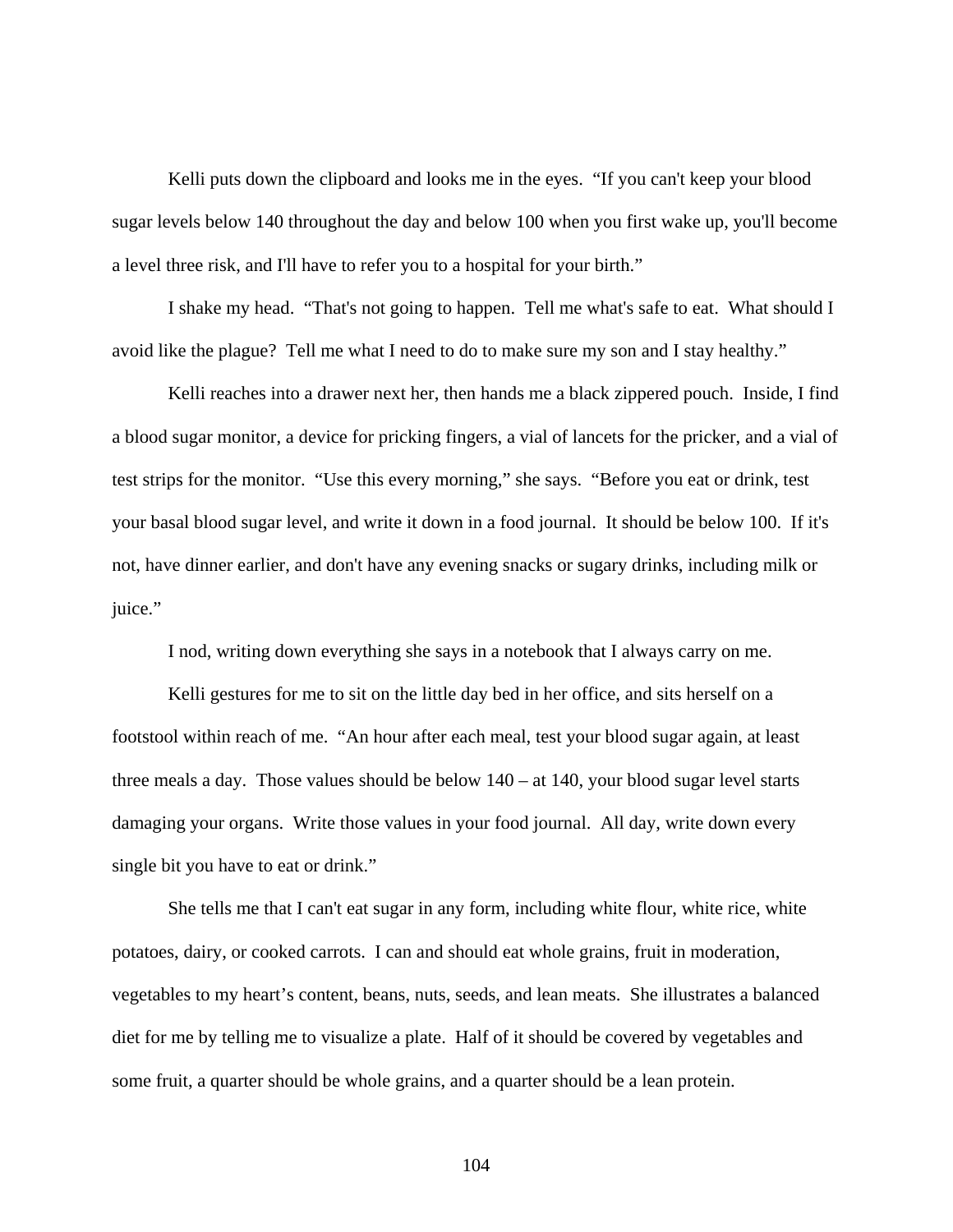Kelli says that walking for twenty minutes a day will not only lower my blood sugar, but can shave hours off my labor. I decide that I'm going to walk every morning after breakfast, and record my exercise in my food journal, too.

 I leave her office feeling scared and down on my self for my weight gain, but at the same time, I feel excited. I have always wanted to eat better and lose weight, but I lacked knowledge and motivation. Kelli gave me the knowledge, my son is my motivation, and the blood sugar monitor will give me immediate, quantifiable results. It's like performing a scientific experiment on myself. I hypothesize that I will lose weight, learn a lot about how my body works, and that I will give birth to my son happily and healthily at home.

 I'm almost more afraid of the possibility of having to go to a hospital than I am of accidentally killing my baby by eating the wrong foods, and I feel terrible about it. But I think I may have a phobia of hospitals stemming from the December of 1993, when my mother went to the hospital with a nosebleed, returning weeks later too weak to get out of bed.

 Those were my mother's last days. We had just moved into a new house, a strange house, cold and tense but full of people. What was once a garage became our den. One side of the den opened to our kitchen, where my sister, brother, cousins, and I could see Meemaw and various aunts and uncles murmur among themselves while pouring themselves coffee, or booze.

 I was twelve, my sister was nine, our brother was seven, and all we wanted to do with our winter vacation was watch cartoons and eat. We'd literally just moved in, having just said our goodbyes to our friends, who we didn't expect to ever see again, and move across the city to a different school district, where we'd be the new kids, and have to make friends all over again. We didn't understand, or refused to accept, the fact that Mom was dying.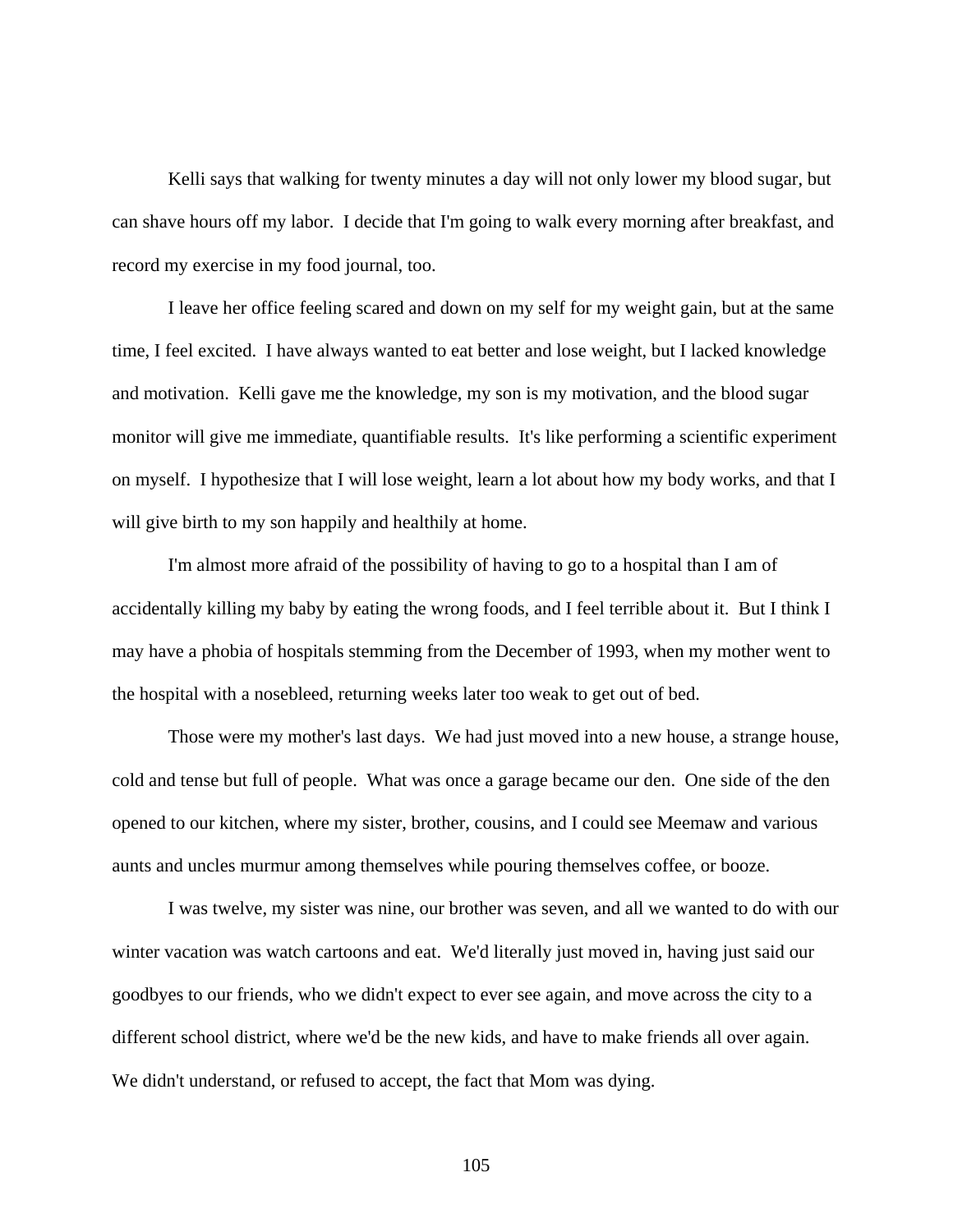From the kitchen, I could see Mom lying on a queen size bed in the living room, Dad by her side. Our *butsudan*, a large rosewood cabinet that Mom had custom built by a friend to hold our *gohonzon*, prayer books, beads, and stools, stood open at the end of the room where Mom could see it. The *gohonzon*, a small rectangle of rice paper covered with sacred writing in ancient Japanese, hung in the center of the open *butsudan*. It seemed to grow and shrink as the chanting of Mom's friends filled the room. "*Nam-myoho-renge-kyo*," they chanted, for hours, filling the room with a rhythmic pulse.

 In front of the Butsudan stood our altar, a small wooden table decorated with fresh cut greens from our bushes on either side of the incense burner, white pillar candles behind the greens, fresh fruit in the offering bowl in the center, and a large bowl-shaped bell on the floor next to the right leg of the table, to be rung as a signal to the chanters of the beginning and ending of prayer sessions.

 Mom's and Dad's families were rural Southerners, and Christian. I overheard them talking to each other about the Buddhists, making fun of them for being different, as I slowly approached Mom, forced a smile, and asked her how she felt.

 Mom looked at me and tried to smile. The left side of her body was paralyzed, including her face, so the left half of her mouth always frowned and her left eye was always wide open unless she reached up to pull her eyelid down with her hand. Her eyes were jaundiced, the yellow even more pronounced by the deep purple rings around them. I stared at the floor and asked if I could get her anything. "A popsicle," she whispered, and I hurried back to the kitchen to pull one out of the freezer. I unwrapped a pale yellow pineapple twin stick, and held it to her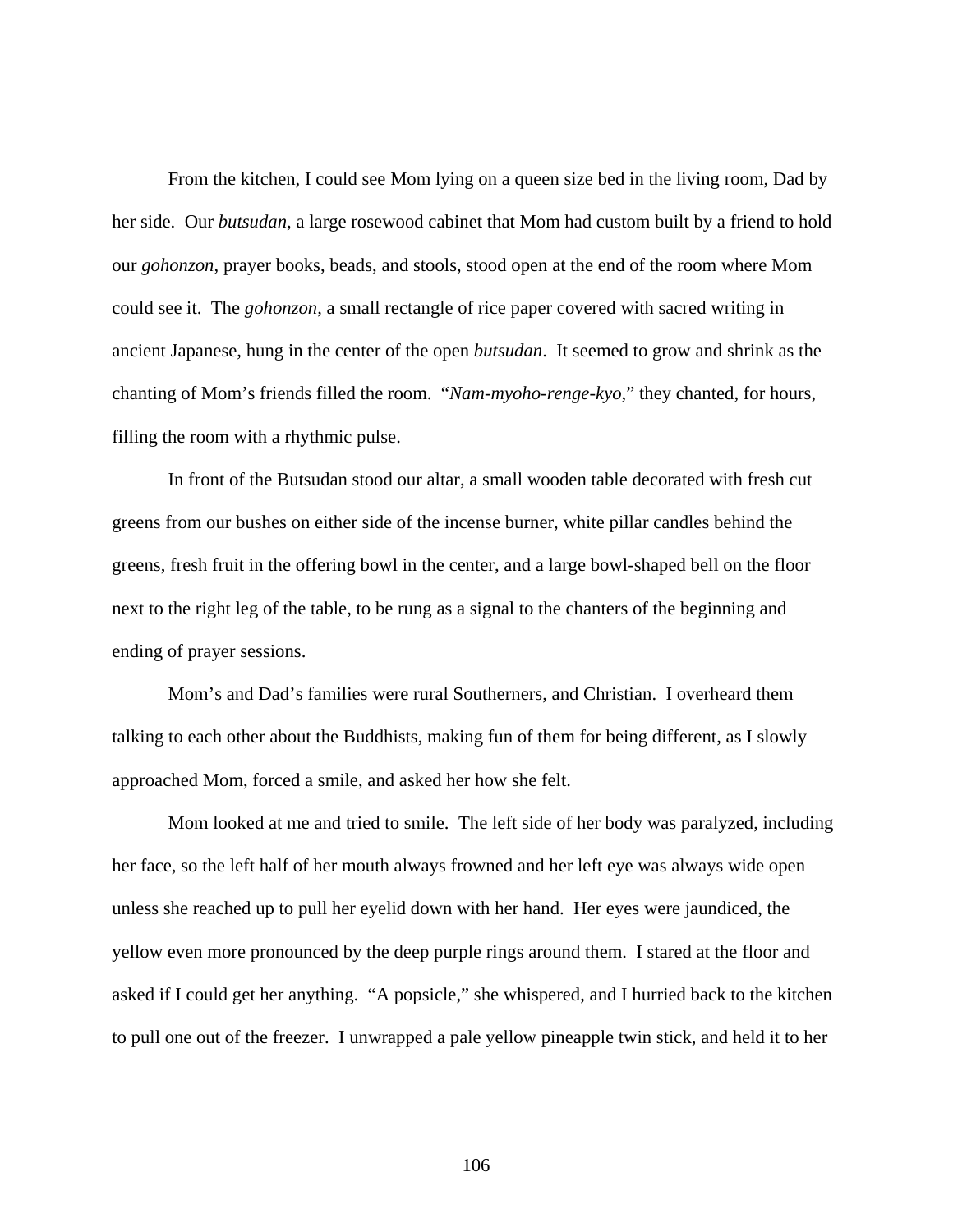mouth. I saw her teeth, black with dried blood, as she tried to nibble off a piece of the frozen sweet.

 "Here, Sue," Dad said, taking the Popsicle from me and breaking it in the middle, sending me to put the other half back in the freezer. I came back and watched Dad feeding Mom, watched her reach for the syrupy ice with her lips. I didn't know what I was supposed to do, so I just stood their, begging with my eyes for direction.

 A couple of weeks prior, Dad had taken the three of us to see Mom while she was still in the hospital. The doctors wouldn't let my sister and brother into her room, and only allowed me after Dad argued for a while. I didn't understand why they didn't want us to see her, or why Mom had been in the hospital so long. She'd been in and out of hospitals as long as I could remember, but this time they didn't want her to leave. When they finally let me in the room, I barely recognized the thing lying in the hospital bed as my mother. Her belly was so bloated she looked ten-months pregnant, but I could see the shape of her bones through her green-tinged skin. There were tubes and needles sticking from her nose and veins, scary medical equipment everywhere. I kept edging toward the door.

 Mom didn't want them keeping her alive with machines. She came home to our new house, which she chose for us in the week before she went to the hospital, because we all wanted our own bedrooms, and a swimming pool, and because it was in the same neighborhood where one of her best friends lived. Dad bought a new bed for her, because the water bed they'd slept in for years was too awkward for the living room and too difficult for her to get out of.

 That was when all the people came: Dad's Mom, Dad's older sister and two younger brothers and their families, Mom's Mom, Mom's three younger sisters and three of her four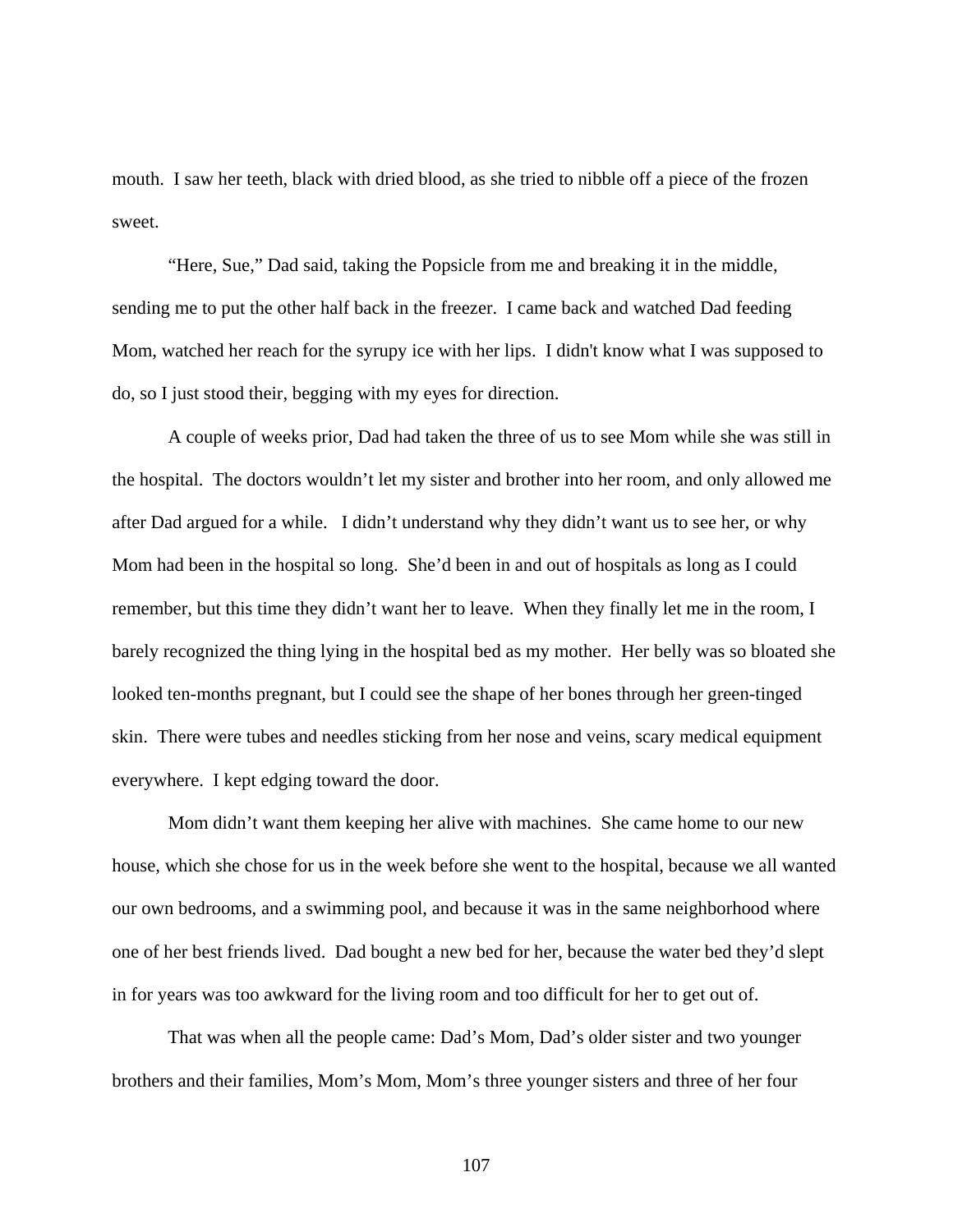younger brothers and their families, and a dozen or so of Mom's friends. Our cousins ran around, screaming, fighting, and playing while their parents stood around talking, arguing, and joking. Mom's friends and Dad were constantly chanting to our Gohonzon, and Mom joined them when she could. There was a constant buzzing in the house that got louder and louder over the days, like an extended drum roll leading to its big cymbalic finale.

 My mother made a sound, like a choked-off sob, for a reason not apparent to me, and she turned her head away from the barely nibbled Popsicle. Dad gave me the rest of it, and I returned it to the freezer, and then asked if I could go play. Dad told me I could, waving me away, and I hurried outside.

 Not much in the mood for playing, I wandered around the new neighborhood, which was huge compared to the old one. There were houses everywhere, but no woods to hide in, no trees the right size for climbing, no familiar faces. I returned to the house after a few minutes and hurried to my bedroom, hoping people would forget I was there so I could just be alone for a while. I played Tetris on my brother's Gameboy until they called me out for dinner, and then retreated to my room as quickly as I could after eating.

 Around eleven that night, Dad knocked softly on my door. "Ashley, your Mom is out of medicine. I have to go find her some more. I need you to stay out here with her."

 I crept quietly from my room to sit by her feet, not turning on the lights, but taking solace in the dark. I watched her lying there, too tired to move, or maybe frozen with pain. Long moments passed in silence.

 When Mom called my name, her voice was so weak I could barely hear her. I thought I could just help her to the bathroom and she could take it from there, but she couldn't even sit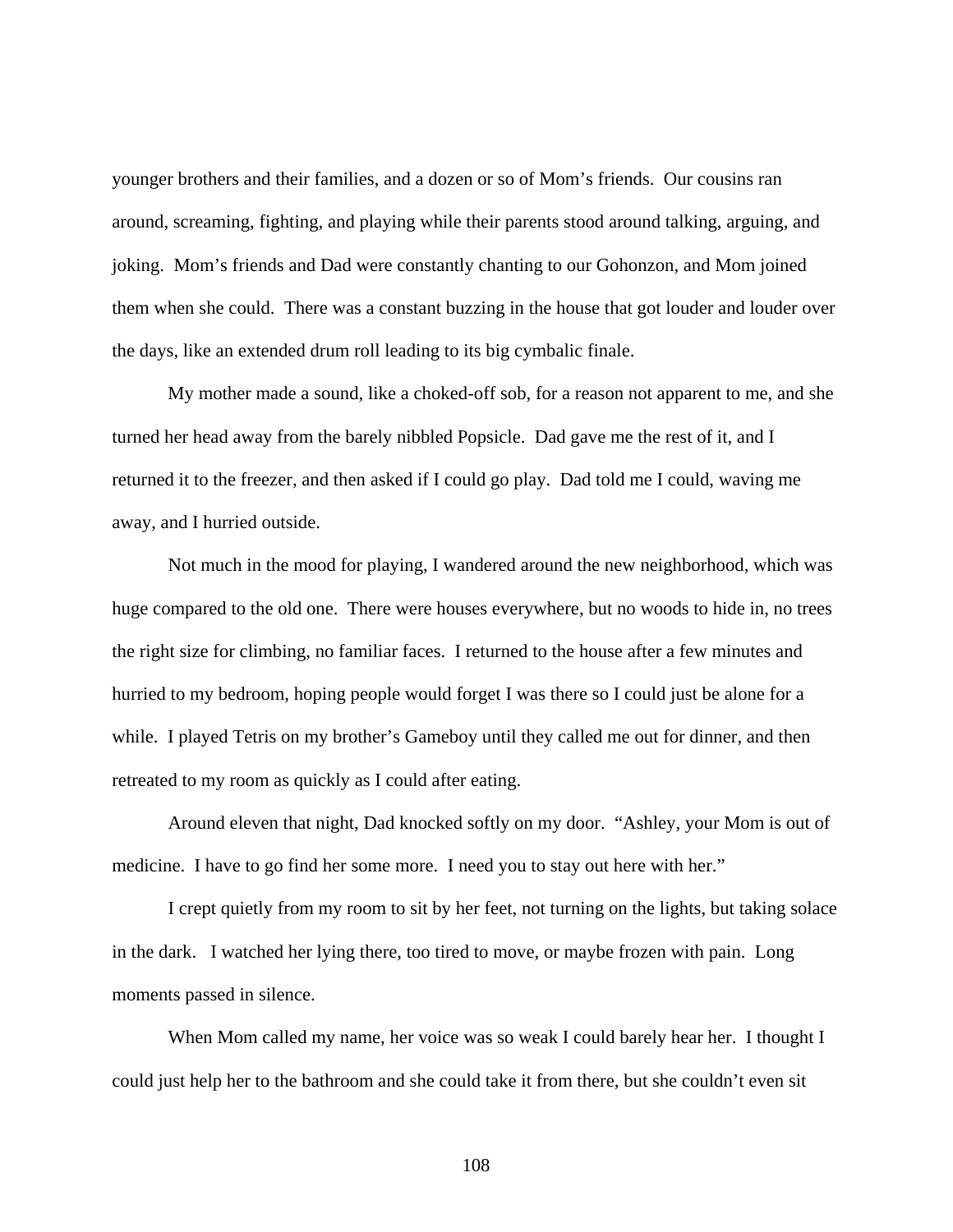herself up. I lifted her onto the portable toilet by her bed, and looked everywhere but at her as she defecated. I couldn't bring myself to wipe her properly when she finished; I was too disgusted and I hated myself for feeling that way. But the whole time I could only think that she was the mother; she should have been taking care of me.

 As I helped Mom climb back in bed, she said "ow," but I didn't know why. She began to cry, and I felt horrible. "I'm so sorry," she whispered. "You shouldn't have to see this. You shouldn't have to do this. I'm so sorry."

 I was even gladder for the darkness, so she couldn't see my tears. I told her not to be sorry, that it wasn't her fault. When Dad got back I returned to bed, forcing myself to feel nothing, to think nothing, and lay awake for hours.

 It was not quite two days after my twelfth Christmas when I woke to a soft masculine voice calling my name. Moonlight slipped through the closed blinds of the windows at the head and the side of my bed, casting my dresser, computer monitor, and closet in a ghostly glow. The only other light in the room came from the blaring red of my digital alarm clock, on the stand next to my head. 3:45 a.m.

 My door opened, revealing the outline of my dad, his face hidden in shadow. "Get up, Ashley," he murmured. "Your mother just passed. You're going to Dorothy's. Get up, while I wake your sister."

 He closed the door and I stared at it, listening to his soft call to my sister, the sound of her door opening. Get up, he'd said, so I lifted off my comforter with heavy limbs and forced myself to sit up, staring at the door as if it could answer my questions.

Mom was dead?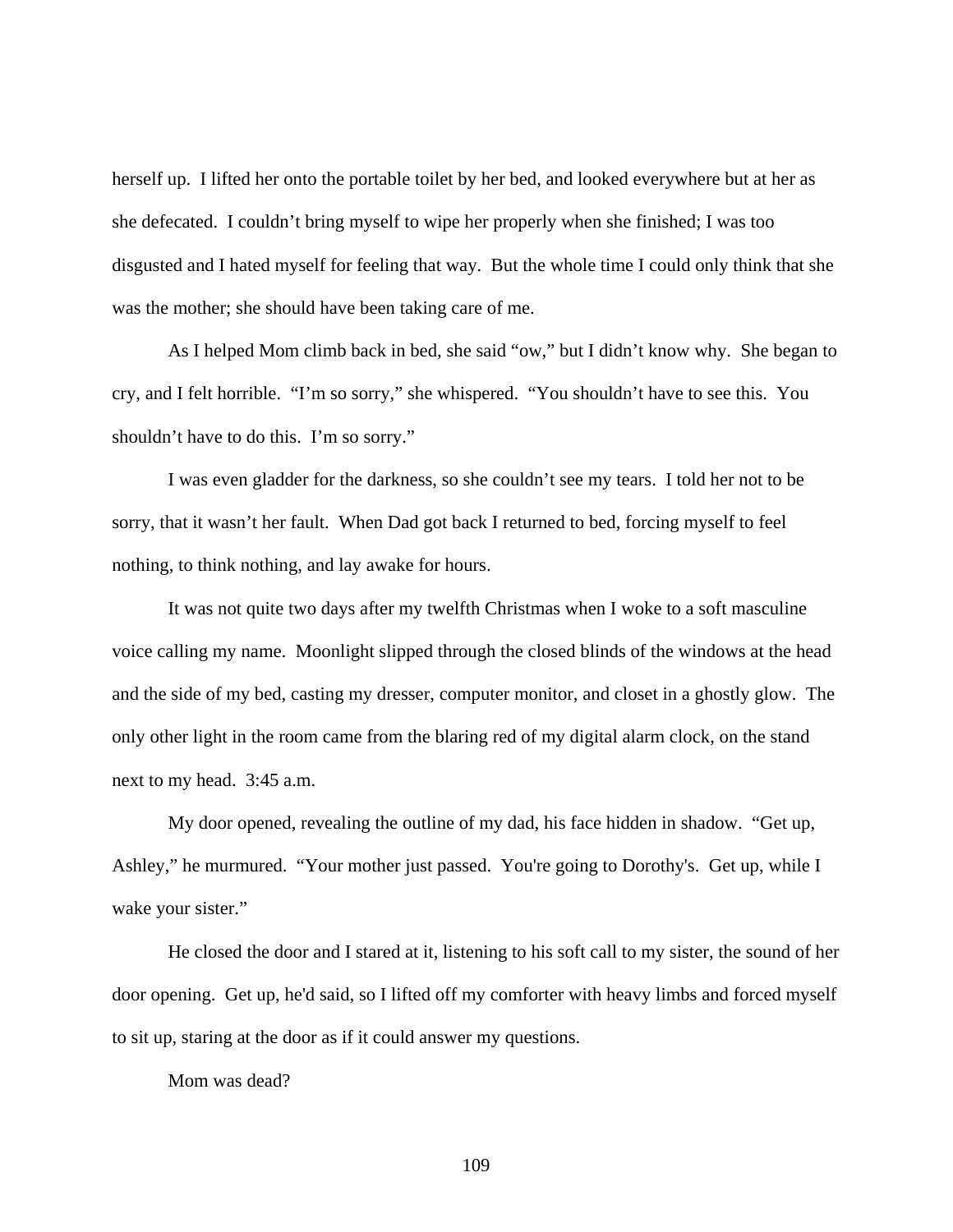Impossible.

She always got better.

 My door opened again, and Dad told me to follow him. I stumbled into the hallway, next to my nine-year-old sister, the stress blisters on her lips accentuated by her sleep-puffy face. Dad rushed us down the dark hallway and through the living room. I craned my neck, looking for the bed Mom had been lying on when last I saw her. The bed was there, but I couldn't see Mom. I couldn't see the dark outline of her body. I couldn't even see the mass of blankets she'd needed to keep warm.

 There were people there, standing by the windows, by the wall in the dining room. I could hear them breathing, soft murmurs, maybe of comfort. But the only person I could see was Dad, as he rushed us outside, into a friend's car, where we silently joined our seven-year-old brother.

Nearly a decade later, Dad would tell me that Junior woke up just before Mom died, that my little brother had gone to her. I felt like a horrible daughter because my brother sensed Mom's impending death when I did not. But now I think that maybe Junior woke up because, of the three of us, he had the strongest emotional bond to her. He was always her baby. She never abused him, either physically or verbally. The one time Meemaw had dared spank him for mouthing off, on a visit to Virginia two years prior, Mom had been angrier that I'd ever seen her. If she'd been chopping vegetables, she probably would have chased her mother out of her own house at knifepoint.

 I loved my mother, but I never felt certain that she loved me. I didn't feel connected to her; rather, I kept the pieces of my heart behind the strongest fortress I could build, rarely feeling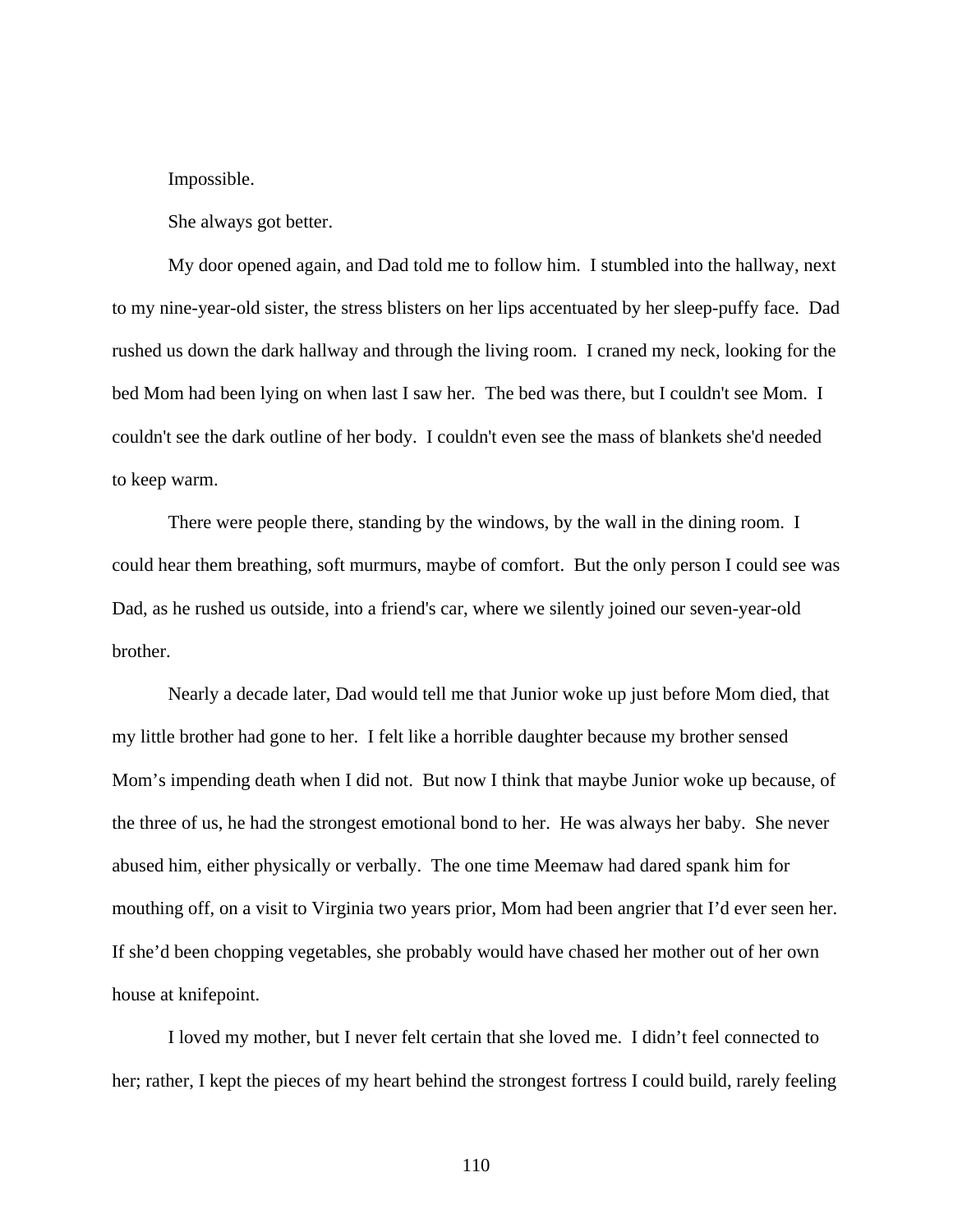safe enough to open up. I wanted to know she loved me; I wanted to have such a strong bond with her that I would always feel her love, even after her death. In the last few months of her life, we started building that bond in the time we spent alone together, talking over bowls of ice cream, singing in the car, watching *Wheel of Fortune* and *The Smurfs* on TV. But she died too soon.

As Dad rushed my body through the living room, my heart searched the darkness for a glimpse of the woman that had been the center of my universe. Ever since that moment, I've been searching for my mother; in the faces, voices, and stories of her surviving relatives; in a green river stone I found in Japan; in a glowing moonstone pendulum dancing in my hands in the light of the full moon.

 I woke up this morning determined to make some changes so I can get my life together before my baby arrives and changes it all over again. Last night my moodiness peeked with me unable to fall asleep for six hours, and sobbing for half an hour, out of jealousy over Ranger's addiction to that stupid online fantasy game. He started playing it again a week ago, despite my warnings that he'd get sucked back in, and oh look, it's the first thing he checks every morning and the last thing he does before bed again.

 I don't know if I can keep myself from getting so angry and mopey like that again, but I can at least try. So when I woke up this morning thinking, "Damn, I'm so sick of peeing," I decided to start thinking, "Yay, I get to enjoy the sensation of relieving a full bladder!" instead. We'll see how well that works.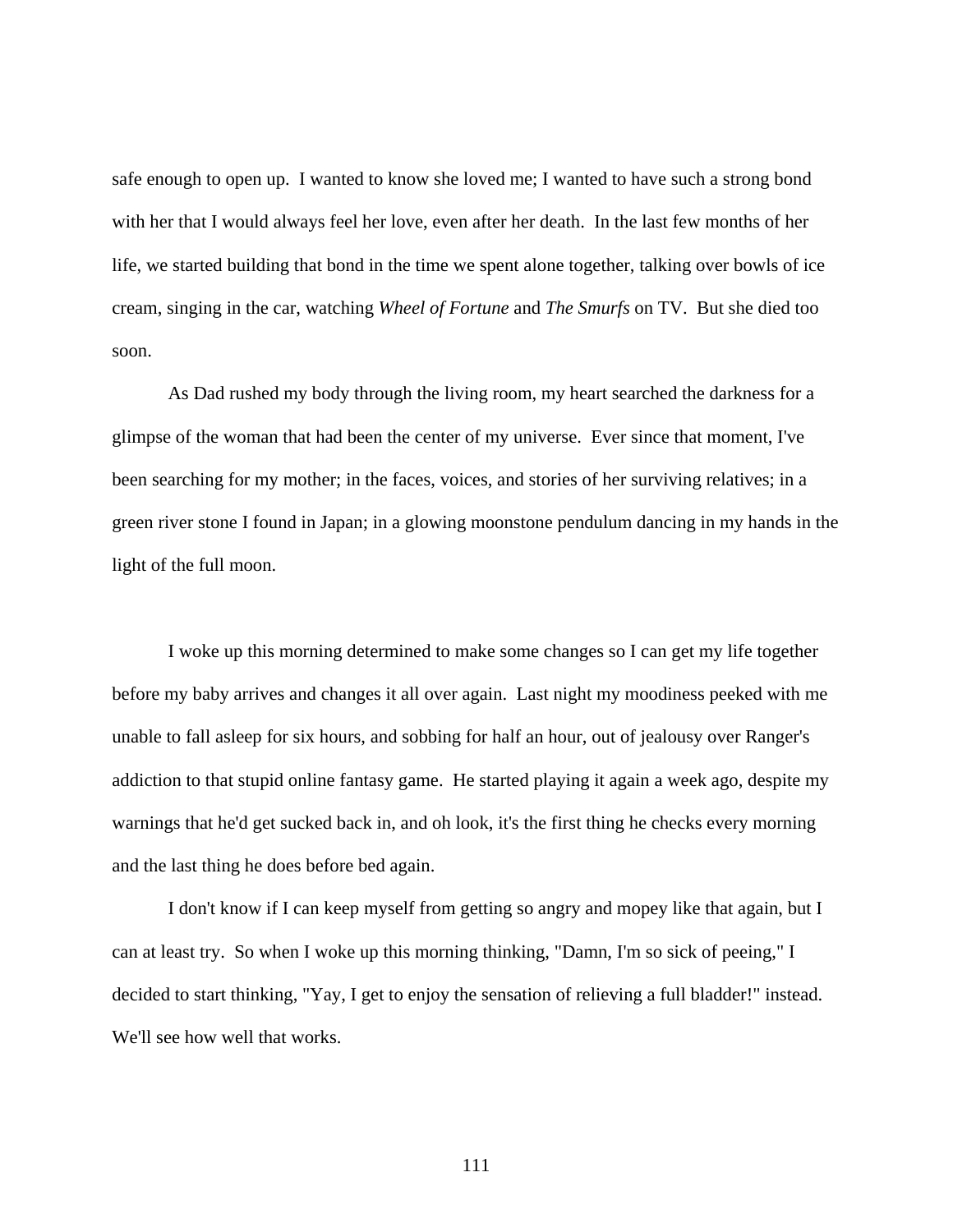I have another sonogram today, and I'm finding it much more interesting than the last one because he is so much bigger now. I wish I could afford to purchase the video of it. I love watching his little legs kicking me, his hands opening and closing, his belly moving as he practices breathing, and his mouth opening and closing as he practices swallowing. The radiologist says he looks very healthy. I don't think he looks too big, and the radiologist didn't seem to think he does either, but I'll feel more relaxed when I talk to Kelli in a week.

Half of me can't wait to hold him in my arms, and the other half hopes he stays in there another month or two so I can get my blood glucose under control. No matter what I do, my blood glucose level is always around 120 in the morning, 130 after breakfast, and doesn't drop under 100 until the late afternoon. It's supposed to be under 100 when I wake up and under 140 after I eat. Maybe my body is confused.

My poor fingers have a lot in common with Swiss cheese at the moment. I doubt anyone has any idea how much strength it takes for me to prick my fingers. I've been terrified of needles since I was five or six, after watching a doctor sew my sister's lip back together.

It was a beautiful fall day in Little Rock, Arkansas, after Mom recovered from the shooting, but before she started being abusive. I was six, my sister was three, and our brother was one. Mom seemed sad that morning, so I asked cherubic little Rose to help me find flowers to give to Mom, wanting to cheer her up. I searched and searched, but I couldn't find many flowers in the grass in front of our carport. When I looked up, I saw Rose toddling way out by some boulders in the middle of a huge empty field that separated our yard from the air force landing strips.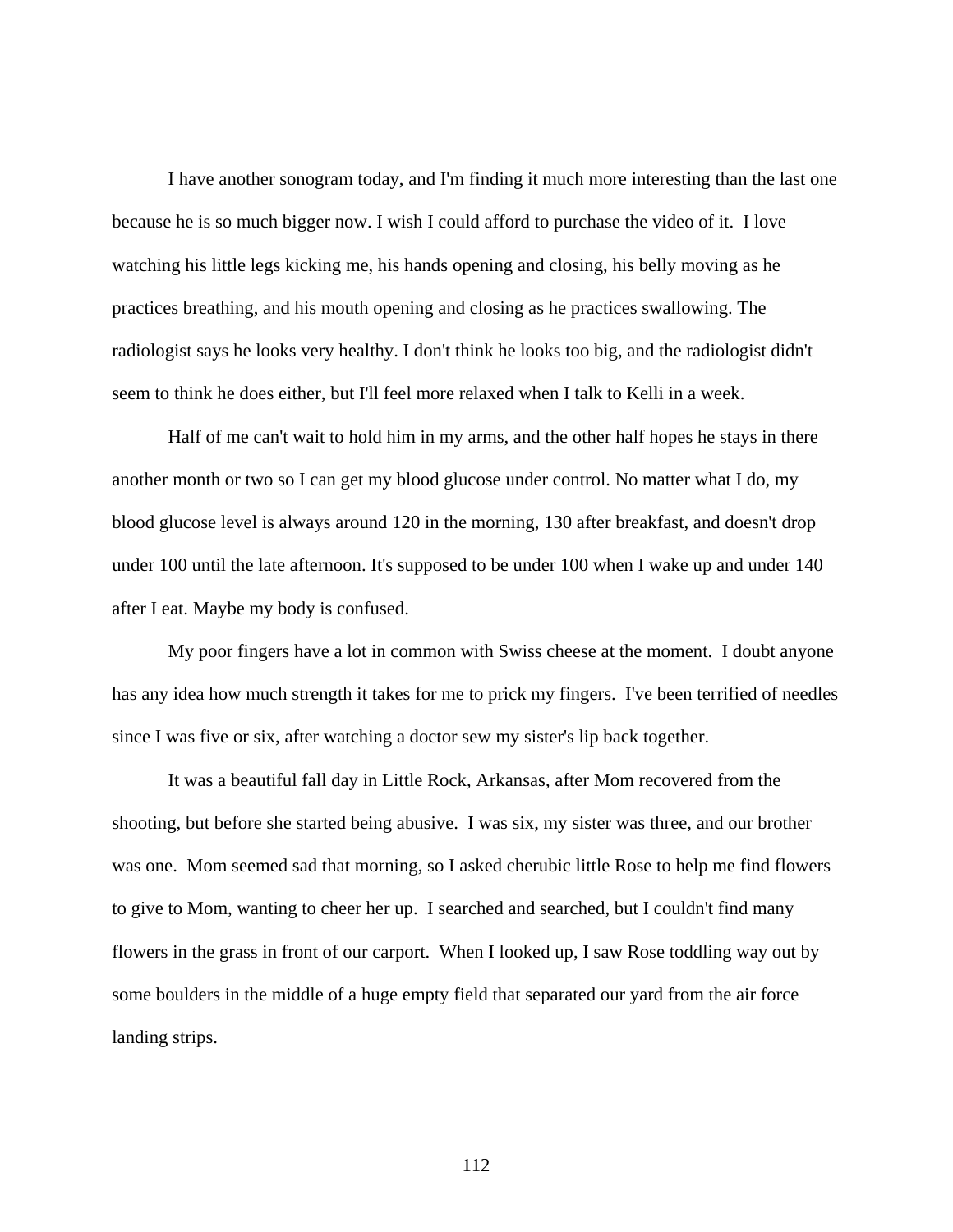"Rose, come back!" I called, and she obediently turned toward me. She tripped once on the rocks, picked herself up, then toddled over with a fist full of little yellow wildflowers. I thanked her and hugged her before noticing her split upper lip and the trail of tiny bloody footprints on the carport.

"Mom!" I shouted, picking up my sister, who was half my size, to protect her bleeding feet. I carried her through the door and into the dining room, where Mom sat at the table, chatting on the phone with her sister.

Mom took one look at us, and stood, saying, "I'll call you back. Rose has a bloody lip. Uh huh. Love you too. Bye." Mom put the phone into the receiver in the kitchen, and pulled the first aid kit out of the drawer. "What happened?" she asked, as she cleaned Rose's scrapes.

"She fell on the rocks-" I started to explain, but Mom cut me off.

"What was she doing all the way out there?" Mom buckled baby Junior into his bucket car seat, carrying it in one arm as she scooped up Rose in the other, and led me to the car. I climbed in the passenger seat and buckled myself up, fighting tears.

Mom was silent as she put my younger siblings in the back seat, but lectured me as she buckled herself in and started our little red Buick Summerset. "She's three, Ashley. She doesn't have common sense yet. You're her big sister. It's your job to protect her. I can't be there all the time. Promise me you'll look out for her."

"I promise," I said, staring out the window as my eyes overflowed. As we pulled out of the driveway and drove down the road on the way to the clinic, I watched the small pile of yellow flowers, abandoned on the carport, blowing into the grass.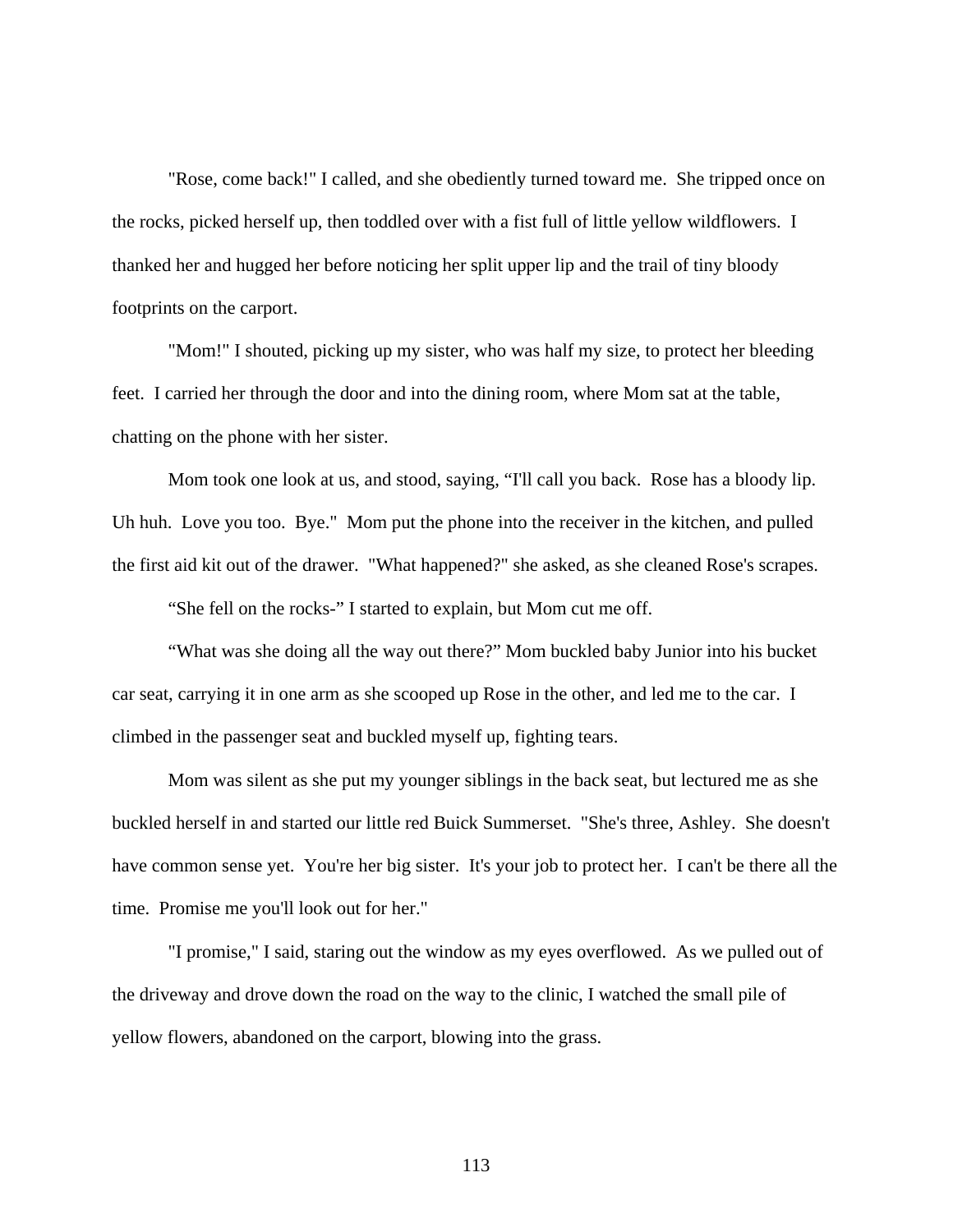I remember that promise very clearly, though I couldn't have known how important it would become to me over the years, when, later in her childhood, Rose would need medical care for injuries which were not obtained so innocently. I wonder if Mom knew in her heart that one day I'd be protecting my sister from her.

 When I was eleven, going into the sixth grade, my relationship with Mom transitioned from victim and abuser to caretaker and invalid. In the months leading up to the nosebleed that put her in the hospital, Mom began losing her ability to walk, as her strength faded. Her temper mellowed out in the last few months, and she started treating me as her best friend, someone she went to for advice, comfort, and company. She often complained to me about Allen treating her like a child, or about my sister and brother, whom she referred to as "the kids," not behaving themselves. I still call Rose and Junior "the kids," though we are all in our twenties.

 One day, as we crossed the parking lot on our way into Wal-Mart, I slowed my pace so Mom could keep up. She choked back a sob and said, "I'm sorry."

I was so stunned, I couldn't speak or walk for a moment. "For what?" I asked.

Mom gestured at her body, as she took a step past me. "For embarrassing you."

 "You don't embarrass me!" I jogged a couple steps to catch up with her, looking her up and down, trying to figure out why she'd think she embarrassed me. Her hair was short and combed, but she had a little rooster tail on the very top of her crown that she could never get to stay down, no matter how much gel she slopped on it. Her makeup looked severe and very 80s on her pale face, but not embarrassingly so. She wore a classy blue turtleneck and long blue jeans though it must have been 90 degrees outside.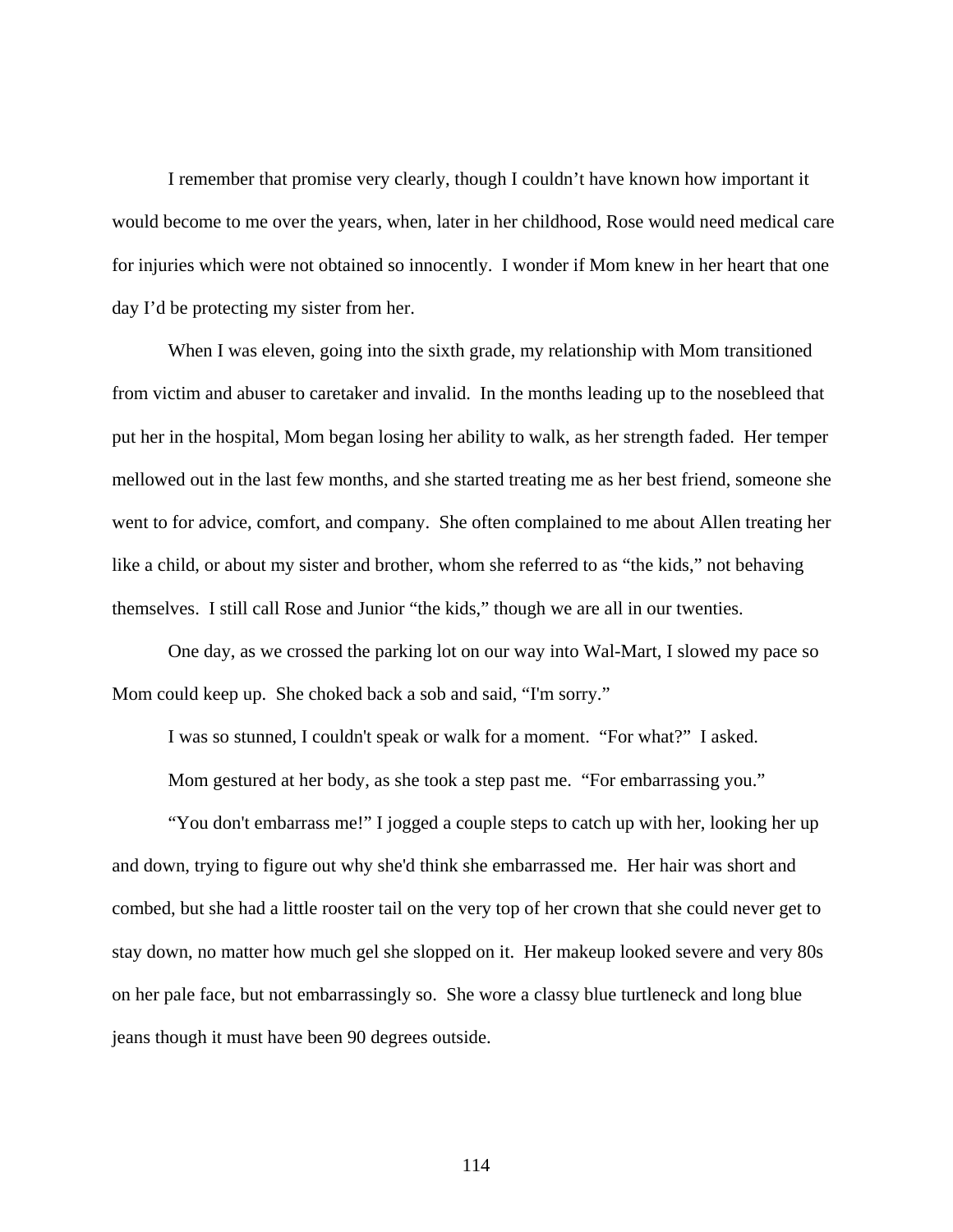Maybe she was talking about her crooked mouth, or her permanently wide eye. I wasn't sure, but I put an arm around her shoulder, trying to show her I was proud to have her by my side. I barely let my arm touch her shirt, knowing I was a heavy girl and that she wasn't as strong as she used to be.

 "Too heavy, sweetie," Mom said, shrugging away my arm, and it was my turn to be embarrassed.

 "Sorry," I mumbled, feeling like an inconsiderate fat ass, and followed her silently into the store.

 The sicker and weaker Mom became, the more Dad entrusted me to take care of her while he worked. He made me promise not to let Mom eat fast food, and then Mom would beg me to ride my bike to Hardees's for her. Dad would ask me to keep Mom from picking Rose and Junior up early from daycare, and I would find myself pleading with Mom in the car and trying to distract her from wanting to punish Rose for wetting the bed or some other unforgivable offense.

 I never understood why Rose took the brunt of Mom's violence. She was beaten several times for every single time my mother beat me. I have always resembled my father, the man who stole my mother's life. But Rose looks like Mom. Rose was sweet and shy and never stood up for herself, whereas I was stubborn, proud, and always talking back. If I got in a mood, I would badger Mom and make her angry on purpose, but Rose always tried to please her.

 Maybe my sister reminded Mom too much of herself. Maybe in attacking Rose, Mom was reliving the abuse she survived, but taking on Roger's role. Maybe that was the only way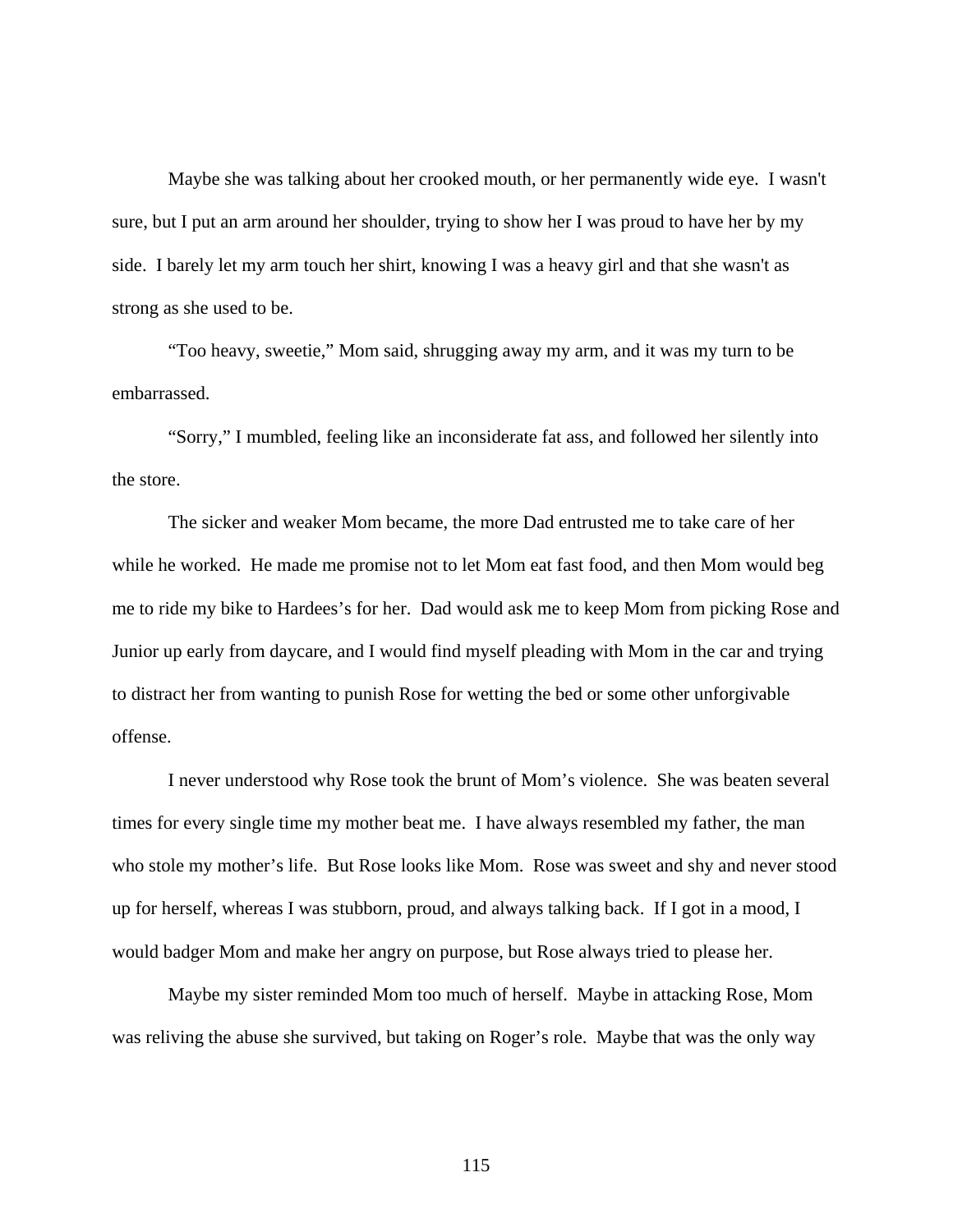she felt she could reclaim her personal power. Or maybe, in some twisted logic, she was trying to make Rose fight back, so she wouldn't be a victim all of her life.

 I don't think my mother was a bad person. I think she was damaged, wounded, desperately in need of healing. But there is no excuse for child abuse. Rose will never forgive Mom for what she suffered at Mom's hands.

I can't excuse the crimes my father and mother committed, but I have to find a way to understand them. I have to find the humanity in both my parents in order to have any faith in my own. I have to recognize the source of my parents' horrid acts, so I can break the cycle of violence that overtook my family generations ago.

We spent Christmas at Rose's house, with her boyfriend and Junior. Rose gave me a pretty fairy necklace and a green and white hand-sewn bib and burp cloth for Aiden. She made whole grain pancakes with butter and agave syrup for our holiday meal, with fruit salad. My blood sugar still hasn't recovered, despite taking a long walk last night and one this afternoon. But it was worth it. I think.

 It's New Year's Eve, and Kelli just arrived. Today is the home visit prenatal appointment, and from here out I'll be seeing her weekly until I give birth. I've been telling Ranger and Cordelia about this visit for weeks, because I'm so excited that they will finally get to meet Kelli. I encourage them to ask Kelli every question that they can think of, to allay their concerns about my giving birth in this house.

 As I welcome Kelli through the front door, Ranger smiles warmly and shakes her hand, then goes into the other room and sits at his computer. Kelli turns to greet Cordelia, but Cordelia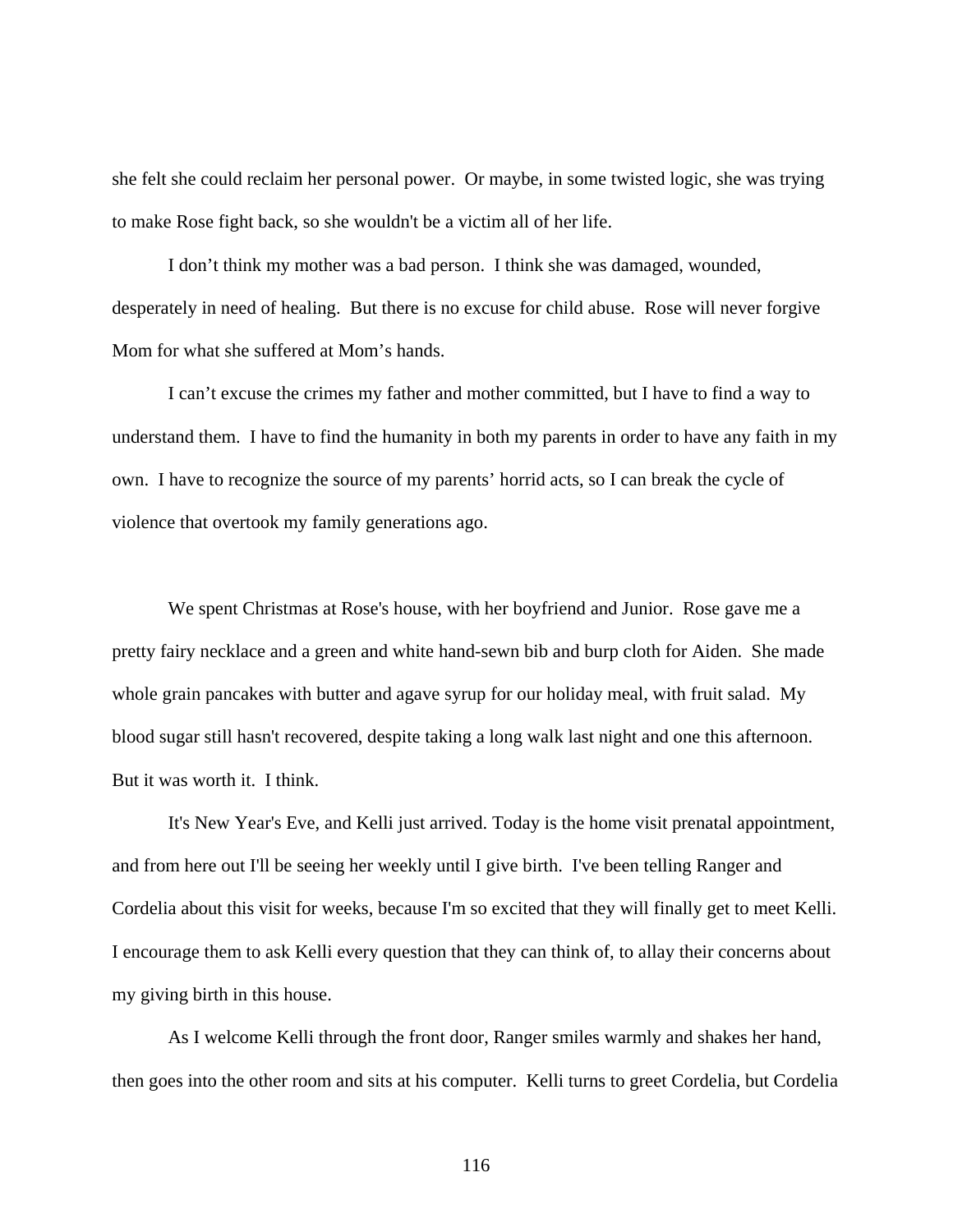picks up Alexandria, and turns without a word, taking Alexandria out of the house through the garage.

Kelli turns to me with a raised eyebrow.

I force a laugh, shrug, and say, "I guess they don't have any questions or concerns."

Kelli follows me into the den, where I sit in the recliner and rock myself, and she sits across from me on the ottoman. I show her my food journal, and she says that my blood sugars look good, so I'm managing my gestational diabetes well with my eating choices and exercise.

 "And I'm losing weight," I tell her, pride and relief apparent in my voice. "I've lost twenty pounds this month. I can't remember ever before seeing the number on the scale go down!"

 "That's fantastic," Kelli says, strapping the sleeve of her blood pressure monitor to my arm. "Congratulations!"

 "Your blood pressure is excellent, as usual." Kelli says, and hands me the urine test strip. She goes to her car to get a box of birth supplies for me, which she will leave in my room for the big day, while I run to the bathroom. When she returns, she tells me that my urine is boring, yay.

 She has me lie on the ottoman so she can examine me, and tells me that Aiden has turned head down, and with luck, will stay that way until he is born so we don't have to worry about him going breech.

 Then she gets out her Doppler, and we listen to Aiden's heart rate, which is also perfectly normal. This is when Cordelia changes her mind about ignoring Kelli. She stalks into the room and starts firing questions at Kelli about what she's going to do when I start hemorrhaging, or the baby can't breathe, or something else goes horribly wrong. Kelli calmly and intelligently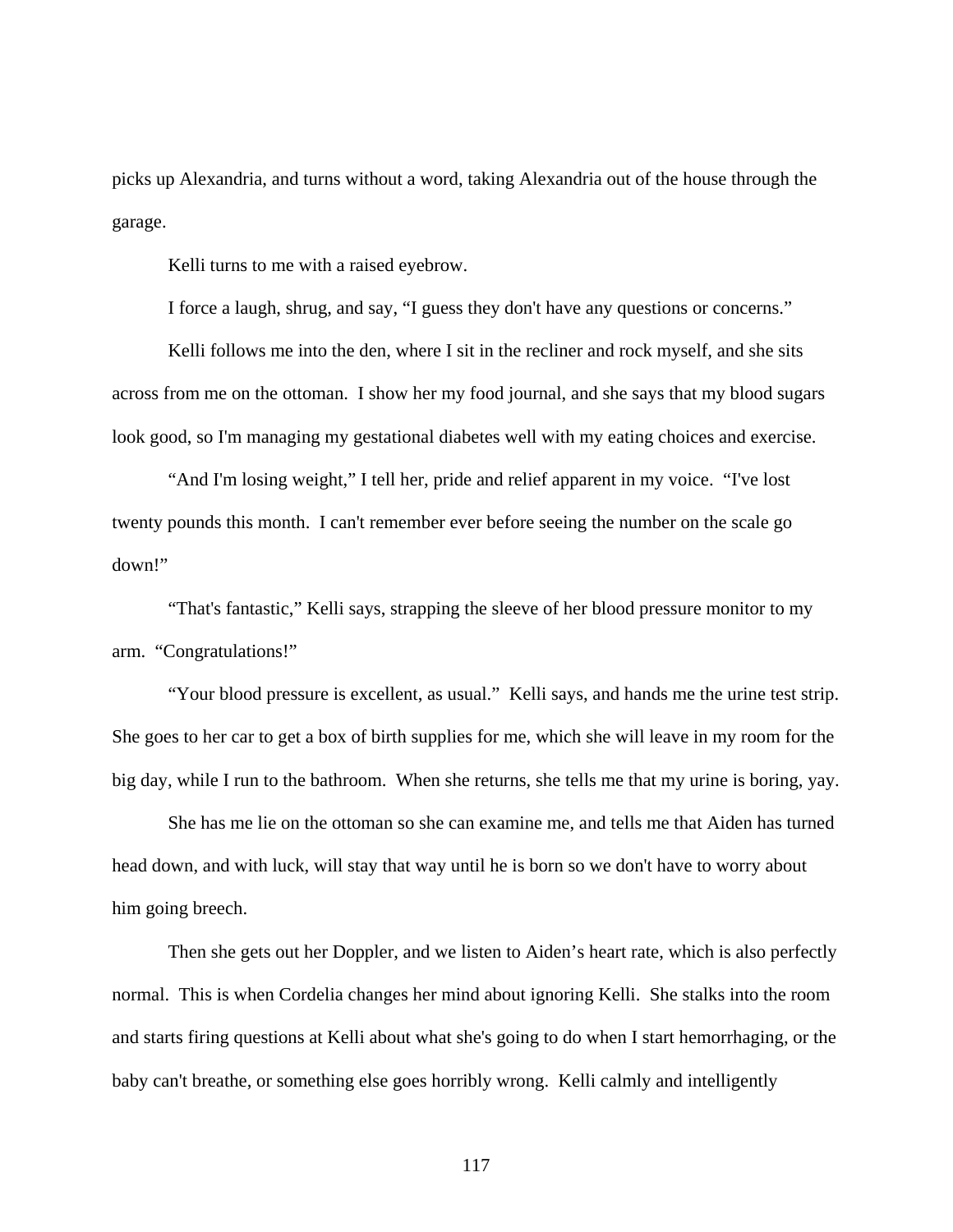answers her questions, but Cordelia still seems angry, and once again takes Alexandria out of the house.

 I am embarrassed by the way Ranger and Cordelia have behaved. Kelli came here prepared to answer any questions and quell any worries, but Ranger barely acknowledged her before taking off to play his game, and Cordelia was downright hostile and rude before running off with Alexandria.

 This is not the way I always dreamed of bringing a child into the world. Where are the people who should be celebrating with me, eagerly awaiting his arrival? Where is the sense of family, or even community? The only people who seem genuinely eager to meet my baby other than myself are my sister and my birth team. I really wish Ranger was happy for me, rather than alternating between apathetic and stressed out over it.

 I can't believe this year is already over. This time last year I was preparing semester exams for my ninth and tenth grade students. In February, I got my own apartment, and Morrigan and Moocher moved in with me in March. Our friendship started falling apart in April, along with my job. In May I had the spring Florida Pagan Gathering, just before I conceived Aiden on my birthday weekend, and things went really downhill with my former tenants. Ranger found me online in the last days of May, and we got together officially on the first of June. The rest of the year has flown by, the highs and lows of my relationship with Ranger, caring for Alexandria, fighting with Medicaid, feeling Aiden grow, trying to graduate...

 I'll be starting 2009 trying to finish up my school work for my Master's degree before my baby gets here. Ranger and I have our room all set up. The co-sleeper is assembled and ready for the baby's arrival, along with the changing table. All his clothes, diapers, receiving blankets,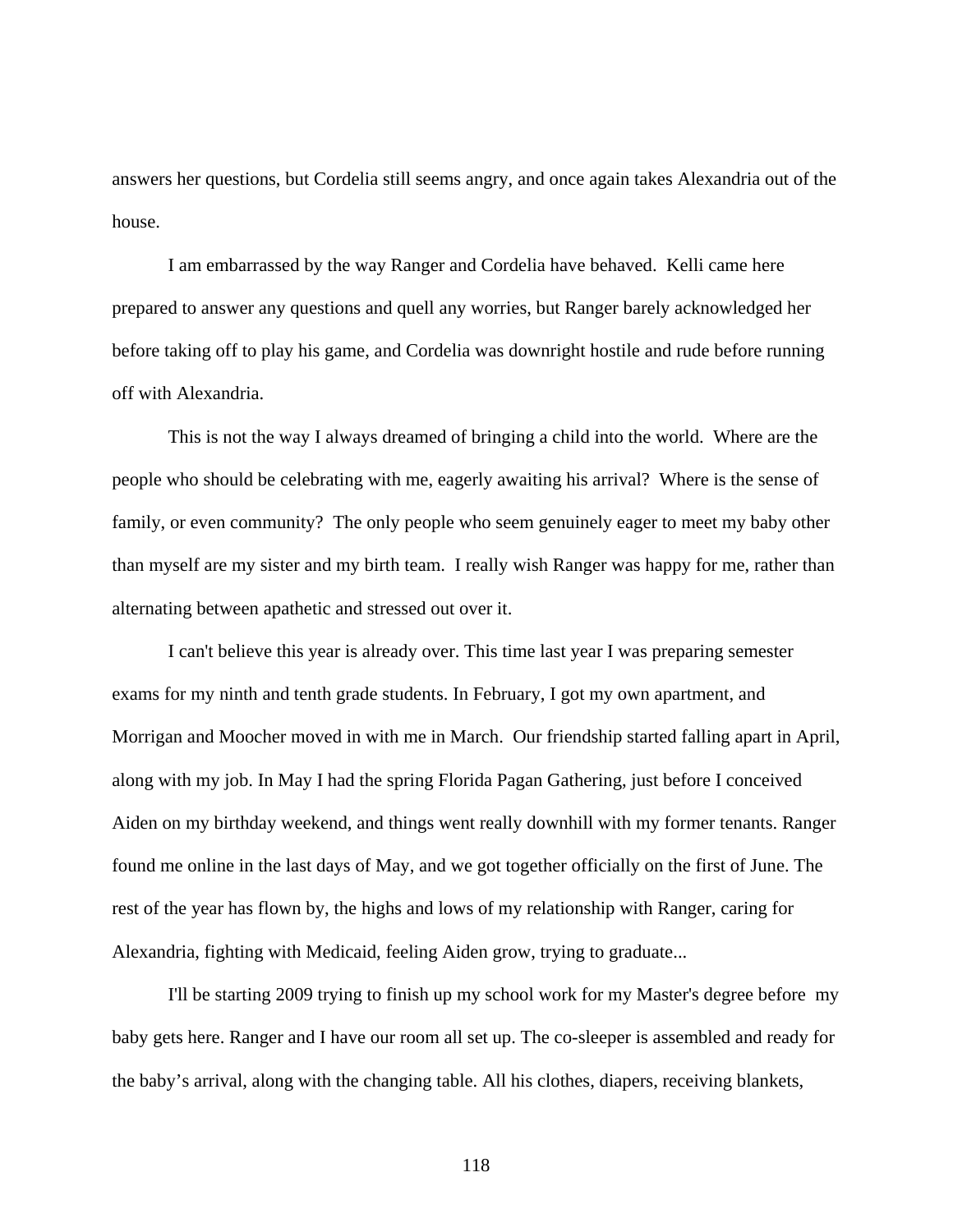burp clothes, and first toys have been washed, folded, and put away, and there are baby blankets covering both the co-sleeper and the changing table to keep cat hair and dust from collecting so I don't have to wash the covers all over again when I go into labor.

In two weeks I'll be officially full term. How crazy is that? I'm so ready, and so not.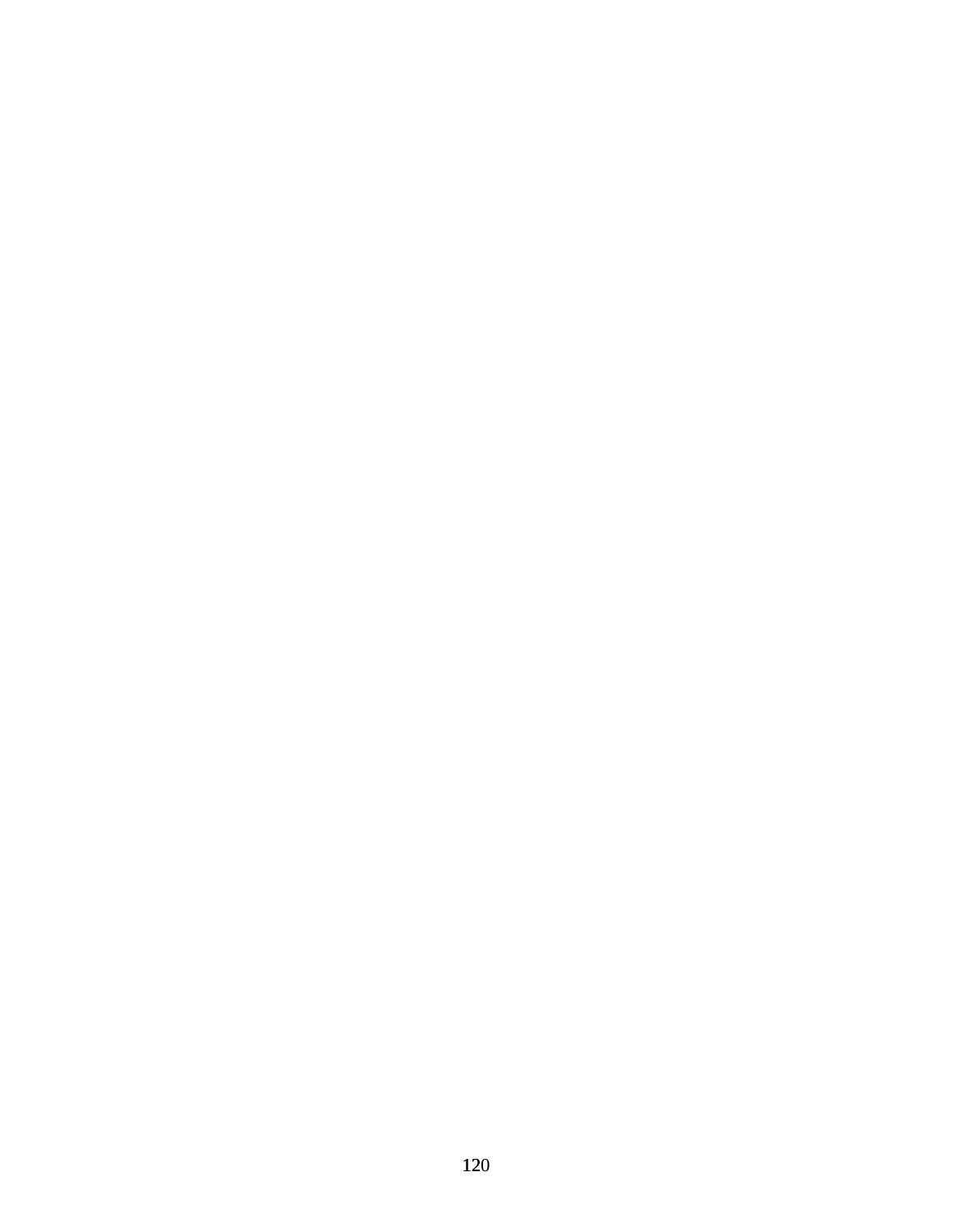## **JANUARY**

 I am both scared and excited that my cervix is already sixty percent effaced, or thinned out, and two centimeters dilated. Kelli could poke her finger through those two centimeters to feel my baby's head. But he hasn't dropped yet, so I still have time, though probably not as much time as my due date, January  $31<sup>st</sup>$ , suggests.

 Tomorrow Rose is going to cut my hair and highlight it again for the first time since my wedding in 2006. This is the most gorgeous my hair will ever look, so I might as well take advantage of it.

 My blood sugar is mostly under control. I learned this week that sugar free candies that use sugar alcohol are addictive and terrible for me. I couldn't stop eating them until I realized I went through twenty dollars of candy in two days and that they were making me feel sick. And making me gassy while they were at it. Yuck.

 My feet hurt all the time now. I almost wish I had crutches. We get pregnant parking...why not pregnant crutches, just for the last month or so?

When I was in fifth grade, I played little league baseball, in a team that had only one other girl. I loved batting more than anything, except maybe sliding into base. One afternoon, toward the middle of the season, I slid into second base. That turned out to be a bad idea.

The coach had raked the dirt at third and home base to soften them up, but not first or second. My knee hit hard sun-baked clay, and it hurt so much I couldn't walk. My coach had to carry me to Dad's car, while Dad opened the door.

The coach strained to carry me. I was chubby, but most of my thick body consisted of muscle, from running, climbing trees, biking, and wrestling with my sister and brother. But most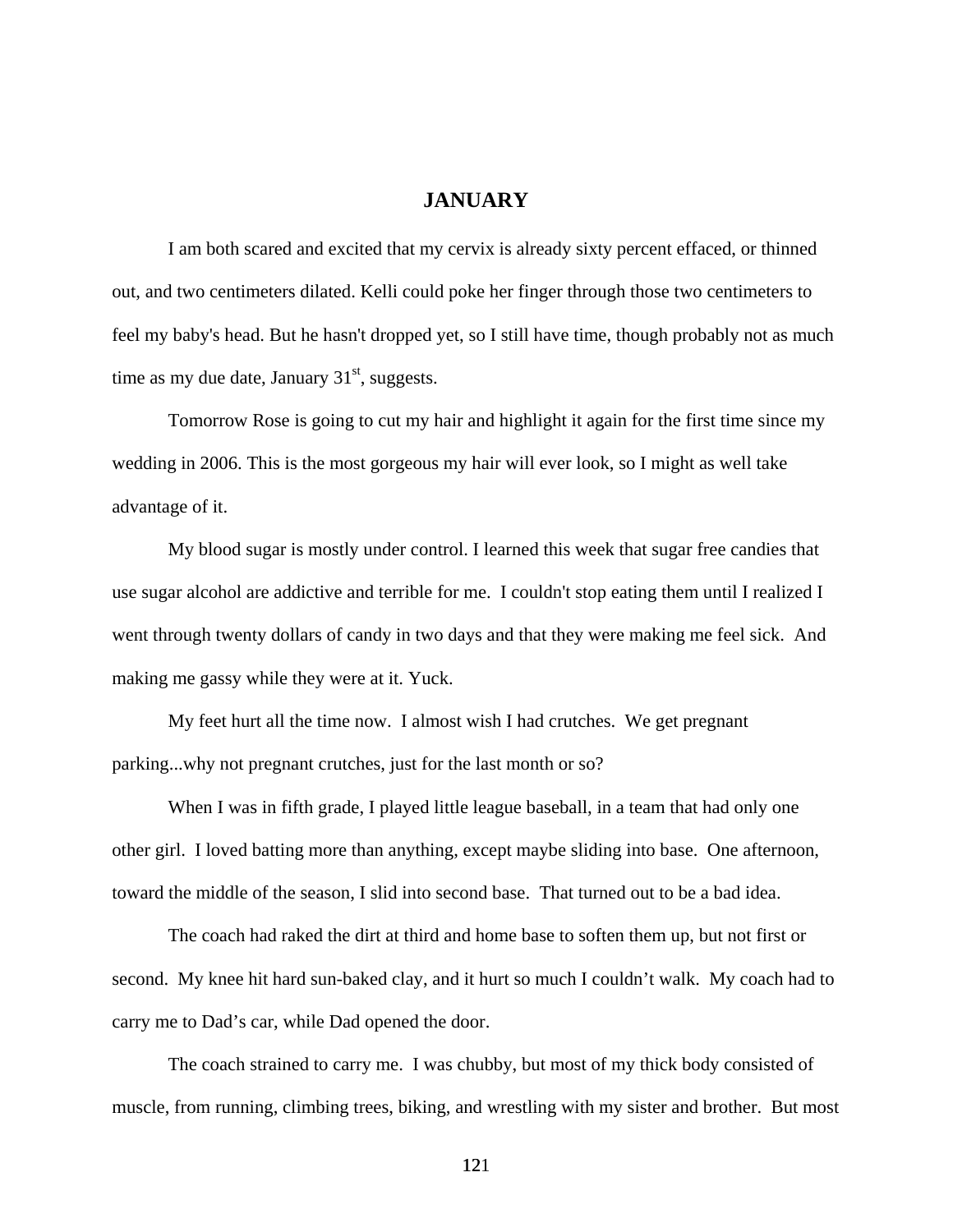of the girls in my school were lean and skinny, and most of the boys too. The one girl and two boys who were decidedly fat were shunned and teased, and watching my coach sweat and huff and puff to carry me made me suddenly self-conscious about my own weight.

Mom had been calling me fat for years. "Do you want to look like your Grandma?" she'd demanded when I opened the fridge looking for snacks. By "Grandma," she meant Roger's mother, the largest person I'd ever seen at that age. Looking back, I'd guess Grandma was around three hundred pounds, about the size I am now. It was hard to sit in her lap because her belly was so big, just as Alexandria has a hard time sitting in my lap now. I loved my Grandma with all my heart, but I never wanted to look like her.

A few months earlier, Mom had taken me shopping for training bras. Dad told her she was wasting money, that I was too young to have breasts, that it was just fat. I was indignant at the time, thinking about the fat girl in my school, Bettie, and knowing she was twice my size. But staring into the reddening face of my coach, feeling him nearly drop me trying to put me in Dad's car, I felt ashamed of my body.

 The doctor in the emergency room said I'd torn the ligaments in my knee. He gave me a knee brace and crutches. I loved the crutches. They made climbing stairs an adventure. They made both children and adults pay attention to me, ask me what happened, care that I was in pain, and praise me for my bravery.

 I hated the knee brace. It made my leg itch, and I wasn't allowed to take it off for weeks, except to bathe. Having a busted knee made most of my outdoor activities impossible, so I read and reread every book I could get my hands on, from *The Chronicles of Narnia* to the Ramona books, to Stephen King's *It*.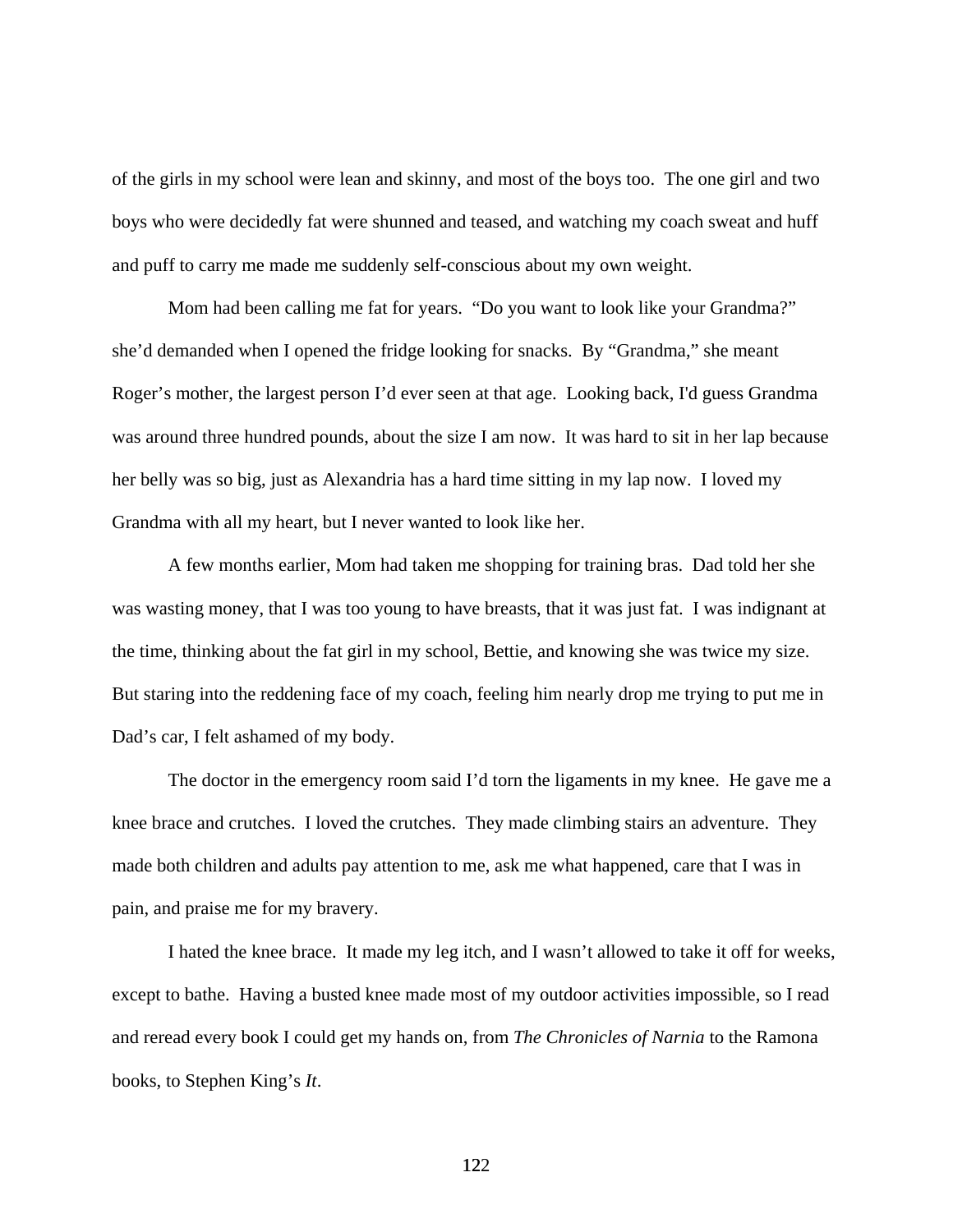Crutches also meant Mom picked me up after school. Dad insisted she leave Rose and Junior until he got off work, and asked me to talk her out of picking them up whenever possible. Looking back, I think those weeks are what made Mom start looking at me as more of an equal than a child.

"They're having more fun here, Mom, on the playground." I'd say when she picked me up. "What are they going to do if we bring them home? Rose will run over to Mark's, and Junior will pester you and pester you and whine until he gets whatever he wants. But here, he'll wear himself out running around the playground, and he'll be tired and ready to settle down by this evening, when Dad picks them up."

 Thus I mastered the art of persuasion, adding finesse to my already strong skill of manipulation. I learned to read Mom's mood, to predict whether reasoning would work, or if I'd have to work in a bribe ("If you let them stay, we can go get Hardees's food, and they won't know so they can't tattle to Dad that you had food you're not allowed to eat…") or a threat ("You remember that caseworker, Mary? She checks up on us and asks whether you've been following the rules about leaving Rose in daycare until Dad picks her up.")

 Becoming Mom's babysitter meant I took on the brunt of the abuse, but it also meant that I spent more time with her when she was in a good mood. Some days she was a monster. Other days she was my best friend. We'd eat fast food in secret, which Dad forbade because Mom was supposed to keep her immune system as strong as possible, or because it was a waste of money. Mom would complain to me about Dad, how he treated her like a child, or how he didn't trust her alone with Rose. Sometimes she'd ask me for advice about how to deal with Dad, or how to make up to Rose for an undeserved beating.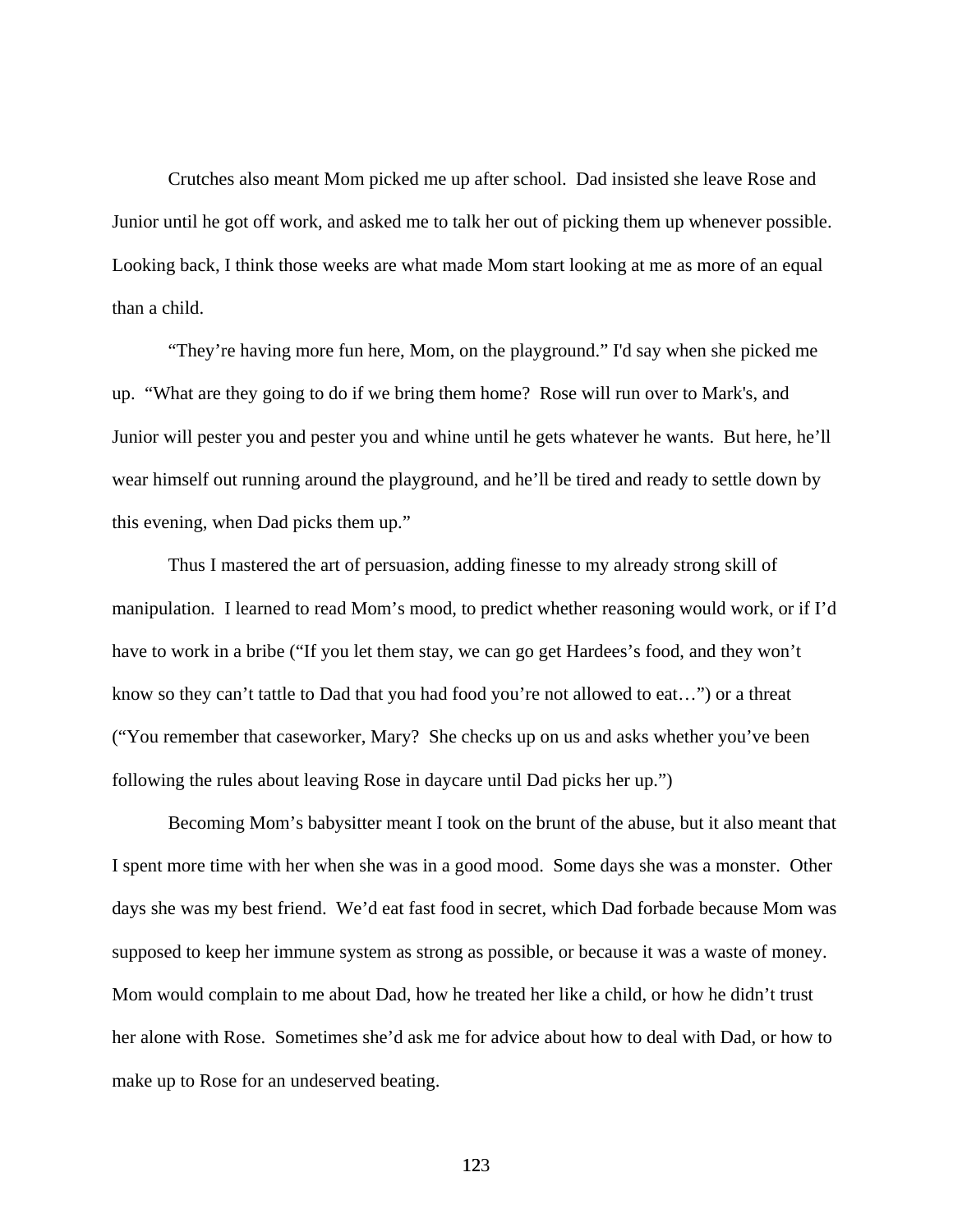When my knee healed, I rode my bike to and from school. I was supposed to go straight home, but one afternoon I couldn't suppress my craving for beef jerky. I rode my bike to the nearest convenience store, trying to think of a valid excuse for breaking the rule. I called Mom from the pay phone and told her that I'd gone to the store because some guy in a car had been following me home and I didn't want him to know where I lived.

The lie worked too well. Mom told me to stay at the store, that she'd come get me. She arrived about the same time as the police, who gave me patronizing looks as I repeated my story, making up details on the spot to answer their questions.

"What did he look like?"

"I don't know. The window was tinted dark and rolled up to his eyes."

"What color was his hair?"

"…Dark."

"Was it black?

"No, more like dark brown."

"What did the car look like?

"…Dark."

"…Dark brown?"

"No, it was black. You know, a black car…"

Mom had her arm on my shoulder. She had the same look in her eyes that Dad had the time when he had to pick us up from the Department of Children and Families office. Like she was afraid she was going to lose me.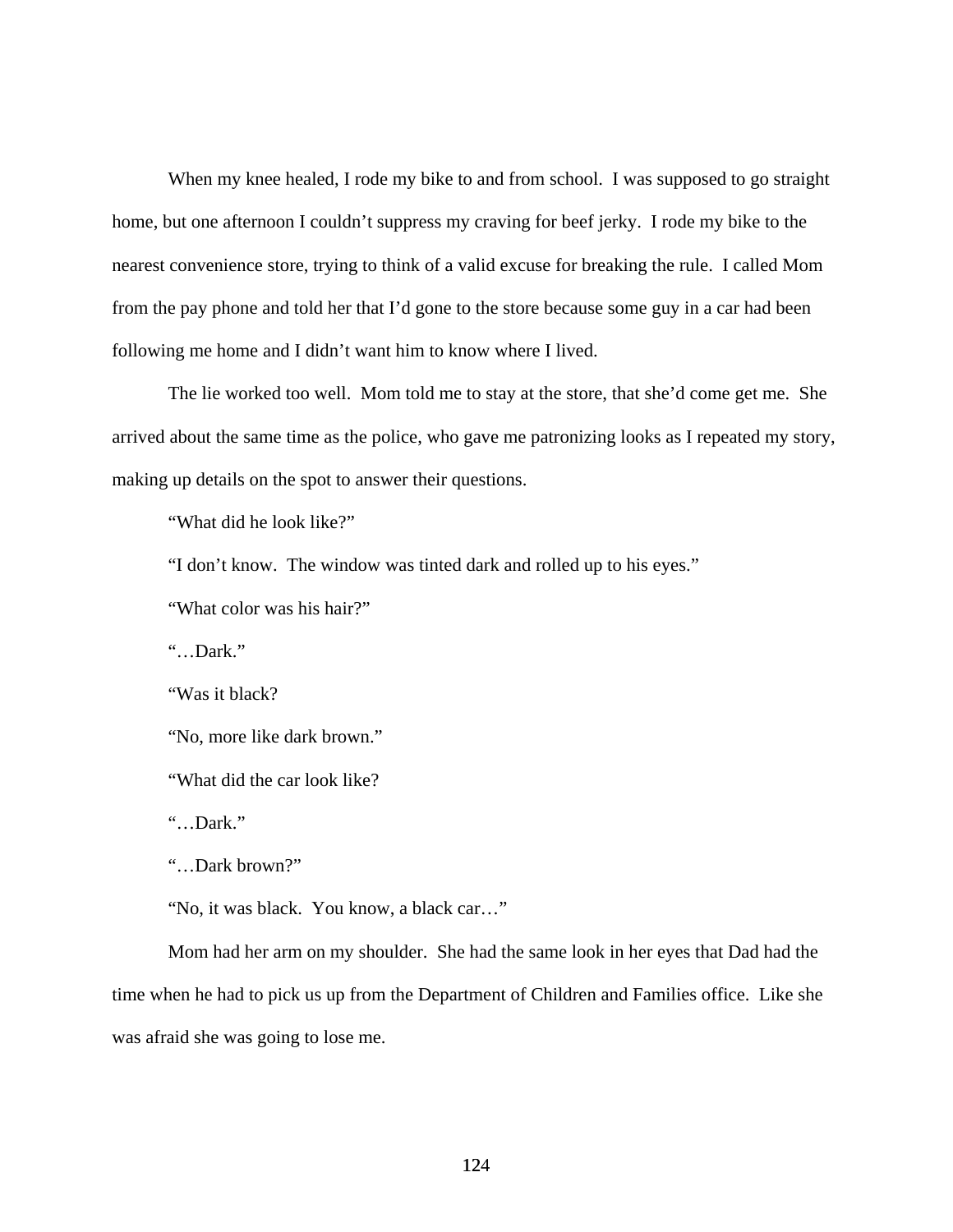I felt bad for the lie, but her looking at me like that made me feel warm inside. It gave me hope that despite the way she screamed at me and beat me sometimes, she still wanted me, that she loved me.

A month later, she took me to see my little league team in their final game of the season. My team won, and even though I didn't finish the season, I got to take home one of the green and gold trophies as well.

As we walked back to the car, I told Mom I saw the guy from the black car in the bleachers. She called over the cops that were patrolling, who took my statement with rolling eyes.

"How did you recognize him if you only saw his eyes last time?"

"I recognized his eyes. The way he looked at me."

"Really? What color are his eyes?"

"…Dark."

Mom put her arm around my shoulder and held me close to her as we walked back to the car. I wasn't sure why I'd extended that lie at the time, but I wished we could just stand outside the car, so Mom would keep her arm around me. Looking back, I'm sure I just wanted to know that my mother loved me, and the protectiveness she displayed the first time I lied to her about a potential abduction had stayed with me. Until then, I believed that she hated me, but when I talked about a strange man lurking about, she acted like she was afraid that she might lose me. That was the closest I got to thinking that she might truly want me, and maybe I wasn't so worthless and unlovable after all.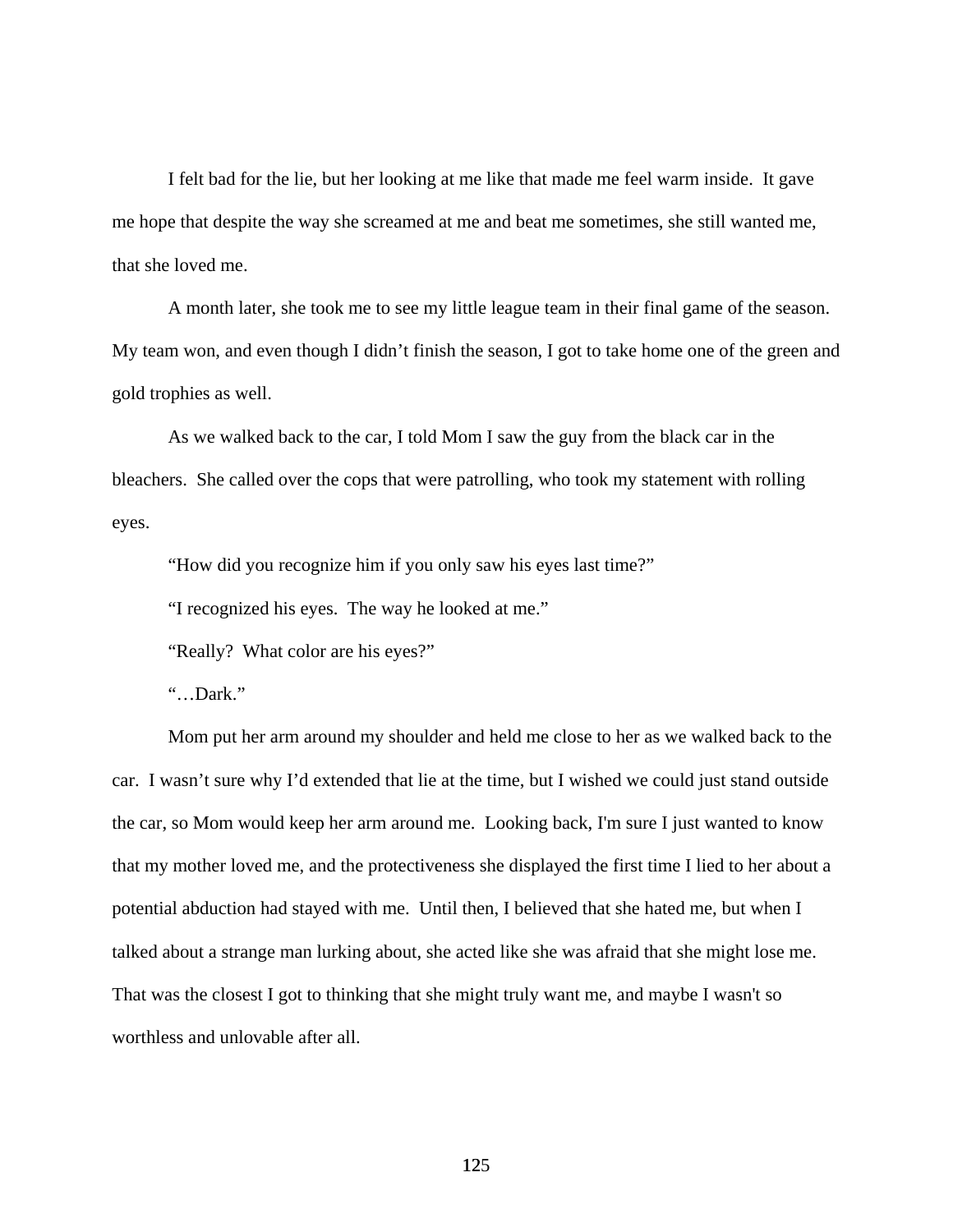At my next weekly prenatal appointment, Kelli tells me that I'm still two centimeters dilated. My baby has finally dropped, which is exciting, because that means I should go into labor within about ten days. He dropped on the night of the full moon, which amuses me because the last time I tried to give myself a tarot reading on when he would make his entrance into the world, I drew The Moon card.

 Cordelia makes me sit on waterproof pads no matter where I am in the house. Between that and Ranger treating me like a walking water bomb that could go off at any second, I'm about ready to pop someone.

 I hallucinated my water breaking yesterday. That was fun. I was all atremble with excitement, and then the day went on, and there was no water and no contractions, and I finally passed out late in the afternoon, depressed and disappointed.

 I have a theory that the moment I stop caring when he's born, I'll go into active labor. Of course, every time I think I'm at that point, I catch myself thinking of ways to encourage labor. My next date to fixate on, even though I've been trying to not care when he's born, is the  $26<sup>th</sup>$ , because it's the New Moon, the Chinese New Year, and a solar eclipse. And because it means going into labor tomorrow.

 I've had more calls in the last week from people wanting to know if I have a baby yet than I have had for the last six months total. I've been hearing from people who haven't even sent me an email in months. Yeah, I can't wait to meet him either, but if you haven't given a damn about me for the last six months, you probably aren't going to be the first person I call after he's born. Sheesh.

I've been cranky a lot this month. It's like PMS on steroids. It's a good thing I'm not the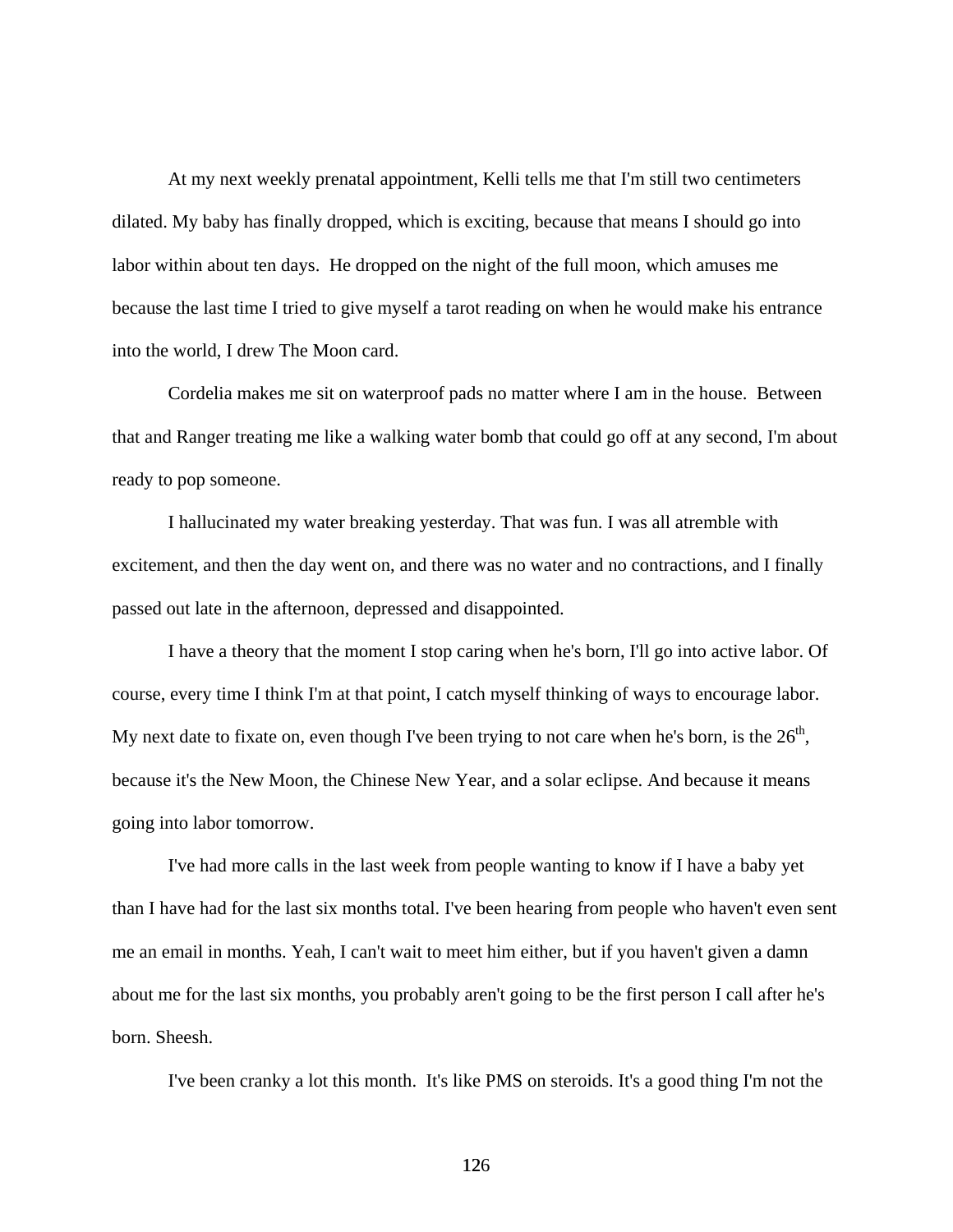type to lash out at people, or I would have no friends. I've also been good about exercising every day, and meditating at least every couple of days.

 I'm alone in the house at the moment, trying to read *Birthing from Within*, but unable to focus. I'm surprised by a knock on the door. I'm not expecting anyone. I definitely wasn't expecting Dad!

 "Hi," I say, giving him an awkward hug. "What are you doing here? I mean, how are you?"

 Dad scratches his head and looks at a brick beside my head, the way he always does when he feels awkward or nervous. "I have diapers for you," he says.

 "Oh," I say, wondering if I should tell him that I've already bought, washed, and assembled three dozen cloth diapers. Allen pops open the trunk of his red Mustang GT and pulls out two huge boxes with www.diapers.com stamped on the sides. I immediately open them to find a couple bags in every possible size from newborn to four-year-old of unbleached, organic earth's best brand disposables, and a couple packets of baby clothes in the zero to three month size. "Aw, thank you!" I say, giving him a warmer hug this time.

 "I can buy all his diapers, if you like." Dad says, and I wonder why. Because he plans to be more involved in his grandson's life than he has been in mine since I moved out on my own? I hope so, but I doubt it. Still, I didn't ask him to do this. He's reaching out, trying to show his love the only way he knows how, by buying stuff.

 Still, I don't want him to hurt my son like he's hurt me, making promises but rarely keeping them, giving a little bit of love and then a whole lot of nothing. Actually, I have the same concerns about Ranger and about Pan. They both remind me too much of my Dad. Pan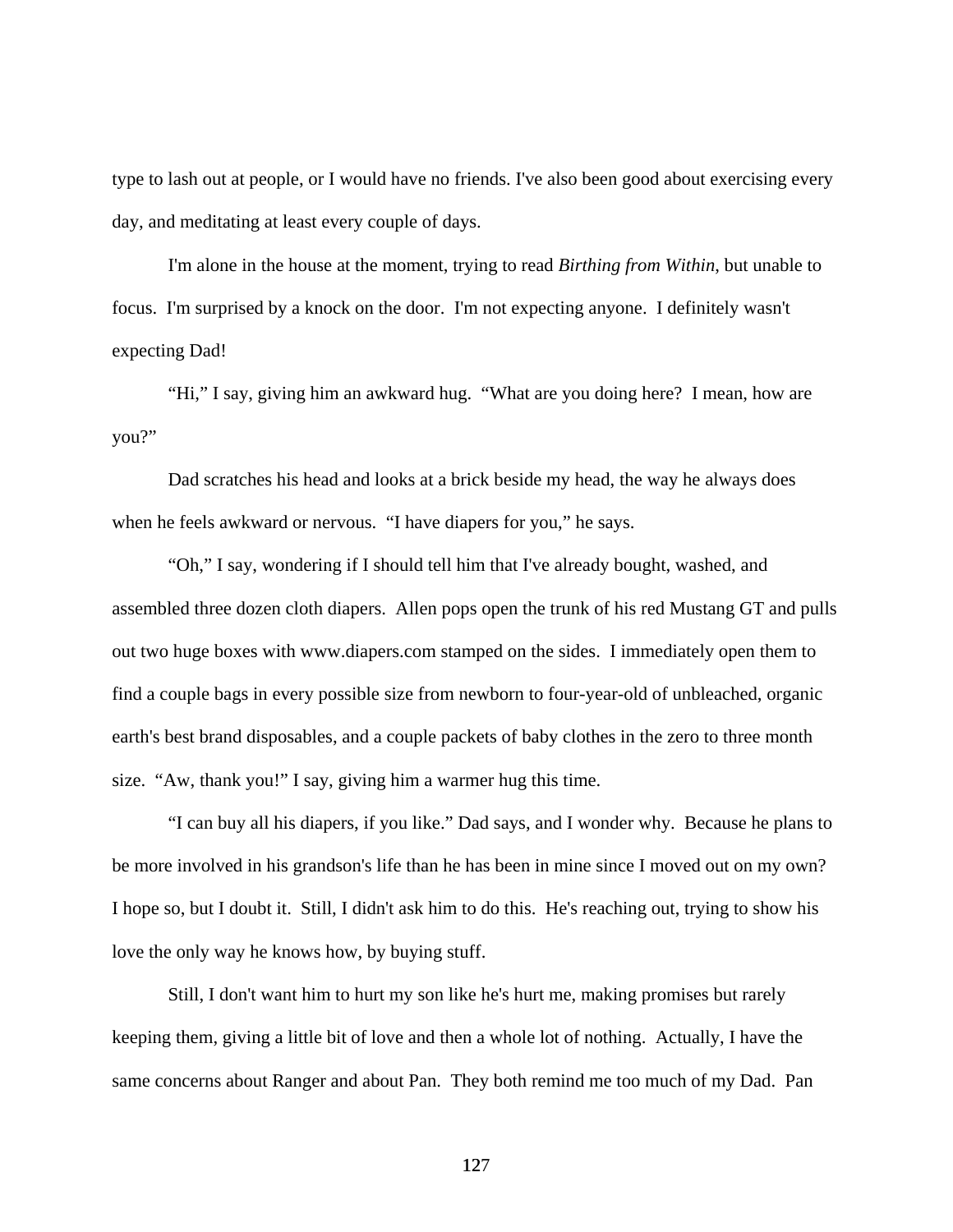does the whole long spell of nothing punctuated by sudden communication that shows he wasn't totally paying attention the last time you spoke. Ranger still spends as little time with Alexandria as possible, only making an effort when he sees that I'm upset.

I'd rather my son have no father than a father who doesn't give a damn about him.

 "Well, I have to go," Dad says. He gives me another hug. "Let me know when you need more diapers."

"Okay," I say, waving as I watch him drive away.

 A friend asked me if I'm sick of being pregnant. I told her that actually, I love being pregnant. I've had an awesome pregnancy with few unpleasant symptoms. I am tired of my eating plan and having to be careful that I don't get gestational diabetes, however. I can't wait to eat rice and potatoes again. I can't wait to have honey in my tea and fruit in my breakfast. I can't wait to have Kashi pilaf or quinoa or couscous with my dinner, all things I should be able to eat, but that make my blood sugar soar. I fantasize about eating carbs as frequently as I fantasize about holding Aiden in my arms.

 I wonder if any woman has ever looked forward to going into labor as much as I have been for the last three weeks.

 Pan called me yesterday. I didn't hear the phone ring and didn't call him back, but hearing the voicemail message that he left me made me aware of how pissed I am at him, still. I haven't heard from him since November, and this is all he had to say: "Ashley, I would like to come and visit you and the child. I don't have to stay long. I wanted to plan a visit for around Christmas week, but I did not plan that week very well. If it's okay, I would like to know what would be a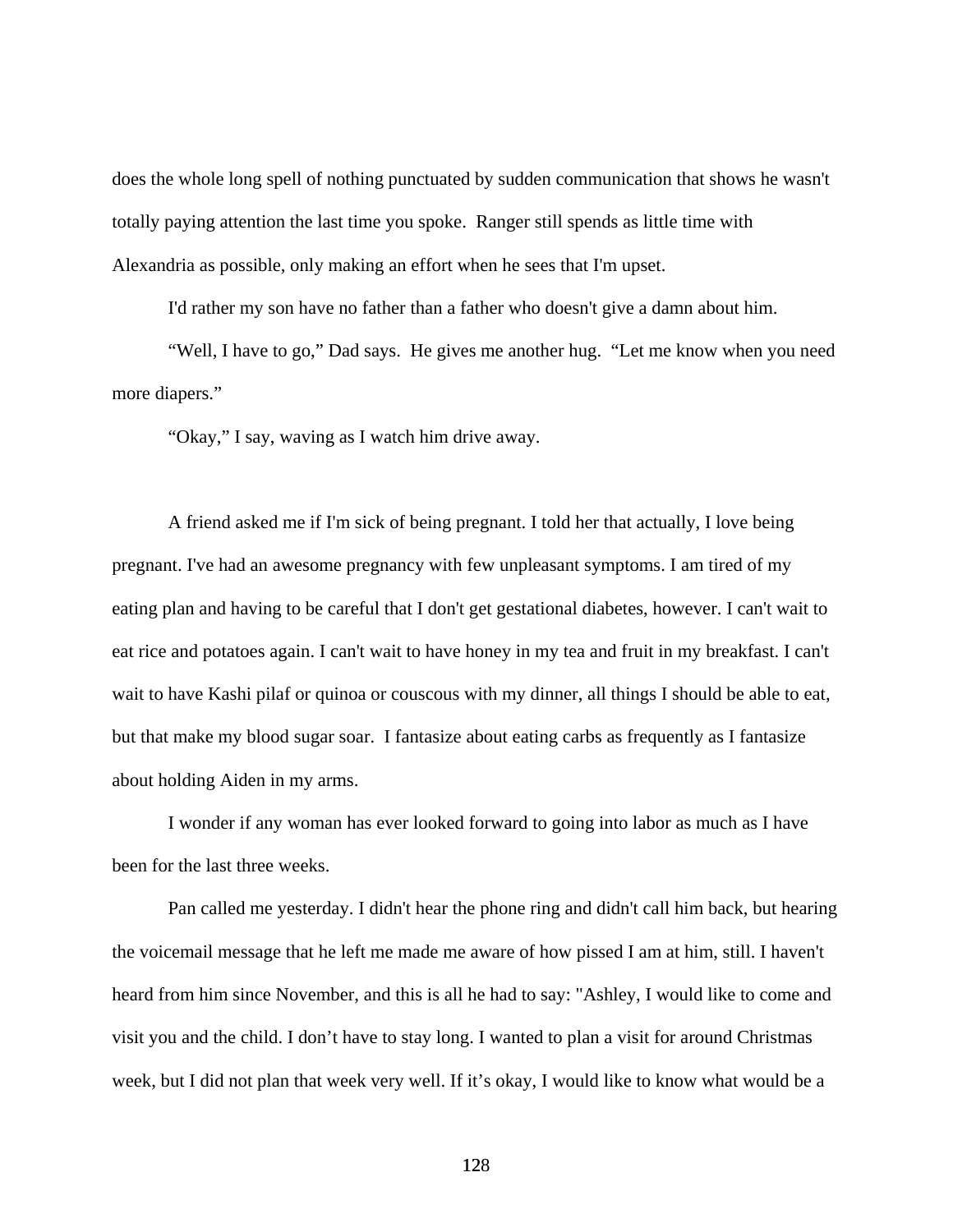good time."

 Fortunately, I had the night to get over being angry, and I feel more amused than anything now. I emailed the following response to him:

 "Pan, I have to give birth to him before we can plan a visit. I'm not due until Saturday, and he could be born anytime between now and Valentine's Day.

 "Have you thought about whether you want to be a part of his life, and how you can contribute? Have you found a job yet?

 "If you don't want the responsibilities of being a father, I'd like you to sign legal papers giving up all claims to custody of him so he can have a chance of being adopted by my fiancé after our wedding. You could still keep in touch and visit him in that scenario, but I wouldn't expect anything from you as far as Aiden's care and upbringing would be concerned.

 "If you want to be an official part of his life and contribute to the costs of raising him, then we need to talk about living arrangements, child support, and such, over the long term. Ranger has a daughter, Alexandria, with his ex, and the woman just dumps Alexandria off with relatives on the weekend and leaves her with us all week. It doesn't bother Alexandria now, but when she gets older, it's going to cause problems with school and friends and her sense of worth and identity, and I really don't want that for Aiden if we can help it.

"I'll let you know when he's born and we're ready for visits."

 He hasn't responded yet. It'll probably be another few months before he gets around to it. Bad fathers drive me nuts. Some bad fathers are abusive, some are neglectful, some are apathetic, and some are fathers by blood only, like my mother's father.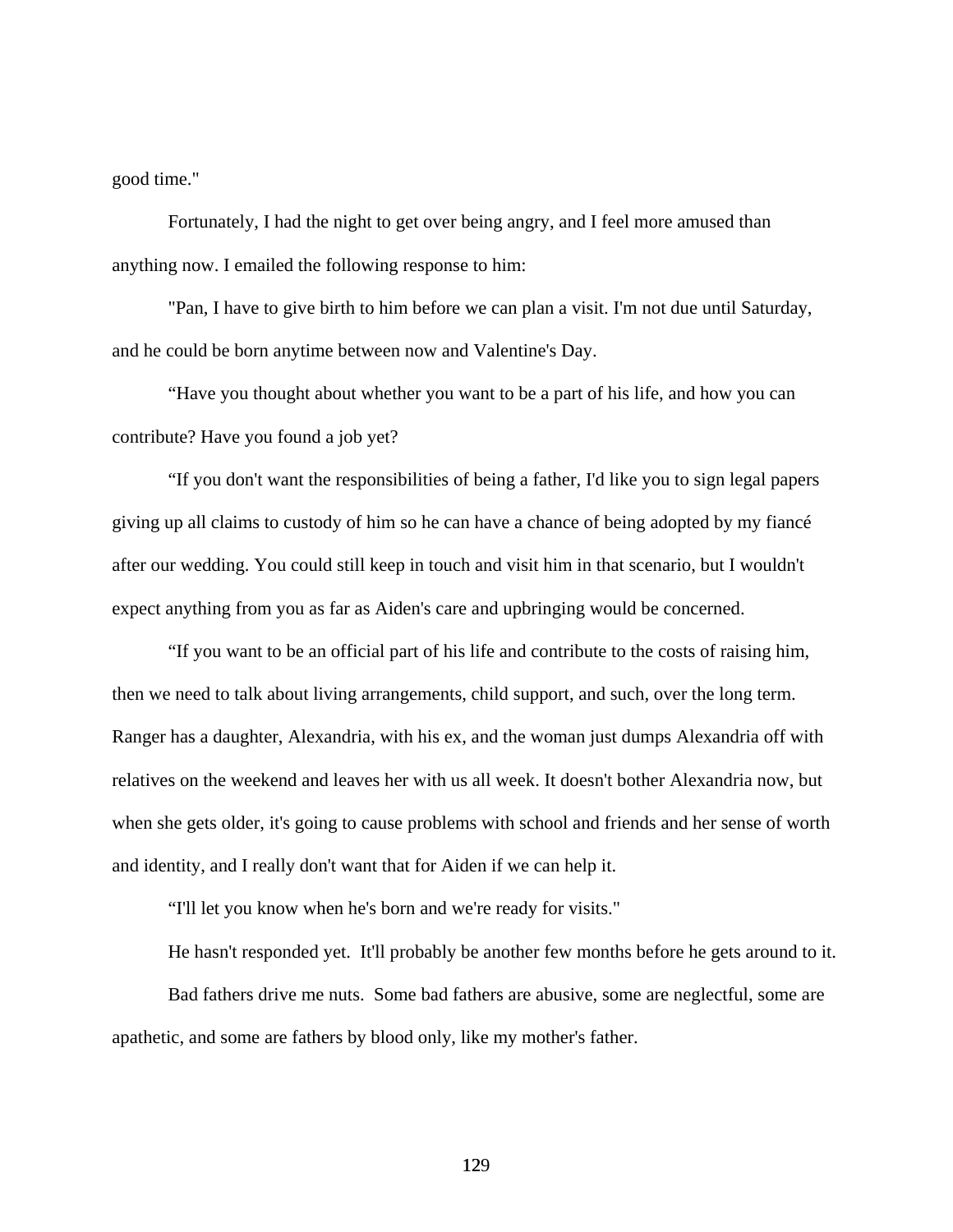Around the time of my ninth Christmas, Mom brought my siblings and me to meet her father, Richard, for the first and only time. She made Rose and I wear floral, frilly skirts, and six year old Junior had to wear a dressy suit with a tie. Mom wore sweatpants and a sweater, which was all that would fit her swollen belly. When I complained about wearing a skirt on a cold day, Mom just said, "Your grandfather believes that girls should wear skirts and boys should wear pants." She looked at my pixie cut regretfully. "He doesn't believe in cutting girl's hair, but it's too late for that now. Just don't tell him that we're Buddhist, or he'll just say we're going straight to Hell and lock us out of his house."

 Richard was tall, skinny, and pale. I was his oldest granddaughter, whom he'd never met, but he was stiff when I hugged him, and only spoke to me with emotionless direct answers to my questions as I followed him around his beef farm.

 The cows were adorable. Petting and feeding them was the only joy of the visit. Thankfully, I didn't realize at the time that they would all be slaughtered in a couple of months. I thought it was just a bigger dairy farm, like our Uncle Hoyt's.

 We only stayed on the farm for about an hour, despite the four hour drive from Meemaw's house. He neither waved nor spoke as we called out goodbye.

 A week later, I overheard Mom ranting to one of her sister's over the phone. "I went up there to show him his grandchildren. I didn't have to do that! I tell him I'm dying, and what does he say? I shouldn't have left the church! Then he writes me a letter. Doesn't say a word about his grandkids, not a word about my disease. He wrote, 'How dare you come to my home wearing pants?"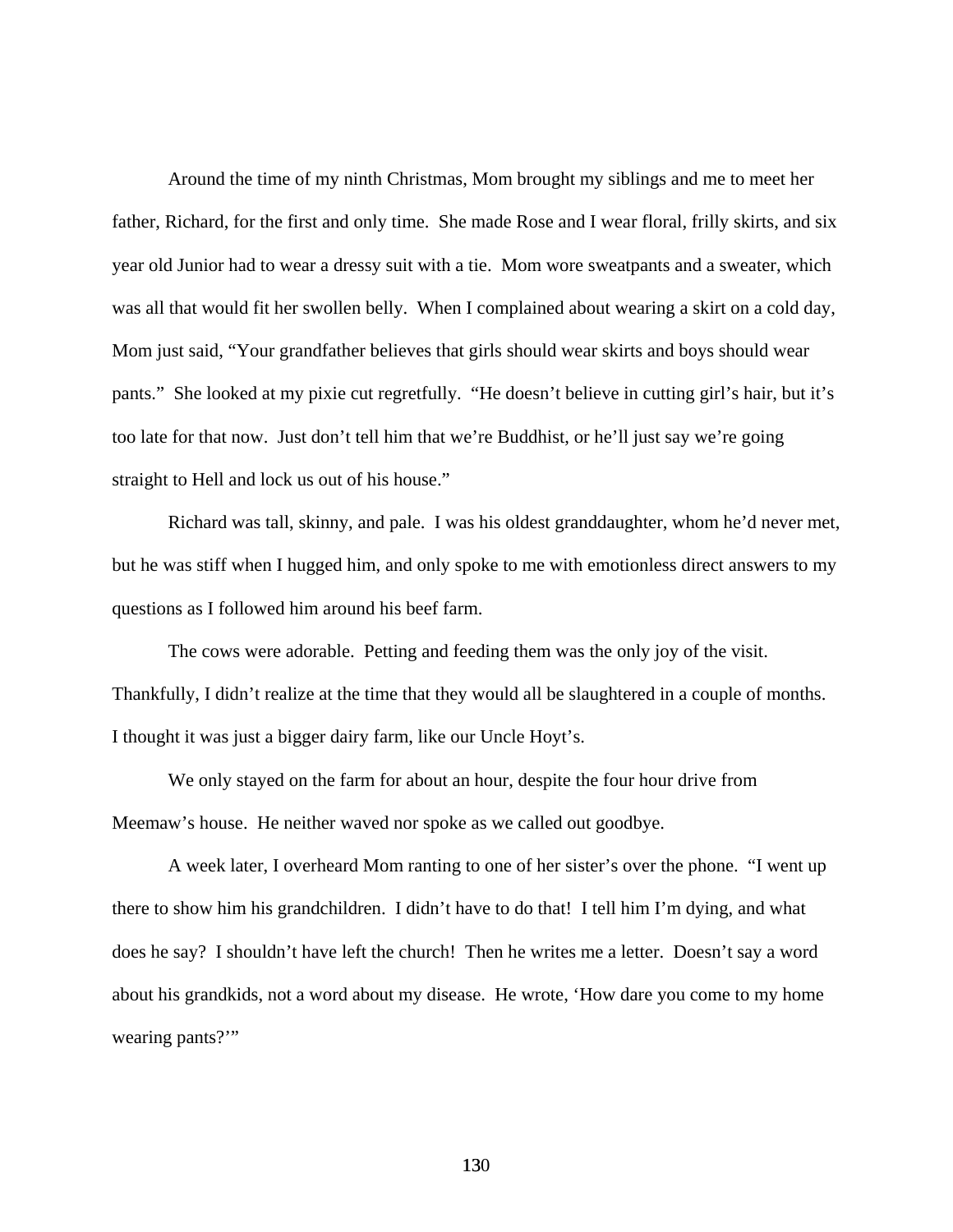I peered through the crack door as she thanked her sister for listening and hung up the phone. The room seemed to vibrate with the absence of her voice. She sat slowly on the bed, her back to the door. As her face lowered to her hands and her shoulders shook, I decided that I hated my grandfather. That was also the moment I decided I'd rather be a single mother than keep a bad father in my future children's lives.

Kelli told me at my prenatal appointment this morning that everything is good, except my iron is a little low, so I'm adding yet another supplement to the only gods know how many I take daily now.

 My cervix is ninety percent effaced, and three centimeters dilated. That may mean I'll have a quick labor, if labor ever starts.

 Aries thinks I'll go into labor tonight and give birth tomorrow. I hope he's right. Earlier this month I was thinking the 28th would be good numerologically. Ah, who am I kidding? I just want him born already!

 Kelli thinks he'll be about nine pounds, with a thirteen and a half inch head circumference, which is smaller than I was thinking he'd be, but she's got way more experience than I do when it comes to newborns. His head is at zero station, which I think means pressing against the cervix and primed for the whole birthing journey.

 I'm going to go nuts if I don't go into labor soon. I was so stir crazy last night, I went shopping at Wal-Mart at 2:00 a.m. I bought more baby clothes and a manual breast pump, which works, incidentally. The nipple stimulation didn't cause any contractions. Poop.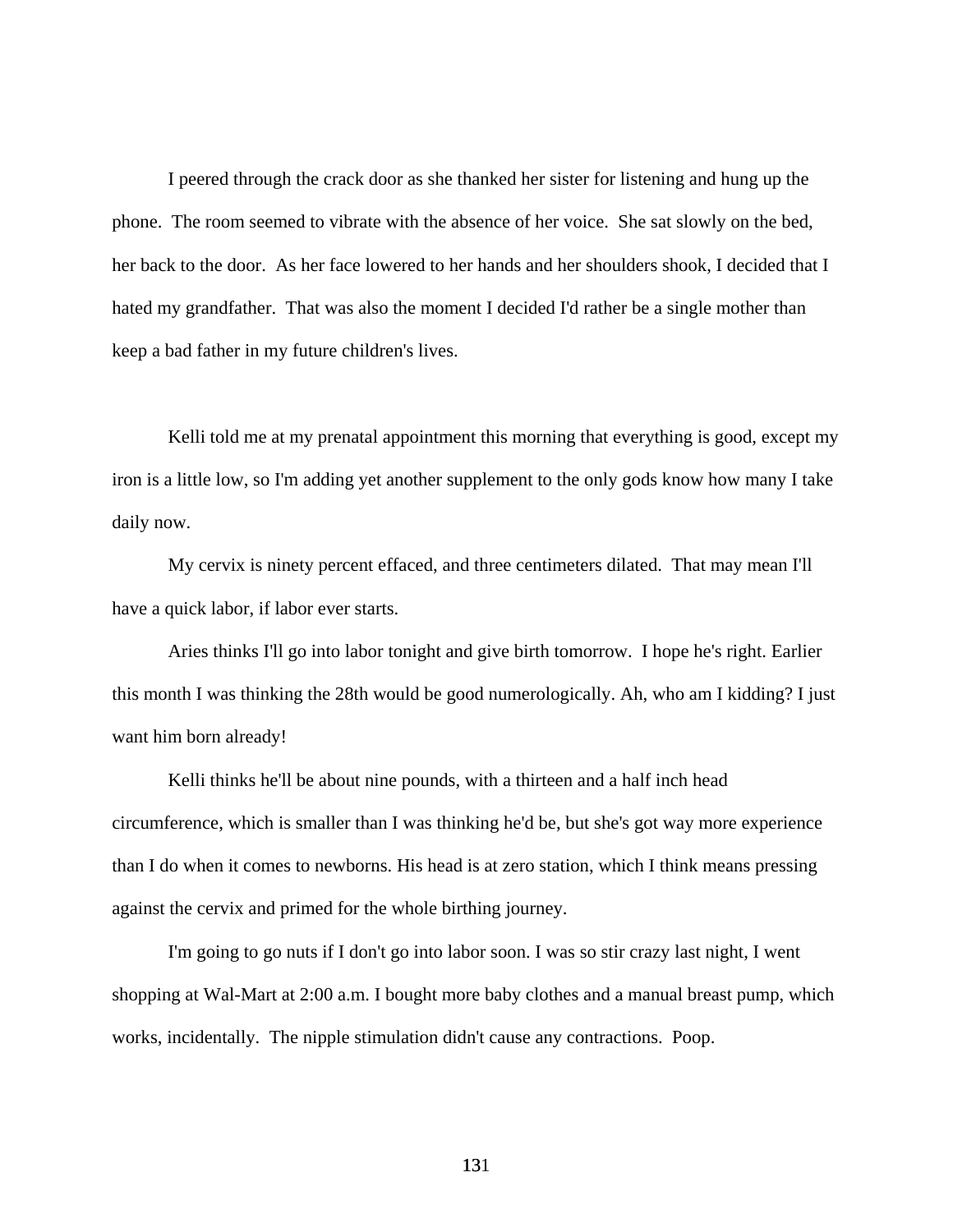I've been bouncing him off of my cervix as if his amniotic sac were a basketball, hoping I could jar something into motion. I think I'm just lulling him to sleep. Wish I could sleep.

Come on, labor...start.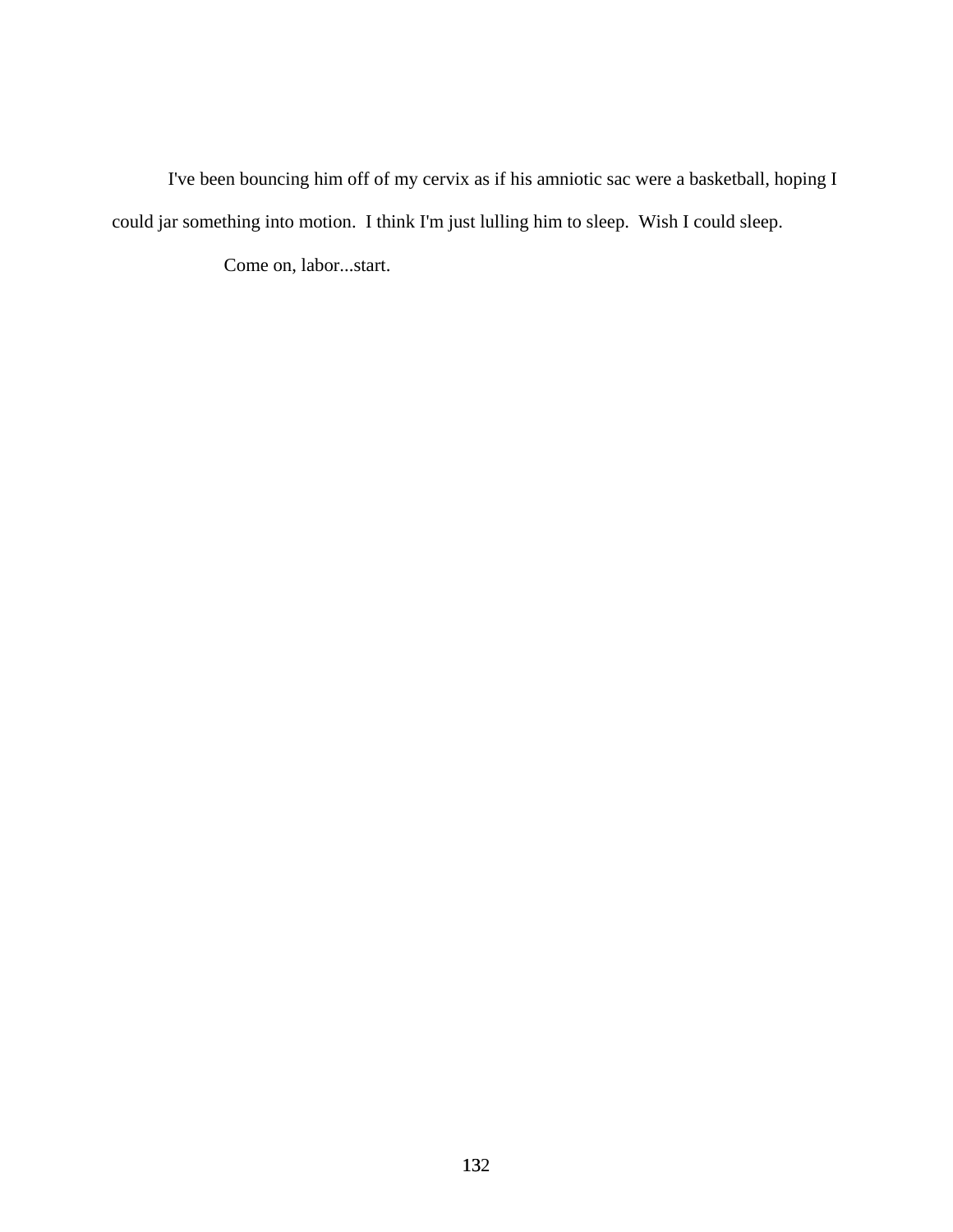## **FEBRUARY**

 I feel like the Fool in the Tarot, swept up in daydreams of a blissful, adventurous future, not heeding of the voice of reason yapping at my heels, trying to keep me from stepping off the edge of a cliff. Every day, many times a day, for as long as I can remember, I've wished for, prayed for, chanted for, begged the universe for a baby of my own. I can't let myself think about things that could go wrong. I can't listen to the worries of well-meaning friends and family who think birth is dangerous and that doctors and hospitals are the reason women and babies survive birth in the modern age. I can't get frustrated and try to beat reality into their thick skulls.

 I know I am going to have an incredible birth, and that I'm going to hold him in my arms and feel like he was always meant to be there. I can't wait to kiss every non-genital inch of his body repeatedly, until my love for him forms invisible armor, keeping him forever safe from injury and illness.

 I know my love is going to grow bigger and more intense every day, even though it's hard to imagine ever being more full of love than I am right now.

 How did my mother feel, when she was pregnant with me, nineteen, married to Roger? Was he abusive before I was born? I like to think that they were still madly in love, and Roger still treated her like a precious treasure. Maybe the abuse didn't start until I was born. Maybe Mom had postpartum depression, and started being snippy with Roger, and maybe her change in temperament made him feel insecure, and his insecurity triggered the abuse.

When I met my older sister, she told me that several years before he met my mother, Roger was in a motorcycle accident in which he lost one of his legs, and that he'd been a totally different man before that accident, loving, affectionate, his family the center of his world. But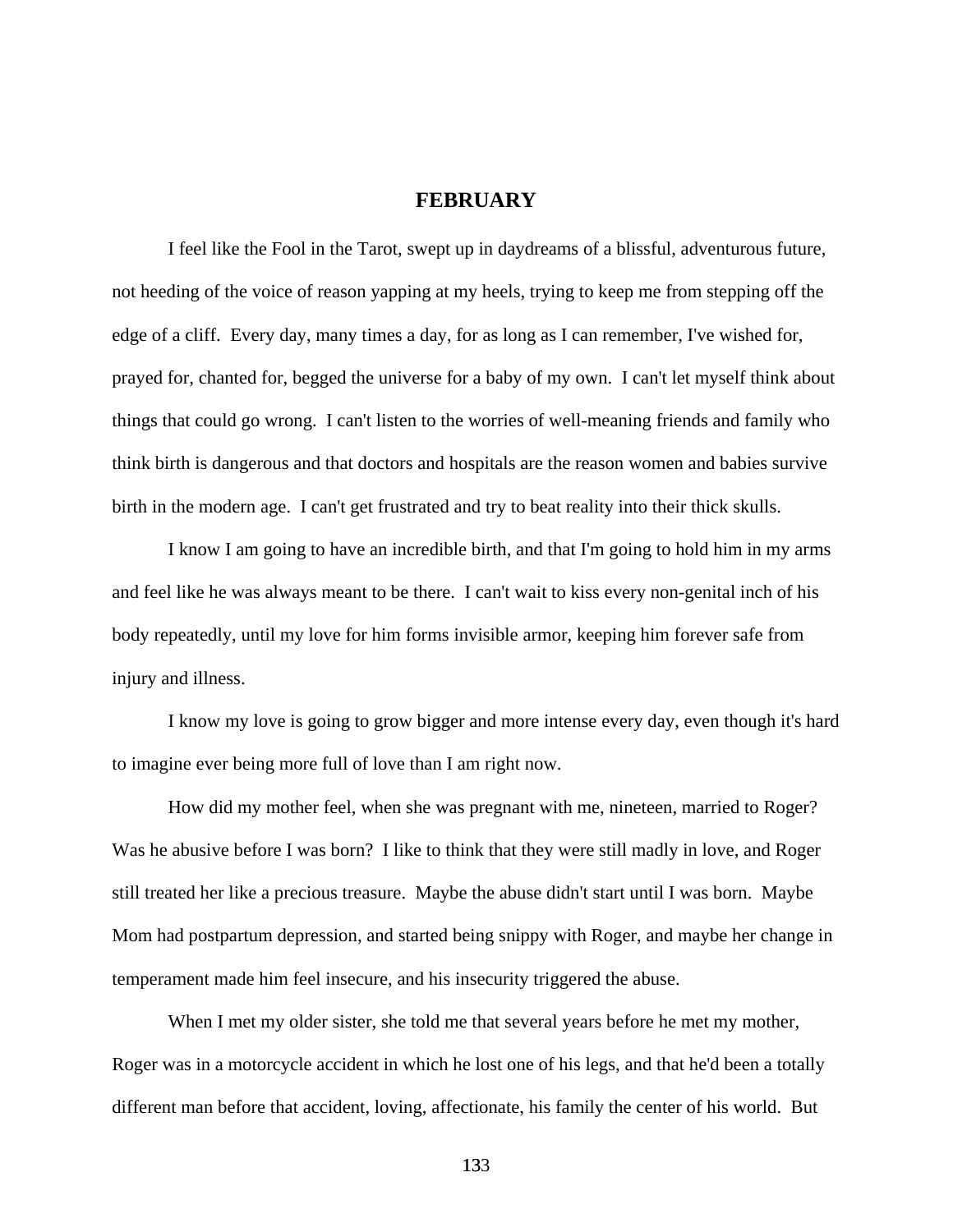after the accident, he started abusing his son, whom I've never met, another Junior, but he goes by his middle name now to distance himself from the memory of his abusive father. The attempted rape of his daughter happened after the accident, too.

 Maybe Roger's brain was injured, and never fully recovered. I'd like to think so. I've learned that it's easier to forgive someone when you can think of them as damaged.

 I've been working on forgiving and healing myself when I meditate, either in bed at night before I sleep, or on the patio alone in the golden light of evening. I envision myself as a little girl, alone, crying in the dark. I relive the painful memory that I want to heal, like when Mom attacked me with the knife, when she chased me across the living room beating me with a shoe, or when she spanked me with the plastic ladle so hard it left a doughnut-shaped bruise on my butt-cheek for a month. Then the woman that I am now takes the little girl that I was into her arms and tells her that it's okay, that it wasn't her fault. I tell her that Mom was sick, and she didn't mean to hurt her. Then I replay the scene in my head, changing it to what should have happened.

 In one alternate memory, Mom chops vegetables on the stove, and I ask her if I can ride my bike up to the store. She says, "No, I'm making dinner and I don't want you to fill up on candy and junk food and not have room for what I'm cooking."

"Oh," I say, disappointed.

 Mom stops chopping vegetables and turns to smile at me. "I know you are disappointed right now, and you really want beef jerky and candy. Thank you for understanding why I said no. Would you like to help me make dinner?"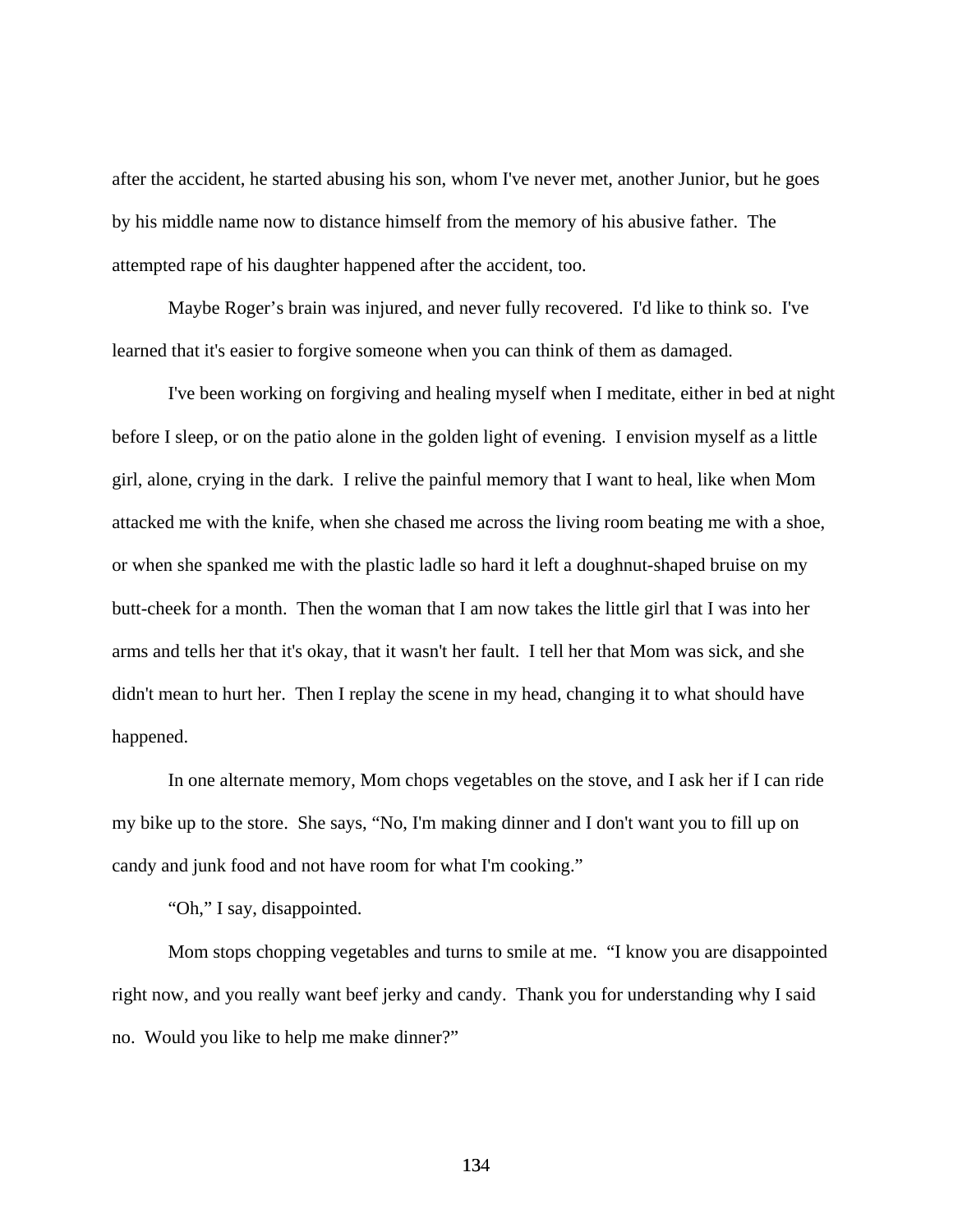"Okay," I say, perking up, and Mom hugs me before helping me drag a chair to the stove so I can help.

 The alternate memory hurts in a different way; it hurts because I know it's not real. But it shows me who I am now, and gives me hope that I will be the patient, understanding mother, rather than the impatient, angry one.

 Forgiving my mother, and even my father, is much easier than forgiving Pan right now. After another month of no contact, Pan just finally responded to my email. He says, "I do like the thought of him/her having a father raise him and not a step-father. I would be willing to have Ranger adopt the child and give up any legal claim that I might have. It would please me to think of the four of you being one happy family. I would like to visit sometimes, but it is up to you if you want to tell him/her that I'm a father or an uncle."

 I can't believe he doesn't even know that I'm having a boy! I sent him the sonogram pictures back in September. I have referred to our child as a "him," as Aiden, and as "my son" ever since I had those sonograms done. Reading between the lines, I see that Pan has absolutely no interest in being a father to our child. It hurts to think of the precious kicker inside me growing up knowing his father didn't want him, and it makes me even more determined to make things work with Ranger, so that my baby will have someone to call, "Daddy."

 I hope Ranger can be the dad for my son that I've always wanted for myself. And if he's not, I hope I have the courage and strength to leave him.

 I just got home from my prenatal appointment. Ranger drove me, so he and Alexandria waited in the car, in the rain. Unsurprisingly, Alexandria had a meltdown before I returned to the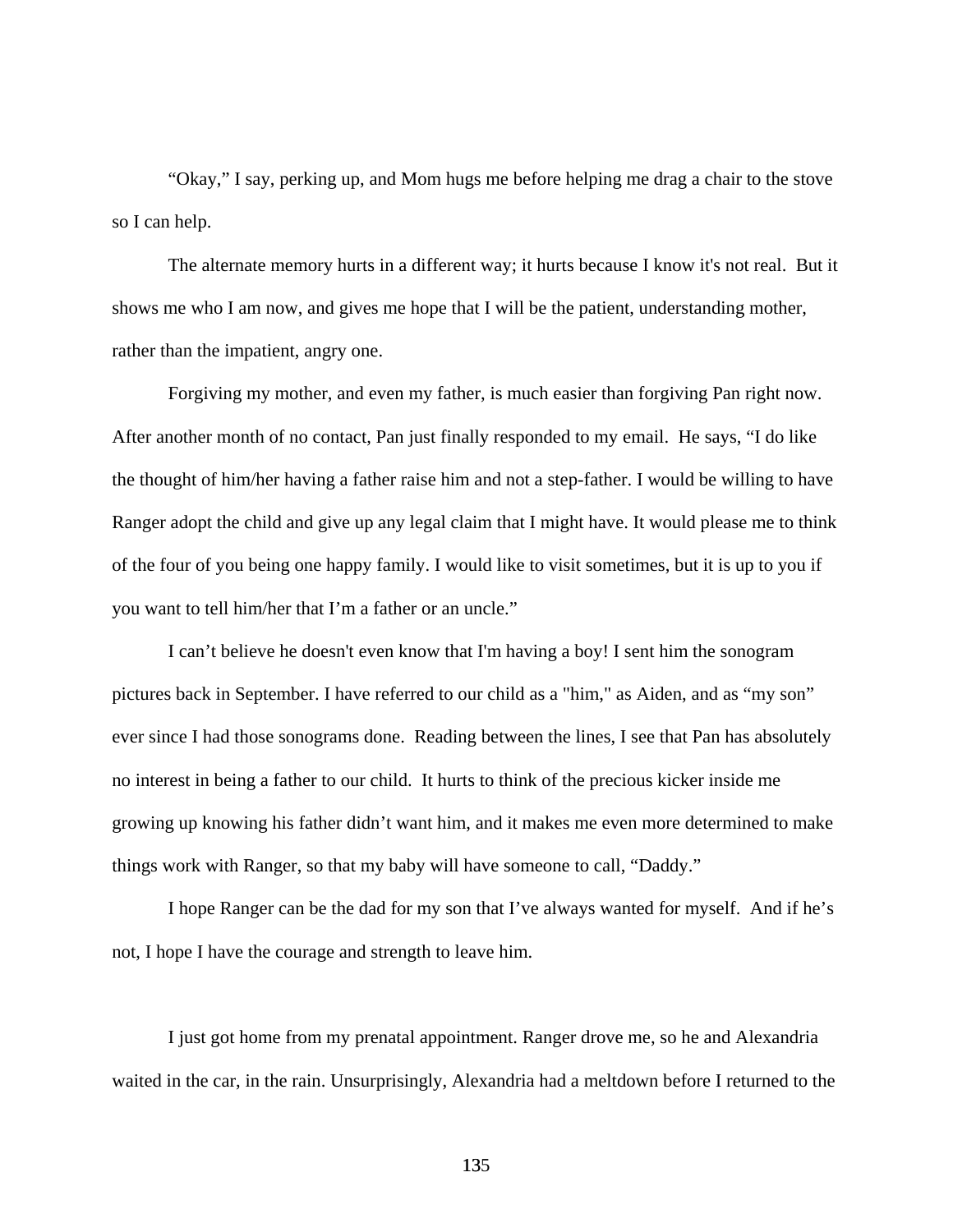car, but she stopped crying as soon as I was there to entertain her. Obviously, I'm going to be an awesome mom.

 Everything is normal, healthy, I'm still ninety percent effaced, and Kelli opened me up from three centimeters to four centimeters in cramp-inducing procedure called sweeping the membranes, with my permission, which involved her carefully sweeping a gloved finger between the membrane of my son's amniotic sac and the walls of my uterus near my cervix. Hopefully, that will help things move along.

 Cordelia is staying with a friend at a hotel until Thursday, at a suggestion from us that she take a break from Alexandria. I really want to give birth while she's not here, as she's been passive aggressively trying to convince me to go to a hospital for months, and she makes me tense. I don't want to feel tense, stressed, or pressured when I'm in labor. Stress makes labor hurt. From my research of natural birth versus a hospital birth, I feel confident that the safest place for me to have my baby is at home, surrounded by a few people that I know and trust, who make me feel safe and loved, where I control the light, the temperature, how much I move, eat, and drink, and attended by a midwife who trusts my body, yet knows what to do in the off chance that something goes wrong.

 Cordelia keeps telling me that I'm putting myself and my baby at risk by choosing to avoid the hospital. Even though the hospital is only a ten minute drive from our house, she thinks that I could bleed to death or my son could die before we make it there. She was a nurse before she retired, and she firmly believes that I need to be hooked up to machines to monitor my vital signs and the baby's heartbeat, an IV to keep me hydrated rather than drinking water or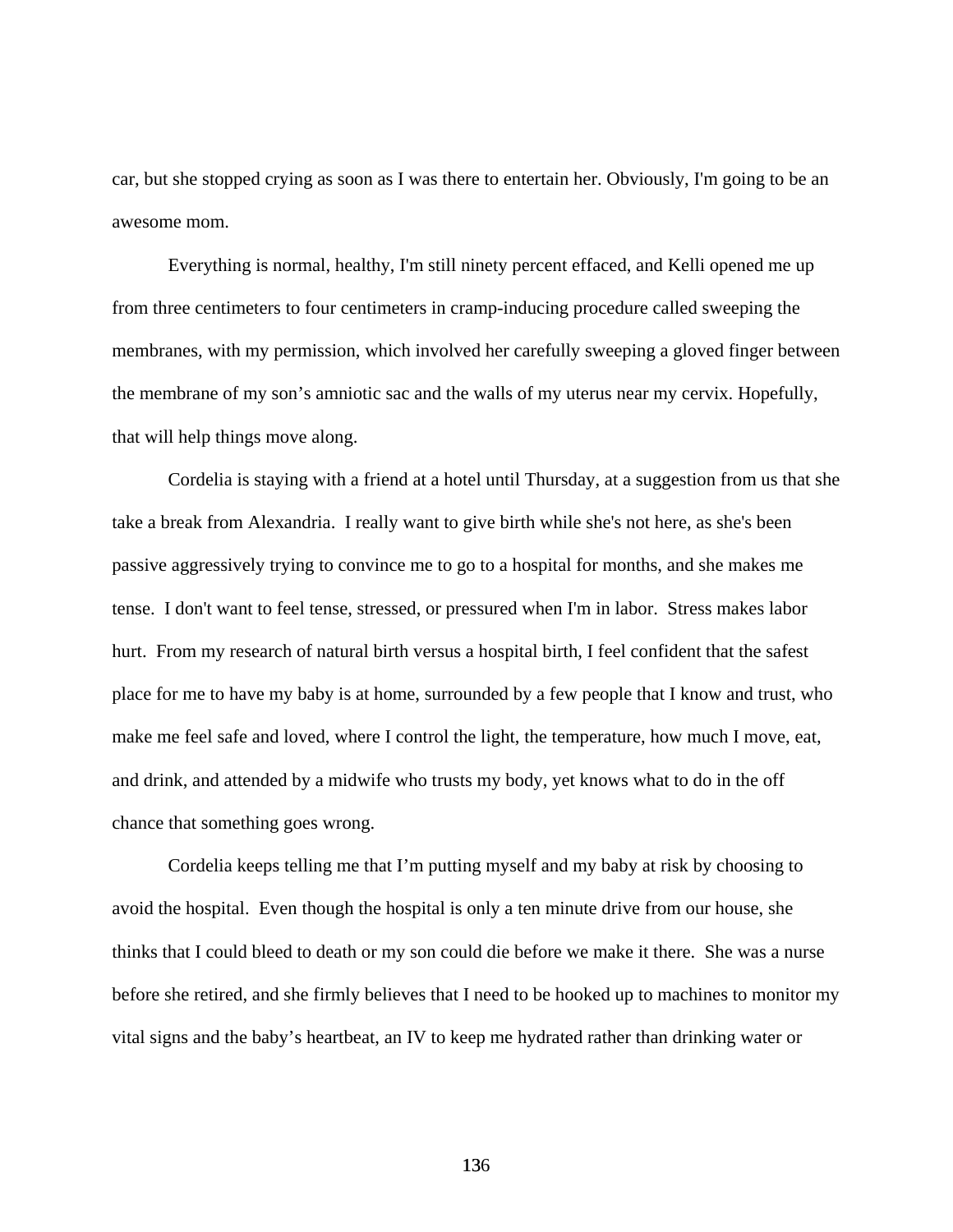juice, surrounded by doctors and nurses who know more about birth than I possibly could because they've witnessed more.

 I keep telling her that people in the hospital have a skewed perspective of the human body, because healthy people who are not sick, injured, or otherwise afraid or in pain simply don't go to the hospital. Medical personnel are not required to observe a natural, peaceful birth for every induction or cesarean they witness.

I tell her that the medical community had to invent a whole new term for babies born too prematurely by cesarean section surgery due to the doctors' miscalculation of their due dates, "late preterm." I tell her that induction by Pitocin causes strong, painful contractions before the mother's body can produce endorphins to spare her the pain and before the baby's body is in position and ready to go; that stress and fear stall labor. I tell her that in a hospital, rather than helping the mother relax so labor can pick up on its own again, the medical staff is more likely to increase the Pitocin, offer an epidural, and declare "failure to progress" as the reason for wheeling the woman into surgery to cut the baby out, even though cesarean birth is far more dangerous for mother and baby than vaginal delivery.

She always brushes me off and walks away before I can tell her about the dangers of epidurals, or that cesarean births are preferred by medical staff because they are more convenient than waiting around for a baby and woman's body to decide they are ready. The fact that hospitals make more money off of a cesarean birth than a vaginal birth also makes me leery of a medicalized birth. I can go on and on about the benefits of home birth versus the risks of hospital birth, but I can't open a closed mind.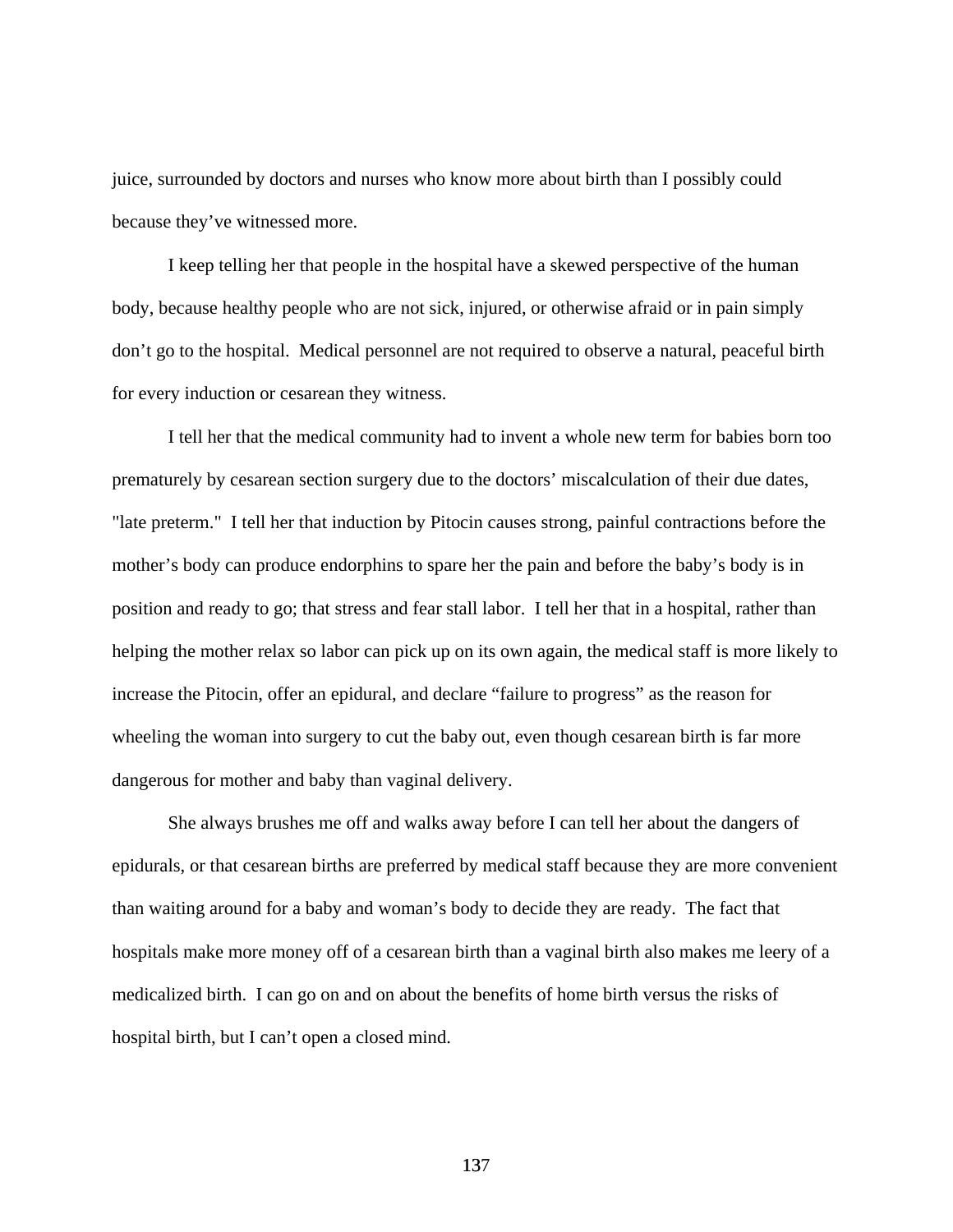I talked to Kelli about wanting to give birth before Cordelia gets home, and we decided if labor doesn't spontaneously start by Wednesday, we'll induce Wednesday afternoon. With homeopathic remedies and natural techniques, not with drugs or synthetic hormones. I hate to induce at all, because I want my baby to choose his own birthday, when his lungs are ready for air and he's ready to greet the world. But I'm afraid that if Cordelia is here, her negative energy, words, and behavior might cause something to go wrong. Kelli says that the risks of natural induction are minimal, and that they will only work if the baby is ready, and I trust her.

 Kelli arrives at a quarter to three on Wednesday afternoon. I welcome her inside, trembling with nervousness and excitement, hoping with all my heart that the natural induction will work. Kelli gives me homeopathic tablets of black and blue cohosh and tells me to allow them to melt under my tongue. They feel a bit chalky, but have no taste. I wait, concentrating on my uterus like I'm expecting it to burst into song. Nothing happens.

A half hour later, she gives me more. After another thirty minutes of waiting in vain for my uterus to perform, Kelli massages the energy meridians along my calves with a special musky citrus essential oil blend before giving me the last dose. The massage feels good along my calves, but hurts like the dickens along the outsides of my shins, where the meridian lines are supposed to be. I try to breath with my mouth loose and slightly open, because Ina May Gaskin says in her books that an open mouth and throat helps the cervix to open, but I end up hissing and holding my breath during the meridian massage.

After the last dose of tasteless homeopathic cohoshes, Kelli leaves to run errands, and I take the longest walk of my entire pregnancy, visualizing my cervix as a pink lotus, blooming,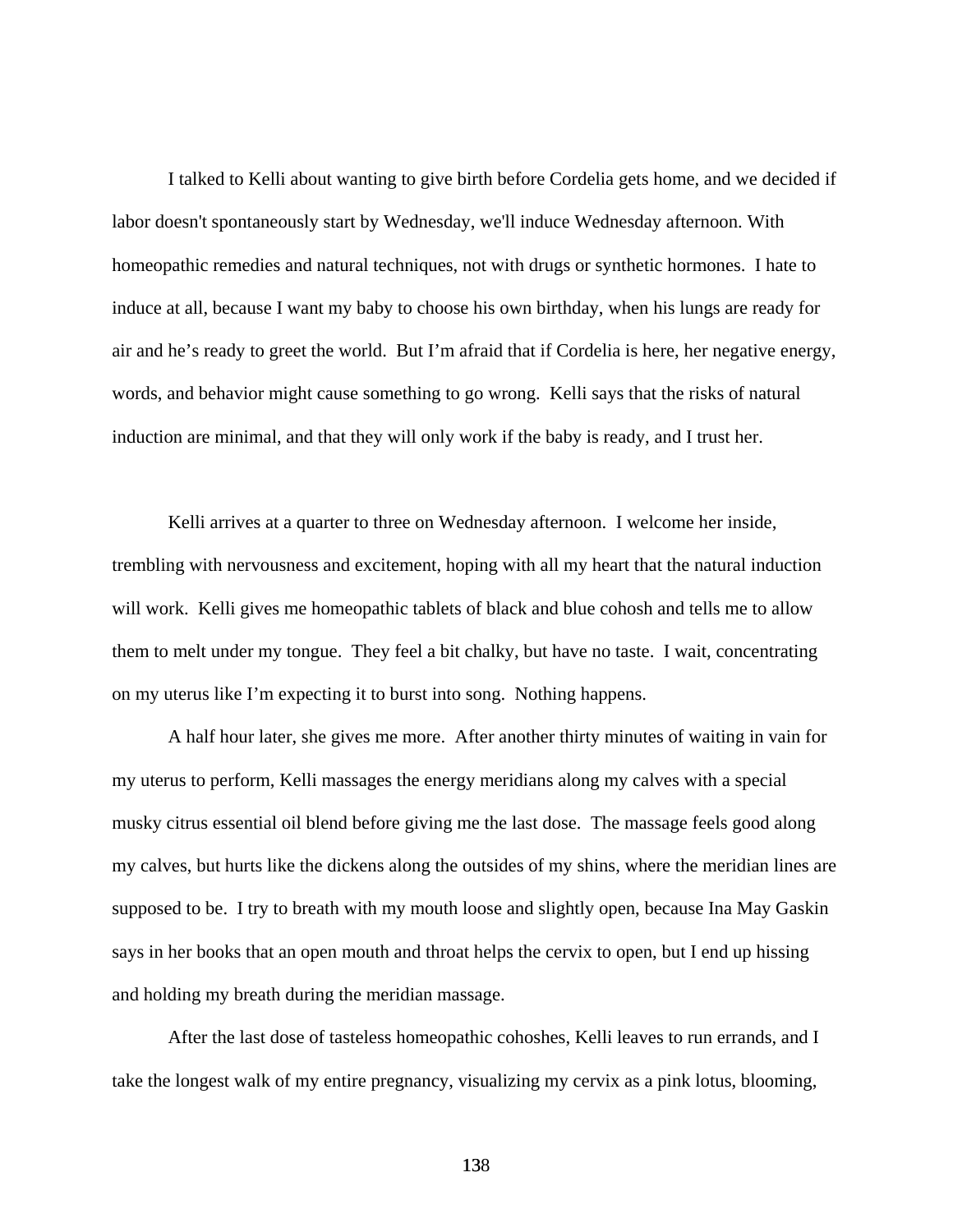and singing to my baby, telling him that I am *so* ready to meet him and that I hope he's ready to meet me. My son kicks in rhythm to my voice, but my uterus remains stubbornly still.

 A couple hours later, Kelli returns, and leads me to the bedroom to check my cervix. I lie on the bed, staring at the ceiling, my feet resting on top of her thighs, and hope.

 "You have four centimeters and are almost completely effaced," she says. "Would you like me to strip your membranes, and see if we can get another centimeter?"

 "Heck yeah," I say, and concentrate on relaxing through the cramps I know will follow, remembering well how it felt last week.

 "Okay, here goes," she says, sweeping a finger along the edges of my cervical opening, gently separating the amniotic sac from the floor of my uterus. My cervix protests by feeling achy and crampy, but nothing I can't handle.

 "There, we have five centimeters...wait," she says, cocking her head as if listening to my body through her fingers. "That was a contraction. Did you feel it?"

"Uh," I say, concentrating on the sensation. "It felt like a little tightening..."

 "Huh," she says. "Well, your amniotic sac was bulging during it. If we break your water, that should get things going. Or we can wait until it breaks on its own. It's up to you."

 "If we do, will it work?" I ask, worried that if I break my water before Aiden is ready to come out, he might stall, and I might have to go to the hospital. "I mean, is there any chance that..."

 "If we break your water, I can promise you that you will have this baby tonight," Kelli says, and smiles that serene, motherly smile I find so comforting as she awaits my decision.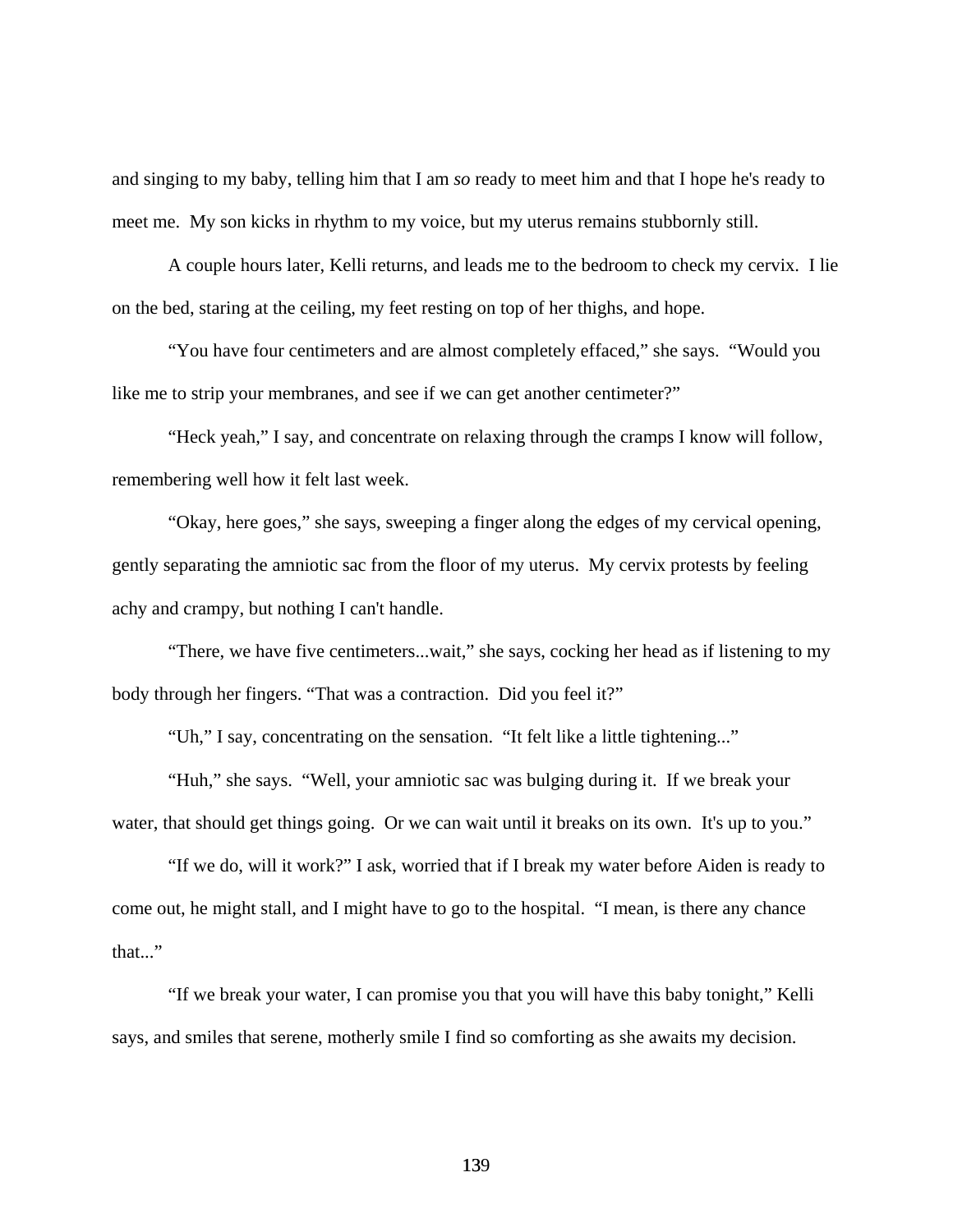I take a deep breath, and weigh my desire for a natural birth against my desire to see my baby plus my desire to have him before Cordelia gets home. I listen to my inner voice, concentrate carefully on my emotions, looking for any hint of dread, or any subtle warning that I should say no. All I feel is excitement and a thrill of joy. "Yes," I say. I rest my hand on top of my belly, energy surging up my spine and down my arms, leaving goose bumps in its wake, just like I'd felt four years earlier in the first moments of Hawthorn's labor. "Yes, let's do it."

 Kelli pulls something out of her bag, and then shows me what I can only describe as a finger condom with a thorn-like nub on the tip, which she puts on her index finger, explaining that it is not sharp and cannot hurt either me or my baby. She has me lie on a layer of disposable absorbent material as she reaches inside and tears the membrane just enough to allow amniotic fluid to escape in a warm gush, then a steady trickle.

 Elated, I put on a disposable pad and waddle out into the living room to sit in the recliner I've claimed as my own during the past month. I call my sister and my best friend, letting them know it's officially The Night. Kelli unloads her supplies from her van and sets it all up in our bedroom, after I tell her I feel most comfortable there. It's the only place in the house that feels remotely mine. Ranger calls Alpheus, telling him how relieved he is that my water is finally broken, and he no longer has to worry about a spontaneous mess in the floor or in his car followed by a mad dash to the emergency room, the way labor always starts in movies.

 Alpheus arrives first, more for Ranger's sake, I think, than my own. It still amazes me how well my ex-boyfriend and my fiancé get along. Dolphin and Aries arrive while Alpheus and Ranger smoke on the patio. They sit and chat with me in the living room while we wait for the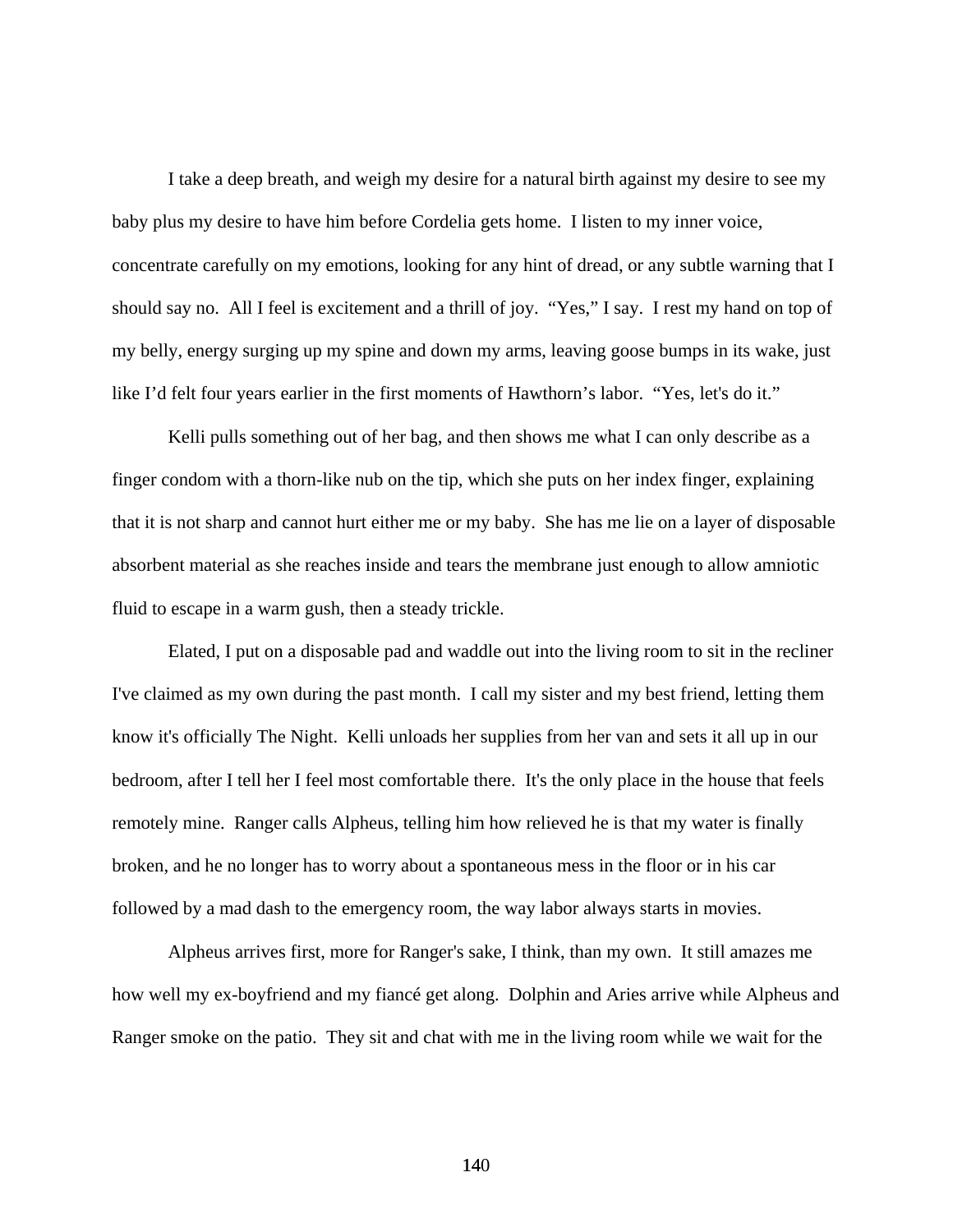tightening sensation in my midsection to get stronger and more frequent. Kelli tells me to let her know when I feel one that I can't walk, talk, or think through.

 I'm walking down the hallway with her when I feel it. I'm not afraid, so it doesn't hurt. I feel relaxed, eager, and when it hits, I remember Ina May Gaskin's words to her laboring clients, that each rush is "an incredibly interesting sensation that requires all of my attention." That's exactly what it is. Nothing exists outside my body in this moment. I am pure sensation, a wave of energy shooting from the tip of my tail bone up my spine, a squeezing wave just under my breastbone that shudders all the way down my front to my vagina, as my uterus pushes my baby into position all by itself.

 Kelli helps me back to the rocking recliner in the living room, and Rose arrives shortly after, with a gift from her coworkers at a local organic vegetarian café, Dandelion Communitea – a custom fruit salad made just for me of organic blood oranges, tangerines, pears, apples, bananas, and blueberries. I'd asked Rose to make me a fruit salad while visiting her on Christmas day, but she was working when I went into labor, so her co-workers made it instead. I can't eat it until after I have Aiden, because I don't want my blood sugar to surge, but I can't wait to eat it after he's out!

 Dolphin, Aries, Rose, Kelli, and I all gather in the family room, chatting about each other's lives while we wait for my son to make his debut. Ranger and Alpheus continue to chain smoke on the patio. Kelli curls up on the love seat in the corner, finishing up one baby hat, and then starting on my baby's.

 Aries watches her intently as she starts the new hat, and says, "I've always wanted to learn how to crochet. Are you working from a pattern?"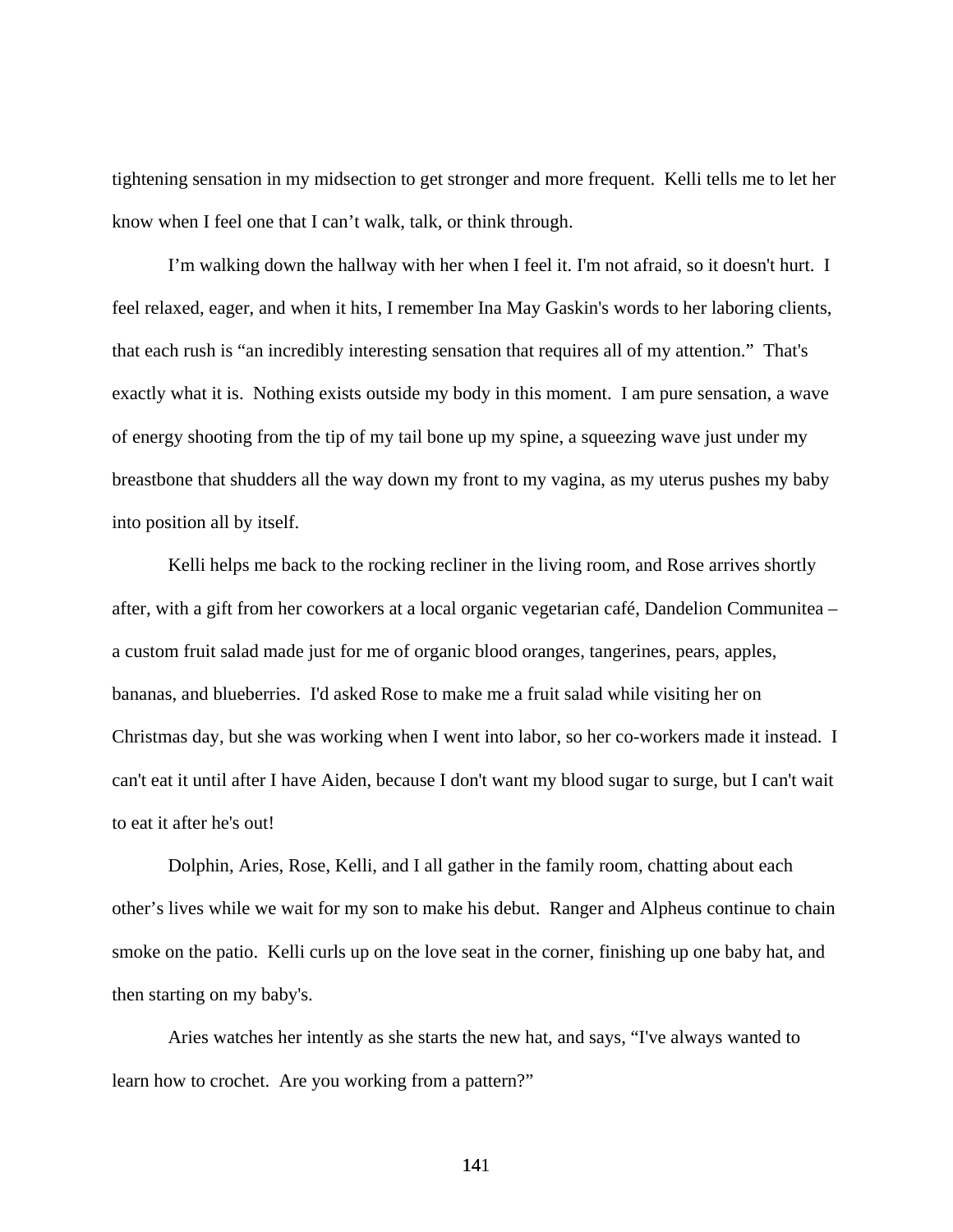Kelli smiles, and holds up the bit of yarn and her two needles. "I'm knitting. Crocheting is with one hooked needle. And yes, I'm working from a pattern I developed for my own labor project, a gift for each new baby. See, the little circle on the top of the hat?"

 She gestures to it and waits for Aries' nod before continuing. "There are seven stitches in that circle, representing the seven sacred directions of my people, the Seneca. Next, I will knit thirteen rows, one for each moon in the year. And I will finish with seven scallop stitches." She points out the shell-shaped stitches on the bottom row of the finished hat.

 I'm fascinated by her explanation, touched by the blessing she's weaving into the first piece of clothing my son will wear. I wish I'd thought of something incredibly meaningful to give him. Though I suppose giving him life is pretty special.

 I rock in the recliner, my attention turning more and more inward as my labor progresses. I hear the conversations going on around me, even participate in them, but they are starting to fade into a fog, as if my surroundings are a quickly fading dream, and the movement inside my body is the only reality.

 Kelli's friend, Maggie, arrives to assist as part of my labor support team, as my doula. Though I only vaguely remember meeting her briefly at a couple of my prenatal appointments, I feel comfortable with her, and appreciate her calming voice and encouragement.

Kelli flips her cell phone shut, pockets it, and tells me that her assistant, Kristie, is on her way but will be at least another 45 minutes. I'm glad Kristie will be here for my birth. She took care of one of my prenatal appointments while Kelli was on vacation in South America in November, and she laughed at all my quips, telling me I should be a stand up comedian. I hope I can make her laugh tonight. I want lots of laughter during my labor.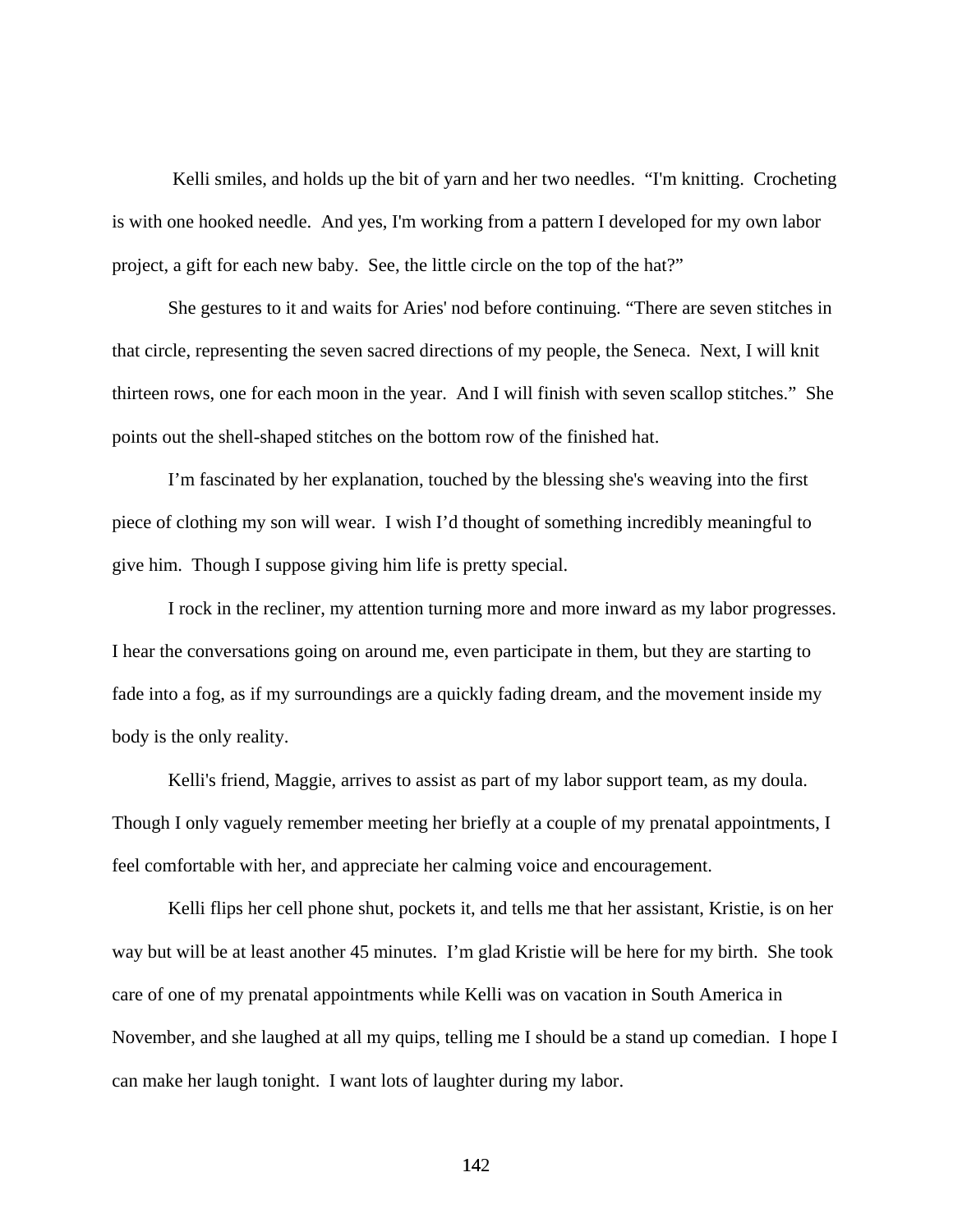Maggie is the first to notice when my contractions become more intense. She crosses the room, kneels in front of me, and takes my face in her hands while looking into my eyes, saying, "You are doing wonderfully, Ashley. Just relax. Your body is just preparing for the arrival of your baby. Breathe deeply. You can do this!"

 Mindful of the power of words and how thought and mood affects perception, I choose to think of the tightening sensations in my belly as pressure. Rather than fear, I choose to feel excitement that this is really happening, ecstatic that my lifelong dream of having a child of my own is finally coming true. I can feel him squirming between contractions and I wonder how he feels at this moment, if he feels bewildered, or comforted, like he's getting a full body massage as my body prepares his for imminent entrance into the outside world.

 Ever since a college anthropology course, when I'd read about water births, I'd wanted to give birth in water so that my baby's entrance into the world would be more peaceful, less of a shock than it would be to move from a warm, wet, dark environment into a cool, dry, lit one. As my rushes come closer together, I ask Kelli to set up her birthing tub. Kelli, Maggie, and Ranger set up the tub in the kitchen, filling it with hot water from the water heater in the adjoining laundry room.

Kelli adds essential oils of clary sage and ginger to aid my labor, and as I sink in the warm water, I feel like a pampered goddess in a spa. Ranger rubs my neck and shoulders while Maggie, Kelli, and Rose offer me sips of water or juice from a straw, homeopathic arnica to help with any pain, which I never feel, a cool washcloth for my eyes, or ice to cool the water when it starts feeling too warm.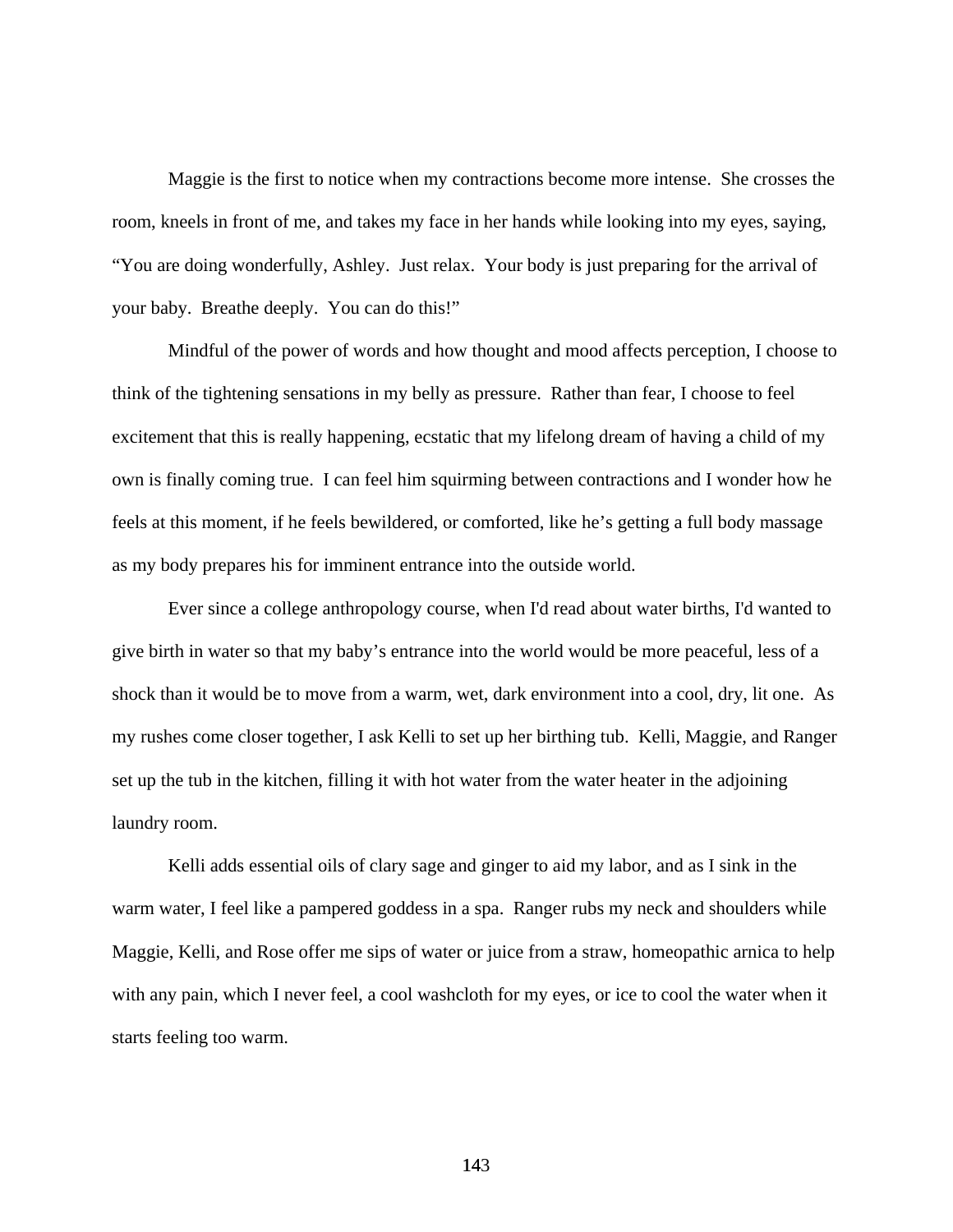As my rushes become more intense and closer together, I begin vocalizing, which is a pretty term that roughly translates to "bellowing low notes of continuous sound from the hooha." Dolphin looks worried and helpless from her perch on the stool by the breakfast bar. During a break between rushes, I tell her, "It doesn't hurt, just so you know. It's just really intense pressure, and making noise is like a release, like a tea kettle whistling as it blows off some steam."

 Dolphin grins at me, and says, "I'm just impressed you can make that much noise! And you said you couldn't ki-ai!"

 I laugh, remembering karate classes with her, how I was too timid and unsure of myself to release energy vocally, to ki-ai. My laughter is cut short by the next bellow, which sounds so much like the noise a cow makes, I laugh even harder afterwards.

 Ranger continues to rub my back and shoulders until, after the tenth or so time he asks me how much longer it's going to take, I suggest he go keep Alpheus and Aries company in the living room, and assure him that I won't hate him forever for leaving my side.

After he leaves, it takes a moment for me to get past my irritation at him. If I were in pain, his tension might indicate worry for me. But since I'm consciously expressing how wonderful and excited I feel, he is coming across as bored and impatient. Perhaps it's difficult for him, as an Atheist, to see how miraculous and incredible these moments are to me, or maybe he just doesn't care because the child isn't his. Regardless, I find it much easier to relax and truly enjoy my labor once he takes his worry and impatience out of the kitchen.

 I spend a couple of hours in the tub, alternating positions from reclining on my back to squatting, to lying on my tummy, getting restless. My three hundred and twenty pound body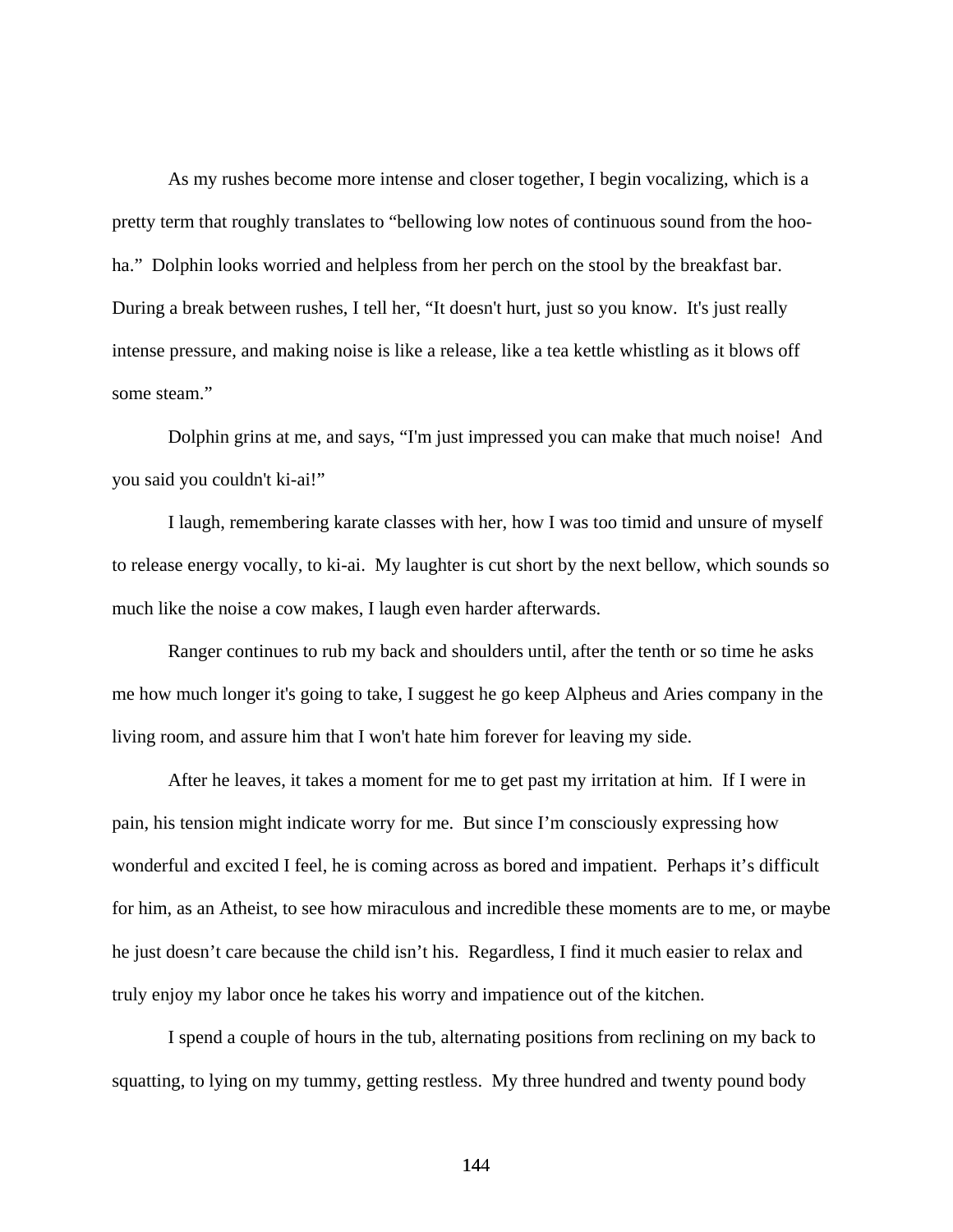does not fit as well in the deep plastic tub as I would have liked, and I start letting my legs hang over the sides to stretch my calves and feet to keep them from cramping.

 As endorphins and other hormones flood my body, relaxing me, opening me, and preparing the way for my son's entrance, I want nothing more than to go to sleep. After every rush, I relax against the tub and close my eyes, feeling like I could start dreaming if I wasn't afraid I'd drown in the meantime.

 The nausea hits me without warning. Then my entire body feels flooded with restless energy, even though I simultaneously feel heavy and unable to move. The sensation suddenly morphs into feeling like my body is about to split into two, or explode. I remember from Gaskin's books that just before the pushing phase, mothers "transition" into it by experiencing feelings ranging from nausea and discomfort to panicking and losing confidence in their ability to survive the birth. To relieve the tension, and head off the panic, I facetiously announce, "Well, this must be transition, because I feel like I'm going to die!"

 As Kelli and Maggie burst into laughter, Kelli's assistant, Kristie, walks into the room, also laughing. "I knew she'd make me laugh as soon as I walked in the door!" she says, grinning at me.

 I appreciate Kristie's presence in the next moments, first because she rubs my feet while Rose puts a cold washcloth over my eyes, and Maggie has me sip more juice from a straw. Transition passes, and my body moves itself into squatting position without my conscious effort, and with the next rush, my bellow turns into a grunt, and I find myself pushing.

Kelli looks up from knitting my son's hat and stares at me a moment, before asking, "Am I going to finish this in time?"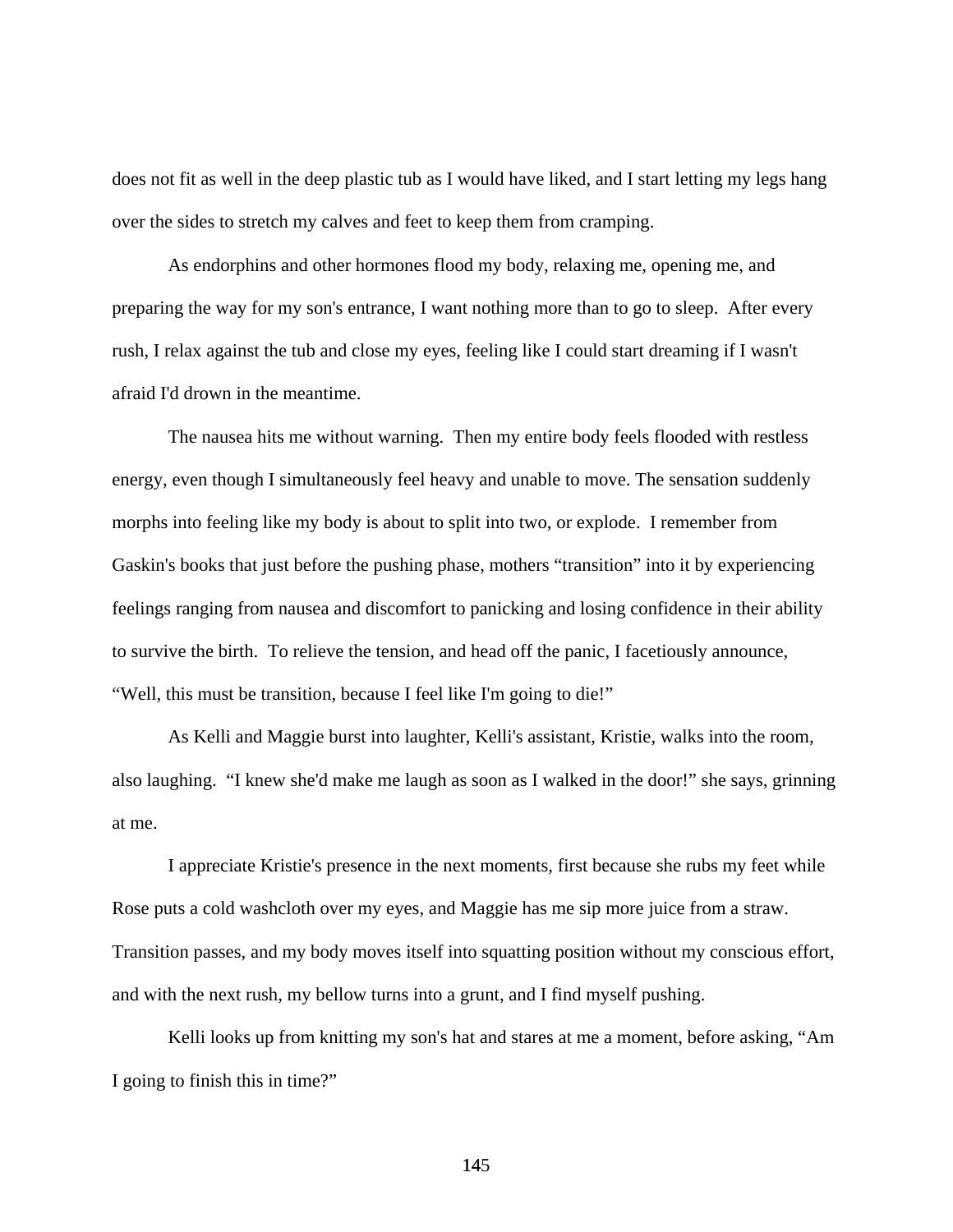My laugh is cut short by another rush that ends in pushing.

 I'm vaguely aware of my sister running around, helping the midwives and encouraging me, following their lead. I hear her telling the men in the other room that they need to watch the way they feel or think, because I might pick up on their worry or tension, and my heart overflows with love and pride for her, but I am too far gone in labor-land to tell her so.

 The urge to push is relatively weak at first. I roll onto my side, my other side, to my hands and knees, squatting and leaning over the tub, and squatting and leaning back against it. The last three positions feel best. A couple contractions even find me on my back, because my legs are cramping, and my feet are wrinkled and numb, yet throbbing. Someone rubs my feet and calves at some point, which feels like a wonderful release of blocked energy.

 After pushing for what feels like twenty minutes, Kelli checks me with her fingers, and finds a little bit of cervix still holding back my son's head. She pushes at it while I bear down, and it's much easier to figure out what muscles with which to push when I can feel her fingers. We get the last of the cervix away in that fashion, and the endorphins are making me crave sleep again. I hear myself saying "a nap would be heaven" after every contraction, and finally, I decide to move back to my bed so I can rest between pushes without inhaling water.

 In a flurry of activity, all the ladies run around me, moving the birthing stuff back into the bedroom on the other side of the house, while Kelli helps me out of the tub. I notice my birth team blocking view of my body from the men as we make our way through the house, and feel like that was thoughtful of them, though I couldn't care less about being seen naked right now. Before I went into labor, I had a birthing outfit picked out, but once labor really started, naked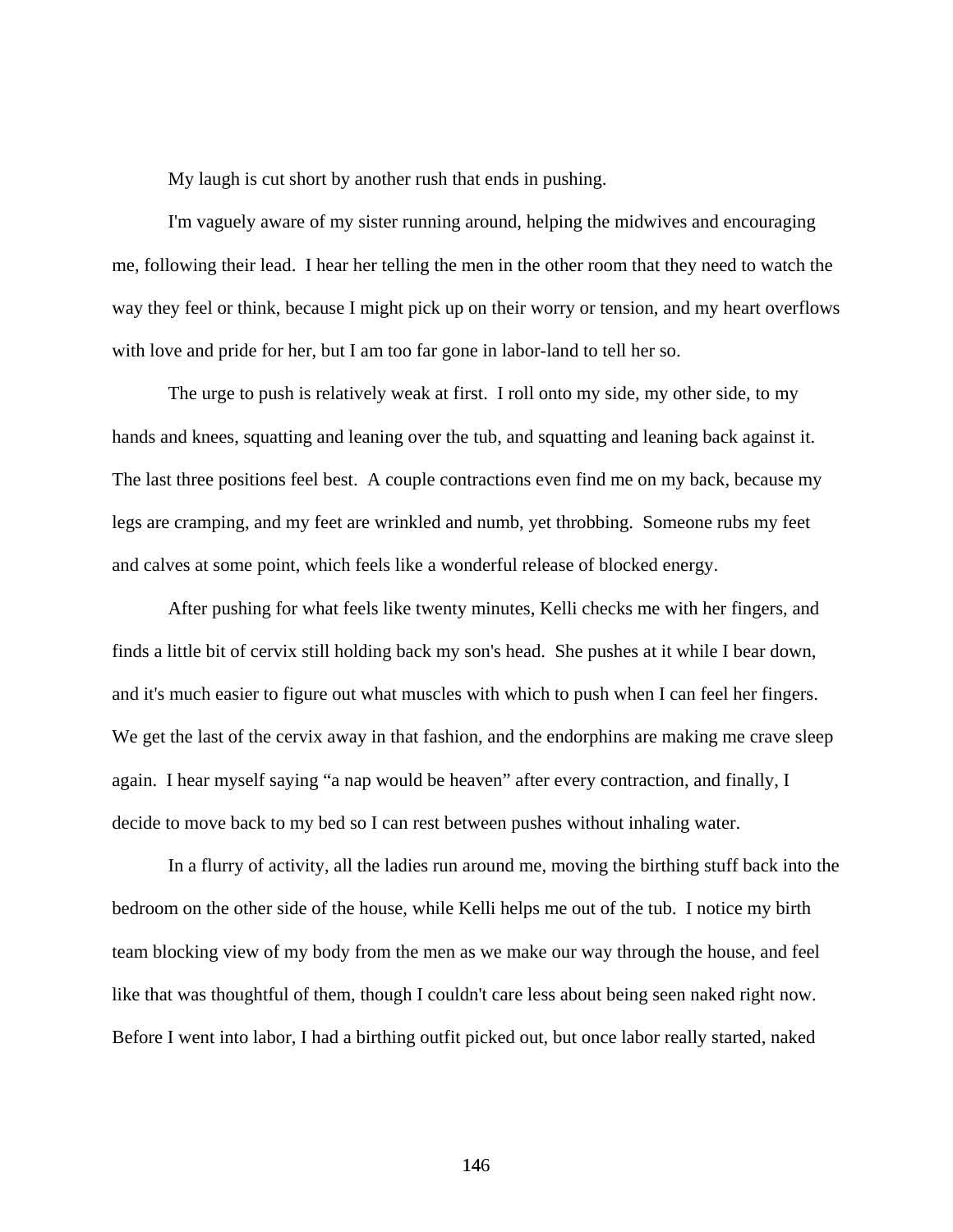was the only way I wanted to be. I am no longer ashamed of this large, incredible body, the body that conceived, housed, nurtured, and protected my baby as he grew.

 On the bed, I discover that lying on my side makes the contractions hurt, so for the most part, I stay in the chest and knees position, which lets me rest between contractions and almost sleep. I feel so out of it that I can't figure out how to sustain the pushes to move my baby out.

 I become frustrated, and the sound of the men talking in the other room distracts and irritates me, so I ask Rose to shut the door, not realizing that Dolphin is standing in the hallway.

Kelli says, "How about we move you to the birthing stool, and let gravity help?"

 I stare at her like she's speaking in tongues for a moment, and when my foggy brain finally deciphers her question, I say, "Okay."

 The birthing stool looks like someone turned a rocking chair on its side, but cut off the chair part, and then cut handles into each end of the curved runners. It's sturdy, though, and gives my birth team much more room to help me. Maggie and Kristie help me spread my thighs as far as they will go, and Kelli kneels between them, while Kristie contorts herself on the floor with her head under my butt to keep a hot compress against my perineum with one hand, and wipe away fecal matter with the other. They are all my heroes, and I am grateful at the matterof-fact comportment of these experienced ladies, keeping me confident in my most vulnerable moments.

 On the birthing stool, with Kelli's assistance, I finally figure out how to push effectively, and then how to sustain it. I ask Kelli to use her fingers to guide me, so I can focus on pushing against them. I smell clary sage oil punctuated by occasional whiffs of my own feces at different points, and feel impressed all over again at how efficient the ladies are at keeping me clean and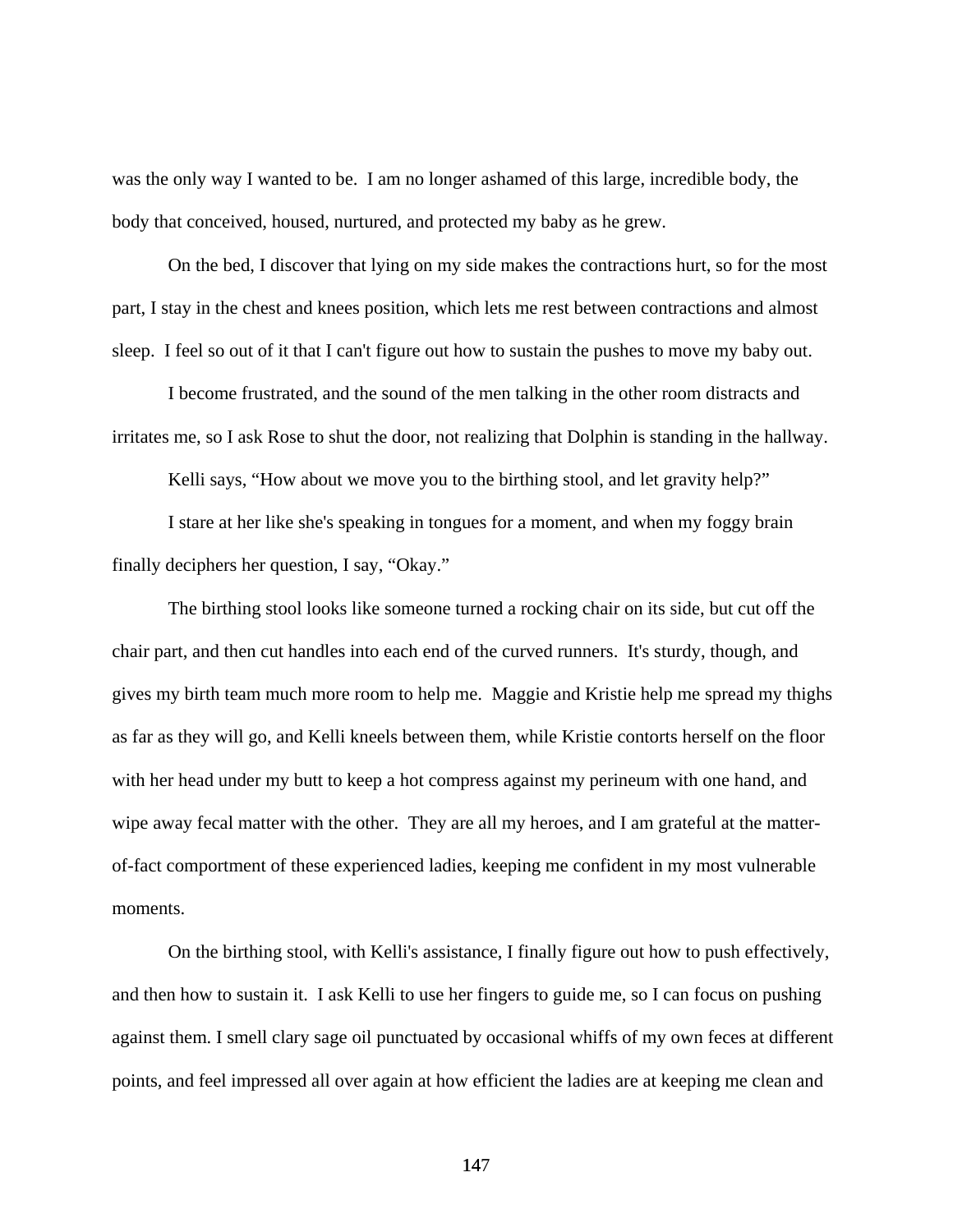the floor and bed covered. I am so grateful that I feel so comfortable with them that I can poo on them and not feel bad or embarrassed about it.

 They know I can do it, and encourage me over and over. Incredibly attentive and intuitive, they know what I need and want before I do, half the time. Rose is also a huge help, just by helping them. She becomes an active member of my birth team, even though she's never witnessed a birth before. I could burst with pride for her.

 Dolphin and Ranger are also a big help. The years Dolphin and I have spent as friends makes me feel grounded just by knowing she's sitting there, and helps me remember that I'm never alone. Ranger's presence also grounds me, and helps me feel loved and strong. Knowing Alpheus and Aries are in the other room reminds me that the kitchen and bedroom just aren't big enough to hold all the people who love and support me. Hearing their voices but not seeing them subconsciously reminds me of all my friends and loved ones who have been looking forward to my baby's birth but can't be here to witness it.

 I feel that my mother, Roger, and Grandma are present with me, encouraging me, embracing me with unconditional love. I wonder how they would have felt about all of this if they were still alive. Grandma, I think, would have wanted me to go to a hospital. She had nine kids of her own before the days of epidurals, and would probably think me crazy for wanting to experience a natural birth.

 Mom would have approved of my choice, I'm sure. In the last years of her life, she often took me to health food stores, where she got chlorophyll and other alternative natural immune boosters. She chose to end her life at home, warm and as comfortable as she could be, surrounded by loved ones, rather than alone and cold in a sterile hospital room, hooked up to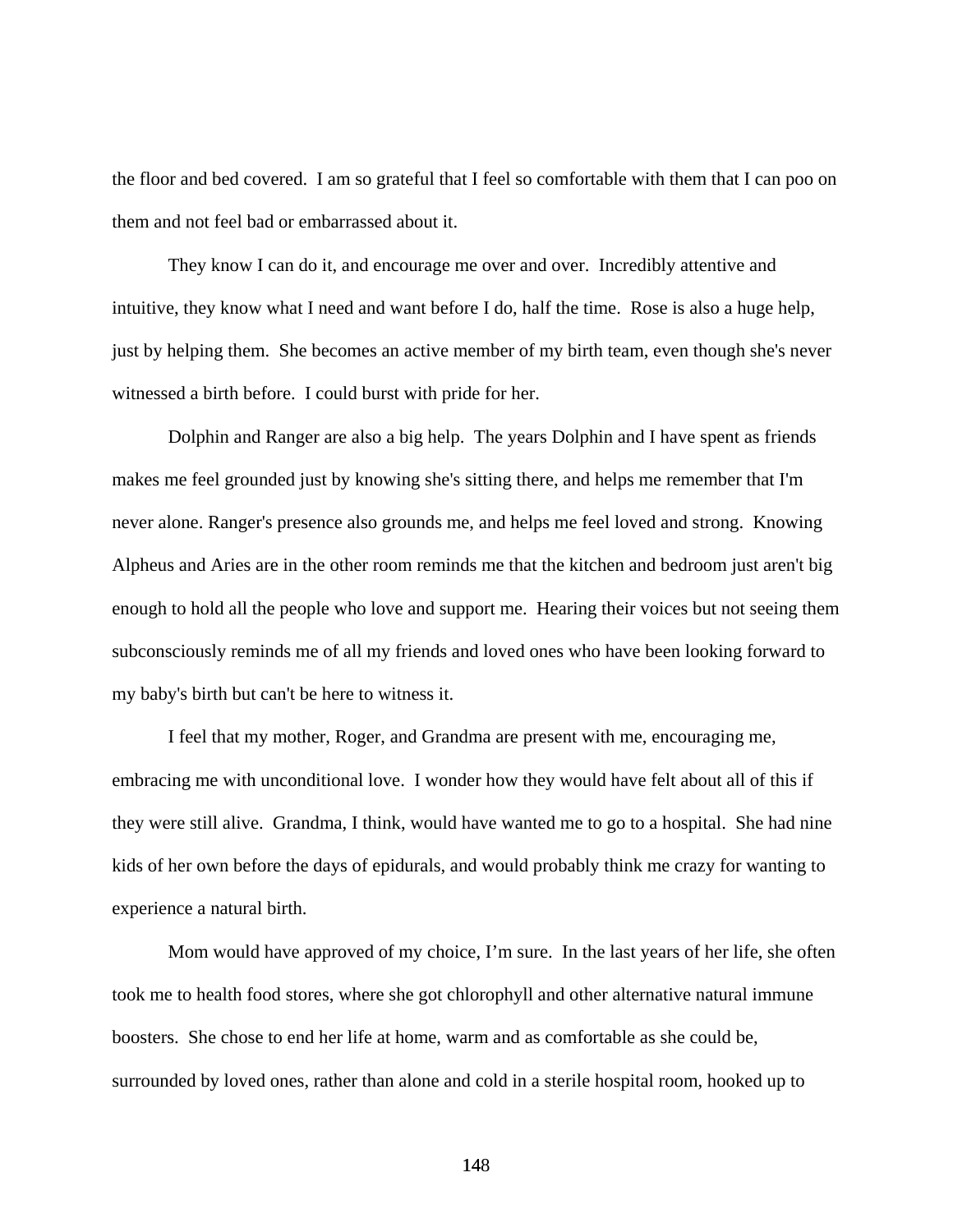monitors and an IV. Though her body failed her in the end, I'm sure she would have trusted my body to bring my baby into the world, just as Kelli, Maggie, and Kristie do.

 Roger probably would have wanted me to be in a hospital. He'd feel like he had more control there, and he may have been right. Assuming he hadn't shot my mother or died in jail afterwards, I imagine he and Mom would have had a vociferous fight over their differences of opinion, though stubborn as I am, neither of them would have been able to change my mind once I'd made it.

As my baby starts moving down my birth canal, I think back a few months, when I read tarot for the morning shift at a psychic fair in Orlando, and received another special postmortem gift from my mother, less tangible than the green river stone from Japan, but possibly more precious.

 My mentor's mentor, George, was a medium, and I saw him come in to start the afternoon shift. I packed my tarot cards and reading cloth, and when I looked back up, George was standing in front of me, staring above my right shoulder.

 "I'm sorry," he said. "I don't usually volunteer free readings, but there is a young woman absolutely demanding that I speak to you for her. Do you know a woman who died young, with brown hair and big glasses?"

I sat down before my knees gave out. "Yes," I whispered.

"Is her name Susan?"

 "Holy crap, that's my mother." I said, sinking back into my chair, fighting tears. Ever since I started studying psychic development, mediumship, and divination, and in every reading I'd ever gotten from tarot readers and mediums, I'd always hoped to communicate with my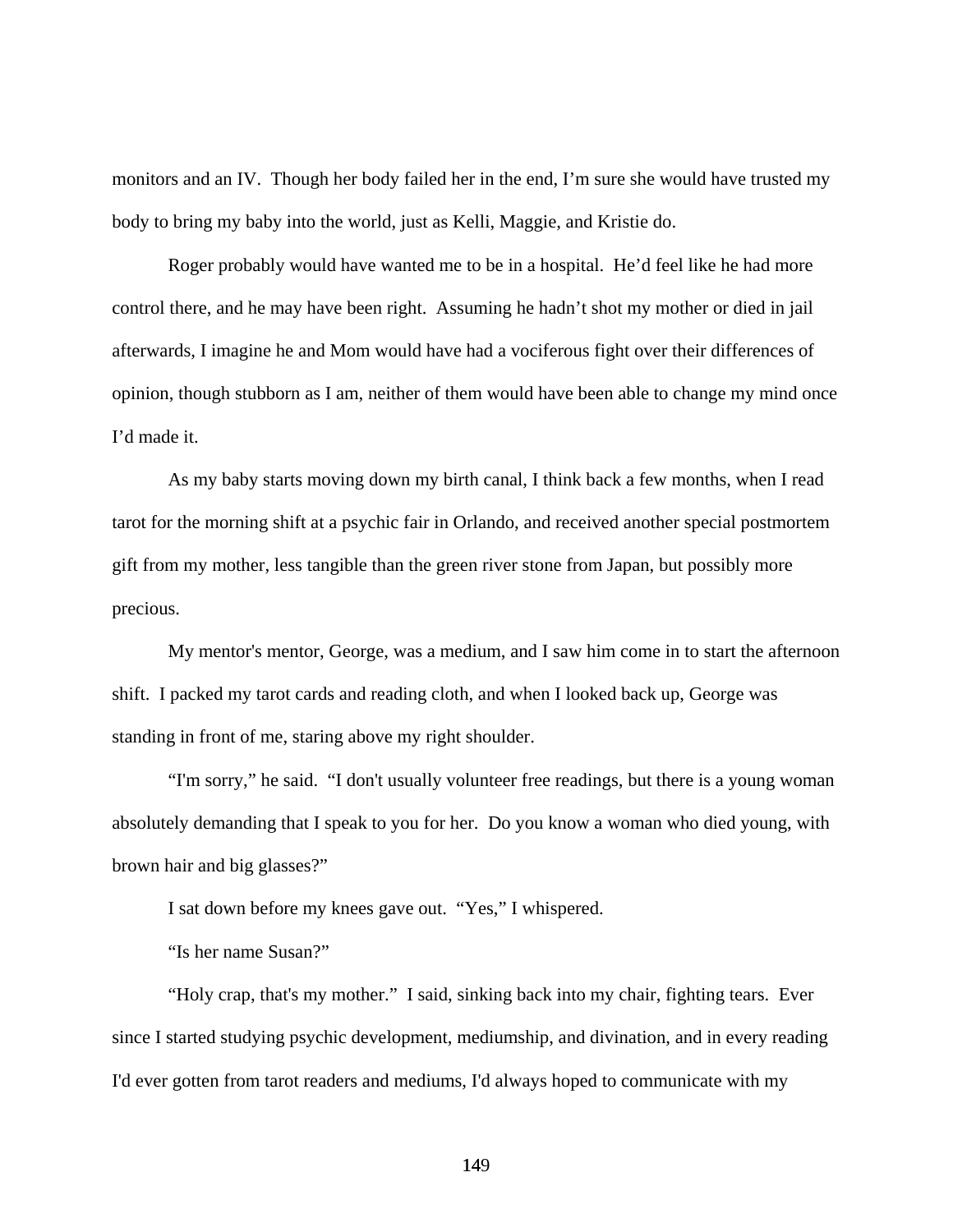mother, but she'd never shown up. I'd never told any reader my mother's name, or what she looked like.

"Susan wants me to tell you that she's sorry," George said, still looking past me.

I closed my eyes, swallowed hard, and nodded.

 "She says that she loves you, and your sister and brother. She says that she's been with your Dad all this time, and that's why you couldn't find her. He needed her more. You were stronger. You've always been stronger. She's showing me a tooth. You need to see a dentist."

I burst out laughing, and nodded, with tears streaming down my face.

 "She's also showing my glasses. You need to get your eyes looked at. And she's showing me...I think it's a pendulum. It's a white stone, on a silver chain, and it looks like it's glowing. She says that you are right, that she does talk to you with it. Do you know what I'm talking about?"

 I pulled a small black pouch out of my purse, and extracted my pendulum, a pale moonstone suspended from a silver chain. George nodded.

 "That's exactly it," he said. "That's all I'm getting from her. Do you have any questions?"

"Does she..." I searched for the right words. "Has she really forgiven Roger?"

 George was quiet for a moment, then nodded. "She says they are different now. On the other side, they are different. They are together, watching over you together, and they forgive and love each other. There is another woman there too, an older woman...Roger's mother?"

I nodded. Grandma died a few years ago. I still mourned her deeply.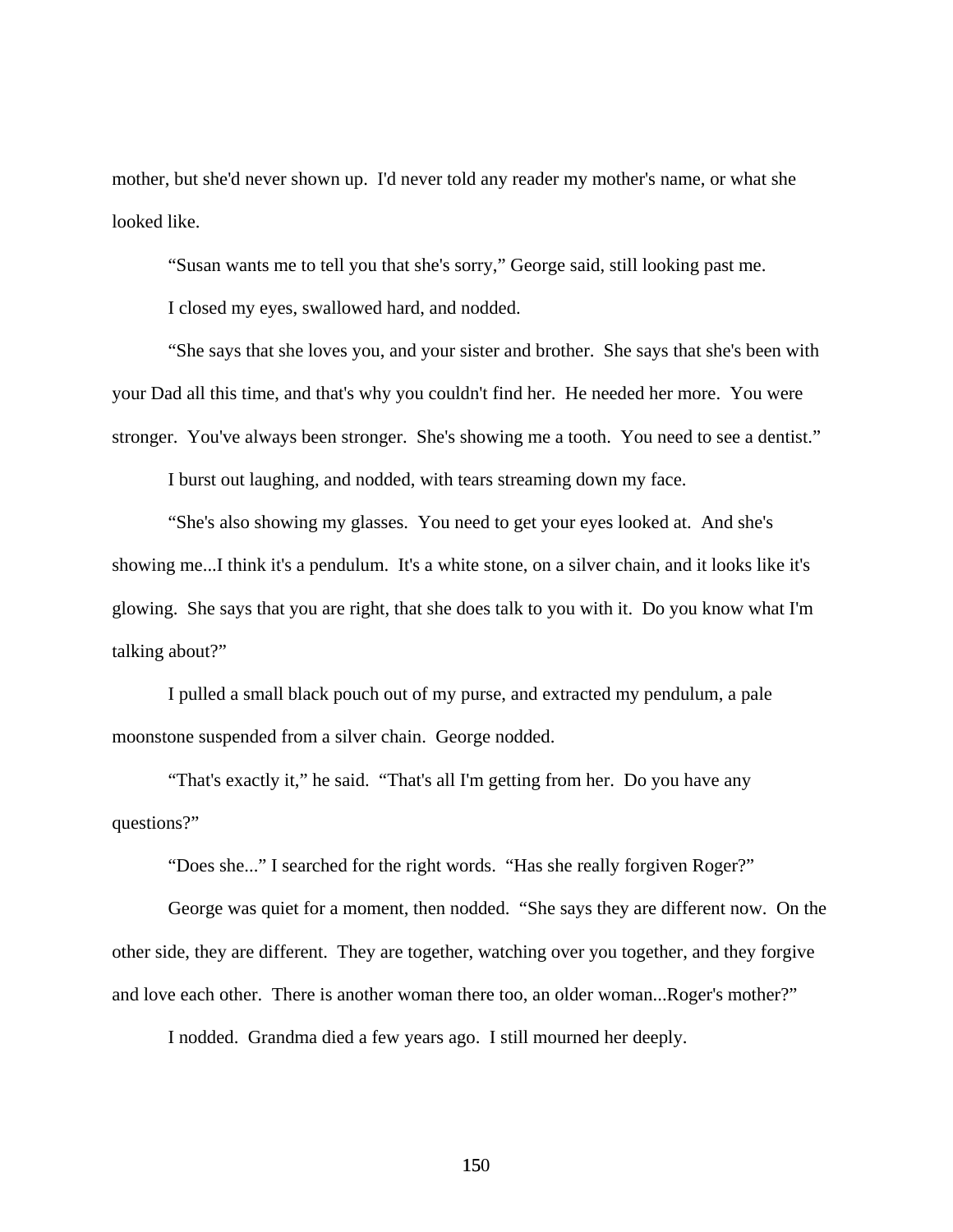"They are all together, watching over you, helping you. They send their love. They keep showing me teeth and glasses. They are very concerned about your health. Teeth and glasses, again."

"I'll go see a dentist and get my eyes checked," I smiled, repressing tears.

 "They say, Congratulations. Congratulations..." George's eyes came back into focus. "I can't see them anymore."

 "Thank you," I said, standing to hug him, giving him a watery smile as I hurried out of the room, out of the store, into the privacy of my car where I struggled to control myself. I wanted to laugh, to shout, to punch something, to sob until there was nothing left inside. I'd found another bit of my mother, an epilogue to her life, that confirmed what I'd wanted to believe about her since she died all those years ago. It may have been the best gift anyone could ever have given me, but it also brought up all the hurts of the past, all the loss, the pain of always searching but never finding even a hint of her. What good were my psychic talents if I couldn't communicate with the one discarnate I missed the most?

 But she said, through George, that I could talk to her through my pendulum, that she's always with me, and that was the thought that I decided to hold on to.

 And now I find I don't really need my pendulum. I can see her in my mind's eye, smiling down at me as I work to bring her grandson into the world.

 In the last fifteen minutes, the pushing urge becomes all consuming. I grunt louder and longer than I ever have before, pushing until I think I can't possibly push anymore, surprised when my body adds an extra, stronger push at the end of what I thought was all I could do. My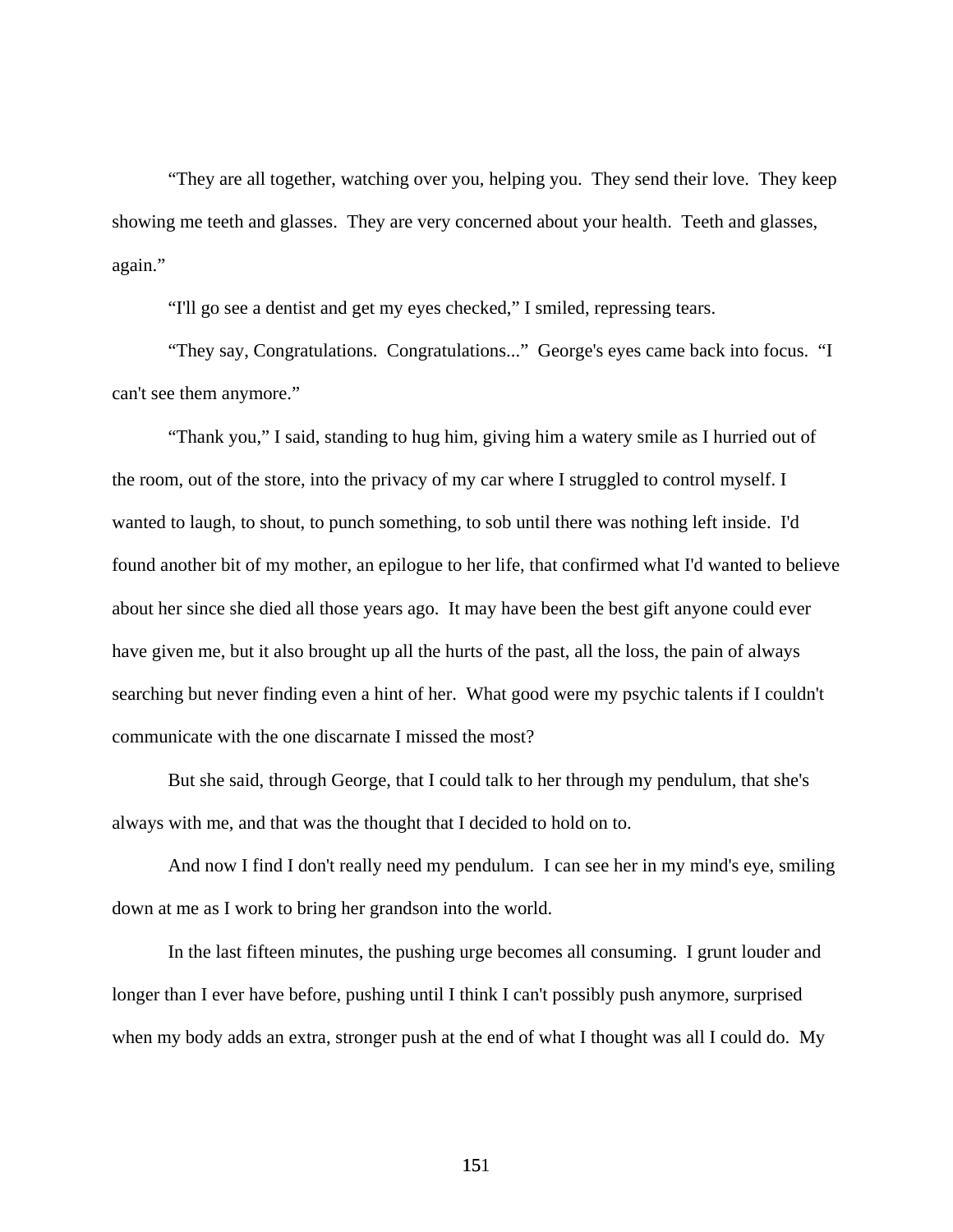throat is raw and I taste mucus from the grunting, as if I'm coughing up phlegm rather than vocalizing as I move my baby's head down my birth canal.

 I don't feel the infamous "ring of fire" when he crowns, just an itchy, stretchy feeling. My birth team sets up a mirror so I can see his head, but my glasses are still in the kitchen, so I reach down and touch him instead. His head feels like a slimy hairball, and I almost laugh, but suddenly, I can't think or do anything but push. My body totally takes over. His head comes out, and Kelli wipes his nose and mouth, then turns slightly to put down the cloth, whirling back around just in time to catch my baby as he shoots out of me, seconds after crowning. I almost laugh again at the wide-eyed expression on Kelli's face, which is the only face close enough for me to see without my glasses.

 But then she puts his warm, slippery body on my belly, and I cradle him to me, and the rest of the world ceases to exist. His head is covered in short brown hair, looking darker in the birth gore. His eyes are dark and almond-shaped, his nose flat and round, his lips full and perfect in his scrunched up, beautiful face. He could be any ethnicity in this moment. He is the entire human race, the past, present, and future. He is the entire universe, my universe, the overwhelming precious answer to every prayer I'll ever make.

 "Talk to him," Kelli says, as she tugs on my umbilical cord to see if the placenta is on its way, while Maggie and Kristie clear away the blood, mucus, and other fun birth substances I thankfully can't see.

"Hi, baby boy." I whisper. "Welcome home."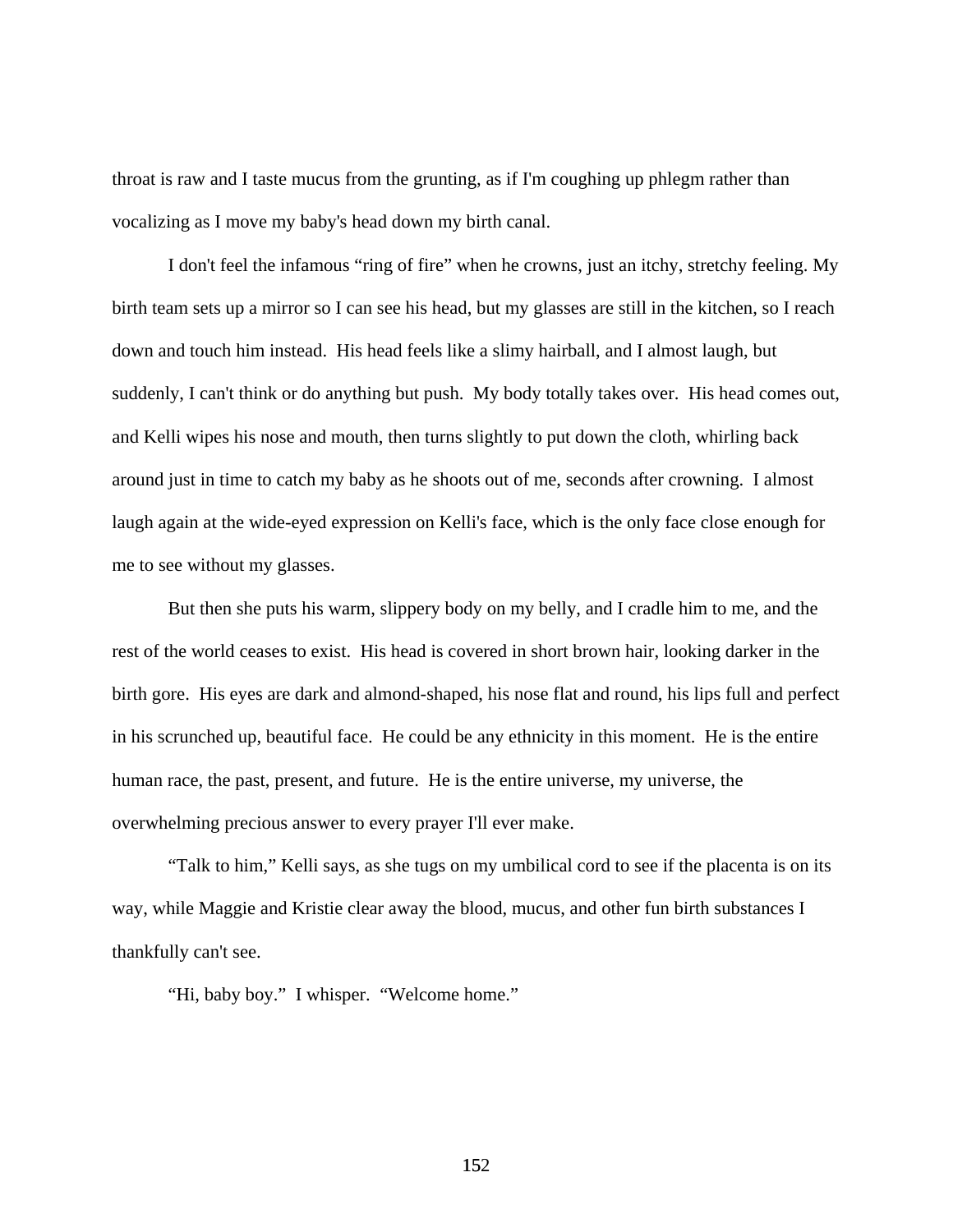## **EPILOGUE**

 My thirtieth birthday falls on a hot, cloudless Monday. I celebrate by taking my twoyear-old son with me to a beach in Sarasota with powder-fine white sand and clear turquoise water. Aiden, with his long blond curls and dark hazel eyes, looks just like I did at his age, except the part of him that hides beneath his blue swim diaper.

Though I am still obese, I've lost sixty pounds since my son's birth, and I have about a hundred and twenty to go. I am the healthiest and happiest I've ever been, though the last two years have been far different than I ever imagined they would be.

 For the first year and a half of his life, Aiden called Ranger "Daddy," and Cordelia "Nina." I raised him with Alexandria as sister and brother, until her mother decided that Ranger wasn't a good enough father, and told us that we'd never see Alexandria again.

I will always remember the first time my son kissed me, when he was eleven months old and just learning to walk. I was slumped against the wall in the playroom he had shared with Alexandria for the past eight months, since we'd moved out of Cordelia's house. I was sobbing uncontrollably, grieving the loss of the daughter of my heart, because Ranger had no desire to get her back, and no amount of pleading with either of her parents made a bit of difference. Aiden was uncharacteristically quiet as he watched me cry. After a few long moments, he crawled into my arms and pulled himself to standing, taking my face in his tiny hands and looking solemnly into my eyes before leaning in to kiss it all better.

Ranger felt liberated by the loss of his daughter, and talked me into selling most of my belongings, including my car, so we could move with minimal necessities to Portland, Oregon.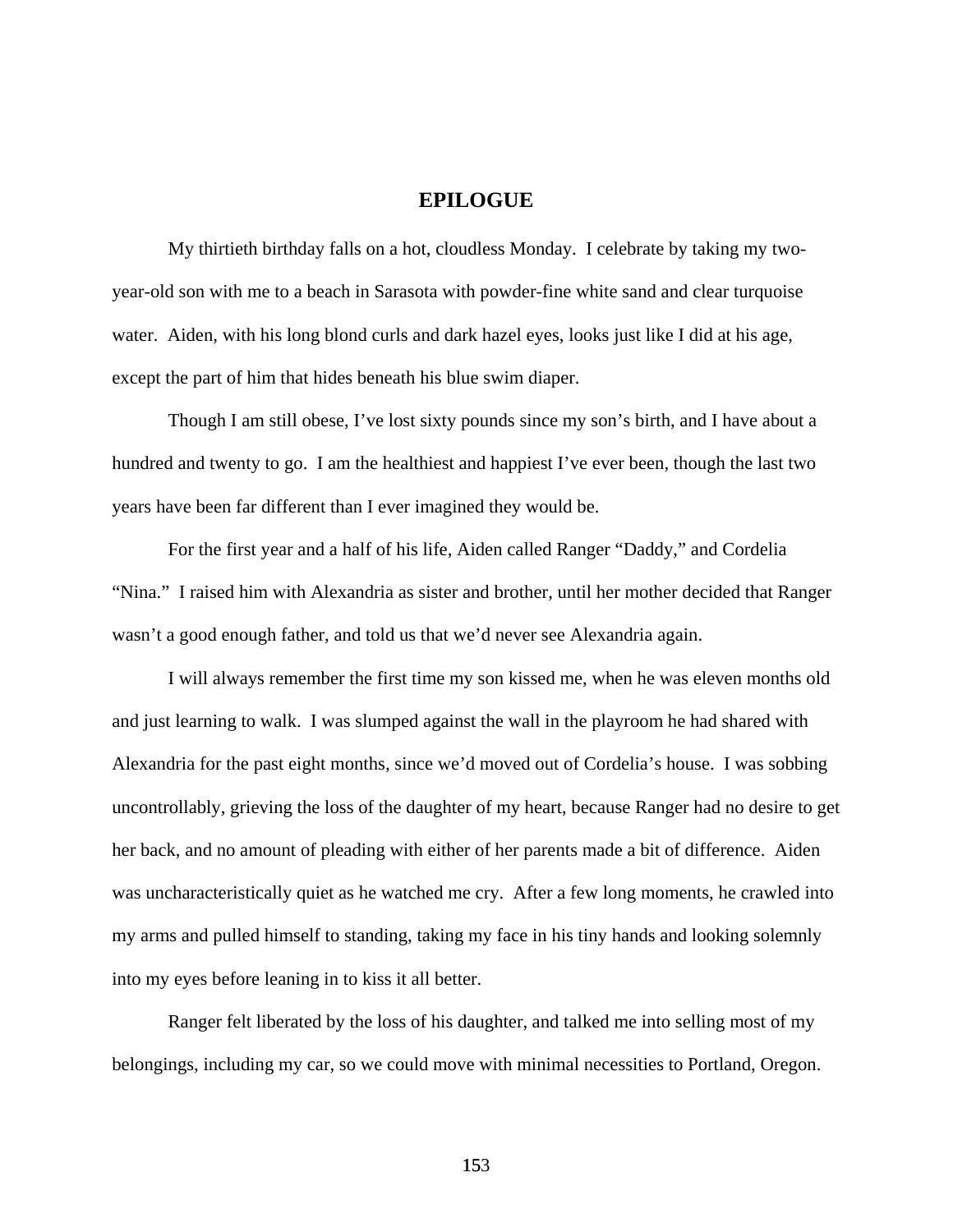We made a transitional move to a condo in Cocoa Beach first, thankfully, because a month after that move, Ranger decided he no longer wanted to be saddled down with Aiden or me.

 That was the second time my son found me sobbing in the floor, and tried to kiss me all better.

 I will always remember the look on my twenty-one-month-old son's face, that first night of the Florida Pagan Gathering Samhain 2010, when Ranger unloaded us and all of our belongings that I had managed to fit into his car at the festival site in the Ocala National Forest, and then just drove off, refusing to say goodbye to Aiden, never to contact us again. I could never forget how I felt two days later, as I went through my son's clothes, trying to figure out what I could discard because there wasn't enough room in my friend's car for everything; how scared I was that I wouldn't be able to find a job, or a home for us; how helpless I felt, and how I worried that if I couldn't keep a roof over our heads, that I might lose my son.

 The next few months, as we hopped from couch to couch, I had to leave my one-year-old with a different babysitter every day as I desperately sought employment. The way he screamed and sobbed in terror, throwing himself at the door as I left...that will never leave me. I could never forget the way he clung to me when I returned for him, trembling, as if terrified that I would disappear if he let go.

 Aiden and Pan met each other for the first time on New Year's Day 2011. Pan brought his girlfriend with him at that pivotal meeting, and a couple months later, she extended an invitation for Aiden and me to join her family in Southwest Florida.

 Two months later, I can say without hyperbole that I'm the happiest I can ever remember being. I get to stay home with the kids and cook. Pan's girlfriend, Niki, has become like a sister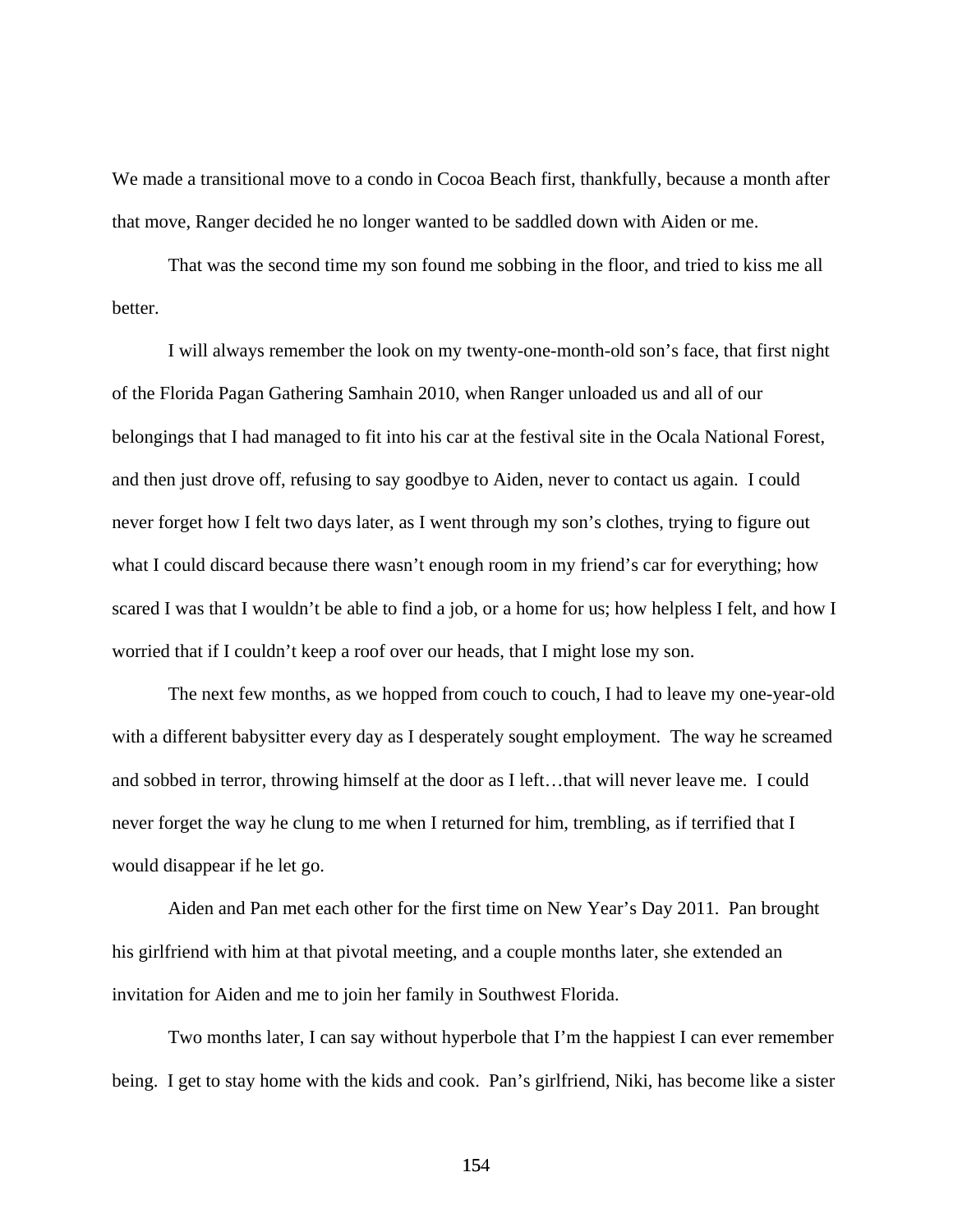to me. She makes sure I have time to myself to write, and encourages me to pursue my dreams of making a living with my tarot and singing bowls. We celebrate our spirituality together with spontaneous rituals at the beach beneath the full moon. We have karaoke nights with her elevenyear-old daughter and six-year-old son in our living room, and family meetings every week where we come up with creative ways of living with respect, responsibility, and consideration, among other useful skills.

 On my mother's thirtieth birthday, I was ten, my sister seven, our brother five, all of us at school on that Thursday in September, while Mom celebrated alone at home. Perhaps she watched TV, or enjoyed a long peaceful soak in the tub. After Dad came home that evening, we celebrated with her, giving her handmade cards. Dad served her favorite cake, red velvet with butter cream icing, and vanilla ice cream. Birthdays were always important in our family. It was the one day a year when we were treated as the precious gifts we were.

 My mother's life was coming to an end by her thirtieth birthday, but my life is just beginning. I feel like I've only just become an adult. Thirty is the new twenty, as far as I'm concerned, and I'm going to love every second of my fourth decade on this earth, watching my son grow by leaps and bounds every day.

 Aiden crouches in front of me in the sand, focusing all of his concentration on how moist and sugary it feels between his fingers. As I recline on my towel, the sun dries the saltwater from my skin, the warm breeze blowing my hair from my face. The scent of the sea reminds me of the way Aiden smelled the first time I held him in my arms, fresh from the miniature ocean within my womb. With my eyes closed, I relive the sensation of pressing my lips against my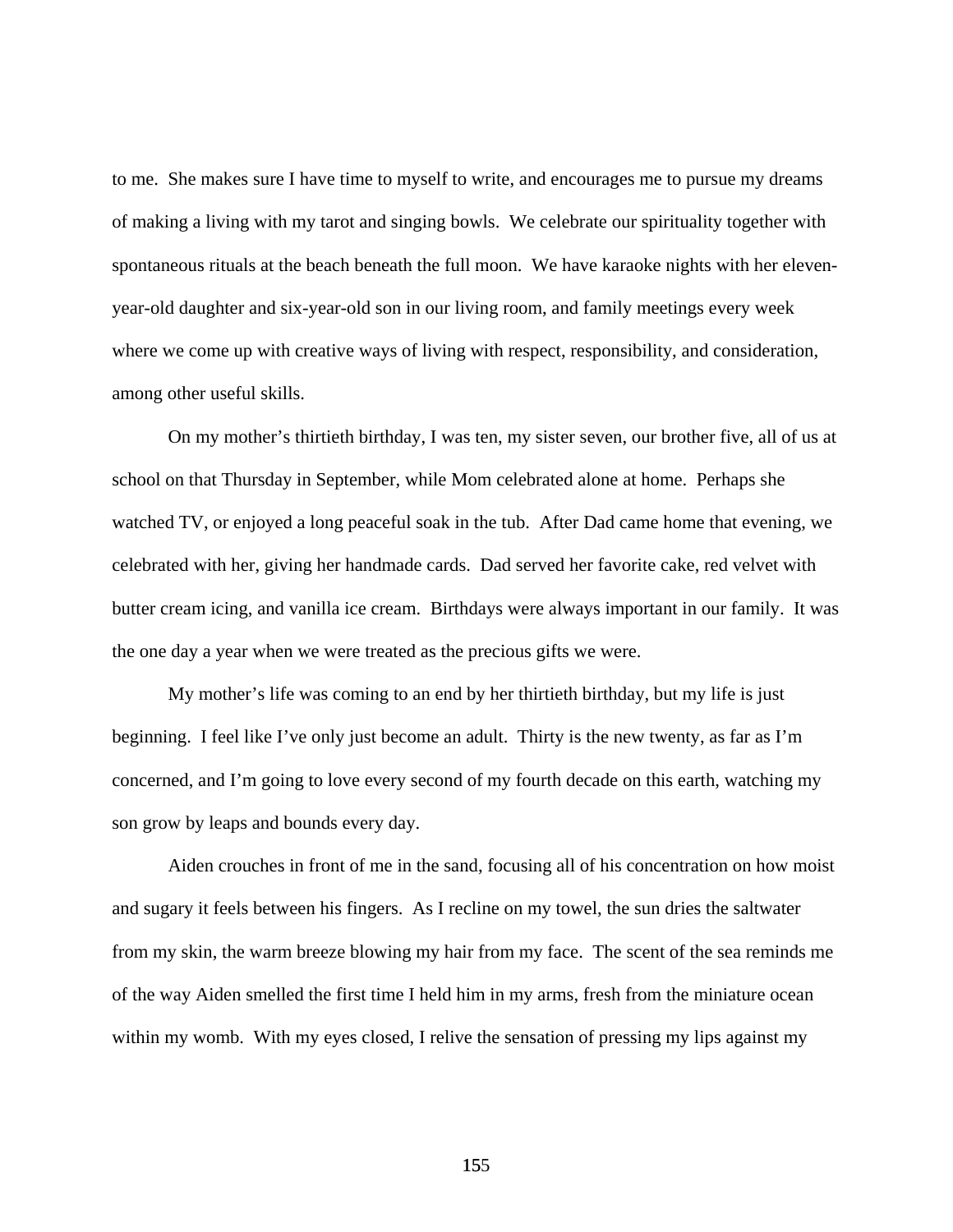son's downy hair as I cuddled his warm, wet, naked body to my bare chest for the first time, welcoming him to the world.

 All of my dreams of motherhood are coming true. I am my son's fortress, and he is my anchor. I am his favorite jungle gym, and he is my favorite exercise equipment. Aiden thinks my belly makes an excellent trampoline; I think his belly makes an excellent surface for blowing raspberries.

Aiden has already made his first attempts at singing with me, chanting "akoo, attah" for "Hakuna Mattata." He brings me books to read to him, and recognizes and says all of the capital letters of the alphabet. He just started saying "Daddy" again, this time to his biological father, who drives a semi for a living, but makes time to play with his son the one day a week that he's home.

 I have, unfortunately, lost my temper more than once, as I imagine all parents do sooner or later. At my worst, I've screamed at my son, telling him to shut up and go to sleep. I've thrown pillows at him, and given him looks that have made him burst into tears. Those are far from my proudest moments. But I console myself with the knowledge that I've never bruised his little body, and I've never left him to cry alone for more than a moment. My parenting skills are a work in progress, as is every other aspect of my life, but despite the many challenges we've faced in the last two years, my greatest victory is that I have successfully broken the chain of violence and abuse.

 This morning, in our bedroom, as I typed away at my computer while Aiden played independently behind me, Aiden called me "Mom" for the first time. I whirled around to find him standing on the pile of boxes I needed to unpack, in the middle of our floor, smiling at me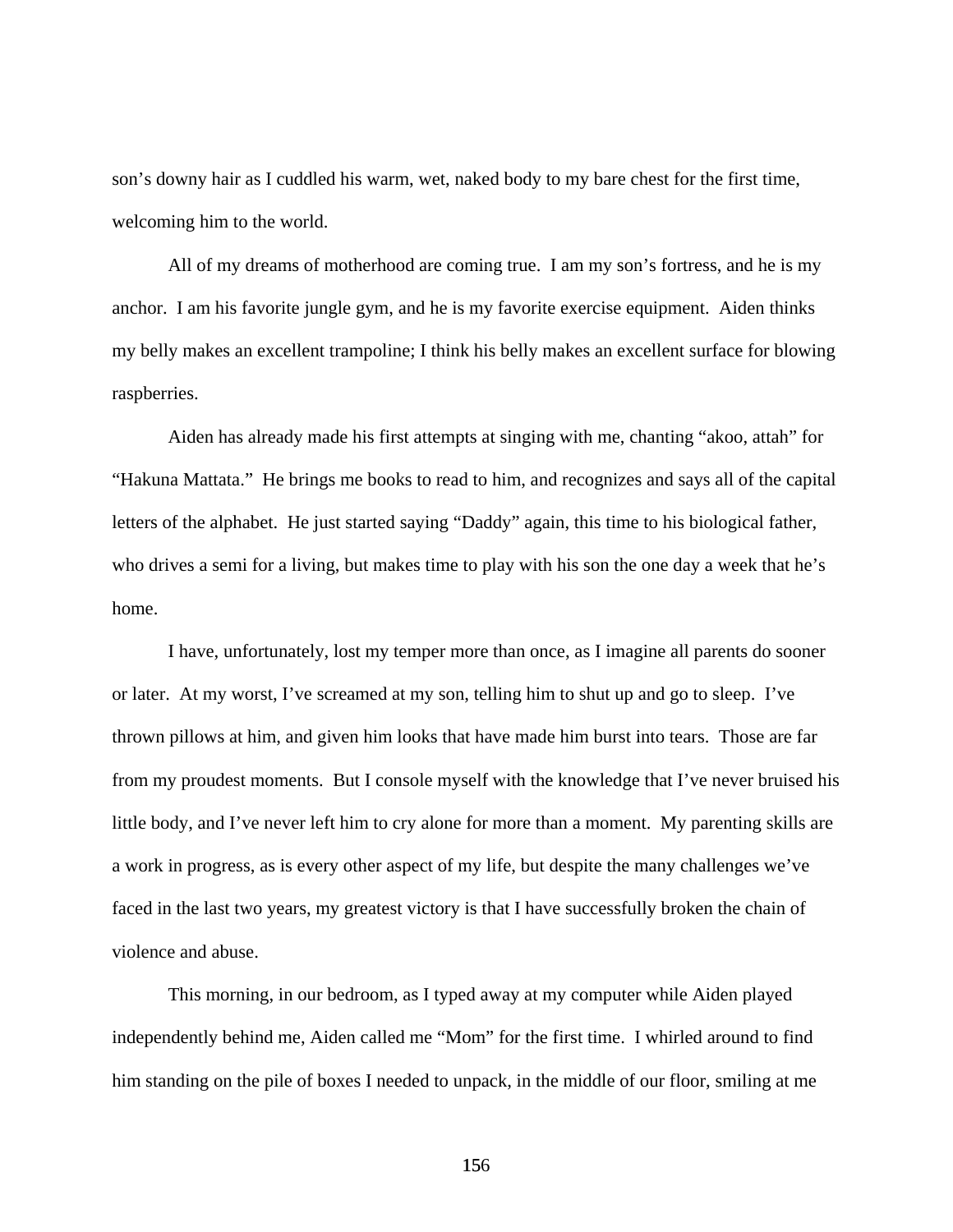with his arms open wide. "Mom," he said again, smiling into my eyes, and some of the pieces of my heart knit themselves back together as I shut my laptop, scooping my baby into my arms, cheering him on and covering his face with kisses before burying my face in his long golden curls so he wouldn't see my joyful tears and mistake them for tears of pain.

 "Mom," Aiden says, making my heart dance as I open my eyes and smile at my sandy baby. He points at the water, then grabs my hand and pulls me toward it. I follow him, pick him up when he reaches for the comfort of my arms, and wade into the gentle gulf water. A wave splashes over my hips, wetting Aiden's legs, and his surprised shriek dissolves into delighted giggles. I laugh with him, leaning into the next wave as sunlight dances on the water around us, my son's blond curls glowing like a golden halo.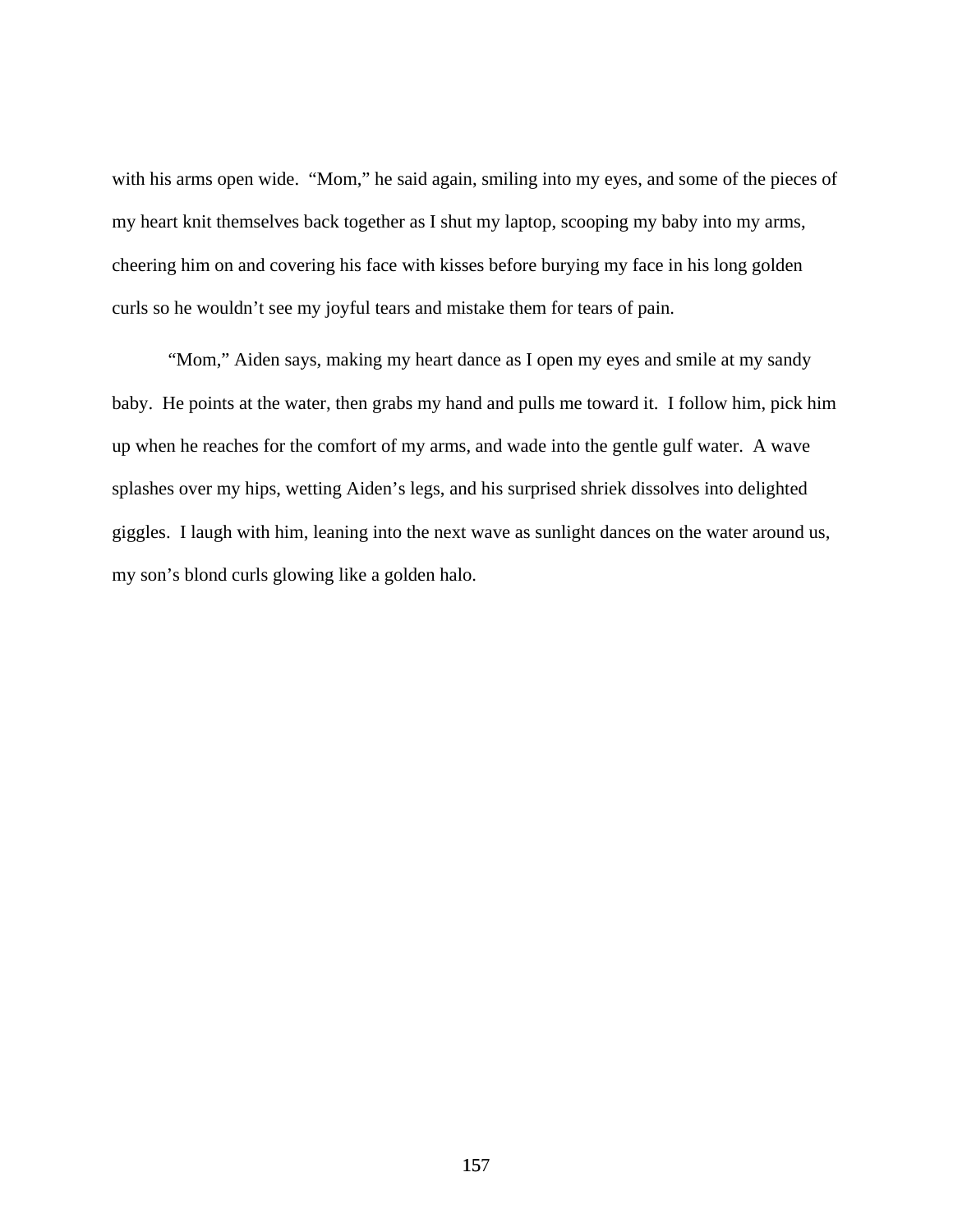# **BIBLIOGRAPHY**

#### **Theory & Practice**

Barrington, Judith. 1997. *Writing the Memoir: From Truth to Art*. Portland: The Eighth Mountain Press.

Baxter, Charles. 1999. *The Business of Memory: The Art of Remembering in an Age of Forgetting.* St Paul: Graywolf Press.

Conley, Cort, and Dillard, Anne. 1995. *Modern American Memoirs*. New York: HarperCollins Publishers, Inc.

Gornick, Vivian. 2001. *The Situation and the Story.* New York: Farrar, Straus, and Geroux.

Gutkind, Lee. 2005. *In Fact: The Best of Creative Nonfiction*. New York: W. W. Norton & Company.

Phifer, Nan. 2002. *Memoirs of the Soul: Writing Your Spiritual Autobiography.* Cincinnati: Walking Stick Press.

Roorbach, Bill, ed. 2001. *Contemporary Creative Nonfiction: The Art of Truth.* New York: Oxford University Press.

Root, Robert L., and Steinberg, Michael, ed. 2002. *The Fourth Genre: Contemporary Writers of/on Creative Nonfiction*. New York: Longman.

Zinsser, William, ed. 1998*. Inventing the Truth: The Art and Craft of Memoir*. New York: Houghton Mifflon.

#### **Essay**

Lopate, Phillip, ed. 1995. *The Art of the Personal Essay: An Anthology from the Classical Era to the Present*. New York: Anchor Books.

Oliver, Mary. 1995. *Blue Pastures*. New York: Harcourt Brace & Company.

Sanders, Scott Russell. 1987. *The Paradise of Bombs*. Boston: Beacon Press.

White, E.B. 1977. *The Essays of E.B. White*. New York: HarperCollins.

### **Fiction**

Auel, Jean M. 1981. *The Clan of the Cave Bear*. New York: Crown Publishers.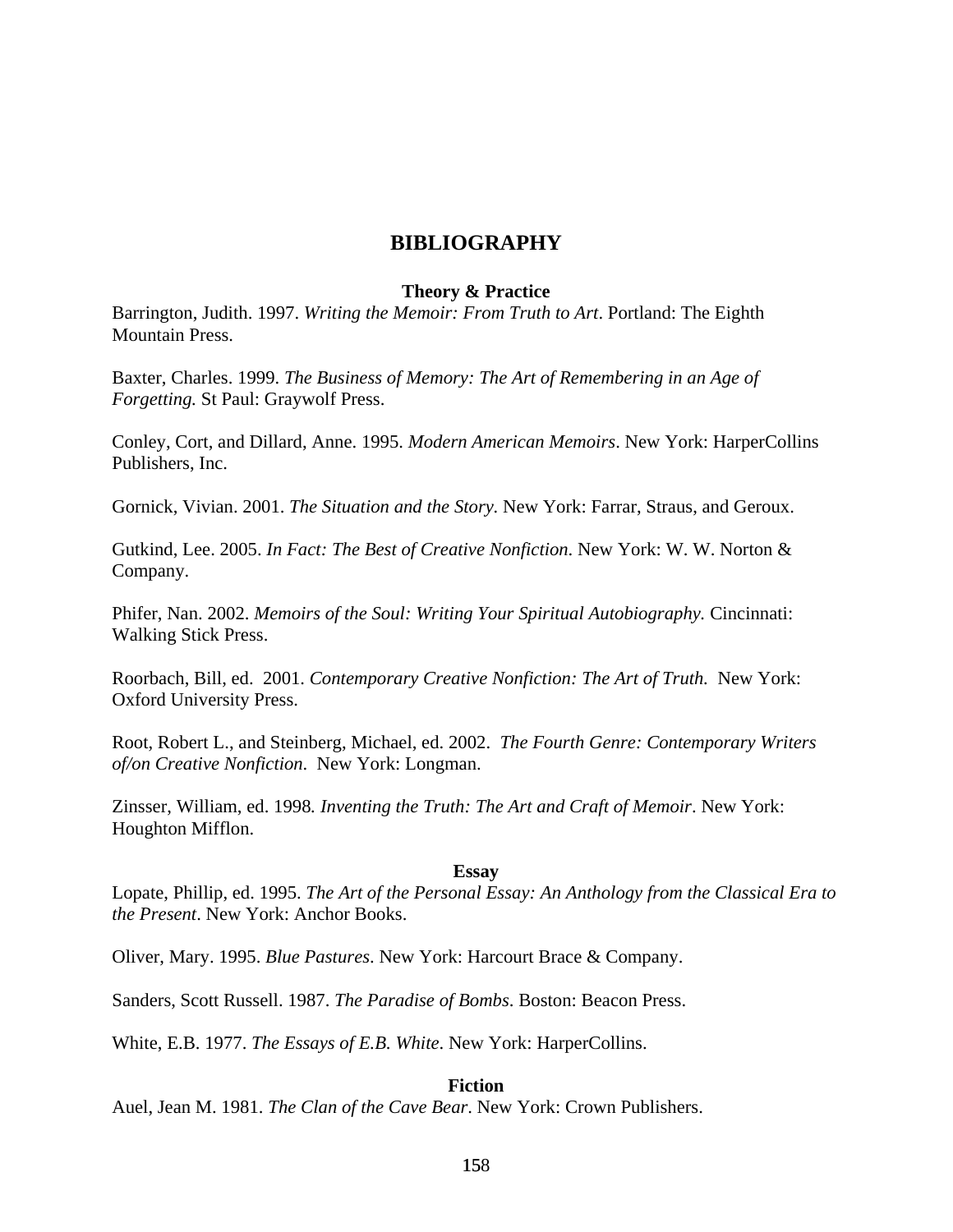Lewis, C. S. 2000. *The Chronicles of Narnia: The Lion, The Witch, and the Wardrobe*. New York: Harper Collins Childs.

#### **Poetry**

Collins, Billy. 2005. The Trouble With Poetry. New York: Random House.

Oliver, Mary. 1994. *A Poetry Handbook*. New York: Harcourt, Inc.

Oliver, Mary. 1992. *New and Selected Poems*. Boston: Beacon Press.

#### **Memoir**

Ackerman, Diane. 1990. *A Natural History of the Senses.* New York: Vintage Books.

Allison, Dorothy,. 1996. *Two or Three Things I Know For Sure*. New York: Plume.

Beard, Jo Ann. 1998. *The Boys of My Youth*. New York: Little, Brown & Company.

Burroughs, Augusten. 2002. *Running With Scissors: A Memoir*. New York: Picadour.

Coetzee, J.M.. 1997. *Boyhood: Scenes from a Provincial Life*. New York: Penguin Books.

Conlon-McIvor, Maura. 2004. *She's All Eyes: Memoirs of an Irish-American Daughter*. New York: Warner Books.

Conroy, Frank. 1967. *Stop Time: A Memoir.* New York: Penguin Books.

Didion, Joan. 2005. *The Year of Magical Thinking*. New York: Alfred A. Knopf.

Fallon, D'arcy. 2004 So Late, So Soon: A Memoir. Portland: Hawthorne Books & Literary Arts.

Gilmore, Mikal. 1993. *Shot in the Heart.* New York: Doubleday.

Grealy, Lucy. 2002. *As Seen On TV: Provocations*. New York: Bloomsbury.

Grealy, Lucy. 1994. *Autobiography of a Face.* New York: Harper Perrenial.

Hampl, Patricia. 1999. *A Romantic Education.* New York: W. W. Norton & Company.

Hampl, Patricia. 1999. *I Could Tell You Stories: Sojourns into the Land of Memory.* New York: W. W. Norton & Company.

Hampl, Patricia. 1992. *Virgin Time*. New York: Ballantine Books.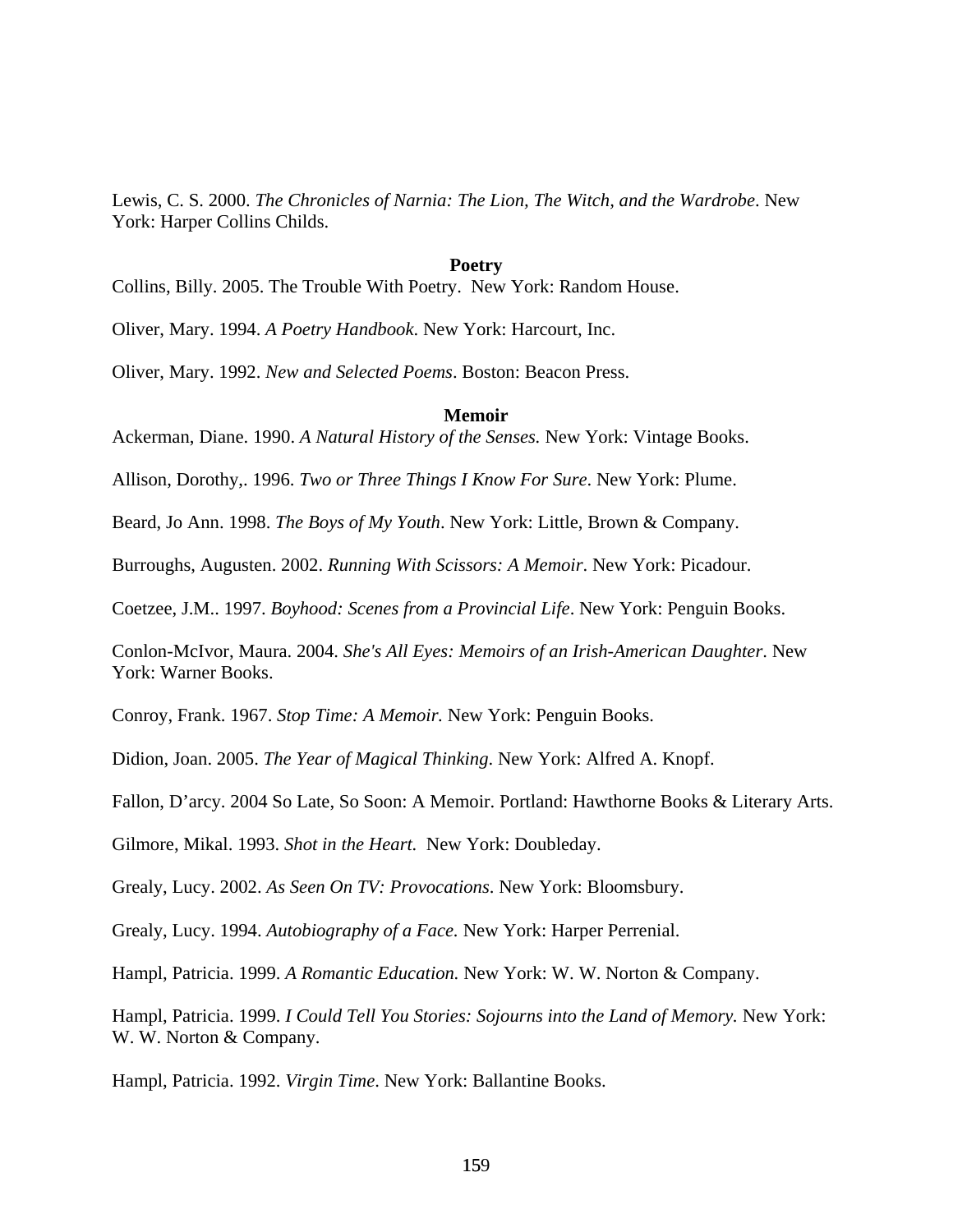Harrison, Kathryn. 1997. *The Kiss.* New York: Random House.

Hubbell, Sue. 1983. *A Country Year: Living the Questions*. New York: Houghton Mifflin Company.

Johnson, Fenton. 1996. *Geography of the Heart: a Memoir*. New York: Washington Square Press.

Karr, Mary. 2000. *Cherry: A Memoir*. New York: Penguin Putnam, Inc.

Karr, Mary. 1995. *The Liars Club: A Memoir.* New York: Penguin Books.

Kingston, Maxine Hong. 1975. *The Woman Warrior: Memoirs of a Girlhood Among Ghosts*. New York: Random House.

McCarthy, Mary. 1957. *Memories of a Catholic Girlhood*. New York: Harcourt Brace & Company

McCourt, Frank. 2005. *Teacher Man: A Memoir*. New York: Scribner.

Nabokov, Vladimir. 1967. *Speak, Memory: An Autobiography Revisited.* New York: Random House, Inc.

Norris, Kathleen. 1996. *The Cloister Walk*. New York: Riverhead Books.

Ortiz Cofer, Judith. 1991. *Silent Dancing: A Partial Remembrance of a Puerto Rican Childhood*. Houston: Arto Publico Press.

Salinger, Wendy. 2006. *Listen: A Memoir*. New York: Bloomsbury.

Sapolsky, Robert M. 2001 *A Primate's Memoir: A Neuroscientists Unconventional Life Among The Baboons*. New York: Simon & Shuster.

Sebold, Alice. 1999. *Lucky.* New York: Little, Brown & Company.

Sedaris, David. 1997. *Naked*. Little, New York: Brown & Company.

Walls, Jeannette. 2005 *The Glass Castle: A Memoir*. New York: Scribner.

Williams, Terry Tempest. 2000. *Leap*. New York: Vintage Books.

Williams, Terry Tempest. 1991 *Refuge: An Unnatural History of Family and Place.* New York: Random House